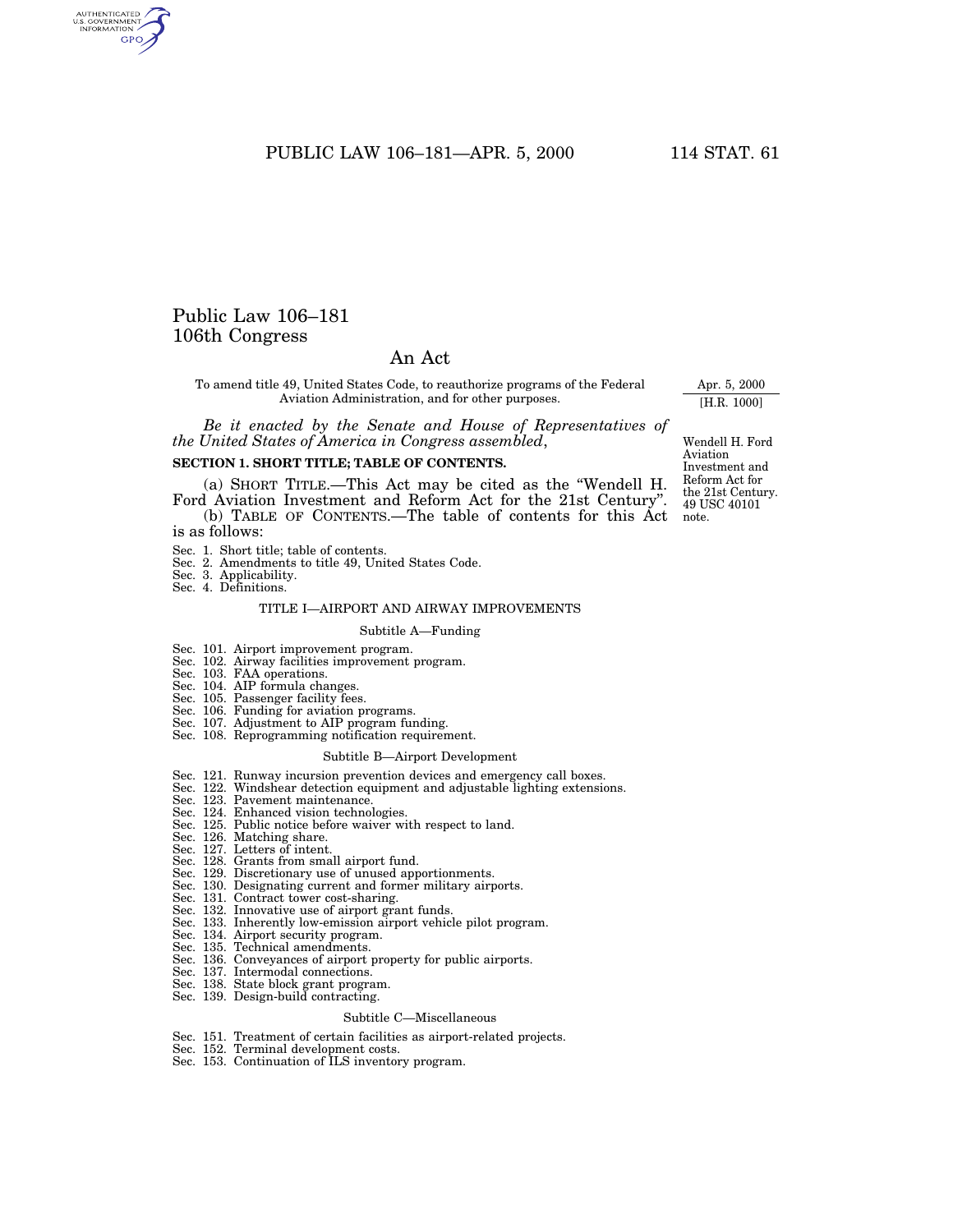- Sec. 154. Aircraft noise primarily caused by military aircraft.
- Sec. 155. Competition plans.
- Sec. 156. Alaska rural aviation improvement.
- Sec. 157. Use of recycled materials.
- Sec. 158. Construction of runways.
- Sec. 159. Notice of grants.
- Sec. 160. Airfield pavement conditions.
- Sec. 161. Report on efforts to implement capacity enhancements. Sec. 162. Prioritization of discretionary projects.
- Sec. 163. Continuation of reports.

#### TITLE II—AIRLINE SERVICE IMPROVEMENTS

## Subtitle A—Small Communities

- Sec. 201. Policy for air service to rural areas.
- Sec. 202. Waiver of local contribution.
- Sec. 203. Improved air carrier service to airports not receiving sufficient service.
- Sec. 204. Preservation of essential air service at single carrier dominated hub airports.
- Sec. 205. Determination of distance from hub airport.
- Sec. 206. Report on essential air service.
- Sec. 207. Marketing practices.
- Sec. 208. Definition of eligible place.
- Sec. 209. Maintaining the integrity of the essential air service program.
- Sec. 210. Regional jet service for small communities.

#### Subtitle B—Airline Customer Service

- Sec. 221. Consumer notification of E-ticket expiration dates.
- Sec. 222. Increased penalty for violation of aviation consumer protection laws.
- Sec. 223. Funding of enforcement of airline consumer protections.
- Sec. 224. Airline customer service reports.
- Sec. 225. Increased financial responsibility for lost baggage.
- Sec. 226. Comptroller General investigation.
- Sec. 227. Airline service quality performance reports.
- Sec. 228. National Commission To Ensure Consumer Information and Choice in the Airline Industry.

#### Subtitle C—Competition

Sec. 231. Changes in, and phase-out of, slot rules.

#### TITLE III—FAA MANAGEMENT REFORM

- Sec. 301. Air traffic control system defined.
- Sec. 302. Air traffic control oversight.
- Sec. 303. Chief Operating Officer.
- Sec. 304. Pilot program to permit cost-sharing of air traffic modernization projects.
- Sec. 305. Clarification of regulatory approval process.
- Sec. 306. Failure to meet rulemaking deadline.
- Sec. 307. FAA personnel and acquisition management systems.
- Sec. 308. Right to contest adverse personnel actions.
- Sec. 309. Independent study of FAA costs and allocations.
- Sec. 310. Environmental review of airport improvement projects.
- Sec. 311. Cost allocation system.
- Sec. 312. Report on modernization of oceanic ATC system.

#### TITLE IV—FAMILY ASSISTANCE

- Sec. 401. Responsibilities of National Transportation Safety Board.
- Sec. 402. Air carrier plans.
- Sec. 403. Foreign air carrier plans.
- Sec. 404. Death on the high seas.

#### TITLE V—SAFETY

- Sec. 501. Airplane emergency locators.
- Sec. 502. Cargo collision avoidance systems deadlines.
- Sec. 503. Landfills interfering with air commerce.
- Sec. 504. Life-limited aircraft parts.
- Sec. 505. Counterfeit aircraft parts.
- Sec. 506. Prevention of frauds involving aircraft or space vehicle parts in interstate or foreign air commerce.
- Sec. 507. Transporting of hazardous material.
- Sec. 508. Employment investigations and restrictions.
-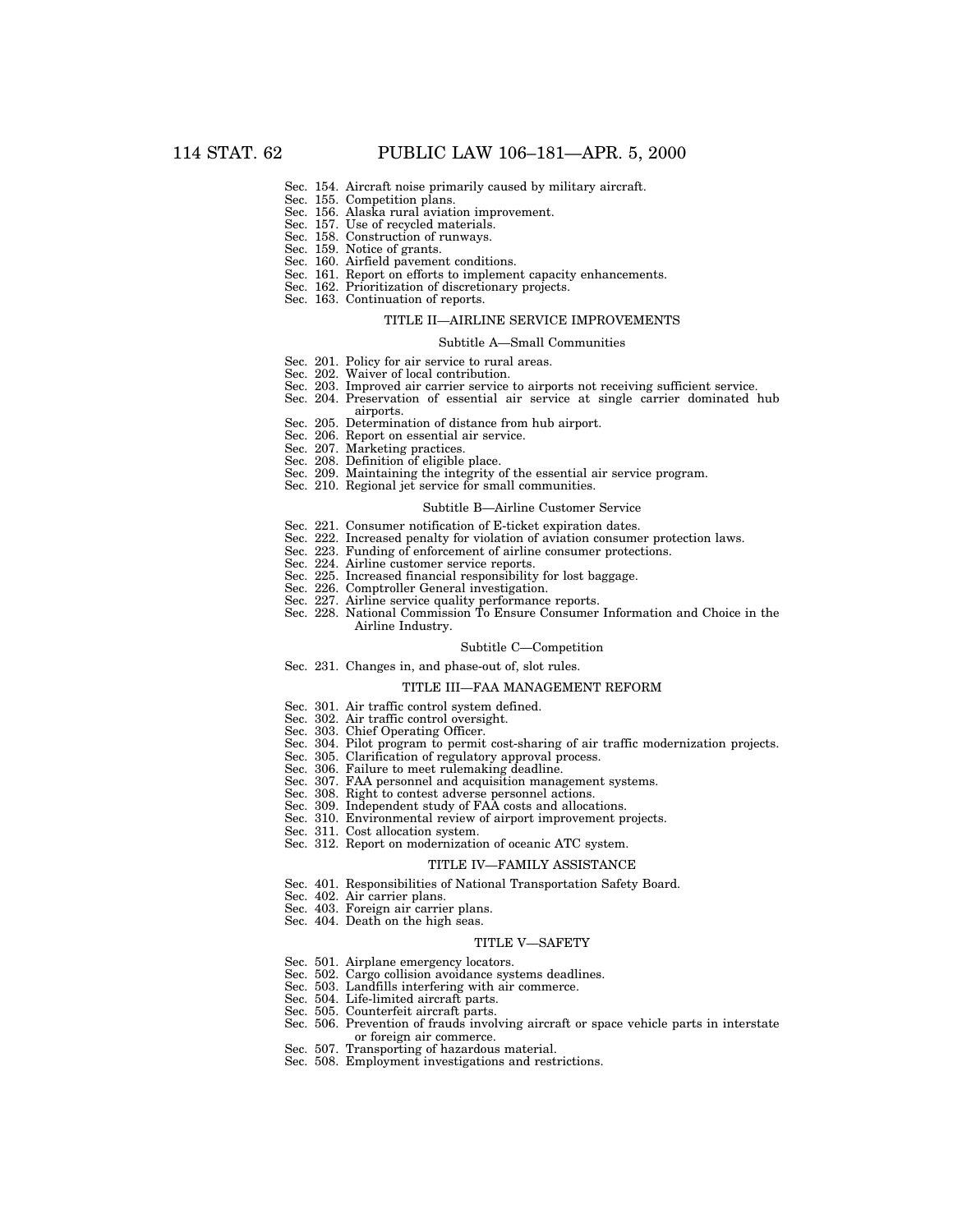- Sec. 509. Criminal penalty for pilots operating in air transportation without an airman's certificate.
- Sec. 510. Flight operations quality assurance rules.
- Sec. 511. Penalties for unruly passengers.
- Sec. 512. Deputizing of State and local law enforcement officers.
- Sec. 513. Air transportation oversight system. Sec. 514. Runway safety areas.
- 
- Sec. 515. Precision approach path indicators. Sec. 516. Aircraft dispatchers.
- Sec. 517. Improved training for airframe and powerplant mechanics. Sec. 518. Small airport certification.
- 
- Sec. 519. Protection of employees providing air safety information.
- Sec. 520. Occupational injuries of airport workers.

#### TITLE VI—TRANSFER OF AERONAUTICAL CHARTING ACTIVITY

- 
- 
- Sec. 601. Transfer of functions, powers, and duties. Sec. 602. Transfer of office, personnel and funds. Sec. 603. Amendment of title 49, United States Code.
- 
- Sec. 604. Savings provision. Sec. 605. National ocean survey.
- 
- Sec. 606. Sale and distribution of nautical and aeronautical products by NOAA. Sec. 607. Procurement of private enterprise mapping, charting, and geographic information systems.

#### TITLE VII—MISCELLANEOUS PROVISIONS

- Sec. 701. Duties and powers of Administrator.
- Sec. 702. Public aircraft.
- Sec. 703. Prohibition on release of offeror proposals.
- Sec. 704. FAA evaluation of long-term capital leasing.
- Sec. 705. Severable services contracts for periods crossing fiscal years.
- Sec. 706. Prohibitions on discrimination.
- Sec. 707. Discrimination against handicapped individuals.
- Sec. 708. Prohibitions against smoking on scheduled flights.
- Sec. 709. Joint venture agreement.
- Sec. 710. Reports by carriers on incidents involving animals during air transport.
- Sec. 711. Extension of war risk insurance program.
- Sec. 712. General facilities and personnel authority.
- Sec. 713. Human factors program.
- Sec. 714. Implementation of Article 83 bis of the Chicago Convention.
- Sec. 715. Public availability of airmen records.
- Sec. 716. Review process for emergency orders.
- Sec. 717. Government and industry consortia.
- Sec. 718. Passenger manifest.
- Sec. 719. Cost recovery for foreign aviation services.
- Sec. 720. Technical corrections to civil penalty provisions.
- Sec. 721. Waiver under Airport Noise and Capacity Act.
- Sec. 722. Land use compliance report.
- Sec. 723. Charter airlines.
- Sec. 724. Credit for emergency services provided.
- Sec. 725. Passenger cabin air quality.
- Sec. 726. Standards for aircraft and aircraft engines to reduce noise levels.
- Sec. 727. Taos Pueblo and Blue Lakes Wilderness Area demonstration project.
- Sec. 728. Automated surface observation system stations.
- Sec. 729. Aircraft situational display data.
- Sec. 730. Elimination of backlog of equal employment opportunity complaints.
- Sec. 731. Grant of easement, Los Angeles, California.
- Sec. 732. Regulation of Alaska guide pilots.
- Sec. 733. National Transportation Data Center of Excellence.
- Sec. 734. Aircraft repair and maintenance advisory panel.
- Sec. 735. Operations of air taxi industry.
- Sec. 736. National airspace redesign.
- Sec. 737. Compliance with requirements.
- Sec. 738. FAA consideration of certain State proposals.
- Sec. 739. Cincinnati-Municipal Blue Ash Airport.
- Sec. 740. Authority to sell aircraft and aircraft parts for use in responding to oil spills.
- Sec. 741. Discriminatory practices by computer reservations systems outside the United States.
- Sec. 742. Specialty metals consortium.
- Sec. 743. Alkali silica reactivity distress.
- Sec. 744. Rolling stock equipment.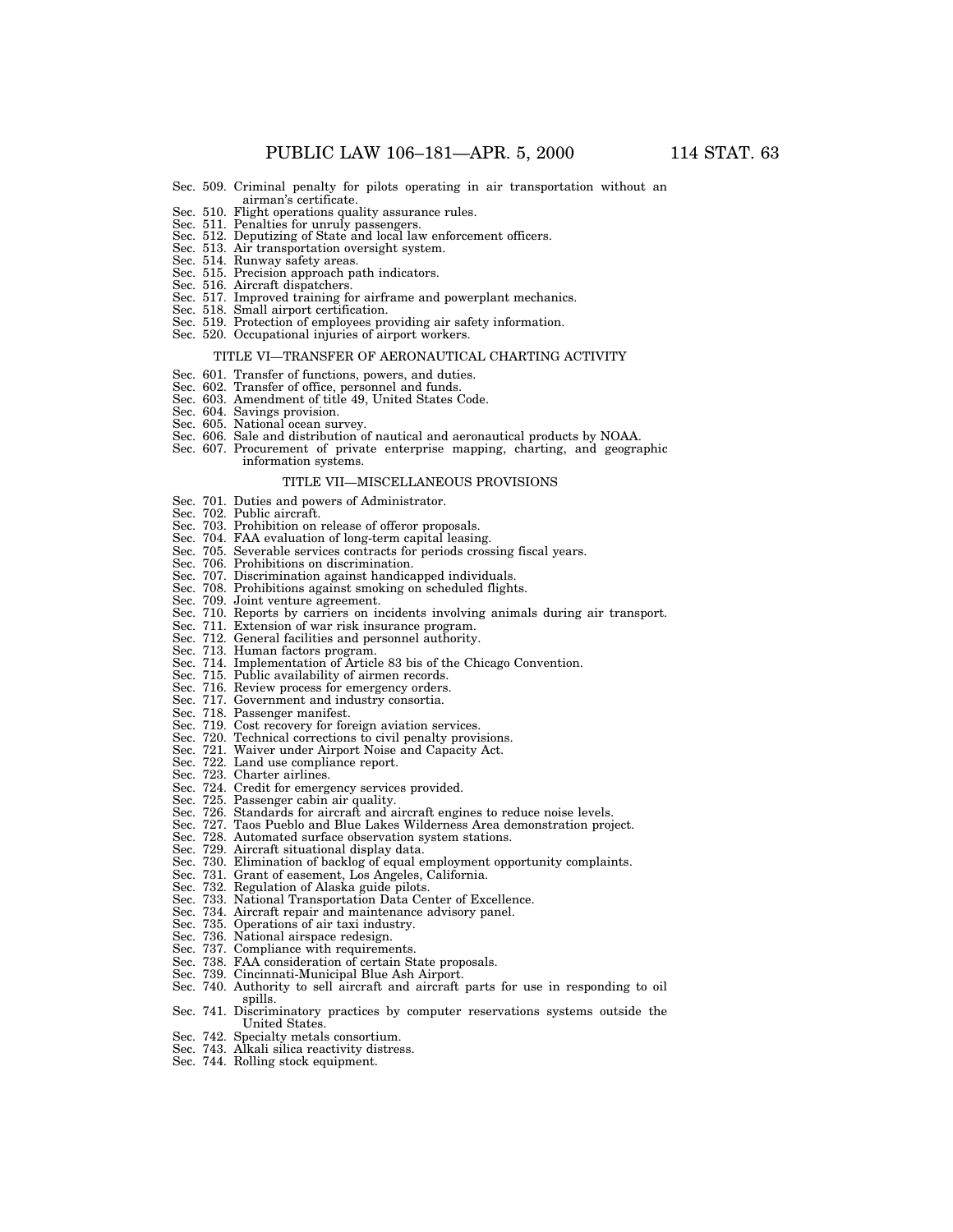- 
- Sec. 745. General Accounting Office airport noise study. Sec. 746. Noise study of Sky Harbor Airport, Phoenix, Arizona. Sec. 747. Nonmilitary helicopter noise.
- 
- 
- Sec. 748. Newport News, Virginia. Sec. 749. Authority to waive terms of deed of conveyance, Yavapai County, Arizona.
- Sec. 750. Authority to waive terms of deed of conveyance, Pinal County, Arizona. Sec. 751. Conveyance of airport property to an institution of higher education in
- Oklahoma.
- 
- 
- 
- Sec. 752. Former airfield lands, Grant Parish, Louisiana.<br>Sec. 753. Raleigh County, West Virginia, Memorial Airport.<br>Sec. 754. Iditarod area school district.<br>Sec. 755. Alternative power sources for flight data recorders an recorders.
- Sec. 756. Terminal automated radar display and information system.
- Sec. 757. Streamlining seat and restraint system certification process and dynamic
- Sec. 758. Expressing the sense of the Senate concerning air traffic over northern Delaware.
- 
- Sec. 759. Post Free Flight Phase I activities. Sec. 760. Sense of the Congress regarding protecting the frequency spectrum used for aviation communication.
- Sec. 761. Land exchanges, Fort Richardson and Elmendorf Air Force Base, Alaska. Sec. 762. Bilateral relationship.

#### TITLE VIII—NATIONAL PARKS AIR TOUR MANAGEMENT

- Sec. 801. Short title.
- Sec. 802. Findings.
- Sec. 803. Air tour management plans for national parks. Sec. 804. Quiet aircraft technology for Grand Canyon.
- 
- Sec. 805. Advisory group.
- Sec. 806. Prohibition of commercial air tour operations over the Rocky Mountain National Park.
- Sec. 807. Reports.
- Sec. 808. Methodologies used to assess air tour noise.
- Sec. 809. Alaska exemption.

#### TITLE IX—FEDERAL AVIATION RESEARCH, ENGINEERING, AND DEVELOPMENT

- Sec. 901. Authorization of appropriations.
- Sec. 902. Integrated national aviation research plan.
- Sec. 903. Internet availability of information.
- Sec. 904. Research on nonstructural aircraft systems.
- Sec. 905. Research program to improve airfield pavements.
- Sec. 906. Evaluation of research funding techniques.

### TITLE X—EXTENSION OF AIRPORT AND AIRWAY TRUST FUND

- EXPENDITURE AUTHORITY
- Sec. 1001. Extension of expenditure authority.

## **SEC. 2. AMENDMENTS TO TITLE 49, UNITED STATES CODE.**

Except as otherwise specifically provided, whenever in this Act an amendment or repeal is expressed in terms of an amendment to, or repeal of, a section or other provision of law, the reference shall be considered to be made to a section or other provision of title 49, United States Code.

49 USC 106 note.

#### **SEC. 3. APPLICABILITY.**

Except as otherwise specifically provided, this Act and the amendments made by this Act shall apply only to fiscal years beginning after September 30, 1999.

49 USC 40102 note.

#### **SEC. 4. DEFINITIONS.**

Except as otherwise provided in this Act, the following definitions apply:

(1) ADMINISTRATOR.—The term ''Administrator'' means the Administrator of the Federal Aviation Administration.

(2) SECRETARY.—The term ''Secretary'' means the Secretary of Transportation.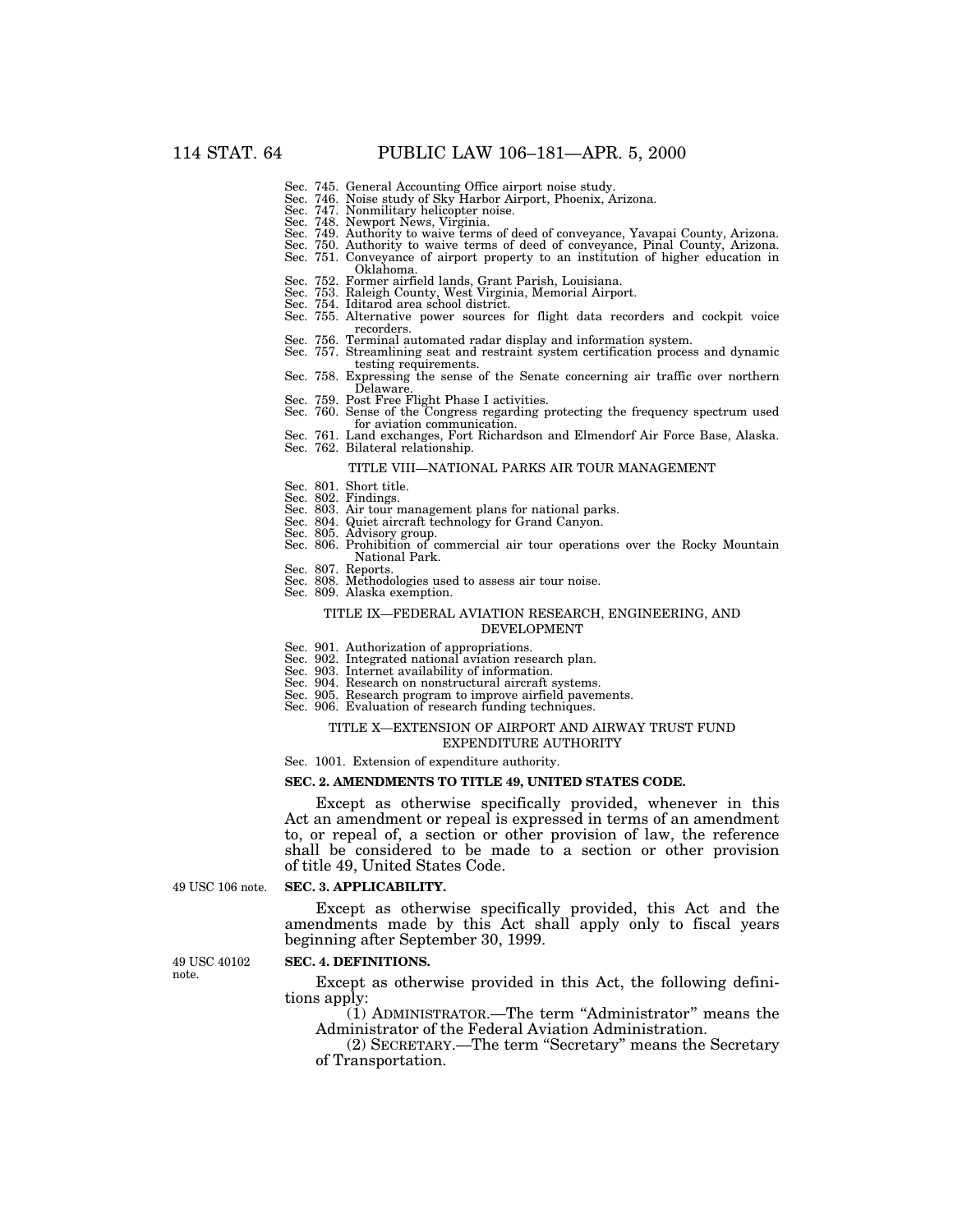# **TITLE I—AIRPORT AND AIRWAY IMPROVEMENTS**

# **Subtitle A—Funding**

## **SEC. 101. AIRPORT IMPROVEMENT PROGRAM.**

(a) AUTHORIZATION OF APPROPRIATIONS.—Section 48103 is amended by striking "shall be" the last place it appears and all that follows and inserting the following: ''shall be—

 $(1)$  \$2,410,000,000 for fiscal year 1999;

''(2) \$2,475,000,000 for fiscal year 2000;

''(3) \$3,200,000,000 for fiscal year 2001;

 $(4)$ \$3,300,000,000 for fiscal year 2002; and

''(5) \$3,400,000,000 for fiscal year 2003.

Such sums shall remain available until expended.''.

(b) OBLIGATIONAL AUTHORITY.—Section 47104(c) is amended by striking "After" and all that follows through "1999," and inserting ''After September 30, 2003,''.

(c) REIMBURSEMENT.—Upon enactment of this Act, amounts for administration funded by the appropriation for ''Federal Aviation Administration, Operations'', pursuant to the third proviso under the heading ''Grants-in-Aid for Airports (Liquidation of Contract Authorization) (Airport and Airway Trust Fund)'' in the Department of Transportation and Related Agencies Appropriations Act, 2000, may be reimbursed from funds limited under such heading.

# **SEC. 102. AIRWAY FACILITIES IMPROVEMENT PROGRAM.**

(a) GENERAL AUTHORIZATION AND APPROPRIATIONS.—Section  $48101(a)$  is amended by striking paragraphs  $(1)$ ,  $(2)$ , and  $(3)$  and inserting the following:

 $(1)$  \$2,131,000,000 for fiscal year 1999.

''(2) \$2,689,000,000 for fiscal year 2000.

''(3) \$2,656,765,000 for fiscal year 2001.

''(4) \$2,914,000,000 for fiscal year 2002.

''(5) \$2,981,022,000 for fiscal year 2003.''.

(b) UNIVERSAL ACCESS SYSTEMS.—Section 48101 is amended by adding at the end the following:

''(d) UNIVERSAL ACCESS SYSTEMS.—Of the amounts appropriated under subsection (a) for fiscal year 2001, \$8,000,000 may be used for the voluntary purchase and installation of universal access systems.'

(c) ALASKA NATIONAL AIR SPACE COMMUNICATIONS SYSTEM.— Section 48101 is further amended by adding at the end the following:

''(e) ALASKA NATIONAL AIR SPACE COMMUNICATIONS SYSTEM.— Of the amounts appropriated under subsection (a) for fiscal year 2001, \$7,200,000 may be used by the Administrator of the Federal Aviation Administration for the Alaska National Air Space Interfacility Communications System if the Administrator issues a report supporting the use of such funds for the System.''.

(d) AUTOMATED SURFACE OBSERVATION SYSTEM/AUTOMATED WEATHER OBSERVING SYSTEM UPGRADE.—Section 48101 is further amended by adding at the end the following: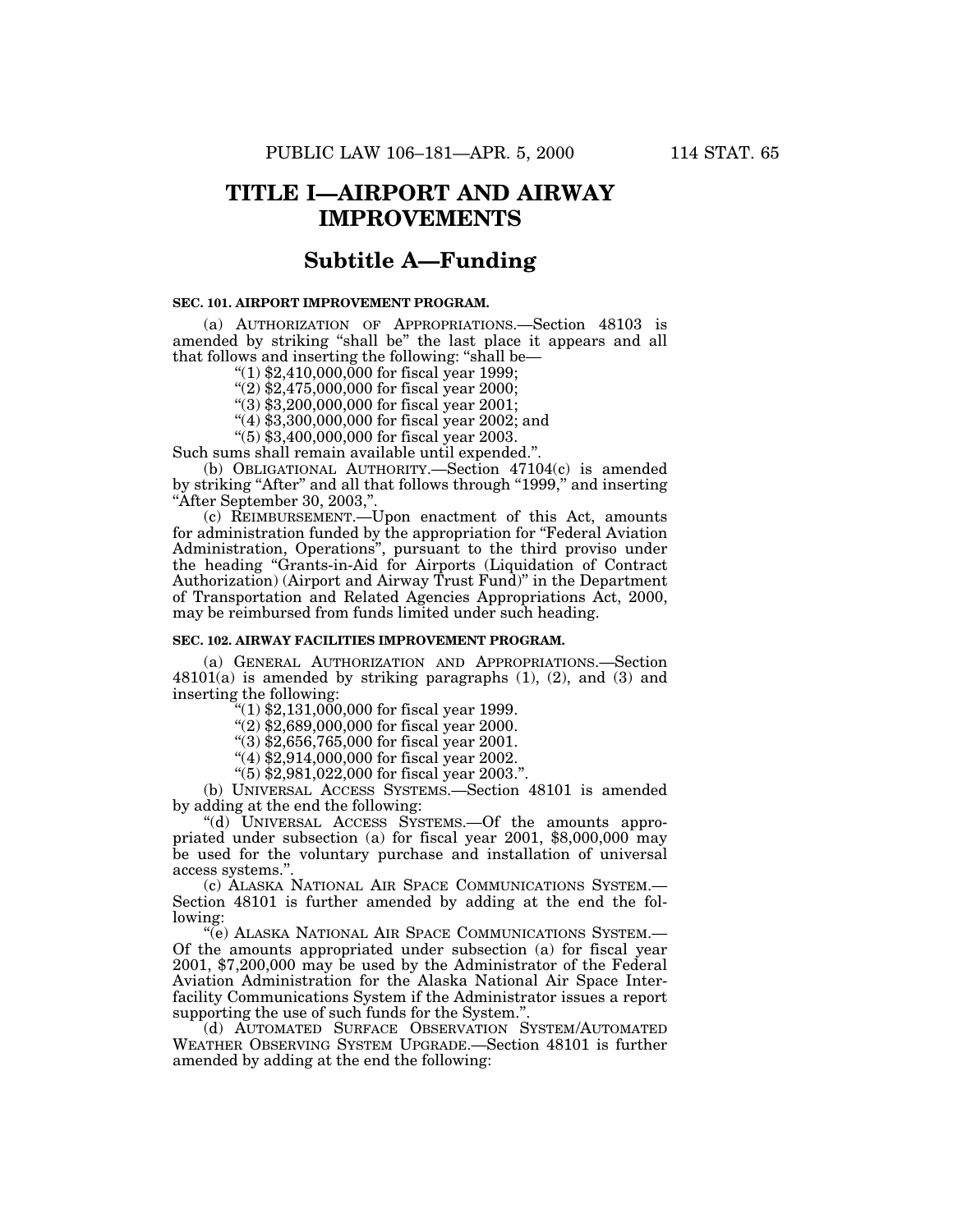"(f) AUTOMATED SURFACE OBSERVATION SYSTEM/AUTOMATED WEATHER OBSERVING SYSTEM UPGRADE.—Of the amounts appropriated under subsection (a) for fiscal years beginning after September 30, 2000, such sums as may be necessary for the implementation and use of upgrades to the current automated surface observation system/automated weather observing system, if the upgrade is successfully demonstrated.''.

(e) LIFE-CYCLE COST ESTIMATES.—Section 48101 is further amended by adding at the end the following:

"(g) LIFE-CYCLE COST ESTIMATES.—The Administrator of the Federal Aviation Administration shall establish life-cycle cost estimates for any air traffic control modernization project the total life-cycle costs of which equal or exceed \$50,000,000.''.

## **SEC. 103. FAA OPERATIONS.**

(a) IN GENERAL.—Section  $106(k)$  is amended to read as follows: "(k) AUTHORIZATION OF APPROPRIATIONS FOR OPERATIONS.-

''(1) IN GENERAL.—There is authorized to be appropriated to the Secretary of Transportation for operations of the Administration—

"(A) such sums as may be necessary for fiscal year 2000;

 $(4)$  \$6,592,235,000 for fiscal year 2001;

''(C) \$6,886,000,000 for fiscal year 2002; and

"(D)  $$7,357,000,000$  for fiscal year 2003.

Such sums shall remain available until expended.

" $(2)$  AUTHORIZED EXPENDITURES.—Out of amounts appropriated under paragraph (1), the following expenditures are authorized:

"(A)  $$450,000$  for each of fiscal years 2000 through 2003 for wildlife hazard mitigation measures and management of the wildlife strike database of the Federal Aviation Administration.

 $\degree$ (B) \$9,100,000 for the 3-fiscal-year period beginning with fiscal year 2001 to support a university consortium established to provide an air safety and security management certificate program, working cooperatively with the Federal Aviation Administration and United States air carriers, except that funds under this subparagraph—

''(i) may not be used for the construction of a building or other facility; and

"(ii) may only be awarded on the basis of open competition.

" $(C)$  Such sums as may be necessary for fiscal years 2000 through 2003 to support infrastructure systems development for both general aviation and the vertical flight industry.

''(D) Such sums as may be necessary for fiscal years 2000 through 2003 to establish helicopter approach procedures using current technologies (such as the Global Positioning System) to support all-weather, emergency medical service for trauma patients.

"(E) Such sums as may be necessary for fiscal years 2000 through 2003 to revise existing terminal and en route procedures and instrument flight rules to facilitate the takeoff, flight, and landing of tiltrotor aircraft and to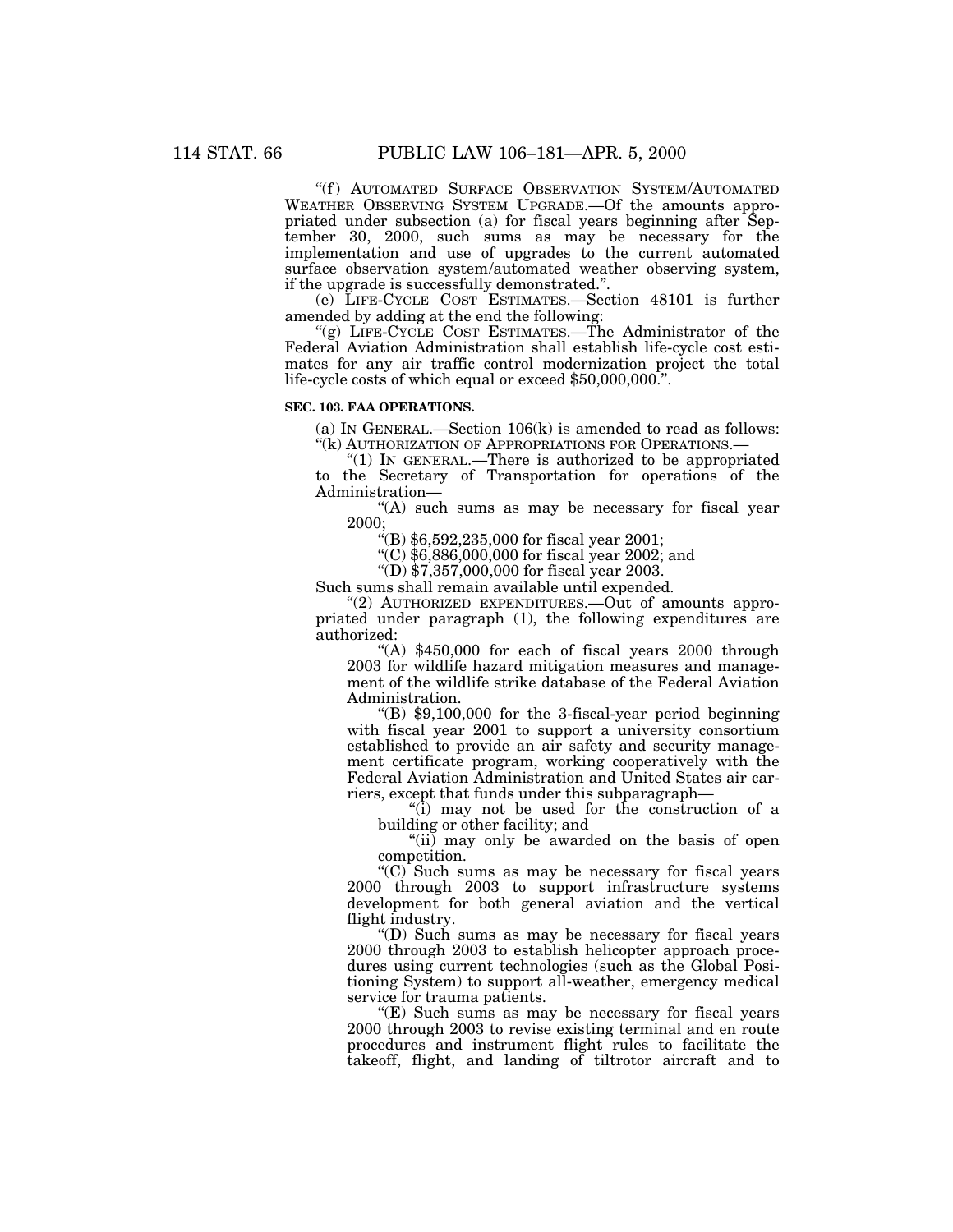improve the national airspace system by separating such aircraft from congested flight paths of fixed-wing aircraft. ''(F) \$3,300,000 for fiscal year 2000 and \$3,000,000

for each of fiscal years 2001 through 2003 to implement the 1998 airport surface operations safety action plan of the Federal Aviation Administration.

"(G)  $$9,100,000$  for fiscal year 2001 to support air safety efforts through payment of United States membership obligations in the International Civil Aviation Organization, to be paid as soon as practicable.

''(H) Such sums as may be necessary for fiscal years 2000 through 2003 for the Secretary to hire additional inspectors in order to enhance air cargo security programs.

''(I) Such sums as may be necessary for fiscal years 2000 through 2003 to develop and improve training programs (including model training programs and curriculum) for security screening personnel at airports that will be used by airlines to meet regulatory requirements relating to the training and testing of such personnel.".

(b) OFFICE OF AIRLINE INFORMATION.—There is authorized to 49 USC 111 note. be appropriated from the Airport and Airway Trust Fund to the Secretary \$4,000,000 for fiscal years beginning after September 30, 2000, to fund the activities of the Office of Airline Information in the Bureau of Transportation Statistics of the Department of Transportation.

# **SEC. 104. AIP FORMULA CHANGES.**

(a) AMOUNTS APPORTIONED TO SPONSORS.—

(1) AMOUNTS TO BE APPORTIONED. Section  $47114(c)(1)$  is amended—

(A) in subparagraph (B) by striking ''\$500,000'' and inserting "\$650,000"; and

(B) by adding at the end the following:

''(C) SPECIAL RULE.—In any fiscal year in which the total amount made available under section 48103 is \$3,200,000,000 or more—

''(i) the amount to be apportioned to a sponsor under subparagraph (A) shall be increased by doubling the amount that would otherwise be apportioned;

''(ii) the minimum apportionment to a sponsor under subparagraph (B) shall be \$1,000,000 rather than \$650,000; and

''(iii) the maximum apportionment to a sponsor under subparagraph (B) shall be \$26,000,000 rather than \$22,000,000.

''(D) NEW AIRPORTS.—Notwithstanding subparagraph (A), the Secretary shall apportion on the first day of the first fiscal year following the official opening of a new airport with scheduled passenger air transportation an amount equal to the minimum amount set forth in subparagraph  $(B)$  or  $(C)$ , as appropriate, to the sponsor of such airport.

''(E) USE OF PREVIOUS FISCAL YEAR'S APPORTIONMENT.— Notwithstanding subparagraph (A), the Secretary may apportion to an airport sponsor in a fiscal year an amount equal to the amount apportioned to that sponsor in the previous fiscal year if the Secretary finds that—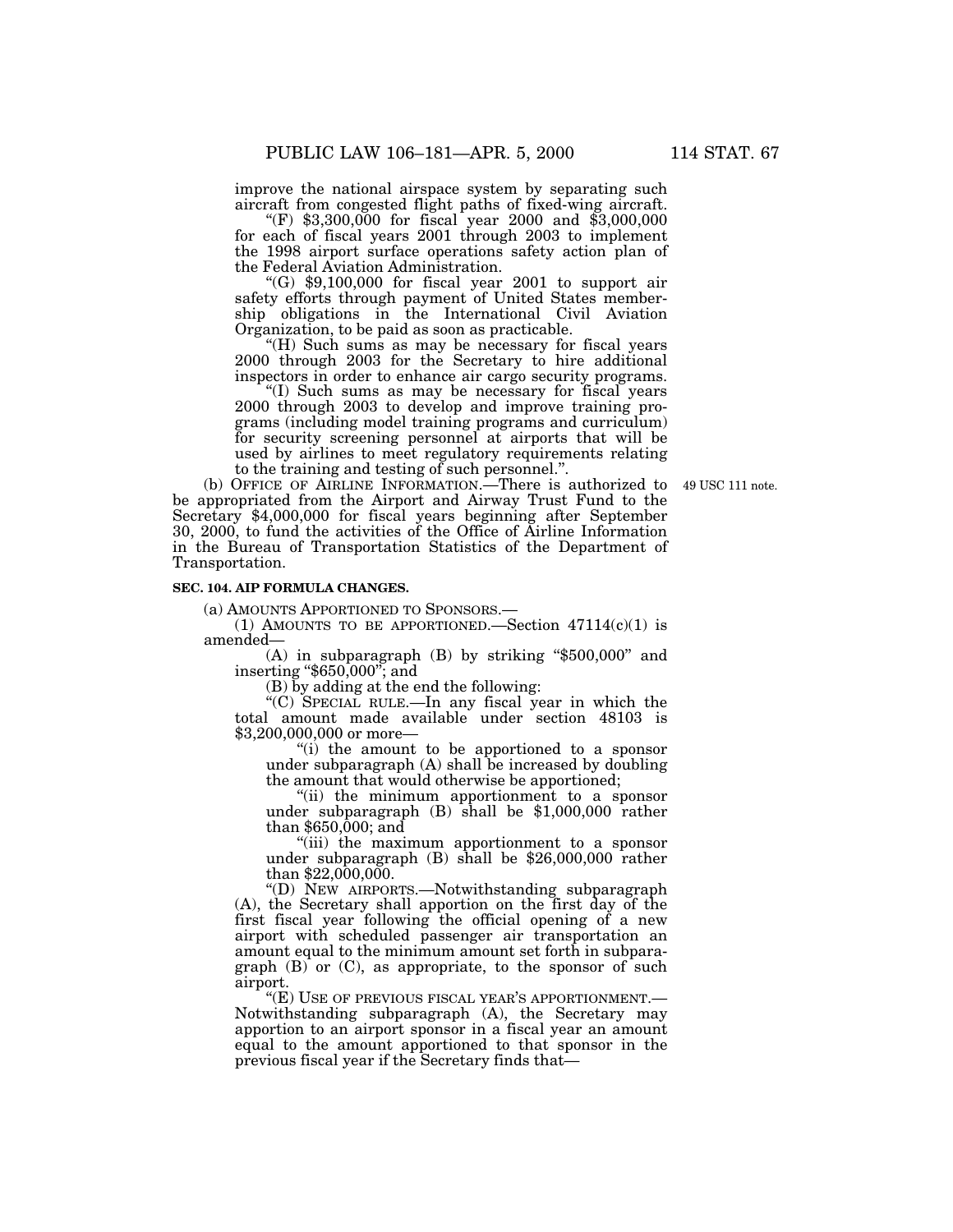''(i) passenger boardings at the airport fell below 10,000 in the calendar year used to calculate the apportionment;

''(ii) the airport had at least 10,000 passenger boardings in the calendar year prior to the calendar year used to calculate apportionments to airport sponsors in a fiscal year; and

''(iii) the cause of the shortfall in passenger boardings was a temporary but significant interruption in service by an air carrier to that airport due to an employment action, natural disaster, or other event unrelated to the demand for air transportation at the affected airport.''.

(2) CONFORMING AMENDMENTS.—Section 47114(c)(1) is amended—

(A) by striking  $(1)(A)$  The Secretary" and inserting the following:

''(1) PRIMARY AIRPORTS.—

''(A) APPORTIONMENT.—The Secretary'';

(B) in subparagraph (B) by striking ''(B) Not less'' and inserting the following:

''(B) MINIMUM AND MAXIMUM APPORTIONMENTS.—Not less''; and

(C) by aligning the left margin of subparagraph (A) (including clauses (i) through (v)) and subparagraph (B) with subparagraphs (C) and (D) (as added by paragraph  $(1)(B)$  of this subsection).

(b) CARGO ONLY AIRPORTS.—Section  $47114(c)(2)$  is amended— (1) in subparagraph (A) by striking ''2.5 percent'' and inserting ''3 percent''; and

(2) in subparagraph (C) by striking ''Not more than'' and inserting ''In any fiscal year in which the total amount made available under section 48103 is less than \$3,200,000,000, not more than''.

(c) ENTITLEMENT FOR GENERAL AVIATION AIRPORTS.—Section 47114(d) is amended to read as follows:

''(d) AMOUNTS APPORTIONED FOR GENERAL AVIATION AIR-PORTS.—

''(1) DEFINITIONS.—In this subsection, the following definitions apply:

"(A) AREA.—The term 'area' includes land and water.

''(B) POPULATION.—The term 'population' means the population stated in the latest decennial census of the United States.

''(2) APPORTIONMENT.—Except as provided in paragraph (3), the Secretary shall apportion to the States 18.5 percent of the amount subject to apportionment for each fiscal year as follows:

''(A) 0.66 percent of the apportioned amount to Guam, American Samoa, the Northern Mariana Islands, and the Virgin Islands.

''(B) Except as provided in paragraph (4), 49.67 percent of the apportioned amount for airports, excluding primary airports but including reliever and nonprimary commercial service airports, in States not named in subparagraph (A) in the proportion that the population of each of those States bears to the total population of all of those States.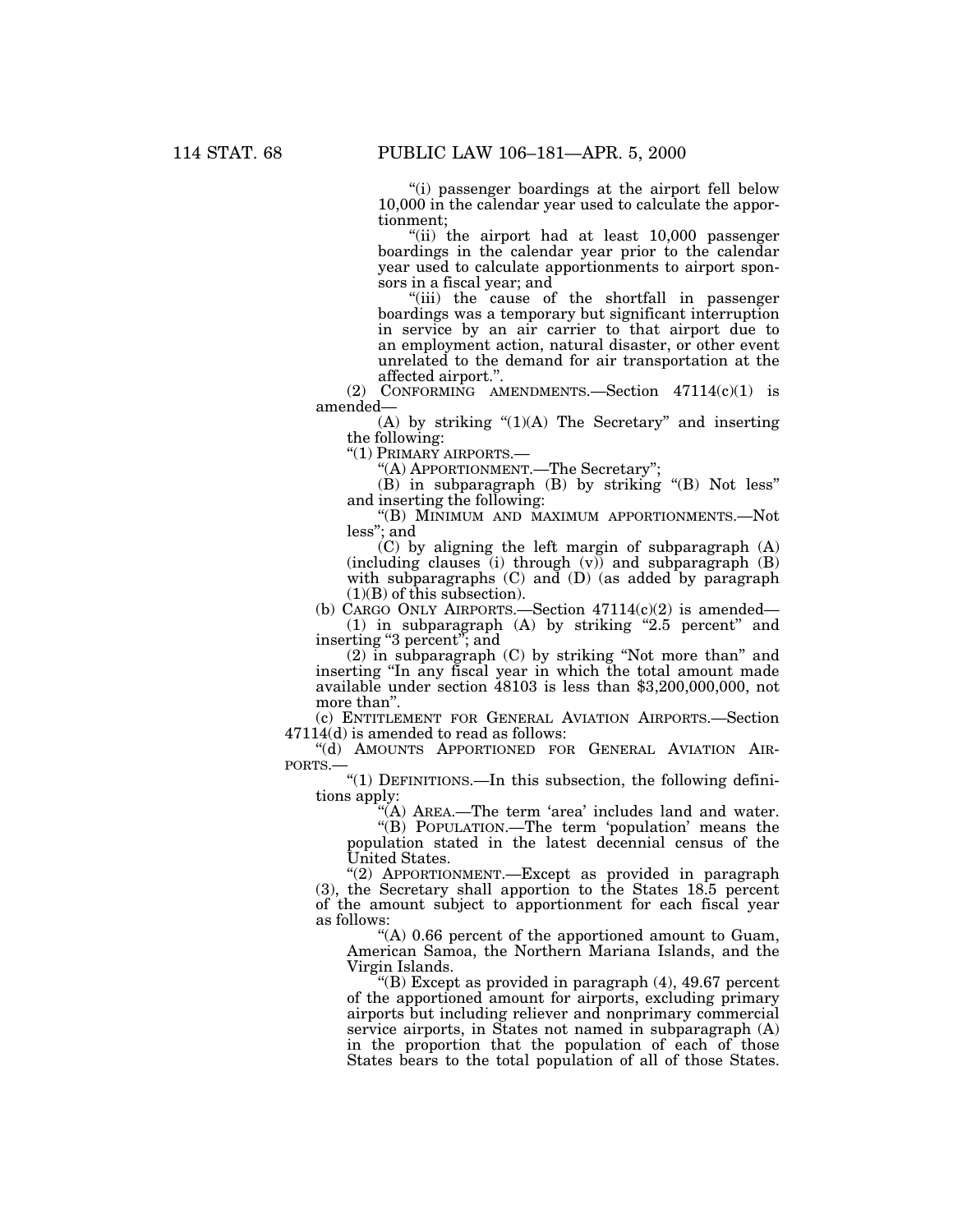''(C) Except as provided in paragraph (4), 49.67 percent of the apportioned amount for airports, excluding primary airports but including reliever and nonprimary commercial service airports, in States not named in subparagraph (A) in the proportion that the area of each of those States bears to the total area of all of those States.

''(3) SPECIAL RULE.—In any fiscal year in which the total amount made available under section 48103 is \$3,200,000,000 or more, rather than making an apportionment under paragraph (2), the Secretary shall apportion 20 percent of the amount subject to apportionment for each fiscal year as follows:

''(A) To each airport, excluding primary airports but including reliever and nonprimary commercial service airports, in States the lesser of—

''(i) \$150,000; or

"(ii)  $\frac{1}{5}$  of the most recently published estimate of the 5-year costs for airport improvement for the airport, as listed in the national plan of integrated airport systems developed by the Federal Aviation Administration under section 47103.

''(B) Any remaining amount to States as follows:

 $''(i)$  0.62 percent of the remaining amount to Guam, American Samoa, the Commonwealth of the Northern Mariana Islands, and the Virgin Islands.

"(ii) Except as provided in paragraph (4), 49.69" percent of the remaining amount for airports, excluding primary airports but including reliever and nonprimary commercial service airports, in States not named in clause (i) in the proportion that the population of each of those States bears to the total population of all of those States.

"(iii) Except as provided in paragraph (4), 49.69" percent of the remaining amount for airports, excluding primary airports but including reliever and nonprimary commercial service airports, in States not named in clause (i) in the proportion that the area of each of those States bears to the total area of all of those States.

''(4) AIRPORTS IN ALASKA, PUERTO RICO, AND HAWAII.—An amount apportioned under paragraph (2) or (3) to Alaska, Puerto Rico, or Hawaii for airports in such State may be made available by the Secretary for any public airport in those respective jurisdictions.

'(5) USE OF STATE HIGHWAY SPECIFICATIONS.

''(A) IN GENERAL.—The Secretary may permit the use of State highway specifications for airfield pavement construction using funds made available under this subsection at nonprimary airports with runways of 5,000 feet or shorter serving aircraft that do not exceed 60,000 pounds gross weight if the Secretary determines that—

''(i) safety will not be negatively affected; and

"(ii) the life of the pavement will not be shorter than it would be if constructed using Administration standards.

''(B) LIMITATION.—An airport may not seek funds under this subchapter for runway rehabilitation or reconstruction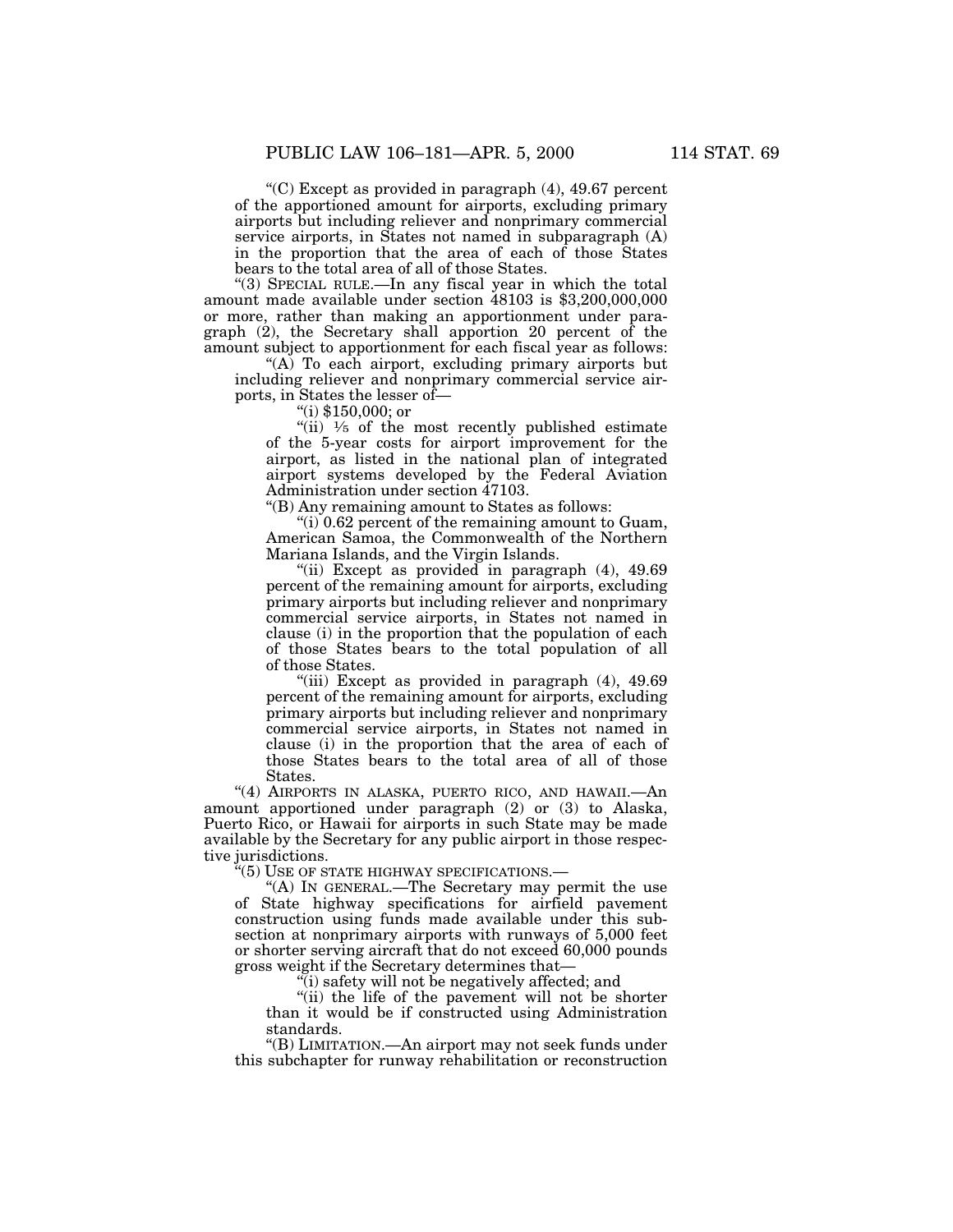of any such airfield pavement constructed using State highway specifications for a period of 10 years after construction is completed unless the Secretary determines that the rehabilitation or reconstruction is required for safety reasons.

''(6) INTEGRATED AIRPORT SYSTEM PLANNING.—Notwithstanding any other provision of this subsection, funds made available under this subsection may be used for integrated airport system planning that encompasses one or more primary airports.''.

(d) SUPPLEMENTAL APPORTIONMENT FOR ALASKA.—Section  $47114(e)$  is amended—

(1) in the subsection heading by striking ''ALTERNATIVE'' and inserting ''SUPPLEMENTAL'';

 $(2)$  in paragraph  $(1)$ —

(A) by striking ''Instead of apportioning amounts for airports in Alaska under'' and inserting ''IN GENERAL.— Notwithstanding''; and

(B) by striking ''those airports'' and inserting ''airports in Alaska'';

(3) in paragraph (2) by inserting ''AUTHORITY FOR DISCRE-TIONARY GRANTS.—'' before ''This subsection'';

(4) by striking paragraph (3) and inserting the following:

''(3) AIRPORTS ELIGIBLE FOR FUNDS.—An amount apportioned under this subsection may be used for any public airport in Alaska.

"(4) SPECIAL RULE.—In any fiscal year in which the total amount made available under section 48103 is \$3,200,000,000 or more, the amount that may be apportioned for airports in Alaska under paragraph (1) shall be increased by doubling the amount that would otherwise be apportioned.''; and

(5) by indenting paragraph (1) and aligning paragraph (1) (and its subparagraphs) and paragraph (2) with paragraphs

(3) and (4) (as added by paragraph (4) of this subsection).

(e) GRANTS FOR AIRPORT NOISE COMPATIBILITY PLANNING.— Section  $47117(e)(1)(A)$  is amended by striking "31 percent" each place it appears and inserting "34 percent".

(f) GRANTS FOR RELIEVER AIRPORTS.—Section  $47117(e)(1)$  is amended by adding at the end the following:

''(C) In any fiscal year in which the total amount made available under section 48103 is \$3,200,000,000 or more, at least two-thirds of 1 percent for grants to sponsors of reliever airports which have—

''(i) more than 75,000 annual operations;

"(ii) a runway with a minimum usable landing distance of 5,000 feet;

''(iii) a precision instrument landing procedure;

"(iv) a minimum number of aircraft, to be determined by the Secretary, based at the airport; and

''(v) been designated by the Secretary as a reliever airport to an airport with 20,000 hours of annual delays in commercial passenger aircraft takeoffs and landings.''.

(g) REPEAL OF APPORTIONMENT LIMITATION ON COMMERCIAL SERVICE AIRPORTS IN ALASKA.—Section 47117 is amended by striking subsection  $(f)$  and by redesignating subsections  $(g)$  and (h) as subsections  $(f)$  and  $(g)$ , respectively.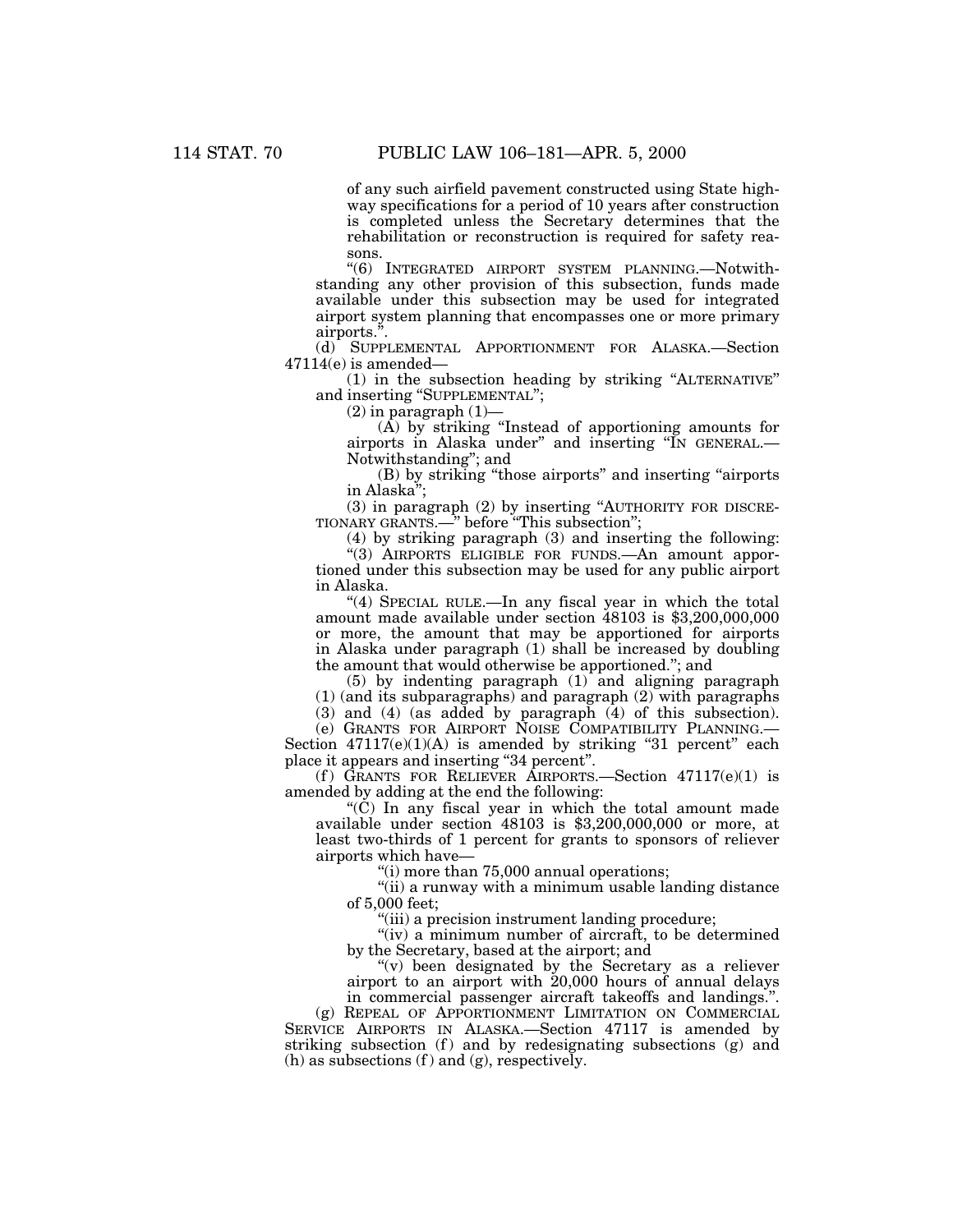# **SEC. 105. PASSENGER FACILITY FEES.**

(a) AUTHORITY TO IMPOSE HIGHER FEE.—Section 40117(b) is amended by adding at the end the following:

"(4) In lieu of authorizing a fee under paragraph  $(1)$ , the Secretary may authorize under this section an eligible agency to impose a passenger facility fee of \$4.00 or \$4.50 on each paying passenger of an air carrier or foreign air carrier boarding an aircraft at an airport the agency controls to finance an eligible airport-related project, including making payments for debt service on indebtedness incurred to carry out the project, if the Secretary finds—

"(A) in the case of an airport that has more than .25 percent of the total number of annual boardings in the United States, that the project will make a significant contribution to improving air safety and security, increasing competition among air carriers, reducing current or anticipated congestion, or reducing the impact of aviation noise on people living near the airport; and

''(B) that the project cannot be paid for from funds reasonably expected to be available for the programs referred to in section 48103.''.

(b) LIMITATION ON APPROVAL OF CERTAIN APPLICATIONS.— Section 40117(d) is amended—

 $(1)$  by striking "and" at the end of paragraph  $(2)$ ;

(2) by striking the period at the end of paragraph (3) and inserting ''; and''; and

(3) by adding at the end the following:

"(4) in the case of an application to impose a fee of more than \$3.00 for an eligible surface transportation or terminal project, the agency has made adequate provision for financing the airside needs of the airport, including runways, taxiways, aprons, and aircraft gates.".<br>(c) REDUCING APPORTI

 $(c)$  REDUCING APPORTIONMENTS.—Section 47114 $(f)$  is amended—

(1) by striking "An amount" and inserting " $(1)$  In GEN-ERAL.—Subject to paragraph (3), an amount";

(2) by striking ''an amount equal to'' and all that follows through the period at the end and inserting the following: ''an amount equal to—

"(A) in the case of a fee of  $$3.00$  or less, 50 percent of the projected revenues from the fee in the fiscal year but not by more than 50 percent of the amount that otherwise would be apportioned under this section; and

"(B) in the case of a fee of more than  $$3.00, 75$  percent of the projected revenues from the fee in the fiscal year but not by more than 75 percent of the amount that otherwise would be apportioned under this section.'';

(3) by adding at the end the following:

"(2) EFFECTIVE DATE OF REDUCTION.—A reduction in an apportionment required by paragraph (1) shall not take effect until the first fiscal year following the year in which the collection of the fee imposed under section 40117 is begun.

''(3) SPECIAL RULE FOR TRANSITIONING AIRORTS.—

''(A) IN GENERAL.—Beginning with the fiscal year following the first calendar year in which the sponsor of an airport has more than .25 percent of the total number of boardings in the United States, the sum of the amount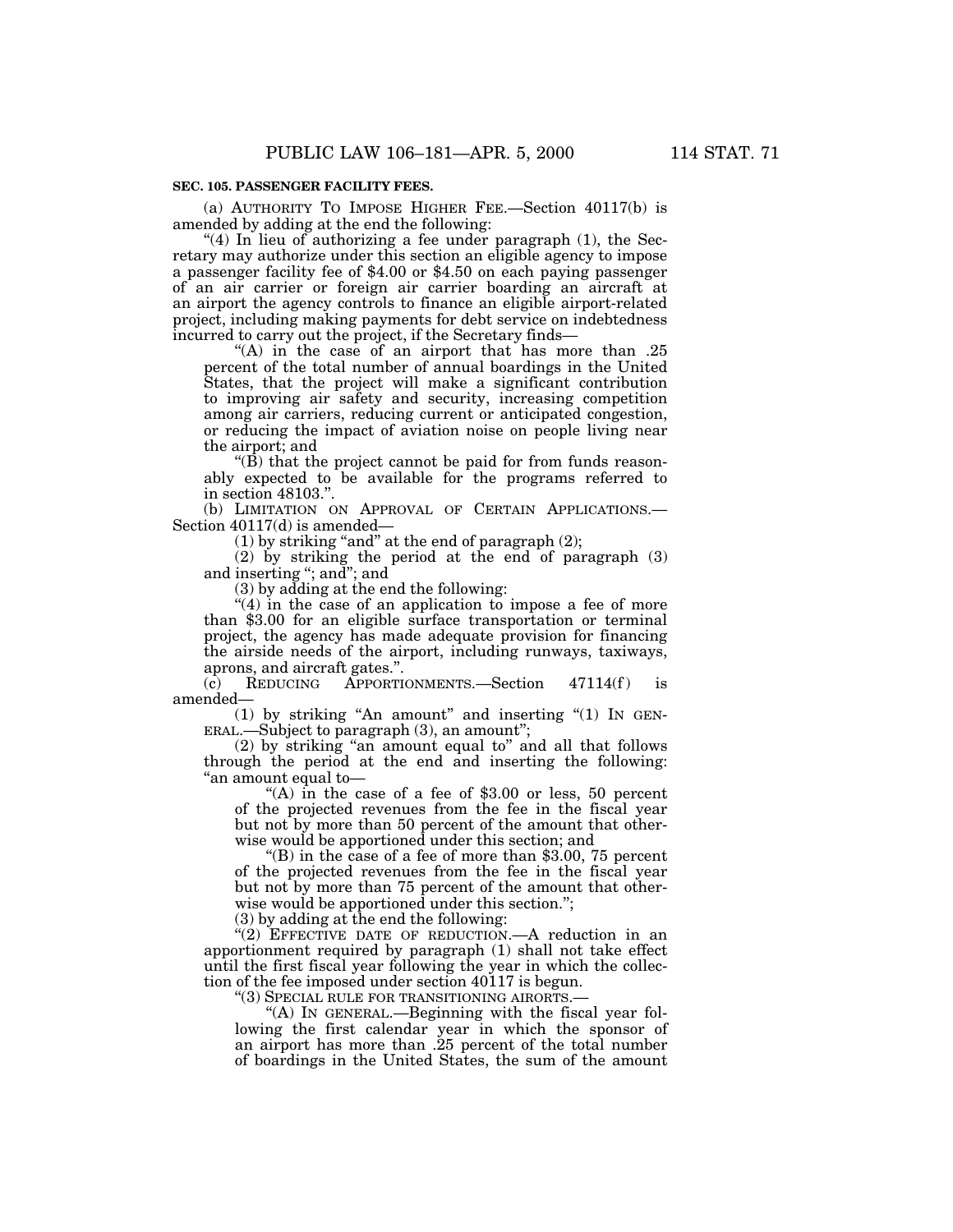that would be apportioned under this section after application of paragraph (1) in a fiscal year to such sponsor and the projected revenues to be derived from the fee in such fiscal year shall not be less than the sum of the apportionment to such airport for the preceding fiscal year and the revenues derived from such fee in the preceding fiscal year.

''(B) EFFECTIVE PERIOD.—Subparagraph (A) shall be in effect for fiscal years 2000 through 2003.''; and

(4) by aligning paragraph (1) of such section (as designated by paragraph (1) of this section) with paragraph (2) of such section (as added by paragraph (3) of this section).

49 USC 48101 note.

# **SEC. 106. FUNDING FOR AVIATION PROGRAMS.**

(a) AUTHORIZATION OF APPROPRIATIONS.—

(1) AIRPORT AND AIRWAY TRUST FUND GUARANTEE.—

(A) IN GENERAL.—The total budget resources made available from the Airport and Airway Trust Fund each fiscal year through fiscal year 2003 pursuant to sections 48101, 48102, 48103, and 106(k) of title 49, United States Code, shall be equal to the level of receipts plus interest credited to the Airport and Airway Trust Fund for that fiscal year. Such amounts may be used only for aviation investment programs listed in subsection (b).

(B) GUARANTEE.—No funds may be appropriated or limited for aviation investment programs listed in subsection (b) unless the amount described in subparagraph (A) has been provided.

(2) ADDITIONAL AUTHORIZATIONS OF APPROPRIATIONS FROM THE GENERAL FUND.—In any fiscal year through fiscal year 2003, if the amount described in paragraph (1) is appropriated, there is further authorized to be appropriated from the general fund of the Treasury such sums as may be necessary for the Federal Aviation Administration Operations account.

(b) DEFINITIONS.—In this section, the following definitions apply:

(1) TOTAL BUDGET RESOURCES.—The term ''total budget resources'' means the total amount made available from the Airport and Airway Trust Fund for the sum of obligation limitations and budget authority made available for a fiscal year for the following budget accounts that are subject to the obligation limitation on contract authority provided in this Act and for which appropriations are provided pursuant to authorizations contained in this Act:

(A) 69–8106–0–7–402 (Grants in Aid for Airports).

(B) 69–8107–0–7–402 (Facilities and Equipment).

(C) 69–8108–0–7–402 (Research and Development).

(D) 69–8104–0–7–402 (Trust Fund Share of Operations).

(2) LEVEL OF RECEIPTS PLUS INTEREST.—The term ''level of receipts plus interest'' means the level of excise taxes and interest credited to the Airport and Airway Trust Fund under section 9502 of the Internal Revenue Code of 1986 for a fiscal year as set forth in the President's budget baseline projection as defined in section 257 of the Balanced Budget and Emergency Deficit Control Act of 1985 (Public Law 99–177) (Treasury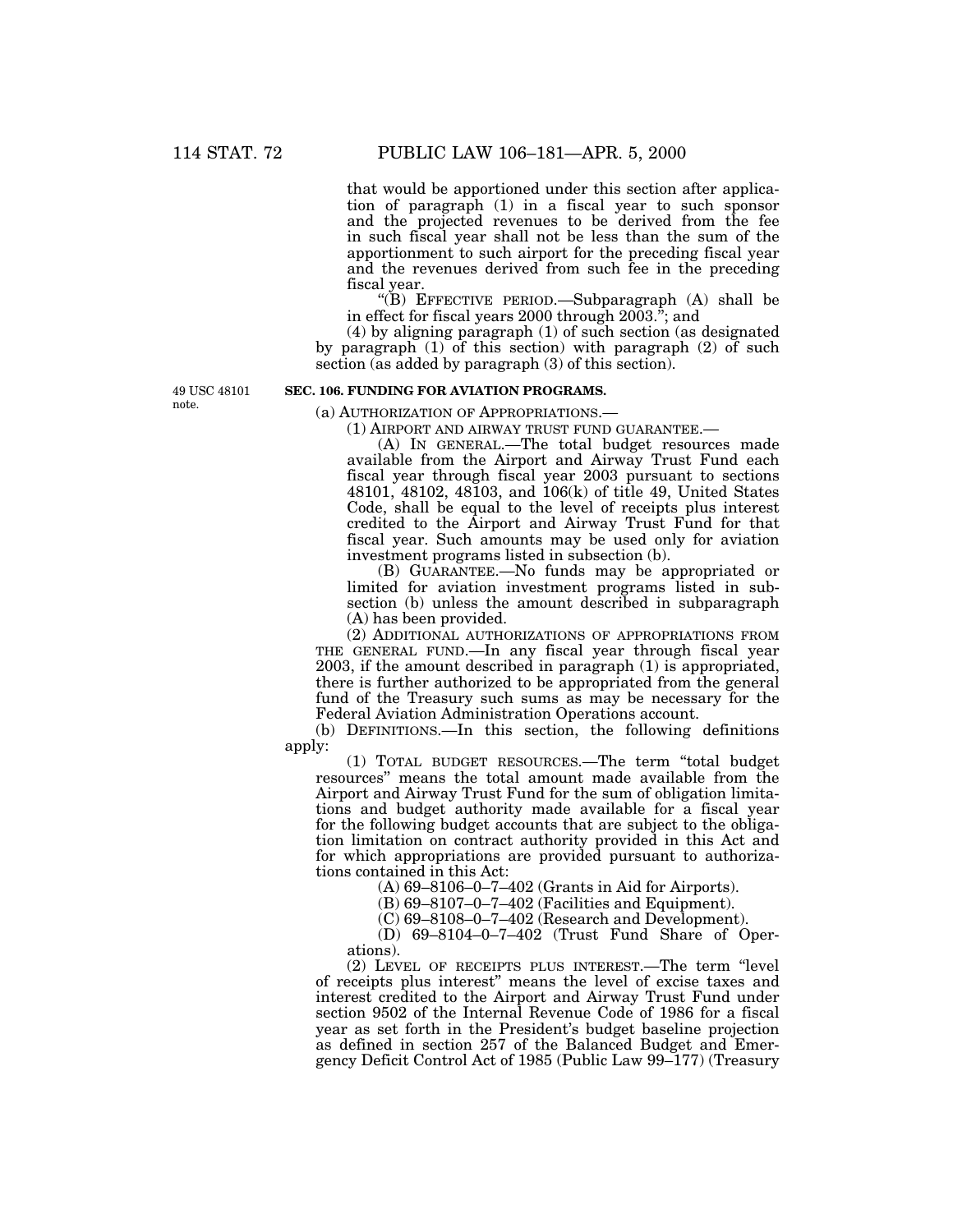identification code 20–8103–0–7–402) for that fiscal year submitted pursuant to section 1105 of title 31, United States Code.

(c) ENFORCEMENT OF GUARANTEES.—

(1) TOTAL AIRPORT AND AIRWAY TRUST FUND FUNDING.— It shall not be in order in the House of Representatives or the Senate to consider any bill, joint resolution, amendment, motion, or conference report that would cause total budget resources in a fiscal year for aviation investment programs described in subsection (b) to be less than the amount required by subsection  $(a)(1)(A)$  for such fiscal year.

(2) CAPITAL PRIORITY.—It shall not be in order in the House of Representatives or the Senate to consider any bill, joint resolution, amendment, motion, or conference report that provides an appropriation (or any amendment thereto) for any fiscal year through fiscal year 2003 for Research and Development or Operations if the sum of the obligation limitation for Grants-in-Aid for Airports and the appropriation for Facilities and Equipment for such fiscal year is below the sum of the authorized levels for Grants-in-Aid for Airports and for Facilities and Equipment for such fiscal year.

(d) CONFORMING AMENDMENT.—Section 48104 is amended— (1) by striking ''Except as provided in this section,'' in subsection (a); and

(2) by striking subsections (b) and (c).

#### **SEC. 107. ADJUSTMENT TO AIP PROGRAM FUNDING.**

(a) IN GENERAL.—Chapter 481 is amended by adding at the end the following:

## **''§ 48112. Adjustment to AIP program funding**

''On the effective date of a general appropriations Act providing appropriations for a fiscal year beginning after September 30, 2000, for the Federal Aviation Administration, the amount made available for a fiscal year under section 48103 shall be increased by the amount, if any, by which—

''(1) the amount authorized to be appropriated under section 48101 for such fiscal year; exceeds

"(2) the amounts appropriated for programs funded under such section for such fiscal year.

Any contract authority made available by this section shall be subject to an obligation limitation.''.

(b) CONFORMING AMENDMENT.—The analysis for such chapter is amended by adding at the end the following:

''48112. Adjustment to AIP program funding.''.

#### **SEC. 108. REPROGRAMMING NOTIFICATION REQUIREMENT.**

(a) IN GENERAL.—Chapter 481 is further amended by adding at the end the following:

# **''§ 48113. Reprogramming notification requirement**

''Before reprogramming any amounts appropriated under section  $106(k)$ ,  $48101(a)$ , or  $48103$ , for which notification of the Committees on Appropriations of the Senate and the House of Representatives is required, the Secretary of Transportation shall transmit a written explanation of the proposed reprogramming to the Committee on Commerce, Science, and Transportation of the Senate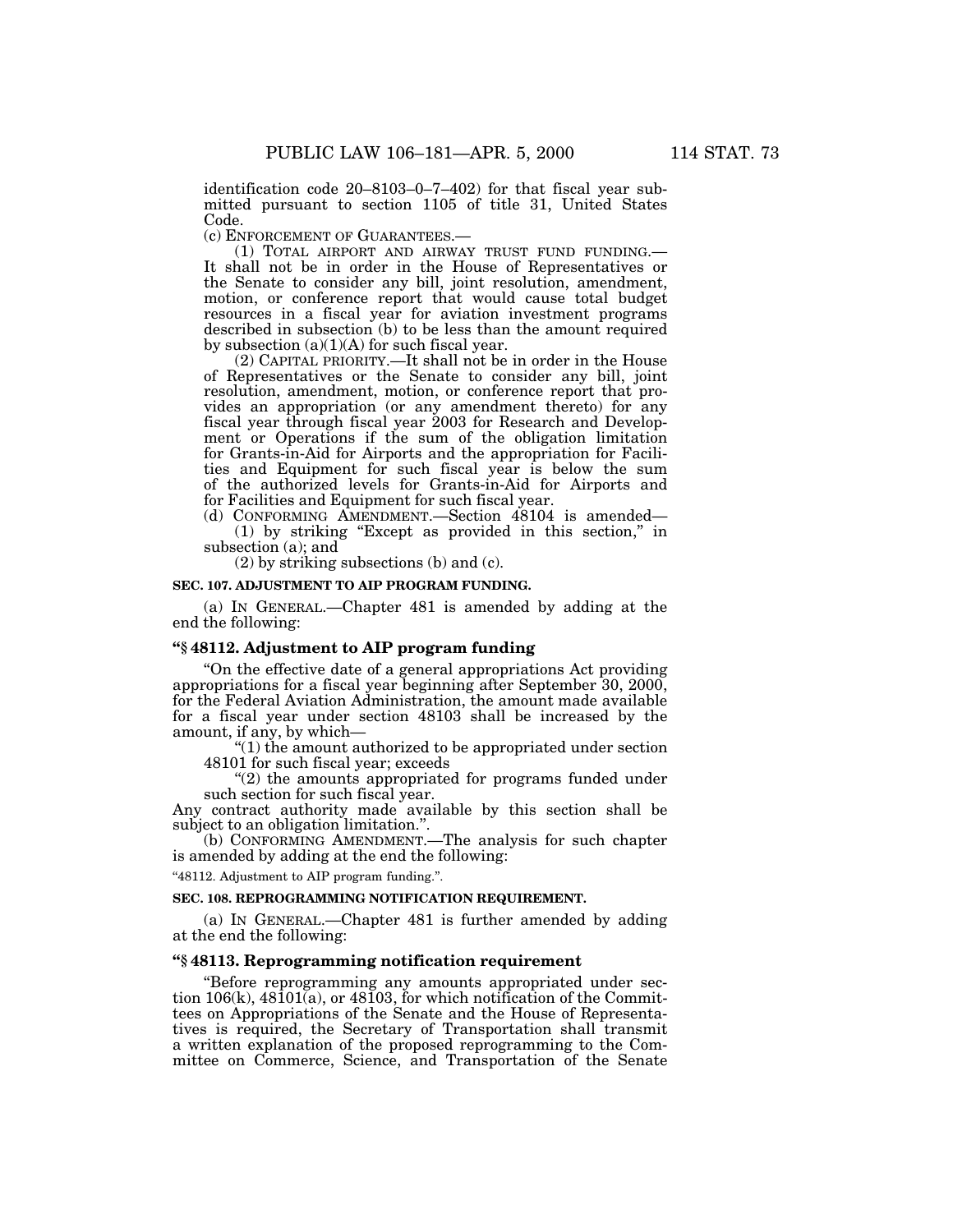and the Committee on Transportation and Infrastructure of the House of Representatives.''.

(b) CONFORMING AMENDMENT.—The analysis for chapter 481 is amended by adding at the end the following:

''48113. Reprogramming notification requirement.''.

# **Subtitle B—Airport Development**

## **SEC. 121. RUNWAY INCURSION PREVENTION DEVICES AND EMER-GENCY CALL BOXES.**

(a) POLICY.—Section  $47101(a)(11)$  is amended by inserting ''(including integrated in-pavement lighting systems for runways and taxiways and other runway and taxiway incursion prevention devices)'' after ''technology'' the first place it appears.

(b) MAXIMUM USE OF SAFETY FACILITIES.—Section  $47101(f)$  is amended—

 $(1)$  by striking "and" at the end of paragraph  $(9)$ ;

(2) by striking the period at the end of paragraph (10) and inserting ''; and''; and

(3) by adding at the end the following:

"(11) runway and taxiway incursion prevention devices, including integrated in-pavement lighting systems for runways and taxiways.''.

(c) INCLUSION OF UNIVERSAL ACCESS SYSTEMS AND EMERGENCY CALL BOXES AS AIRPORT DEVELOPMENT.—Section 47102(3)(B) is amended—

 $(1)$  in clause  $(ii)$ —

(A) by striking ''and universal access systems,'' and inserting '', universal access systems, and emergency call boxes,''; and

(B) by inserting ''and integrated in-pavement lighting systems for runways and taxiways and other runway and taxiway incursion prevention devices'' before the semicolon at the end; and

(2) by inserting before the semicolon at the end of clause (iii) the following: '', including closed circuit weather surveillance equipment if the airport is located in Alaska''.

## **SEC. 122. WINDSHEAR DETECTION EQUIPMENT AND ADJUSTABLE LIGHTING EXTENSIONS.**

Section 47102(3)(B) is amended—

 $(1)$  by striking "and" at the end of clause  $(v)$ ;

(2) by striking the period at the end of clause (vi) and inserting a semicolon; and

(3) by adding at the end the following:

"(vii) windshear detection equipment that is certified by the Administrator of the Federal Aviation Administration;

''(viii) stainless steel adjustable lighting extensions approved by the Administrator; and''.

#### **SEC. 123. PAVEMENT MAINTENANCE.**

(a) REPEAL OF PILOT PROGRAM.—

(1) IN GENERAL.—Section 47132 is repealed.

(2) CONFORMING AMENDMENT.—The analysis for chapter

471 is amended by striking the item relating to section 47132.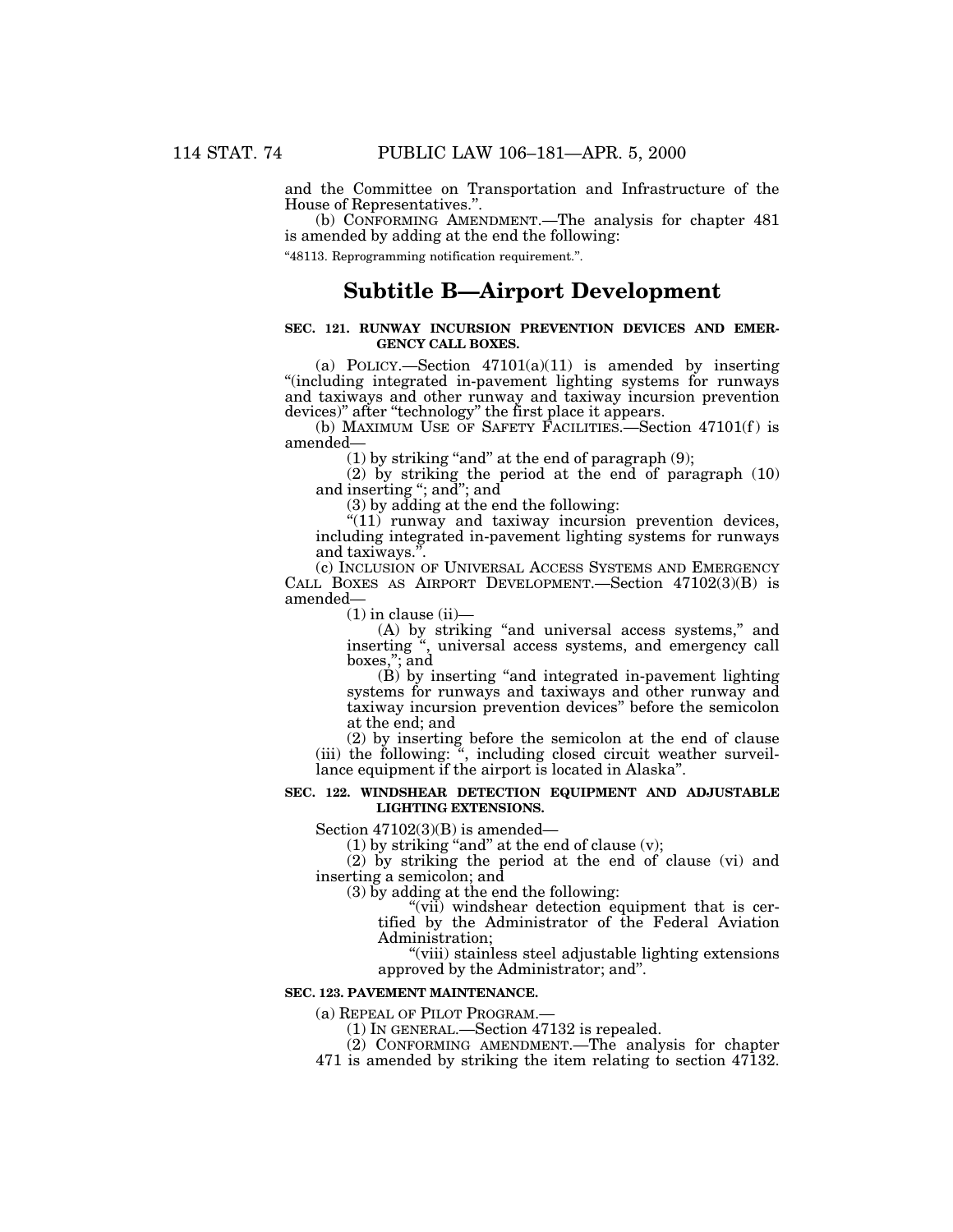(b) ELIGIBILITY AS AIRPORT DEVELOPMENT.—Section 47102(3) is amended by adding at the end the following:

''(H) routine work to preserve and extend the useful life of runways, taxiways, and aprons at airports that are not primary airports, under guidelines issued by the Administrator of the Federal Aviation Administration.''.

# **SEC. 124. ENHANCED VISION TECHNOLOGIES.**

(a) STUDY.—The Administrator shall enter into a cooperative research and development agreement to study the benefits of utilizing enhanced vision technologies to replace, enhance, or add to conventional airport approach and runway lighting systems.

(b) REPORT.—Not later than 180 days after the date of the enactment of this Act, the Administrator shall transmit to Congress a progress report on the work accomplished under the cooperative agreements detailing the evaluations performed to determine the potential of enhanced vision technology to meet the operational requirements of the intended application.

(c) CERTIFICATION.—Not later than 180 days after the conclusion of work under the research agreements, the Administrator shall transmit to Congress a report on the potential of enhanced vision technology to satisfy the operational requirements of the Federal Aviation Administration and a schedule for the development of performance standards for certification appropriate to the application of the enhanced vision technologies. If the Administrator certifies an enhanced vision technology as meeting such performance standards, the technology shall be treated as a navigation aid or other aid for purposes of section  $47102(3)(B)(i)$  of title 49, United States Code.

## **SEC. 125. PUBLIC NOTICE BEFORE WAIVER WITH RESPECT TO LAND.**

(a) WAIVER OF GRANT ASSURANCE.—Section 47107(h) is amended to read as follows:

''(h) MODIFYING ASSURANCES AND REQUIRING COMPLIANCE WITH ADDITIONAL ASSURANCES.—

" $(1)$  In GENERAL.—Subject to paragraph  $(2)$ , before modifying an assurance required of a person receiving a grant under this subchapter and in effect after December 29, 1987, or to require compliance with an additional assurance from the person, the Secretary of Transportation must—

''(A) publish notice of the proposed modification in the Federal Register; and

''(B) provide an opportunity for comment on the proposal.

 $\mathbf{F}(2)$  PUBLIC NOTICE BEFORE WAIVER OF AERONAUTICAL LAND-USE ASSURANCE.—Before modifying an assurance under subsection (c)(2)(B) that requires any property to be used for an aeronautical purpose, the Secretary must provide notice to the public not less than 30 days before making such modification.''.

(b) WAIVER OF CONDITION ON CONVEYANCE OF LAND.—Section 47125(a) is amended by adding at the end the following: ''Before waiving a condition that property be used for an aeronautical purpose under the preceding sentence, the Secretary must provide notice to the public not less than 30 days before waiving such condition.''.

(c) SURPLUS PROPERTY.—Section 47151 is amended by adding at the end the following:

Federal Register, publication.

Deadline.

Deadline.

Contracts. 49 USC 44502 note. Deadlines.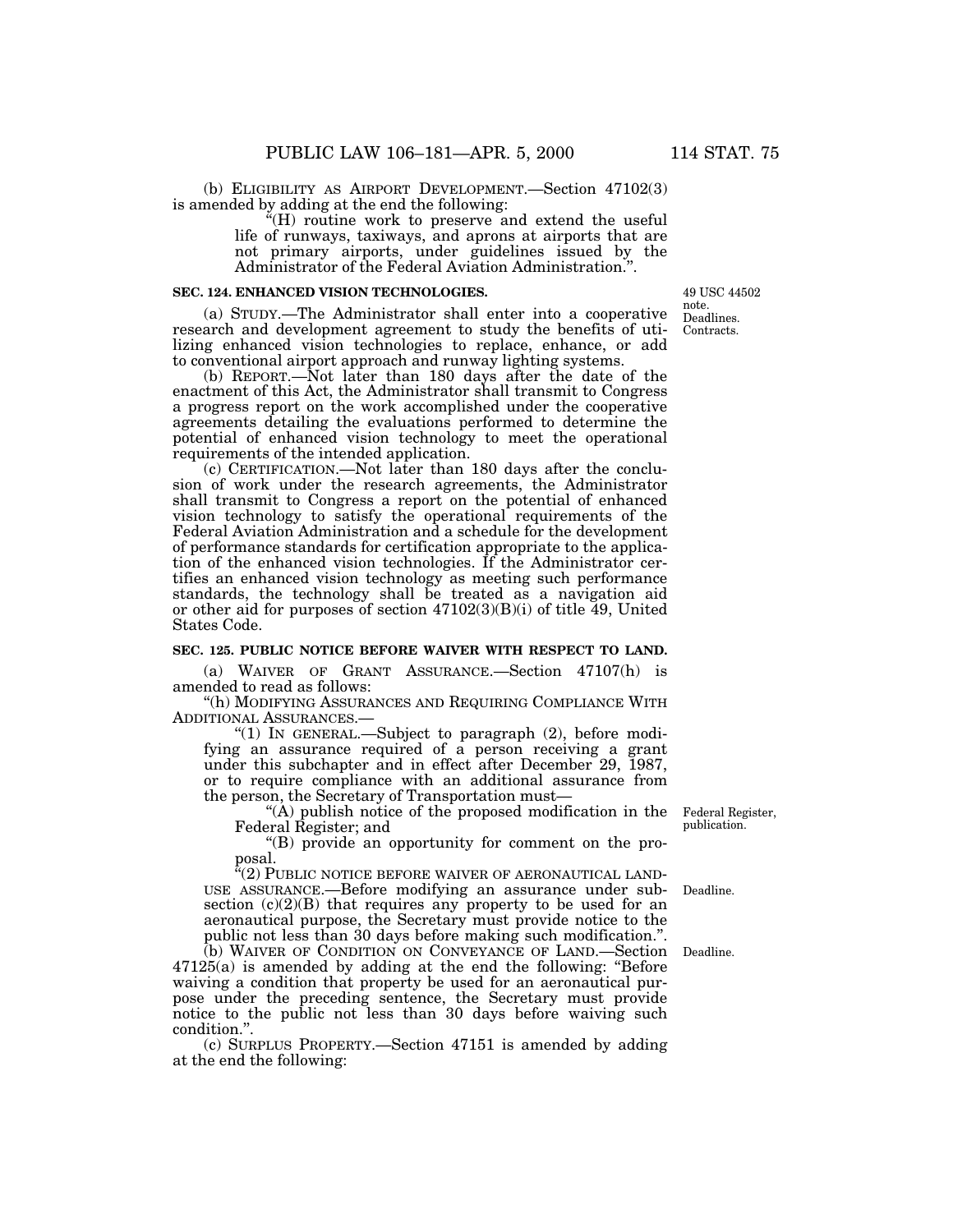Deadline.

''(d) WAIVER OF CONDITION.—Before the Secretary may waive any condition imposed on an interest in surplus property conveyed under subsection (a) that such interest be used for an aeronautical purpose, the Secretary must provide notice to the public not less than 30 days before waiving such condition.''.

(d) WAIVER OF CERTAIN TERM.—Section 47153 is amended by adding at the end the following:

"(c) PUBLIC NOTICE BEFORE WAIVER.—Notwithstanding subsections (a) and (b), before the Secretary may waive any term imposed under this section that an interest in land be used for an aeronautical purpose, the Secretary must provide notice to the public not less than 30 days before waiving such term."

(e) LIMITATION.—Nothing in any amendment made by this section shall be construed to authorize the Secretary to issue a waiver or make a modification referred to in such amendment.

# **SEC. 126. MATCHING SHARE.**

Section 47109(a) is amended—

(1) by redesignating paragraphs (2) and (3) as paragraphs  $(3)$  and  $(4)$ , respectively; and

(2) by inserting after paragraph (1) the following:

"(2) not more than 90 percent for a project funded by a grant issued to and administered by a State under section 47128, relating to the State block grant program;''.

# **SEC. 127. LETTERS OF INTENT.**

Section 47110(e) is amended—

(1) by striking paragraph  $(2)$ (C) and inserting the following: "(C) that meets the criteria of section  $47115(d)$  and, if

for a project at a commercial service airport having at least 0.25 percent of the boardings each year at all such airports, the Secretary decides will enhance system-wide airport capacity significantly.''; and

(2) by striking paragraph (5) and inserting the following: ''(5) LETTERS OF INTENT.—The Secretary may not require an eligible agency to impose a passenger facility fee under section 40117 in order to obtain a letter of intent under this section.''.

# **SEC. 128. GRANTS FROM SMALL AIRPORT FUND.**

(a) SET-ASIDE FOR MEETING SAFETY TERMS IN AIRPORT OPER-ATING CERTIFICATES.—Section 47116 is amended by adding at the end the following:

"(e) SET-ASIDE FOR MEETING SAFETY TERMS IN AIRPORT OPER-ATING CERTIFICATES.—In the first fiscal year beginning after the effective date of regulations issued to carry out section 44706(b) with respect to airports described in section  $44706(a)(2)$ , and in each of the next 4 fiscal years, the lesser of \$15,000,000 or 20 percent of the amounts that would otherwise be distributed to sponsors of airports under subsection (b)(2) shall be used to assist the airports in meeting the terms established by the regulations. If the Secretary publishes in the Federal Register a finding that all the terms established by the regulations have been met, this subsection shall cease to be effective as of the date of such publication."

(b) NOTIFICATION OF SOURCE OF GRANT.—Section 47116 is further amended by adding at the end the following:

"(f) NOTIFICATION OF SOURCE OF GRANT.—Whenever the Secretary makes a grant under this section, the Secretary shall notify

Deadline.

49 USC 47107 note.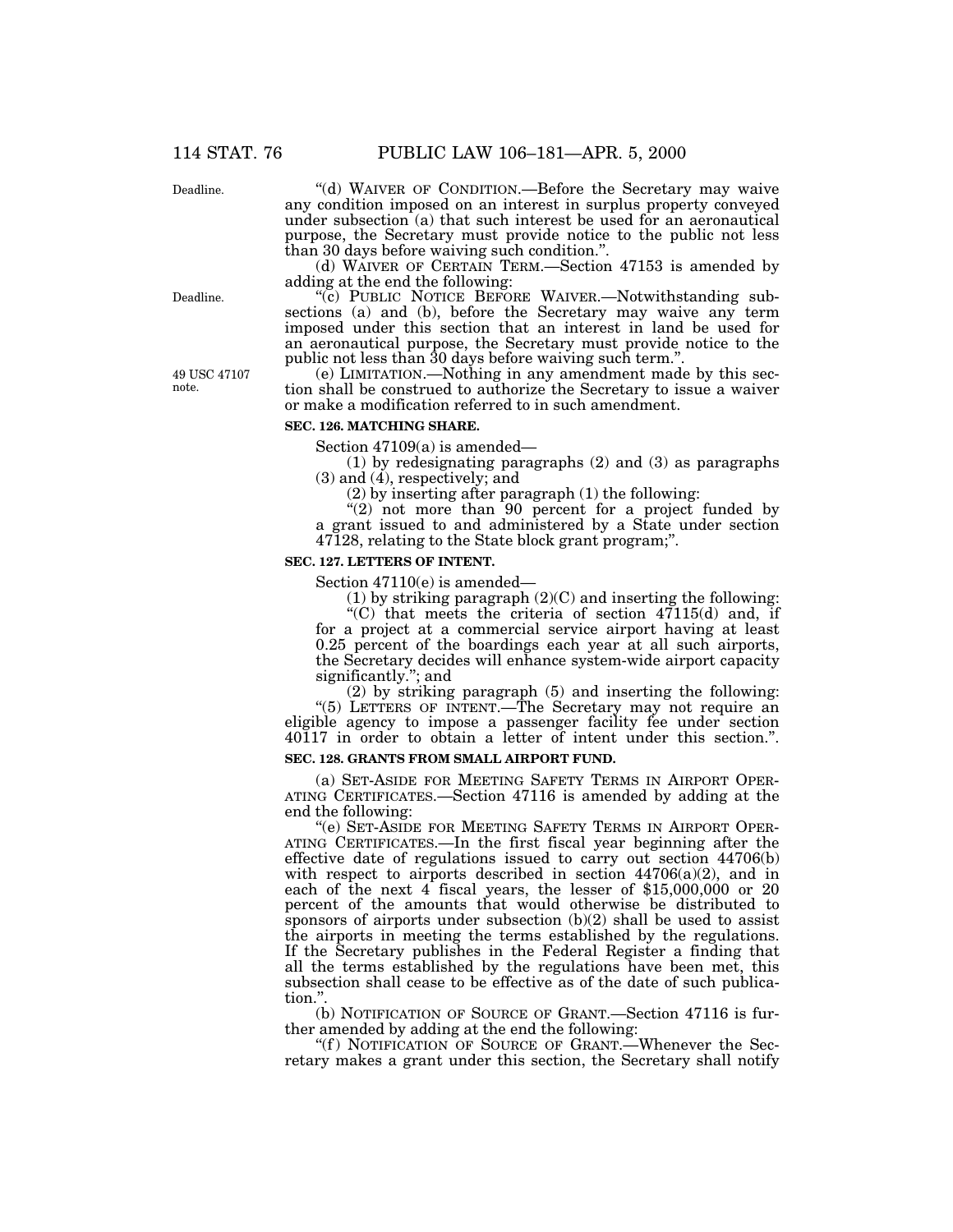the recipient of the grant, in writing, that the source of the grant is from the small airport fund.''.

(c) TECHNICAL AMENDMENTS.—Section 47116(d) is amended—

(1) by striking ''In making'' and inserting the following:

''(1) CONSTRUCTION OF NEW RUNWAYS.—In making'';

(2) by adding at the end the following:

 $\cdot$ (2) AIRPORT DEVELOPMENT FOR TURBINE POWERED AIR-CRAFT.—In making grants to sponsors described in subsection (b)(1), the Secretary shall give priority consideration to airport development projects to support operations by turbine powered aircraft if the non-Federal share of the project is at least 40 percent.''; and

(3) by aligning the remainder of paragraph (1) (as designated by paragraph (1) of this subsection) with paragraph  $(2)$  (as added by paragraph (2) of this subsection).

# **SEC. 129. DISCRETIONARY USE OF UNUSED APPORTIONMENTS.**

Section 47117(f) (as redesignated by section  $104(g)$  of this Act) is amended to read as follows:

"(f) DISCRETIONARY USE OF APPORTIONMENTS.-

 $(1)$  In GENERAL.—Subject to paragraph  $(2)$ , if the Secretary finds that all or part of an amount of an apportionment under section 47114 is not required during a fiscal year to fund a grant for which the apportionment may be used, the Secretary may use during such fiscal year the amount not so required to make grants for any purpose for which grants may be made under section 48103. The finding may be based on the notifications that the Secretary receives under section  $47105(f)$  or on other information received from airport sponsors.

"(2) RESTORATION OF APPORTIONMENTS.

"(A) IN GENERAL.—If the fiscal year for which a finding is made under paragraph (1) with respect to an apportionment is not the last fiscal year of availability of the apportionment under subsection (b), the Secretary shall restore to the apportionment an amount equal to the amount of the apportionment used under paragraph (1) for a discretionary grant whenever a sufficient amount is made available under section 48103.

''(B) PERIOD OF AVAILABILITY.—If restoration under this paragraph is made in the fiscal year for which the finding is made or the succeeding fiscal year, the amount restored shall be subject to the original period of availability of the apportionment under subsection (b). If the restoration is made thereafter, the amount restored shall remain available in accordance with subsection (b) for the original period of availability of the apportionment plus the number of fiscal years during which a sufficient amount was not available for the restoration.

''(3) NEWLY AVAILABLE AMOUNTS.—

''(A) RESTORED AMOUNTS TO BE UNAVAILABLE FOR DISCRETIONARY GRANTS.—Of an amount newly available under section 48103 of this title, an amount equal to the amounts restored under paragraph (2) shall not be available for discretionary grant obligations under section 47115.

''(B) USE OF REMAINING AMOUNTS.—Subparagraph (A) does not impair the Secretary's authority under paragraph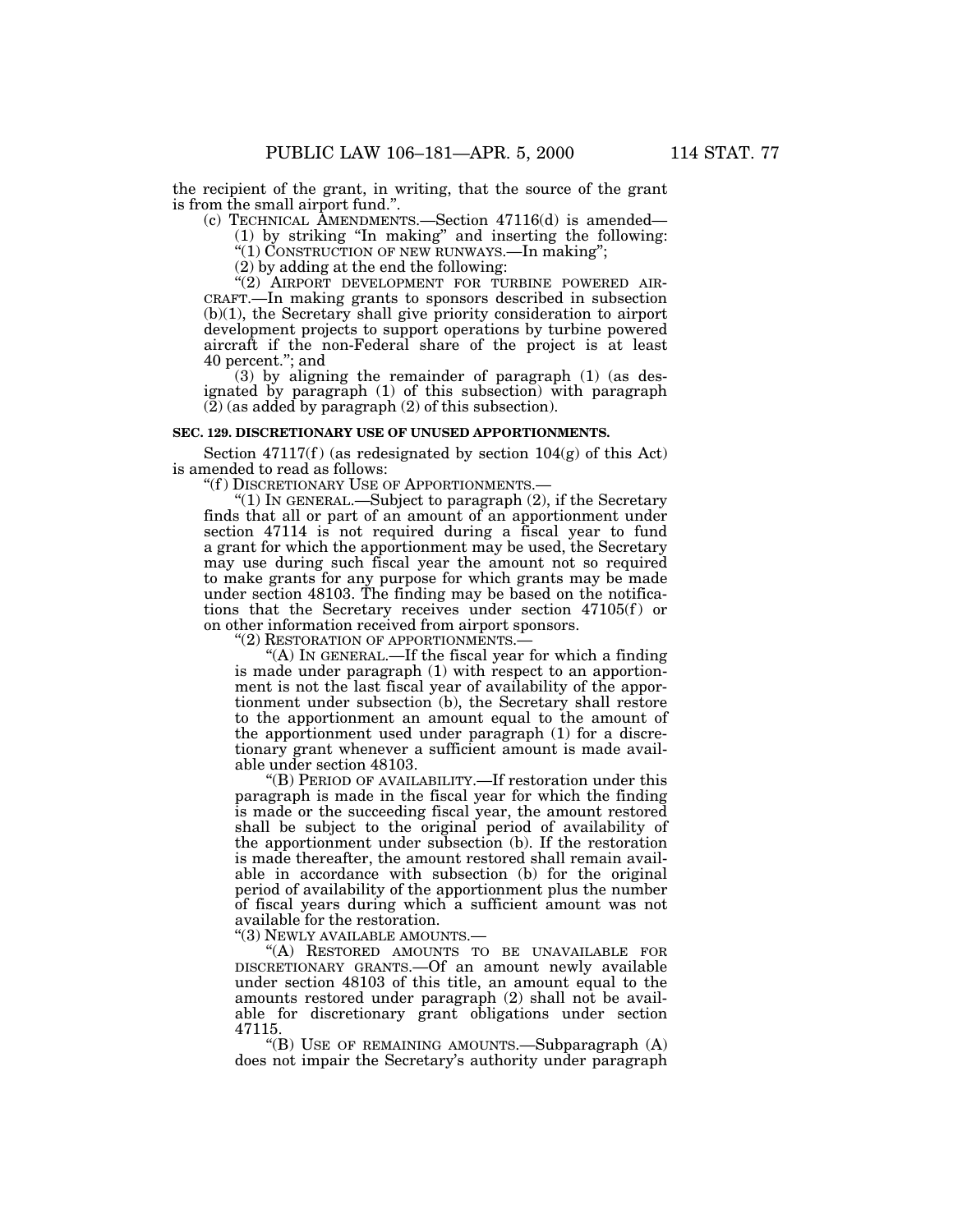(1), after a restoration under paragraph (2), to apply all or part of a restored amount that is not required to fund a grant under an apportionment to fund discretionary grants.

"(4) LIMITATIONS ON OBLIGATIONS APPLY.—Nothing in this subsection shall be construed to authorize the Secretary to incur grant obligations under section 47104 for a fiscal year in an amount greater than the amount made available under section 48103 for such obligations for such fiscal year.''.

# **SEC. 130. DESIGNATING CURRENT AND FORMER MILITARY AIRPORTS.**

(a) IN GENERAL.—Section 47118 is amended—

 $(1)$  in subsection  $(a)$ —

 $(A)$  by striking "12" and inserting "15"; and

(B) by striking paragraph (2) and inserting the following:

 $''(2)$  the airport is a military installation with both military and civil aircraft operations.'';

(2) by striking subsection (c) and inserting the following: ''(c) CONSIDERATIONS.—In carrying out this section, the Secretary shall consider only current or former military airports for designation under this section if a grant under section  $47117(e)(1)(B)$  would-

" $(1)$  reduce delays at an airport with more than  $20,000$ hours of annual delays in commercial passenger aircraft takeoffs and landings; or

"(2) enhance airport and air traffic control system capacity in a metropolitan area or reduce current and projected flight delays.'';

(3) in subsection  $(d)$ —<br>(A) by strikin

striking " $47117(e)(1)(E)$ " and inserting " $47117(e)(1)(B)$ ";

(B) by striking ''5-fiscal-year periods'' and inserting "periods, each not to exceed 5 fiscal years,"; and

(C) by striking ''each such subsequent 5-fiscal-year period" and inserting "each such subsequent period"; and  $(4)$  by adding at the end the following:

"(g) DESIGNATION OF GENERAL AVIATION AIRPORT.—Notwithstanding any other provision of this section, one of the airports bearing a designation under subsection (a) may be a general aviation airport that was a former military installation closed or realigned under a section referred to in subsection  $(a)(1)$ ."

(b) TERMINAL BUILDING FACILITIES.—Section 47118(e) is amended by striking ''\$5,000,000'' and inserting ''\$7,000,000''.

(c) ELIGIBILITY OF AIR CARGO TERMINALS.—Section 47118(f ) is amended—

(1) in subsection heading by striking ''AND HANGARS'' and inserting ''HANGARS, AND AIR CARGO TERMINALS'';

(2) by striking ''\$4,000,000'' and inserting ''\$7,000,000''; and

(3) by inserting after ''hangars'' the following: ''and air cargo terminals of an area that is 50,000 square feet or less''.

# **SEC. 131. CONTRACT TOWER COST-SHARING.**

Section 47124(b) is amended by adding at the end the following: ''(3) CONTRACT AIR TRAFFIC CONTROL TOWER PILOT PRO-GRAM.—

''(A) IN GENERAL.—The Secretary shall establish a pilot program to contract for air traffic control services at Level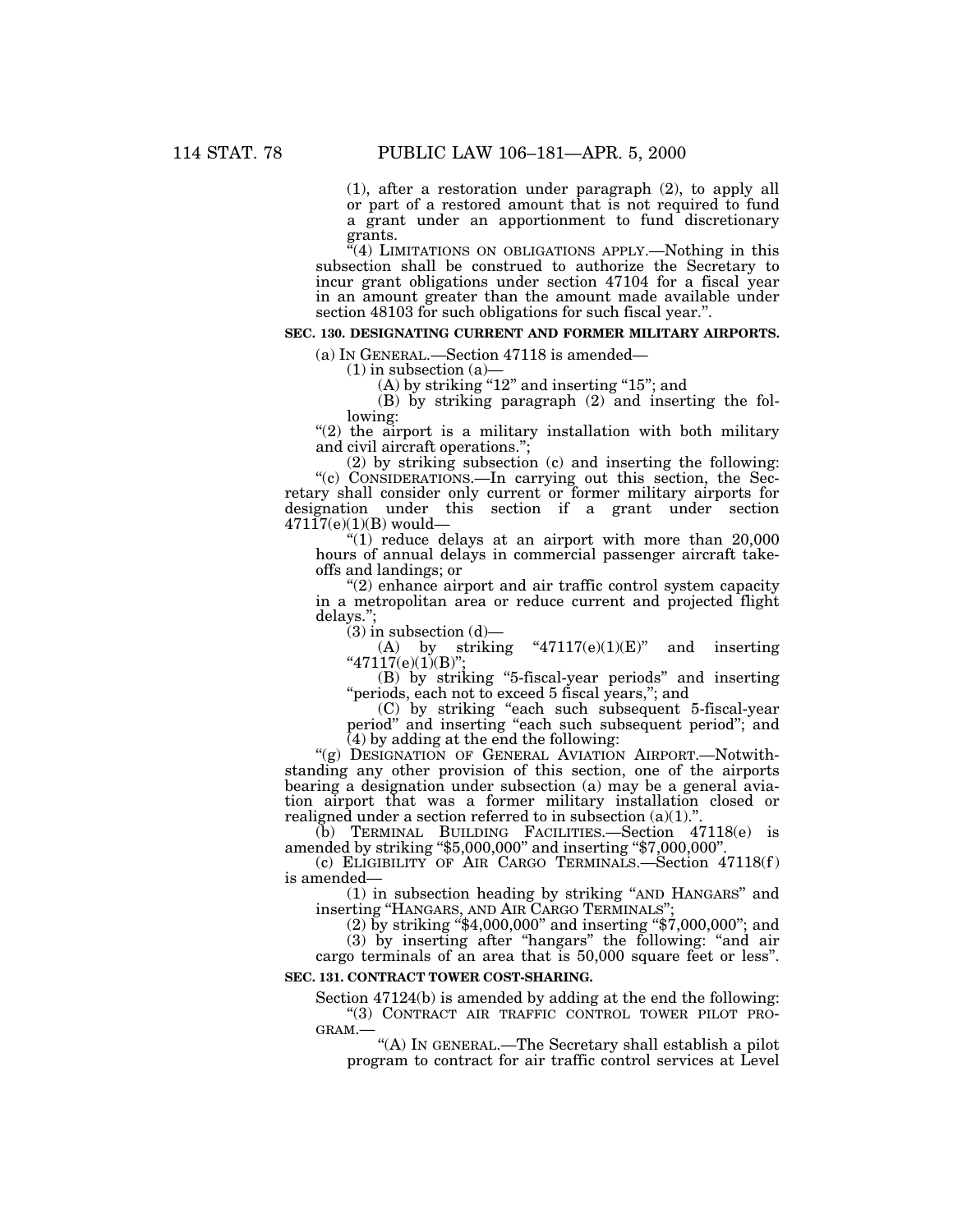I air traffic control towers, as defined by the Secretary, that do not qualify for the contract tower program established under subsection (a) and continued under paragraph (1) (in this paragraph referred to as the 'Contract Tower Program').

''(B) PROGRAM COMPONENTS.—In carrying out the pilot program, the Secretary shall—

''(i) utilize for purposes of cost-benefit analyses, current, actual, site-specific data, forecast estimates, or airport master plan data provided by a facility owner or operator and verified by the Secretary; and

''(ii) approve for participation only facilities willing to fund a pro rata share of the operating costs of the air traffic control tower to achieve a 1-to-1 benefitto-cost ratio using actual site-specific contract tower operating costs in any case in which there is an operating air traffic control tower, as required for eligibility under the Contract Tower Program.

''(C) PRIORITY.—In selecting facilities to participate in the pilot program, the Secretary shall give priority to the following facilities:

''(i) Air traffic control towers that are participating in the Contract Tower Program but have been notified that they will be terminated from such program because the Secretary has determined that the benefitto-cost ratio for their continuation in such program is less than 1.0.

"(ii) Air traffic control towers that the Secretary determines have a benefit-to-cost ratio of at least .50.

"(iii) Air traffic control towers of the Federal Aviation Administration that are closed as a result of the air traffic controllers strike in 1981.

"(iv) Air traffic control towers located at airports" or points at which an air carrier is receiving compensation under the essential air service program under this chapter.

" $(v)$  Air traffic control towers located at airports that are prepared to assume partial responsibility for maintenance costs.

''(vi) Air traffic control towers located at airports with safety or operational problems related to topography, weather, runway configuration, or mix of aircraft.

''(vii) Air traffic control towers located at an airport at which the community has been operating the tower at its own expense.

''(D) COSTS EXCEEDING BENEFITS.—If the costs of operating an air traffic tower under the pilot program exceed the benefits, the airport sponsor or State or local government having jurisdiction over the airport shall pay the portion of the costs that exceed such benefit.

"(E) FUNDING.—Subject to paragraph  $(4)(D)$ , of the amounts appropriated pursuant to section 106(k), not more than  $$6,000,000$  per fiscal year may be used to carry out this paragraph.

"(4) CONSTRUCTION OF AIR TRAFFIC CONTROL TOWERS.-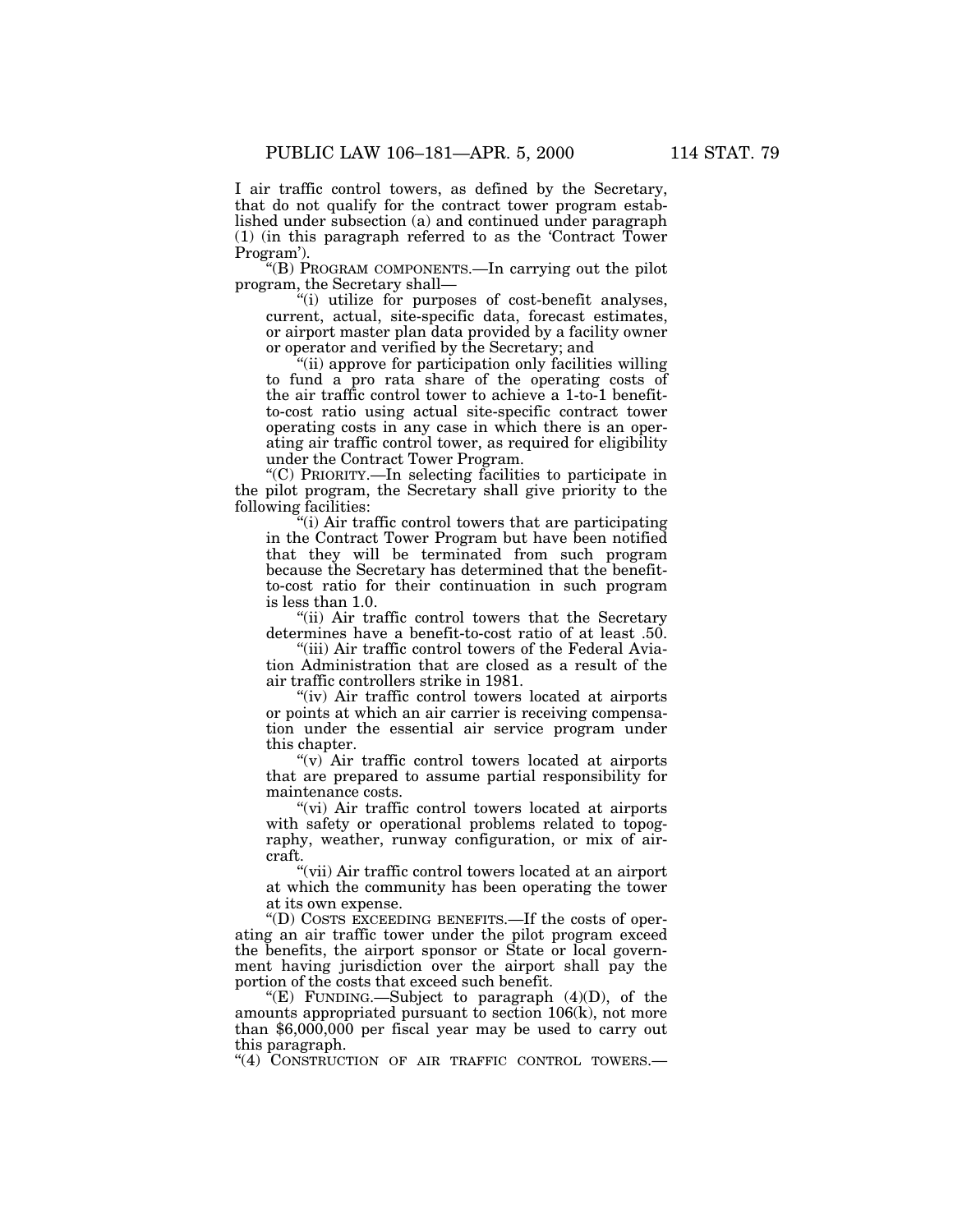''(A) IN GENERAL.—Notwithstanding any other provision of this subchapter, the Secretary may provide grants under this subchapter to not more than two airport sponsors for the construction of a low-level activity visual flight rule (level 1) air traffic control tower, as defined by the Secretary.

''(B) ELIGIBILITY.—A sponsor shall be eligible for a grant under this paragraph if—

"(i) the sponsor would otherwise be eligible to participate in the pilot program established under paragraph (3) except for the lack of the air traffic control tower proposed to be constructed under this subsection; and

"(ii) the sponsor agrees to fund not less than 25 percent of the costs of construction of the air traffic control tower.

''(C) PROJECT COSTS.—Grants under this paragraph shall be paid only from amounts apportioned to the sponsor under section 47114(c)(1).

''(D) FEDERAL SHARE.—The Federal share of the cost of construction of an air traffic control tower under this paragraph may not exceed \$1,100,000.''.

## **SEC. 132. INNOVATIVE USE OF AIRPORT GRANT FUNDS.**

(a) IN GENERAL.—Subchapter I of chapter 471 is amended by adding at the end the following:

# **''§ 47135. Innovative financing techniques**

''(a) IN GENERAL.—The Secretary of Transportation may approve applications for not more than 20 airport development projects for which grants received under this subchapter may be used for innovative financing techniques. Such projects shall be located at airports that each year have less than .25 percent of the total number of passenger boardings each year at all commercial service airports in the most recent calendar year for which data is available.

''(b) PURPOSE.—The purpose of grants made under this section shall be to provide information on the benefits and difficulties of using innovative financing techniques for airport development projects.

''(c) LIMITATIONS.—

''(1) NO GUARANTEES.—In no case shall the implementation of an innovative financing technique under this section be used in a manner giving rise to a direct or indirect guarantee of any airport debt instrument by the United States Government.

"(2) TYPES OF TECHNIQUES.—In this section, innovative financing techniques are limited to—

''(A) payment of interest;

''(B) commercial bond insurance and other credit enhancement associated with airport bonds for eligible airport development;

''(C) flexible non-Federal matching requirements; and

''(D) use of funds apportioned under section 47114 for the payment of principal and interest of terminal development for costs incurred before the date of the enactment of this section.''.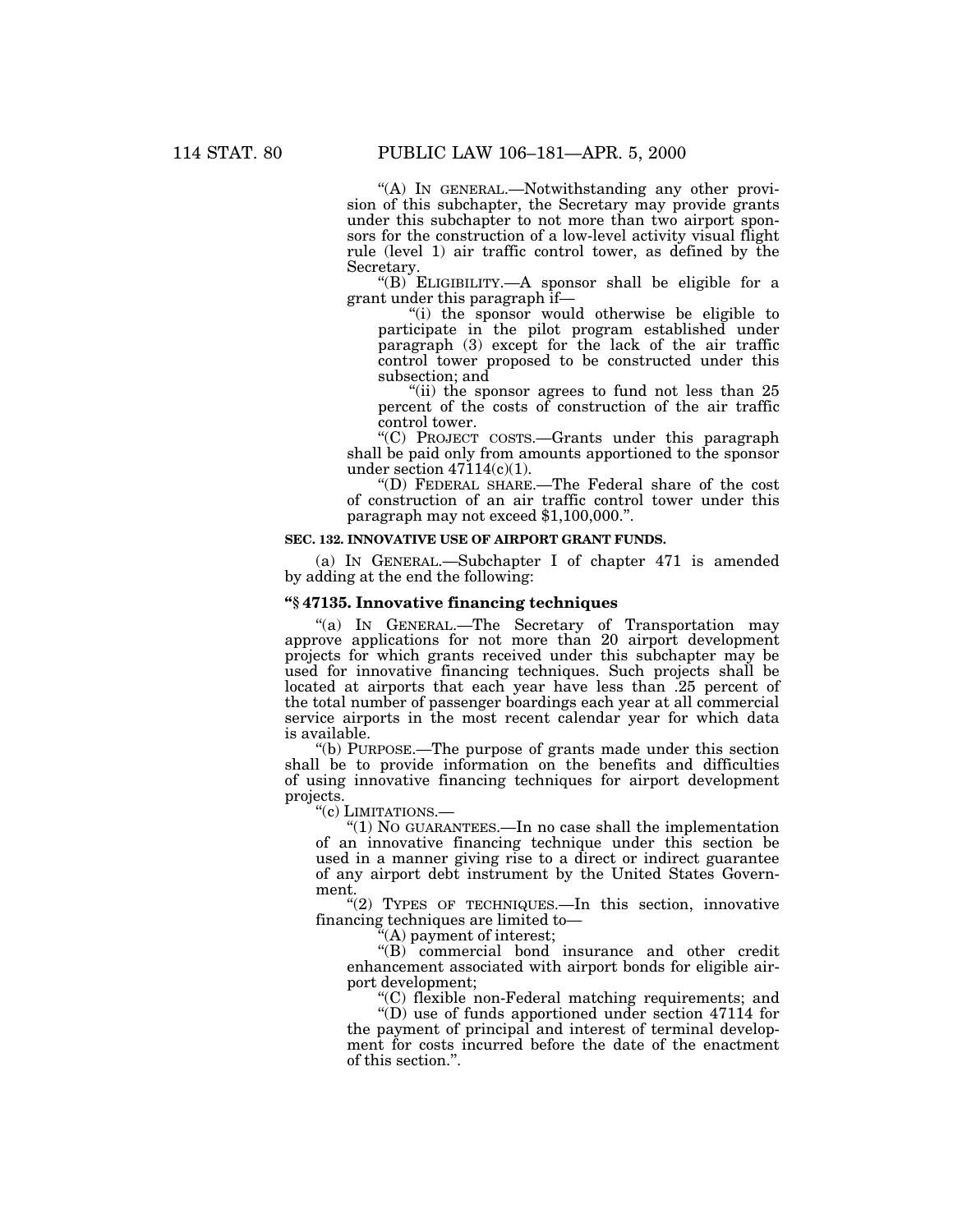(b) CONFORMING AMENDMENT.—The analysis for subchapter I of chapter 471 is amended by adding at the end the following:

''47135. Innovative financing techniques.''.

# **SEC. 133. INHERENTLY LOW-EMISSION AIRPORT VEHICLE PILOT PRO-GRAM.**

(a) IN GENERAL.—Subchapter I of chapter 471 is further amended by adding at the end the following:

# **''§ 47136. Inherently low-emission airport vehicle pilot program**

"(a) In GENERAL.—The Secretary of Transportation shall carry out a pilot program at not more than 10 public-use airports under which the sponsors of such airports may use funds made available under section 48103 for use at such airports to carry out inherently low-emission vehicle activities. Notwithstanding any other provision of this subchapter, inherently low-emission vehicle activities shall for purposes of the pilot program be treated as eligible for assistance under this subchapter.

''(b) LOCATION IN AIR QUALITY NONATTAINMENT AREAS.—

"(1) In GENERAL.—A public-use airport shall be eligible for participation in the pilot program only if the airport is located in an air quality nonattainment area (as defined in section 171(2) of the Clean Air Act (42 U.S.C. 7501(2)).

"(2) SHORTAGE OF CANDIDATES.—If the Secretary receives an insufficient number of applications from public-use airports located in such areas, then the Secretary may consider applications from public-use airports that are not located in such areas.

''(c) SELECTION CRITERIA.—In selecting from among applicants for participation in the pilot program, the Secretary shall give priority consideration to applicants that will achieve the greatest air quality benefits measured by the amount of emissions reduced per dollar of funds expended under the pilot program.

''(d) UNITED STATES GOVERNMENT'S SHARE.—Notwithstanding any other provision of this subchapter, the United States Government's share of the costs of a project carried out under the pilot program shall be 50 percent.

''(e) MAXIMUM AMOUNT.—Not more than \$2,000,000 may be expended under the pilot program at any single public-use airport. ''(f ) TECHNICAL ASSISTANCE.—

"(1) In GENERAL.—The sponsor of a public-use airport carrying out inherently low-emission vehicle activities under the pilot program may use not more than 10 percent of the amounts made available for expenditure at the airport in a fiscal year under the pilot program to receive technical assistance in carrying out such activities.

 $^{\prime\prime}(2)$  ELIGIBLE CONSORTIUM.—To the maximum extent practicable, participants in the pilot program shall use an eligible consortium (as defined in section 5506 of this title) in the region of the airport to receive technical assistance described in paragraph (1).

"(g) MATERIALS IDENTIFYING BEST PRACTICES.—The Administrator may develop and make available materials identifying best practices for carrying out low-emission vehicle activities based on the projects carried out under the pilot program and other sources.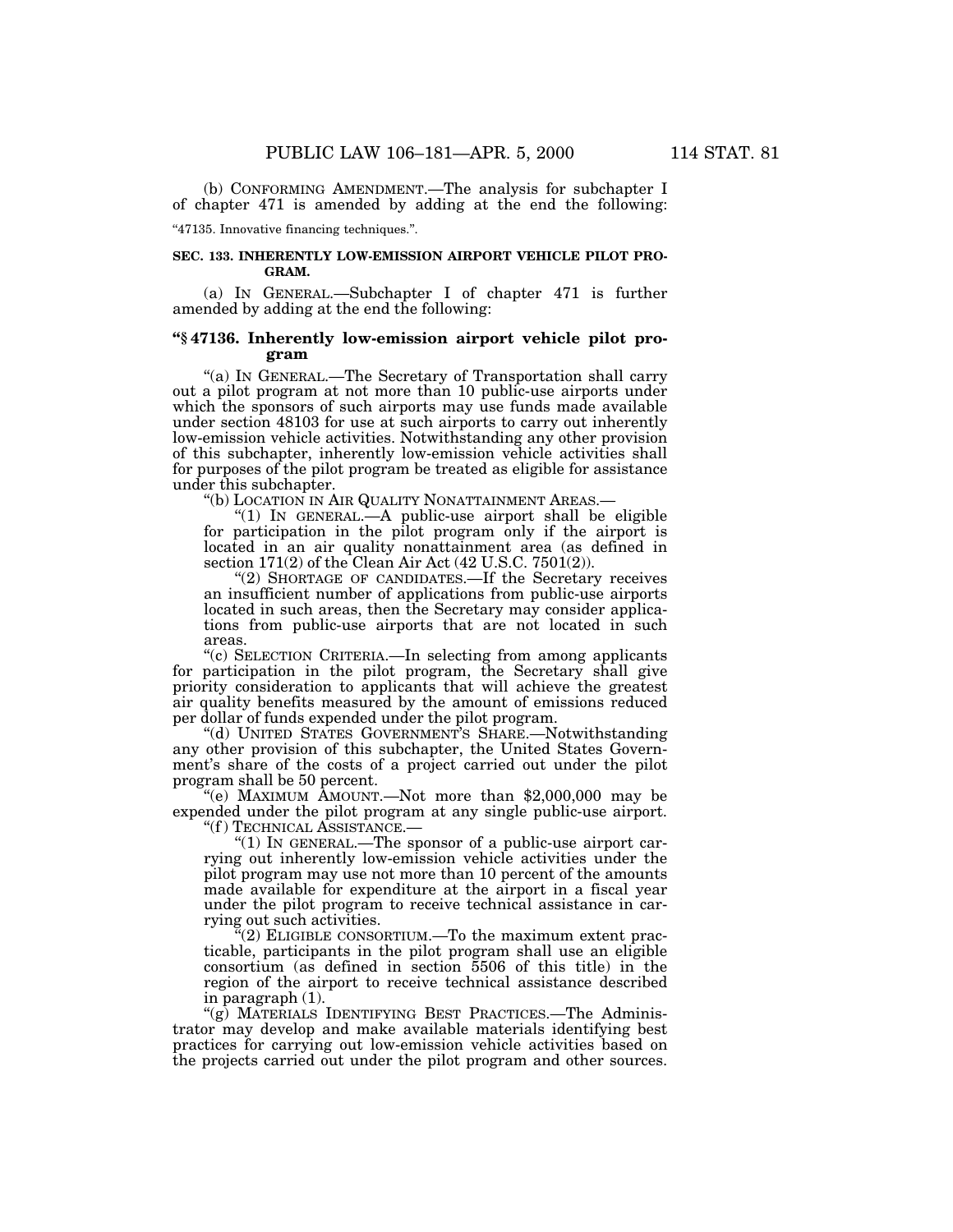Deadline.

''(h) REPORT TO CONGRESS.—Not later than 18 months after the date of the enactment of this section, the Secretary shall transmit to the Committee on Transportation and Infrastructure of the House of Representatives and the Committee on Commerce, Science, and Transportation of the Senate a report containing—

 $f(1)$  an evaluation of the effectiveness of the pilot program;

 $'(2)$  an identification of other public-use airports that expressed an interest in participating in the pilot program; and

''(3) a description of the mechanisms used by the Secretary to ensure that the information and know-how gained by participants in the pilot program is transferred among the participants and to other interested parties, including other public-use airports.

 $\tilde{f}$ <sup>(i)</sup> INHERENTLY LOW-EMISSION VEHICLE ACTIVITY DEFINED.— In this section, the term 'inherently low-emission vehicle activity' means—

''(1) the construction of infrastructure or modifications at public-use airports to enable the delivery of fuel and services necessary for the use of vehicles that are certified as inherently low-emission vehicles under title 40 of the Code of Federal Regulations and that—

''(A) operate exclusively on compressed natural gas, liquefied natural gas, liquefied petroleum gas, electricity, hydrogen, or a blend at least 85 percent of which is methanol;

 $H(B)$  are labeled in accordance with section 88.312-93(c) of such title; and

''(C) are located or primarily used at public-use airports;

 $\tilde{f}(2)$  the construction of infrastructure or modifications at public-use airports to enable the delivery of fuel and services necessary for the use of nonroad vehicles that—

''(A) operate exclusively on compressed natural gas, liquefied natural gas, liquefied petroleum gas, electricity, hydrogen, or a blend at least 85 percent of which is methanol;

''(B) meet or exceed the standards set forth in section 86.1708–99 of such title or the standards set forth in section 89.112(a) of such title, and are in compliance with the requirements of section 89.112(b) of such title; and

''(C) are located or primarily used at public-use airports;

 $\tilde{f}(3)$  the payment of that portion of the cost of acquiring vehicles described in this subsection that exceeds the cost of acquiring other vehicles or engines that would be used for the same purpose; or

''(4) the acquisition of technological capital equipment to enable the delivery of fuel and services necessary for the use of vehicles described in paragraph (1).''.

(b) CONFORMING AMENDMENT.—The analysis for subchapter I of chapter 471 is further amended by adding at the end the following:

''47136. Inherently low-emission airport vehicle pilot program.''.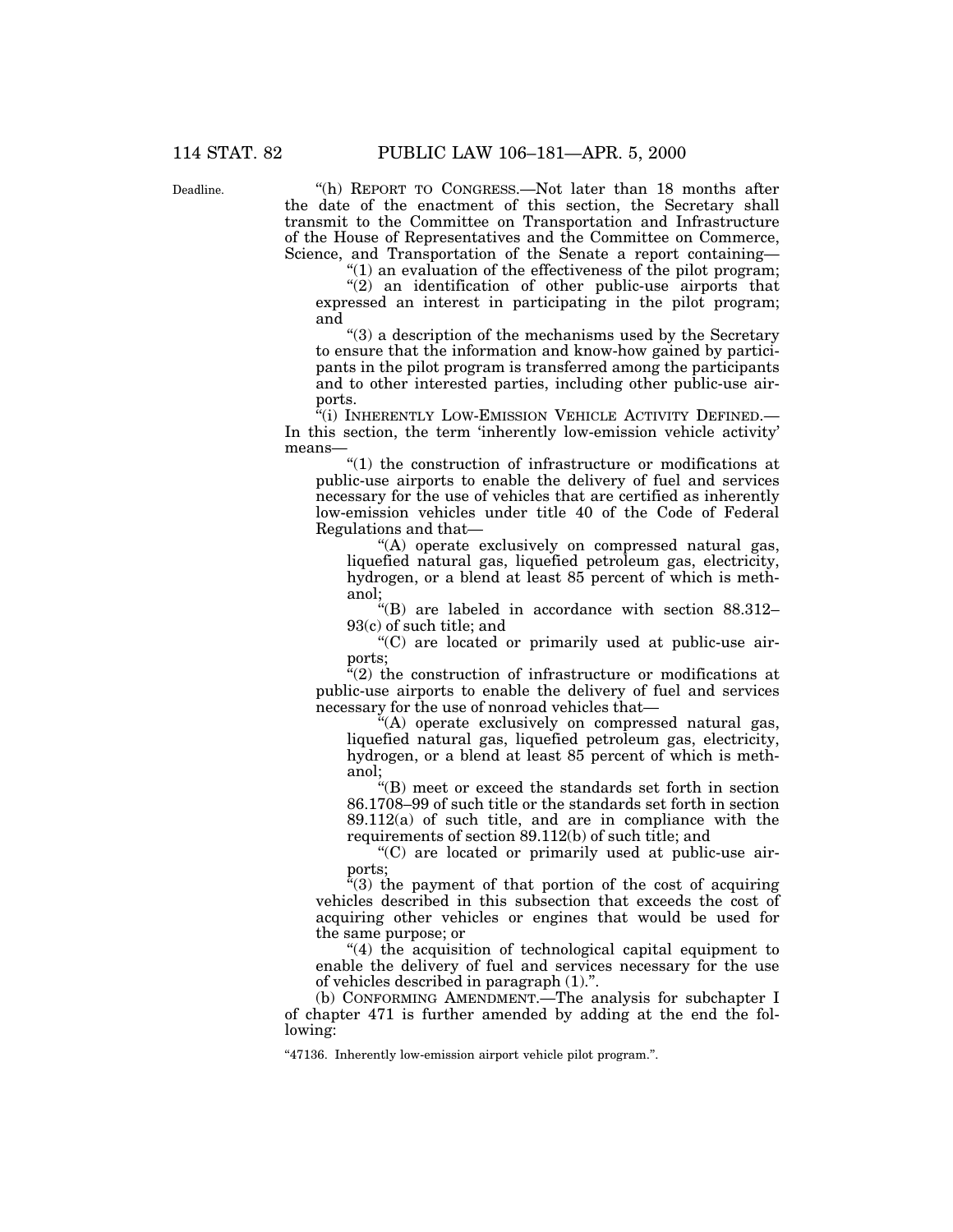(a) IN GENERAL.—Subchapter I of chapter 471 is further amended by adding at the end the following:

# **''§ 47137. Airport security program**

"(a) GENERAL AUTHORITY.—To improve security at public airports in the United States, the Secretary of Transportation shall carry out not less than one project to test and evaluate innovative aviation security systems and related technology.

''(b) PRIORITY.—In carrying out this section, the Secretary shall give the highest priority to a request from an eligible sponsor for a grant to undertake a project that—

" $(1)$  evaluates and tests the benefits of innovative aviation security systems or related technology, including explosives detection systems, for the purpose of improving aviation and aircraft physical security, access control, and passenger and baggage screening; and

 $\mathcal{L}(2)$  provides testing and evaluation of airport security systems and technology in an operational, testbed environment.

"(c) MATCHING SHARE.—Notwithstanding section 47109, the United States Government's share of allowable project costs for a project under this section shall be 100 percent.

''(d) TERMS AND CONDITIONS.—The Secretary may establish such terms and conditions as the Secretary determines appropriate for carrying out a project under this section, including terms and conditions relating to the form and content of a proposal for a project, project assurances, and schedule of payments.

''(e) ELIGIBLE SPONSOR DEFINED.—In this section, the term 'eligible sponsor' means a nonprofit corporation composed of a consortium of public and private persons, including a sponsor of a primary airport, with the necessary engineering and technical expertise to successfully conduct the testing and evaluation of airport and aircraft related security systems.

''(f ) AUTHORIZATION OF APPROPRIATIONS.—Of the amounts made available to the Secretary under section 47115 in a fiscal year, the Secretary shall make available not less than \$5,000,000 for the purpose of carrying out this section.''.

(b) CONFORMING AMENDMENT.—The analysis for subchapter I of chapter 471 is further amended by adding at the end the following:

''47137. Airport security program.''.

# **SEC. 135. TECHNICAL AMENDMENTS.**

(a) PASSENGER FACILITY FEE WAIVER FOR CERTAIN CLASS OF CARRIERS.—Section 40117(e)(2) is amended—

 $(1)$  in subparagraph  $(B)$  by striking "and" at the end; and (2) by adding at the end the following:

''(D) on flights, including flight segments, between 2 or more points in Hawaii; and

''(E) in Alaska aboard an aircraft having a seating capacity of less than 60 passengers.''.

(b) PASSENGER FACILITY FEE WAIVER FOR CERTAIN CLASS OF CARRIERS OR FOR SERVICE TO AIRPORTS IN ISOLATED COMMU-NITIES.—Section 40117 is amended—

(1) in subsection  $(i)(1)$  by striking "and" at the end;

(2) in subsection  $(i)(2)(D)$  by striking the period at the end and inserting "; and";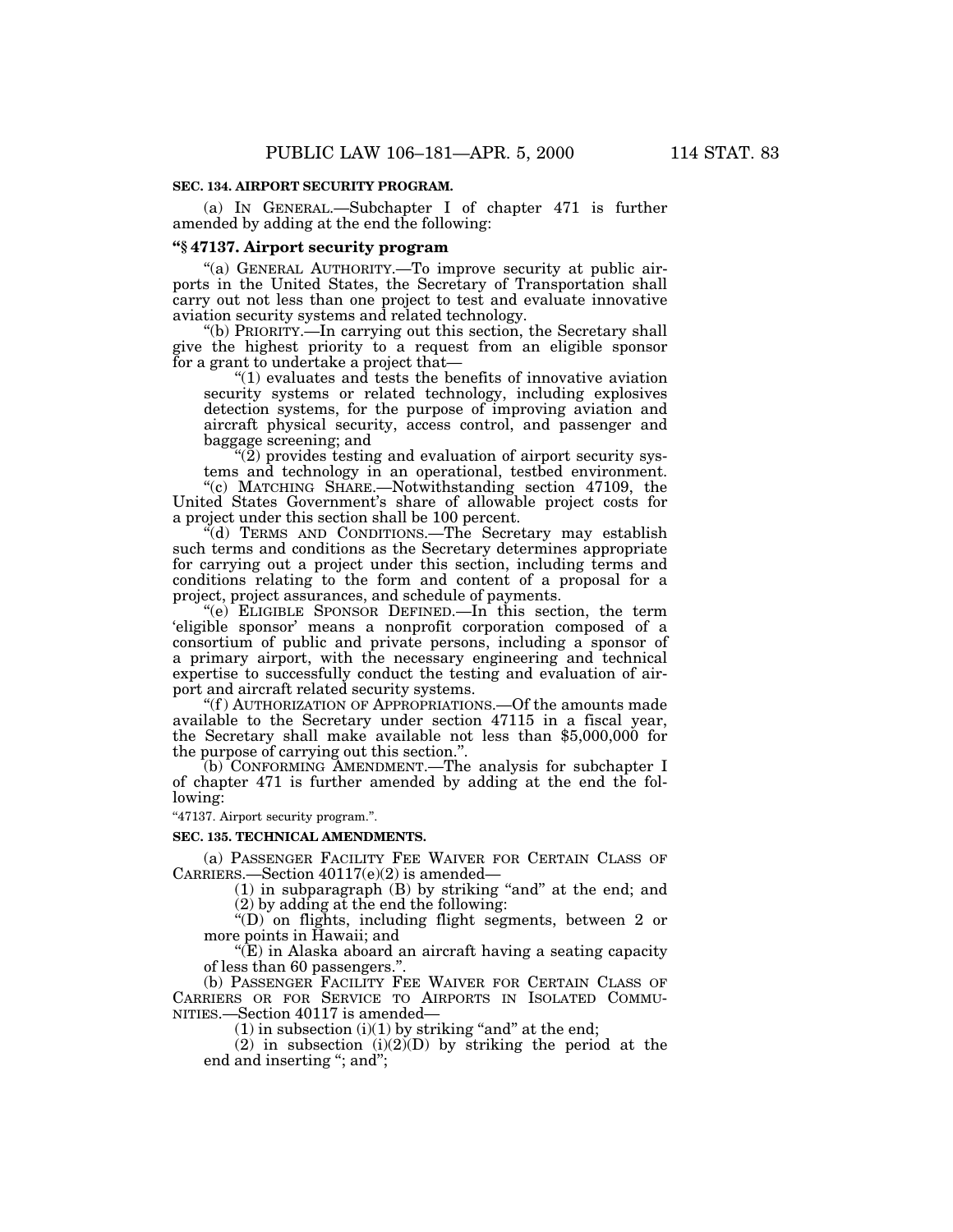(3) by adding at the end of subsection (i) the following: "(3) may permit an eligible agency to request that collection of a passenger facility fee be waived for—

" $(A)$  passengers enplaned by any class of air carrier or foreign air carrier if the number of passengers enplaned by the carriers in the class constitutes not more than one percent of the total number of passengers enplaned annually at the airport at which the fee is imposed; or ''(B) passengers enplaned on a flight to an airport—

''(i) that has fewer than 2,500 passenger boardings

each year and receives scheduled passenger service; or

''(ii) in a community which has a population of less than 10,000 and is not connected by a land highway or vehicular way to the land-connected National Highway System within a State.''; and

(4) by adding at the end the following:

"(j) LIMITATION ON CERTAIN ACTIONS.—A State, political subdivision of a State, or authority of a State or political subdivision that is not the eligible agency may not tax, regulate, or prohibit or otherwise attempt to control in any manner, the imposition or collection of a passenger facility fee or the use of the revenue from the passenger facility fee."

(c) CONTINUATION OF PROJECT FUNDING.—Section 47108 is amended by adding at the end the following:

''(e) CHANGE IN AIRPORT STATUS.—

"(1) CHANGES TO NONPRIMARY AIRPORT STATUS.—If the status of a primary airport changes to a nonprimary airport at a time when a development project under a multiyear agreement under subsection (a) is not yet completed, the project shall remain eligible for funding from discretionary funds under section 47115 at the funding level and under the terms provided by the agreement, subject to the availability of funds.

''(2) CHANGES TO NONCOMMERCIAL SERVICE AIRPORT STATUS.—If the status of a commercial service airport changes to a noncommercial service airport at a time when a terminal development project under a phased-funding arrangement is not yet completed, the project shall remain eligible for funding from discretionary funds under section 47115 at the funding level and under the terms provided by the arrangement subject to the availability of funds.

(d) REFERENCES TO GIFTS.—Chapter 471 is amended—

(1) in section 47151—

 $(A)$  in subsection  $(a)$ —

(i) in the matter preceding paragraph (1) by striking "give" and inserting "convey to"; and

 $(iii)$  in paragraph  $(2)$  by striking "gift" and inserting "conveyance";

(B) in subsection (b)—

(i) by striking ''giving'' and inserting ''conveying''; and

(ii) by striking "gift" and inserting "conveyance"; and

 $(C)$  in subsection  $(c)$ —

(i) in the subsection heading by striking ''GIVEN'' and inserting ''CONVEYED''; and

(ii) by striking "given" and inserting "conveyed";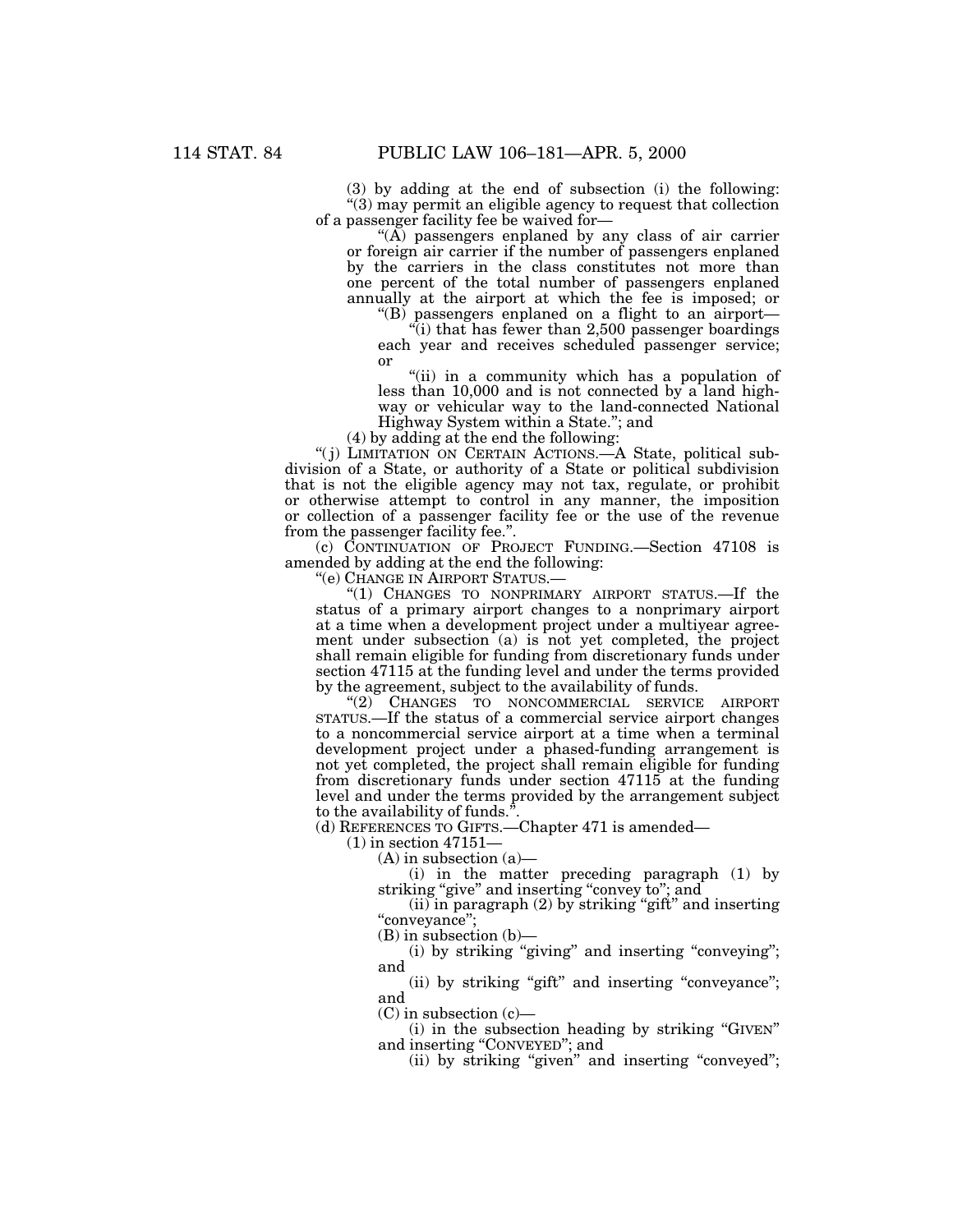(2) in section 47152—

(A) in the section heading by striking ''**gifts**'' and inserting ''**conveyances**''; and

(B) in the matter preceding paragraph (1) by striking "gift" and inserting "conveyance";

 $(3)$  in section  $47153(a)(1)$ —

(A) by striking "gift" each place it appears and inserting "conveyance"; and

(B) by striking ''given'' and inserting ''conveyed''; and (4) in the analysis for such chapter by striking the item relating to section 47152 and inserting the following:

''47152. Terms of conveyances.''.

# **SEC. 136. CONVEYANCES OF AIRPORT PROPERTY FOR PUBLIC AIR-PORTS.**

Section 47151 (as amended by section 125(c) of this Act) is further amended by adding at the end the following:

''(e) REQUESTS BY PUBLIC AGENCIES.—Except with respect to a request made by another department, agency, or instrumentality of the executive branch of the United States Government, such a department, agency, or instrumentality shall give priority consideration to a request made by a public agency (as defined in section 47102) for surplus property described in subsection (a) (other than real property that is subject to section 2687 of title 10, section 201 of the Defense Authorization Amendments and Base Closure and Realignment Act (10 U.S.C. 2687 note), or section 2905 of the Defense Base Closure and Realignment Act of 1990 (10 U.S.C. 2687 note)) for use at a public airport.''.

### **SEC. 137. INTERMODAL CONNECTIONS.**

(a) AIRPORT IMPROVEMENT POLICY.—Section 47101(a)(5) is amended to read as follows:

 $(5)$  to encourage the development of intermodal connections on airport property between aeronautical and other transportation modes and systems to serve air transportation passengers and cargo efficiently and effectively and promote economic development;''.

(b) AIRPORT DEVELOPMENT DEFINED.—Section 47102(3) (as amended by section 123(b)) is further amended by adding at the end the following:

''(I) constructing, reconstructing, or improving an airport, or purchasing nonrevenue generating capital equipment to be owned by an airport, for the purpose of transferring passengers, cargo, or baggage between the aeronautical and ground transportation modes on airport property.''.

### **SEC. 138. STATE BLOCK GRANT PROGRAM.**

Section 47128(a) is amended by striking ''8 qualified States for fiscal year 1997 and 9 qualified States for each fiscal year thereafter" and insert "9 qualified States for fiscal years 2000 and 2001 and 10 qualified States for each fiscal year thereafter''.

### **SEC. 139. DESIGN-BUILD CONTRACTING.**

(a) PILOT PROGRAM.—The Administrator may establish a pilot program under which design-build contracts may be used to carry out up to 7 projects at airports in the United States with a grant awarded under section 47104 of title 49, United States Code. A

49 USC 47104 note.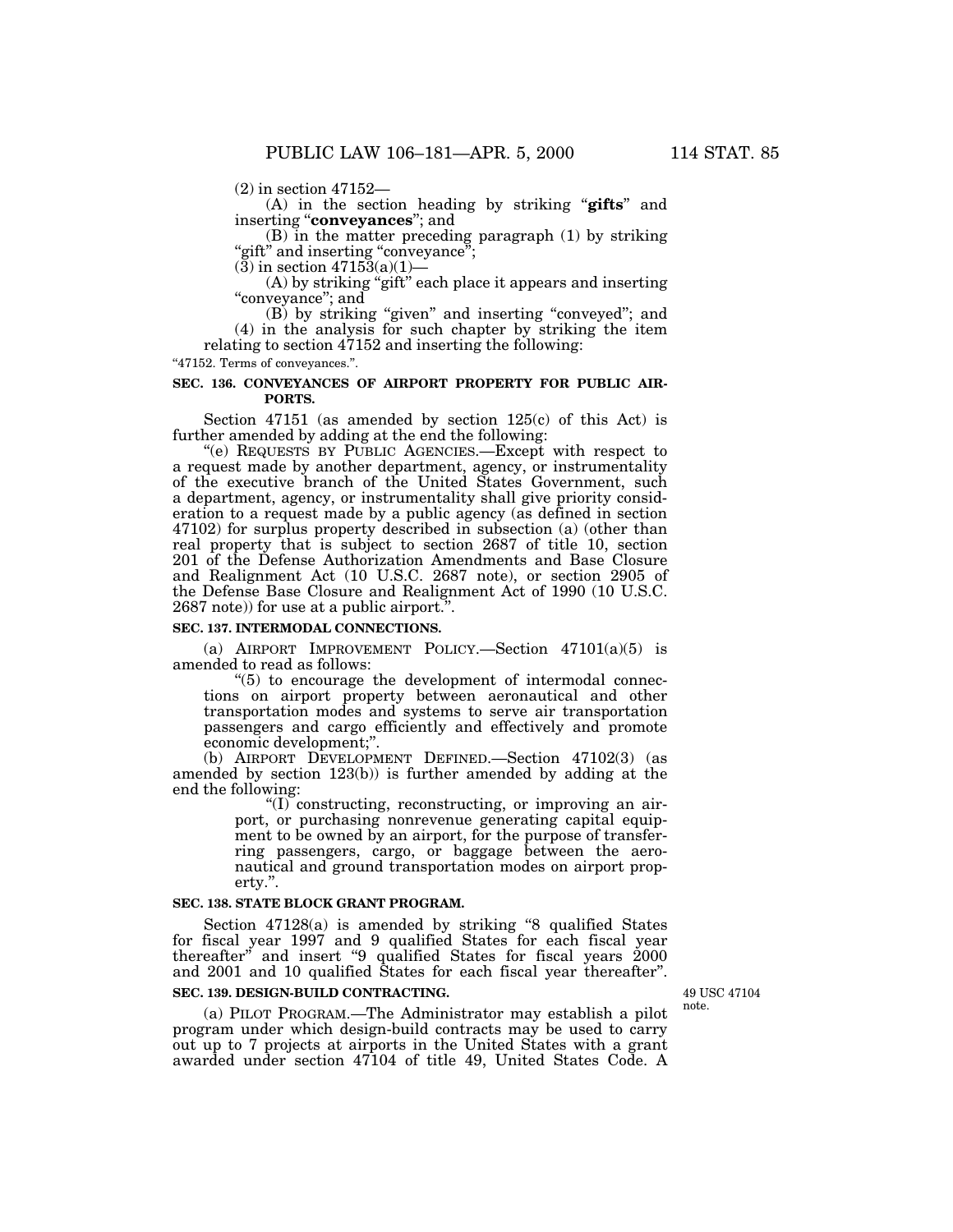sponsor of an airport may submit an application to the Administrator to carry out a project otherwise eligible for assistance under chapter 471 of such title under the pilot program.

(b) USE OF DESIGN-BUILD CONTRACTS.—Under the pilot program, the Administrator may approve an application of an airport sponsor under this section to authorize the airport sponsor to award a design-build contract using a selection process permitted under applicable State or local law if—

(1) the Administrator approves the application using criteria established by the Administrator;

(2) the design-build contract is in a form that is approved by the Administrator;

(3) the Administrator is satisfied that the contract will be executed pursuant to competitive procedures and contains a schematic design adequate for the Administrator to approve the grant;

(4) use of a design-build contract will be cost effective and expedite the project;

(5) the Administrator is satisfied that there will be no conflict of interest; and

(6) the Administrator is satisfied that the selection process will be as open, fair, and objective as the competitive bid system and that at least three or more bids will be submitted for each project under the selection process.

(c) REIMBURSEMENT OF COSTS.—The Administrator may reimburse an airport sponsor for design and construction costs incurred before a grant is made pursuant to this section if the project is approved by the Administrator in advance and is carried out in accordance with all administrative and statutory requirements that would have been applicable under chapter 471 of title 49, United States Code, if the project were carried out after a grant agreement had been executed.

(d) DESIGN-BUILD CONTRACT DEFINED.—In this section, the term "design-build contract" means an agreement that provides for both design and construction of a project by a contractor.

(e) EXPIRATION OF AUTHORITY.—The authority of the Administrator to carry out the pilot program under this section shall expire on September 30, 2003.

# **Subtitle C—Miscellaneous**

### **SEC. 151. TREATMENT OF CERTAIN FACILITIES AS AIRPORT-RELATED PROJECTS.**

Section 40117(a) is amended to read as follows:

"(a) DEFINITIONS.—In this section, the following definitions apply:

''(1) AIRPORT, COMMERCIAL SERVICE AIRPORT, AND PUBLIC AGENCY.—The terms 'airport', 'commercial service airport', and 'public agency' have the meaning those terms have under section 47102.

" $(2)$  ELIGIBLE AGENCY.—The term 'eligible agency' means a public agency that controls a commercial service airport. ''(3) ELIGIBLE AIRPORT-RELATED PROJECT.—The term 'eligible airport-related project' means any of the following projects: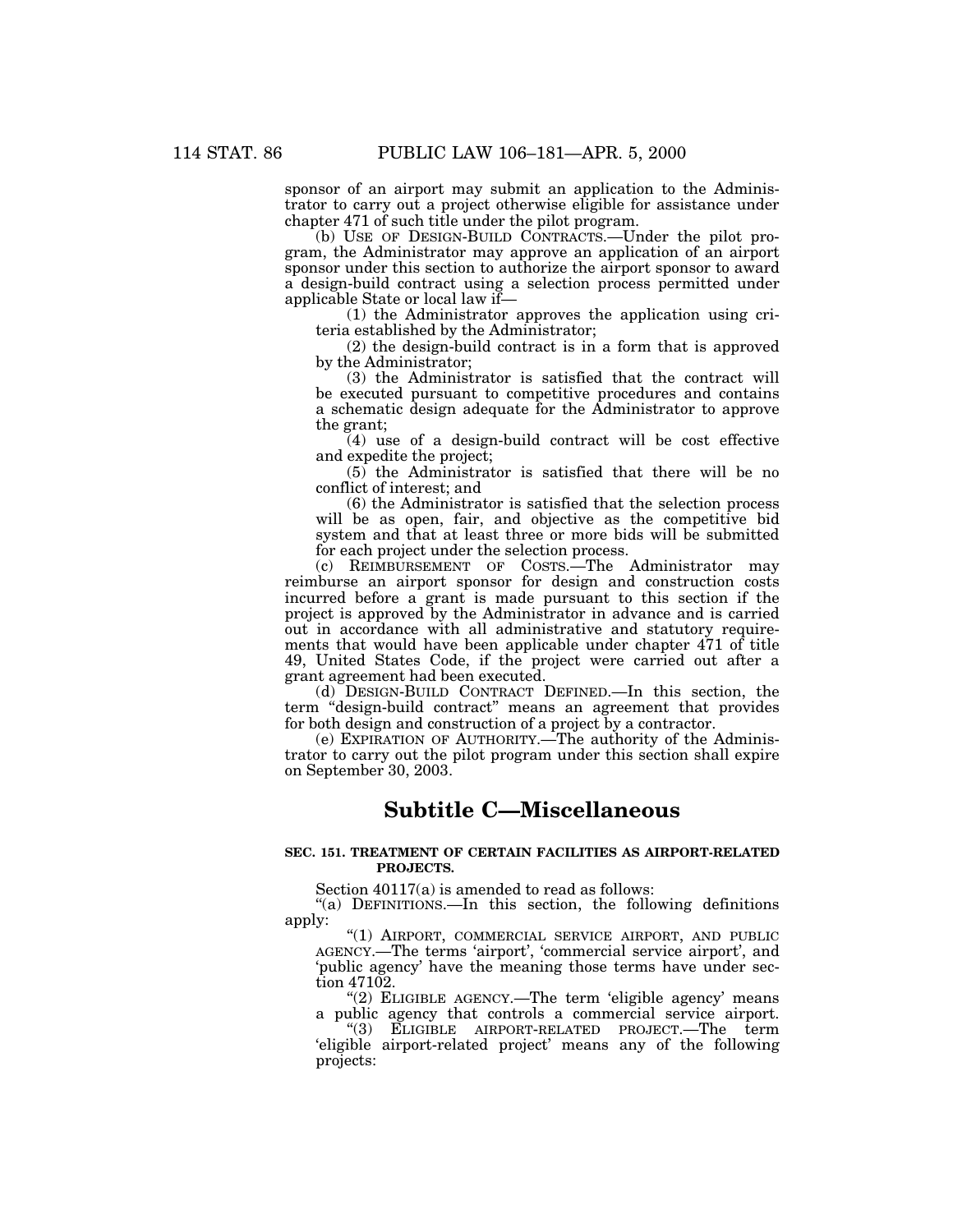"(A) A project for airport development or airport planning under subchapter I of chapter 471.

''(B) A project for terminal development described in section  $47110(d)$ .

''(C) A project for airport noise capability planning under section 47505.

''(D) A project to carry out noise compatibility measures eligible for assistance under section  $\overline{47504}$ , whether or not a program for those measures has been approved under section 47504.

"(E) A project for constructing gates and related areas at which passengers board or exit aircraft. In the case of a project required to enable additional air service by an air carrier with less than 50 percent of the annual passenger boardings at an airport, the project for constructing gates and related areas may include structural foundations and floor systems, exterior building walls and load-bearing interior columns or walls, windows, door and roof systems, building utilities (including heating, air conditioning, ventilation, plumbing, and electrical service), and aircraft fueling facilities adjacent to the gate.

"(4) PASSENGER FACILITY FEE.—The term 'passenger facility fee' means a fee imposed under this section.

''(5) PASSENGER FACILITY REVENUE.—The term 'passenger facility revenue' means revenue derived from a passenger facility fee.''.

#### **SEC. 152. TERMINAL DEVELOPMENT COSTS.**

(a) WITH RESPECT TO PASSENGER FACILITY CHARGES.—Section  $40117(a)(3)$  is further amended—

(1) by redesignating subparagraphs  $(C)$ ,  $(D)$ , and  $(E)$  as subparagraphs  $(D)$ ,  $(E)$ , and  $(F)$ , respectively; and

(2) by inserting after subparagraph (B) the following:

''(C) for costs of terminal development referred to in subparagraph (B) incurred after August 1, 1986, at an airport that did not have more than .25 percent of the total annual passenger boardings in the United States in the most recent calendar year for which data is available and at which total passenger boardings declined by at least 16 percent between calendar year 1989 and calendar vear 1997;".

(b) NONPRIMARY COMMERCIAL SERVICE AIRPORTS.—Section 47119 is amended by adding at the end the following:

"(d) DETERMINATION OF PASSENGER BOARDING AT COMMERCIAL SERVICE AIRPORTS.—For the purpose of determining whether an amount may be distributed for a fiscal year from the discretionary fund in accordance with subsection  $(b)(2)(A)$  to a commercial service airport, the Secretary shall make the determination of whether or not a public airport is a commercial service airport on the basis of the number of passenger boardings and type of air service at the public airport in the calendar year that includes the first day of such fiscal year or the preceding calendar year, whichever is more beneficial to the airport.''.

# **SEC. 153. CONTINUATION OF ILS INVENTORY PROGRAM.**

Section  $44502(a)(4)(B)$  is amended—

(1) by striking ''each of fiscal years 1995 and 1996'' and inserting ''each of fiscal years 2000 through 2002''; and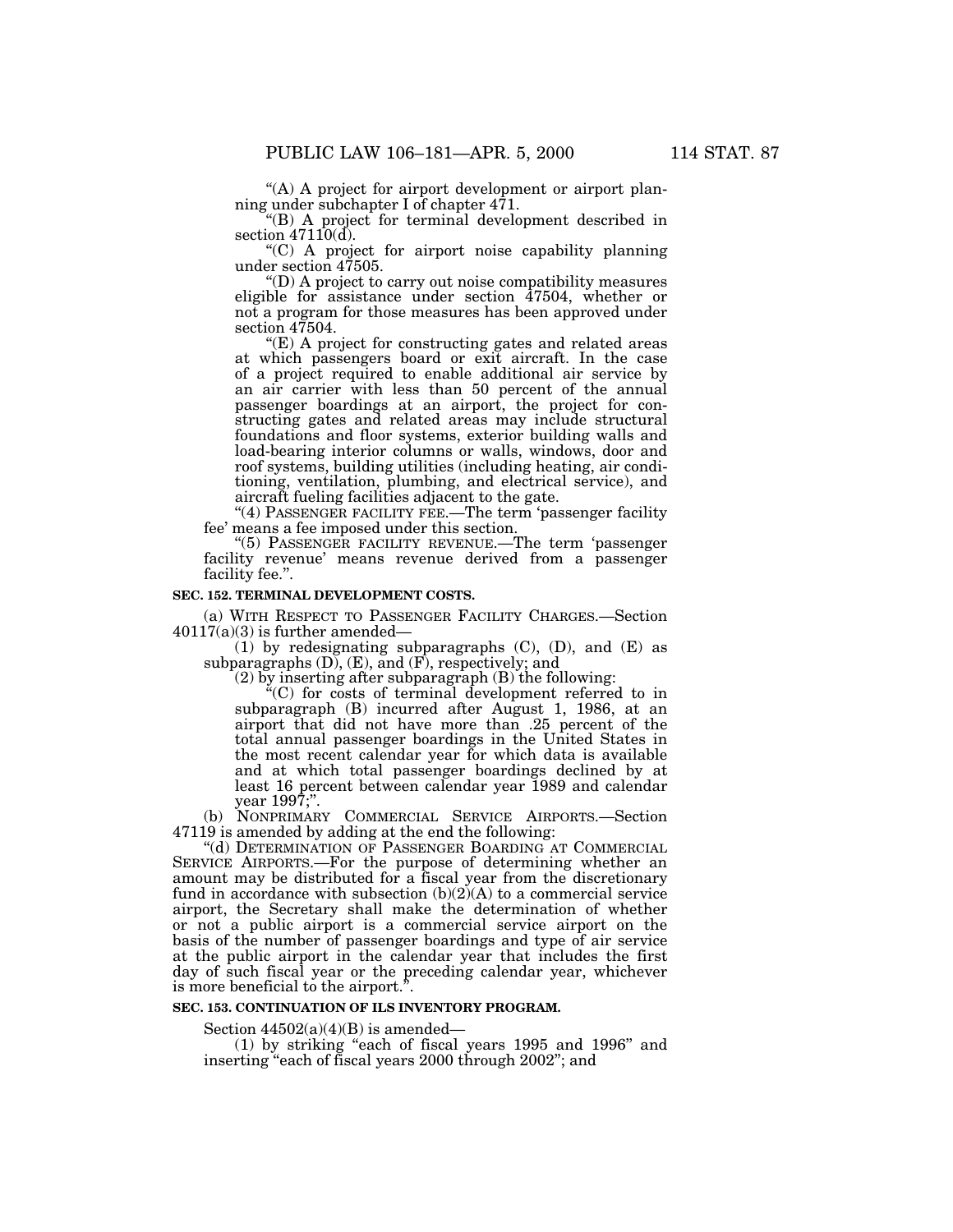(2) by inserting ''under new or existing contracts'' after ''including acquisition''.

# **SEC. 154. AIRCRAFT NOISE PRIMARILY CAUSED BY MILITARY AIR-CRAFT.**

Section 47504(c) is amended by adding at the end the following:<br>"(6) AIRCRAFT NOISE PRIMARILY CAUSED BY MILITARY AIR-

CRAFT.—The Secretary may make a grant under this subsection for a project even if the purpose of the project is to mitigate the effect of noise primarily caused by military aircraft at an airport.''.

### **SEC. 155. COMPETITION PLANS.**

(a) FINDINGS.—The Congress makes the following findings:

(1) Major airports must be available on a reasonable basis to all air carriers wishing to serve those airports.

(2) 15 large hub airports today are each dominated by one air carrier, with each such carrier controlling more than 50 percent of the traffic at the hub.

(3) The General Accounting Office has found that such levels of concentration lead to higher air fares.

(4) The United States Government must take every step necessary to reduce those levels of concentration.

(5) Consistent with air safety, spending at these airports must be directed at providing opportunities for carriers wishing to serve such facilities on a commercially viable basis.

(b) IN GENERAL.—Section 47106 is amended by adding at the end the following:<br>"(f) COMPETITION PLANS.-

"(1) PROHIBITION.— Beginning in fiscal year 2001, no passenger facility fee may be approved for a covered airport under section 40117 and no grant may be made under this subchapter for a covered airport unless the airport has submitted to the Secretary a written competition plan in accordance with this subsection.

''(2) CONTENTS.—A competition plan under this subsection shall include information on the availability of airport gates and related facilities, leasing and sub-leasing arrangements, gate-use requirements, patterns of air service, gate-assignment policy, financial constraints, airport controls over air- and ground-side capacity, whether the airport intends to build or acquire gates that would be used as common facilities, and airfare levels (as compiled by the Department of Transportation) compared to other large airports.

"(3) COVERED AIRPORT DEFINED.—In this subsection, the term 'covered airport' means a commercial service airport—

''(A) that has more than .25 percent of the total number of passenger boardings each year at all such airports; and

''(B) at which one or two air carriers control more than 50 percent of the passenger boardings.''.

(c) CROSS REFERENCE.—Section 40117 (as amended by section 135(b) of this Act) is further amended by adding at the end the following:

''(k) COMPETITION PLANS.—

 $''(1)$  In GENERAL.—Beginning in fiscal year 2001, no eligible agency may impose a passenger facility fee under this section with respect to a covered airport (as such term is defined in section  $47106(f)$ ) unless the agency has submitted to the

49 USC 40117 note.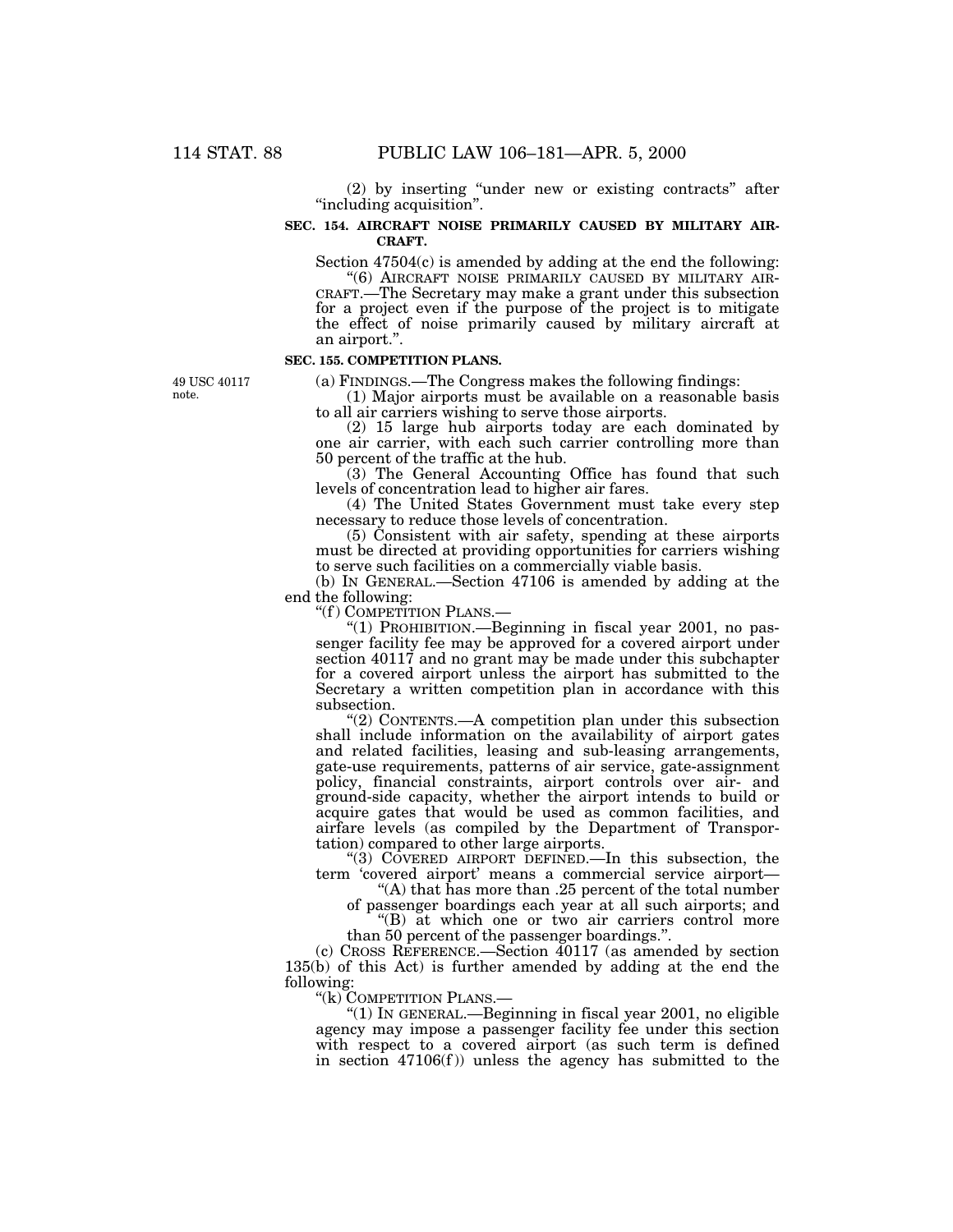Secretary a written competition plan in accordance with such section. This subsection does not apply to passenger facility fees in effect before the date of the enactment of this subsection.

''(2) SECRETARY SHALL ENSURE IMPLEMENTATION AND COMPLIANCE.—The Secretary shall review any plan submitted under paragraph (1) to ensure that it meets the requirements of this section, and shall review its implementation from timeto-time to ensure that each covered airport successfully implements its plan.''.

(d) AVAILABILITY OF GATES AND OTHER ESSENTIAL SERVICES.— 49 USC 47101 The Secretary shall ensure that gates and other facilities are made note. available at costs that are fair and reasonable to air carriers at covered airports (as defined in section  $47106(f)(4)$  of title 49, United States Code) where a "majority-in-interest clause" of a contract or other agreement or arrangement inhibits the ability of the local airport authority to provide or build new gates or other facilities.

#### **SEC. 156. ALASKA RURAL AVIATION IMPROVEMENT.**

(a) APPLICATION OF FAA REGULATIONS.—Section 40113 is amended by adding at the end the following:

''(f ) APPLICATION OF CERTAIN REGULATIONS TO ALASKA.—In amending title 14, Code of Federal Regulations, in a manner affecting intrastate aviation in Alaska, the Administrator of the Federal Aviation Administration shall consider the extent to which Alaska is not served by transportation modes other than aviation, and shall establish such regulatory distinctions as the Administrator considers appropriate.''.

(b) MIKE-IN-HAND WEATHER OBSERVATION.—The Administrator and the Assistant Administrator of the National Weather Service, in consultation with the National Transportation Safety Board and the Governor of the State of Alaska, shall continue efforts to develop and implement a ''mike-in-hand'' weather observation program in Alaska under which Federal Aviation Administration employees, National Weather Service employees, other Federal or State employees sited at an airport, or persons contracted specifically for such purpose (including part-time contract employees who are not sited at such airport), will provide near-real time aviation weather information via radio and otherwise to pilots who request such information.

## **SEC. 157. USE OF RECYCLED MATERIALS.**

(a) STUDY.—The Administrator shall conduct a study of the use of recycled materials (including recycled pavements, waste materials, and byproducts) in pavement used for runways, taxiways, and aprons and the specification standards in tests necessary for the use of recycled materials in such pavement. The primary focus of the study shall be on the long-term physical performance, safety implications, and environmental benefits of using recycled materials in aviation pavement.

(b) CONTRACTING.—The Administrator may carry out the study by entering into a contract with a university of higher education with expertise necessary to carry out the study.

(c) REPORT.—Not later than 1 year after the date of the enact-Deadline. ment of this Act, the Administrator shall transmit to Congress a report on the results of the study, together with recommendations concerning the use of recycled materials in aviation pavement.

49 USC 44505 note.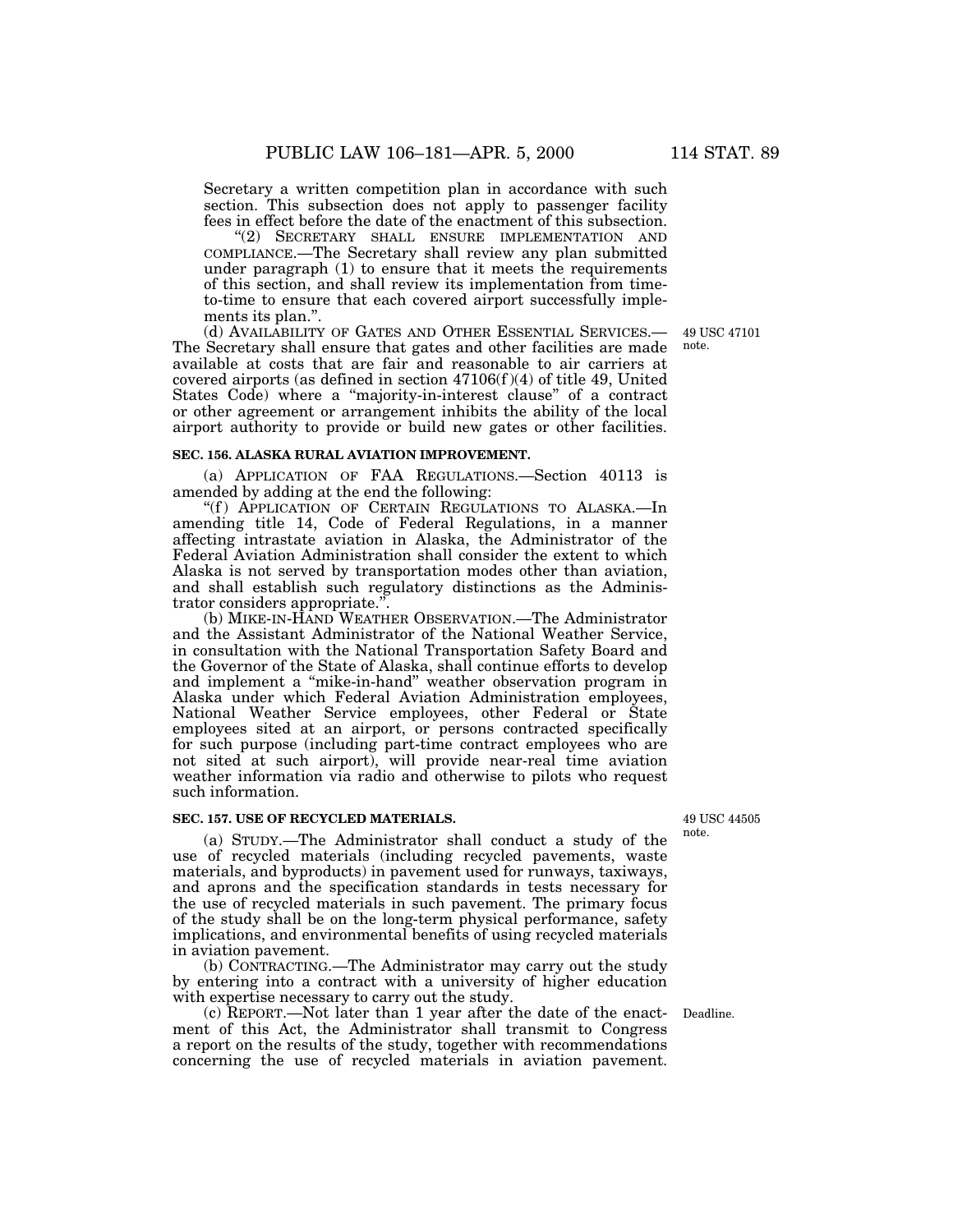(d) FUNDING.—Of the amounts appropriated pursuant to section 106(k) of title 49, United States Code, not to exceed \$1,500,000 may be used to carry out this section.

49 USC 47101 note.

# **SEC. 158. CONSTRUCTION OF RUNWAYS.**

Notwithstanding any provision of law that specifically restricts the number of runways at a single international airport, the Secretary may obligate funds made available under chapters 471 and 481 of title 49, United States Code, for any project to construct a new runway at such airport, unless this section is expressly repealed.

49 USC 48103 note.

# **SEC. 159. NOTICE OF GRANTS.**

(a) TIMELY ANNOUNCEMENT.—The Secretary shall announce a grant to be made with funds made available under section 48103 of title 49, United States Code, in a timely fashion after receiving necessary documentation concerning the grant from the Administrator.

(b) NOTICE TO COMMITTEES.—If the Secretary provides any committee of Congress advance notice of a grant to be made with funds made available under section 48103 of title 49, United States Code, the Secretary shall provide, on the same date, such notice to the Committee on Transportation and Infrastructure of the House of Representatives and the Committee on Commerce, Science, and Transportation of the Senate.

49 USC 44505 note.

# **SEC. 160. AIRFIELD PAVEMENT CONDITIONS.**

(a) EVALUATION OF OPTIONS.—The Administrator shall evaluate options for improving the quality of information available to the Federal Aviation Administration on airfield pavement conditions for airports that are part of the national air transportation system, including—

(1) improving the existing runway condition information contained in the airport safety data program by reviewing and revising rating criteria and providing increased training for inspectors;

 $(2)$  requiring such airports to submit pavement condition index information as part of their airport master plan or as support in applications for airport improvement grants; and

(3) requiring all such airports to submit pavement condition index information on a regular basis and using this information to create a pavement condition database that could be used in evaluating the cost-effectiveness of project applications and forecasting anticipated pavement needs.

(b) REPORT TO CONGRESS.—Not later than 12 months after the date of the enactment of this Act, the Administrator shall transmit a report containing an evaluation of the options described in subsection (a) to the Senate Committee on Commerce, Science, and Transportation and the House of Representatives Committee on Transportation and Infrastructure.

Deadline.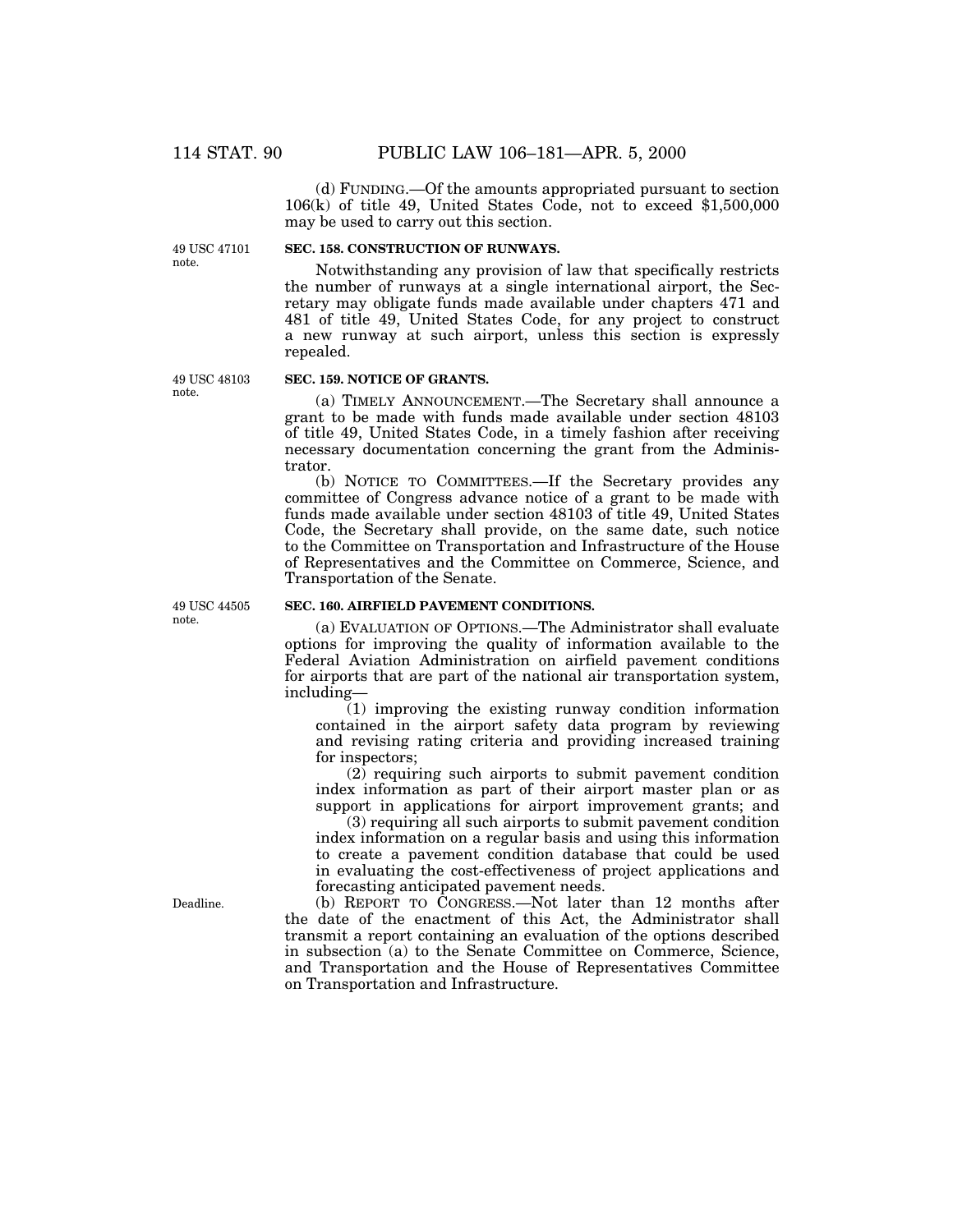## **SEC. 161. REPORT ON EFFORTS TO IMPLEMENT CAPACITY ENHANCE-MENTS.**

Not later than 9 months after the date of the enactment of Deadline. this Act, the Secretary shall transmit to the Committee on Commerce, Science, and Transportation of the Senate and the Committee on Transportation and Infrastructure of the House of Representatives a report on efforts by the Federal Aviation Administration to implement capacity enhancements and improvements, both technical and procedural, such as precision runway monitoring systems, and the timeframe for implementation of such enhancements and improvements.

# **SEC. 162. PRIORITIZATION OF DISCRETIONARY PROJECTS.**

Section 47120 is amended—

(1) by inserting "(a) In GENERAL.—" before "In"; and

(2) by adding at the end the following:

''(b) DISCRETIONARY FUNDING TO BE USED FOR HIGHER PRIORITY PROJECTS.—The Administrator of the Federal Aviation Administration shall discourage airport sponsors and airports from using entitlement funds for lower priority projects by giving lower priority to discretionary projects submitted by airport sponsors and airports that have used entitlement funds for projects that have a lower priority than the projects for which discretionary funds are being requested.''.

### **SEC. 163. CONTINUATION OF REPORTS.**

Section 3003(a)(1) of the Federal Reports Elimination and Sunset Act of 1995 (31 U.S.C. 1113 note) does not apply to any report required to be submitted under any of the following provisions of law:

(1) Section 44501 of title 49, United States Code.

- (2) Section 47103 of such title.
- (3) Section 47131 of such title.

# **TITLE II—AIRLINE SERVICE IMPROVEMENTS**

# **Subtitle A—Small Communities**

# **SEC. 201. POLICY FOR AIR SERVICE TO RURAL AREAS.**

Section 40101(a) is amended by adding at the end the following: ''(16) ensuring that consumers in all regions of the United States, including those in small communities and rural and remote areas, have access to affordable, regularly scheduled air service.''.

# **SEC. 202. WAIVER OF LOCAL CONTRIBUTION.**

Section 41736(b) is amended by inserting after paragraph (4) the following:

"Paragraph (4) does not apply to any community approved for service under this section during the period beginning October 1, 1991, and ending December 31, 1997.''.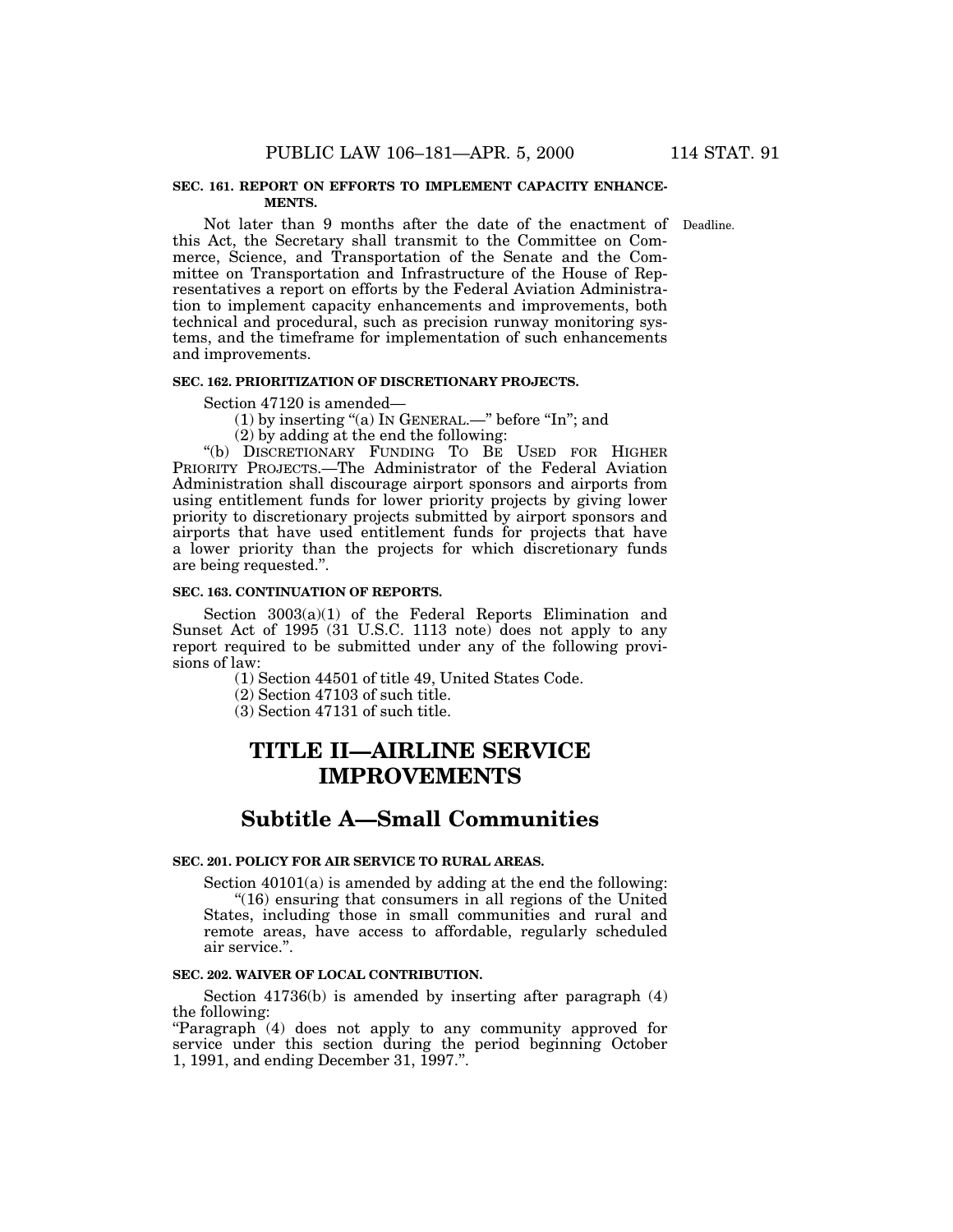# **SEC. 203. IMPROVED AIR CARRIER SERVICE TO AIRPORTS NOT RECEIVING SUFFICIENT SERVICE.**

(a) IN GENERAL.—Subchapter II of chapter 417 is amended by adding at the end the following:

# **''§ 41743. Airports not receiving sufficient service**

''(a) SMALL COMMUNITY AIR SERVICE DEVELOPMENT PILOT PRO- GRAM.—The Secretary of Transportation shall establish a pilot program that meets the requirements of this section for improving air carrier service to airports not receiving sufficient air carrier service.

''(b) APPLICATION REQUIRED.—In order to participate in the program established under subsection (a), a community or consortium of communities shall submit an application to the Secretary in such form, at such time, and containing such information as the Secretary may require, including—

 $(1)$  an assessment of the need of the community or consortium for access, or improved access, to the national air transportation system; and

 $(2)$  an analysis of the application of the criteria in subsection (c) to that community or consortium.

''(c) CRITERIA FOR PARTICIPATION.—In selecting communities, or consortia of communities, for participation in the program established under subsection (a), the Secretary shall apply the following criteria:

"(1) SIZE.-For calendar year 1997, the airport serving the community or consortium was not larger than a small hub airport (as that term is defined in section  $41731(a)(5)$ ), and—

''(A) had insufficient air carrier service; or

"(B) had unreasonably high air fares.

"(2) CHARACTERISTICS.—The airport presents characteristics, such as geographic diversity or unique circumstances, that will demonstrate the need for, and feasibility of, the program established under subsection (a).

''(3) STATE LIMIT.—No more than four communities or consortia of communities, or a combination thereof, may be located in the same State.

 $(4)$  OVERALL LIMIT.—No more than 40 communities or consortia of communities, or a combination thereof, may be selected to participate in the program.

''(5) PRIORITIES.—The Secretary shall give priority to communities or consortia of communities where—

"(A) air fares are higher than the average air fares for all communities;

''(B) the community or consortium will provide a portion of the cost of the activity to be assisted under the program from local sources other than airport revenues;

''(C) the community or consortium has established, or will establish, a public-private partnership to facilitate air carrier service to the public; and

''(D) the assistance will provide material benefits to a broad segment of the travelling public, including business, educational institutions, and other enterprises, whose

access to the national air transportation system is limited. ''(d) TYPES OF ASSISTANCE.—The Secretary may use amounts made available under this section—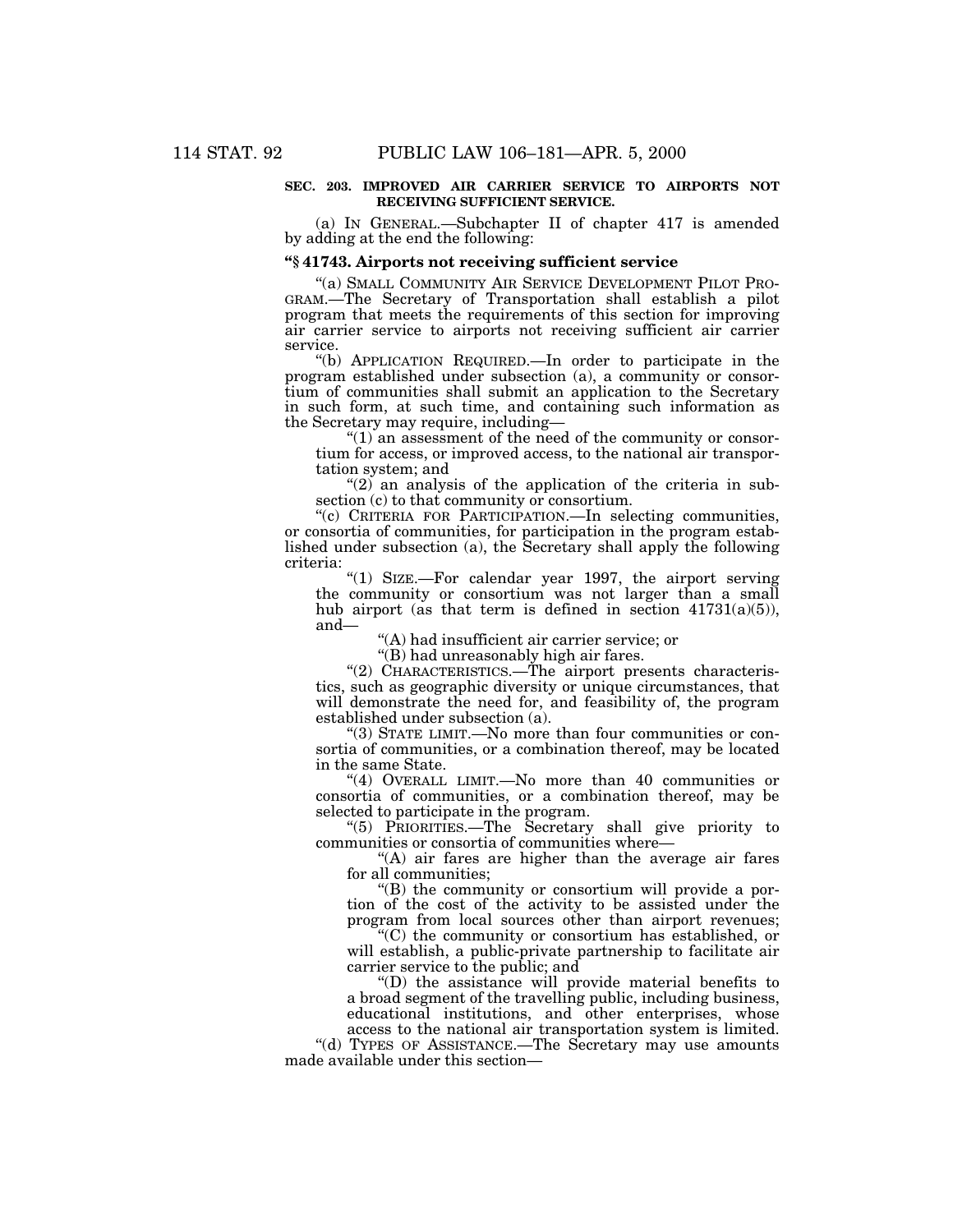" $(1)$  to provide assistance to an air carrier to subsidize service to and from an underserved airport for a period not to exceed 3 years;

"(2) to provide assistance to an underserved airport to obtain service to and from the underserved airport; and

''(3) to provide assistance to an underserved airport to implement such other measures as the Secretary, in consultation with such airport, considers appropriate to improve air service both in terms of the cost of such service to consumers and the availability of such service, including improving air service through marketing and promotion of air service and enhanced utilization of airport facilities.

''(e) AUTHORITY TO MAKE AGREEMENTS.—

''(1) IN GENERAL.—The Secretary may make agreements to provide assistance under this section.

"(2) AUTHORIZATION OF APPROPRIATIONS.—There is authorized to be appropriated to the Secretary \$20,000,000 for fiscal year 2001 and \$27,500,000 for each of fiscal years 2002 and 2003 to carry out this section. Such sums shall remain available until expended.

"(f) ADDITIONAL ACTION.—Under the pilot program established under subsection (a), the Secretary shall work with air carriers providing service to participating communities and major air carriers (as defined in section  $41716(a)(2)$ ) serving large hub airports (as defined in section  $41731(a)(3)$ ) to facilitate joint-fare arrangements consistent with normal industry practice.

"(g) DESIGNATION OF RESPONSIBLE OFFICIAL.—The Secretary shall designate an employee of the Department of Transportation—

 $(1)$  to function as a facilitator between small communities and air carriers;

" $(2)$  to carry out this section;

 $(3)$  to ensure that the Bureau of Transportation Statistics collects data on passenger information to assess the service needs of small communities;

"(4) to work with and coordinate efforts with other Federal, State, and local agencies to increase the viability of service to small communities and the creation of aviation development zones; and

 $(5)$  to provide policy recommendations to the Secretary and Congress that will ensure that small communities have access to quality, affordable air transportation services.

"(h) AIR SERVICE DEVELOPMENT ZONE.—The Secretary shall designate an airport in the program as an Air Service Development Zone and work with the community or consortium on means to attract business to the area surrounding the airport, to develop land use options for the area, and provide data, working with the Department of Commerce and other agencies.''.

(b) CONFORMING AMENDMENT.—The analysis for subchapter II of chapter 417 is amended by adding at the end the following:

''41743. Airports not receiving sufficient service.''.

### **SEC. 204. PRESERVATION OF ESSENTIAL AIR SERVICE AT SINGLE CAR-RIER DOMINATED HUB AIRPORTS.**

(a) IN GENERAL.—Subchapter II of chapter 417 (as amended by section 203 of this Act) is further amended by adding at the end the following: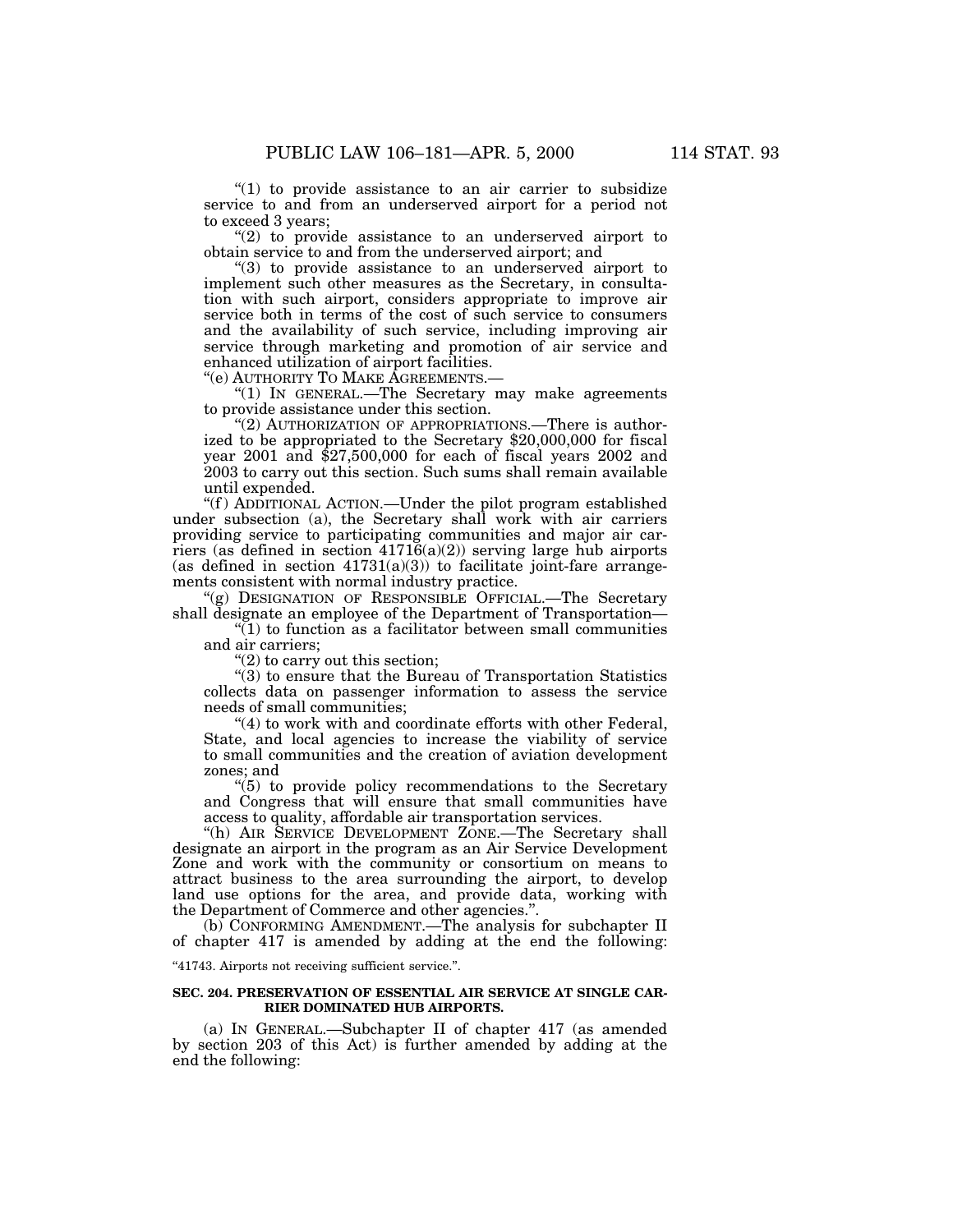## **''§ 41744. Preservation of basic essential air service at single carrier dominated hub airports**

''(a) IN GENERAL.—If the Secretary of Transportation determines that extraordinary circumstances jeopardize the reliable performance of essential air service under this subchapter from a subsidized essential air service community to and from an essential airport facility, the Secretary may require an air carrier that has more than 60 percent of the total annual enplanements at the essential airport facility to take action to enable another air carrier to provide reliable essential air service to that community. Actions required by the Secretary under this subsection may include interline agreements, ground services, subleasing of gates, and the provision of any other service or facility necessary for the performance of satisfactory essential air service to that community.

''(b) ESSENTIAL AIRPORT FACILITY DEFINED.—In this section, the term 'essential airport facility' means a large hub airport (as defined in section 41731) in the contiguous 48 States at which one air carrier has more than 60 percent of the total annual enplanements at that airport.''.

(b) CONFORMING AMENDMENT.—The analysis for subchapter II of chapter 417 is further amended by adding at the end the following:

"41744. Preservation of basic essential air service at single carrier dominated hub airports.''.

49 USC 41731 note.

# **SEC. 205. DETERMINATION OF DISTANCE FROM HUB AIRPORT.**

The Secretary may provide assistance under subchapter II of chapter 417 of title 49, United States Code, with respect to a place that is located within 70 highway miles of a hub airport (as defined by section 41731 of such title) if the most commonly used highway route between the place and the hub airport exceeds 70 miles.

### **SEC. 206. REPORT ON ESSENTIAL AIR SERVICE.**

(a) IN GENERAL.—The Secretary shall conduct an analysis of the difficulties faced by many smaller communities in retaining essential air service and shall develop a plan to facilitate the retention of such service.

(b) EXAMINATION OF NORTH DAKOTA COMMUNITIES.—In conducting the analysis and developing the plan under subsection (a), the Secretary shall pay particular attention to communities located in North Dakota.

(c) REPORT.—Not later than 60 days after the date of the enactment of this section, the Secretary shall transmit to Congress a report containing the analysis and plan described in subsection (a).

## **SEC. 207. MARKETING PRACTICES.**

(a) REVIEW OF MARKETING PRACTICES THAT ADVERSELY AFFECT SERVICE TO SMALL OR MEDIUM COMMUNITIES.—Not later than 180 days after the date of the enactment of this Act, the Secretary shall review the marketing practices of air carriers that may inhibit the availability of quality, affordable air transportation services to small- and medium-sized communities, including—

(1) marketing arrangements between airlines and travel agents;

(2) code-sharing partnerships;

(3) computer reservation system displays;

Deadline.

49 USC 41731 note.

Deadline.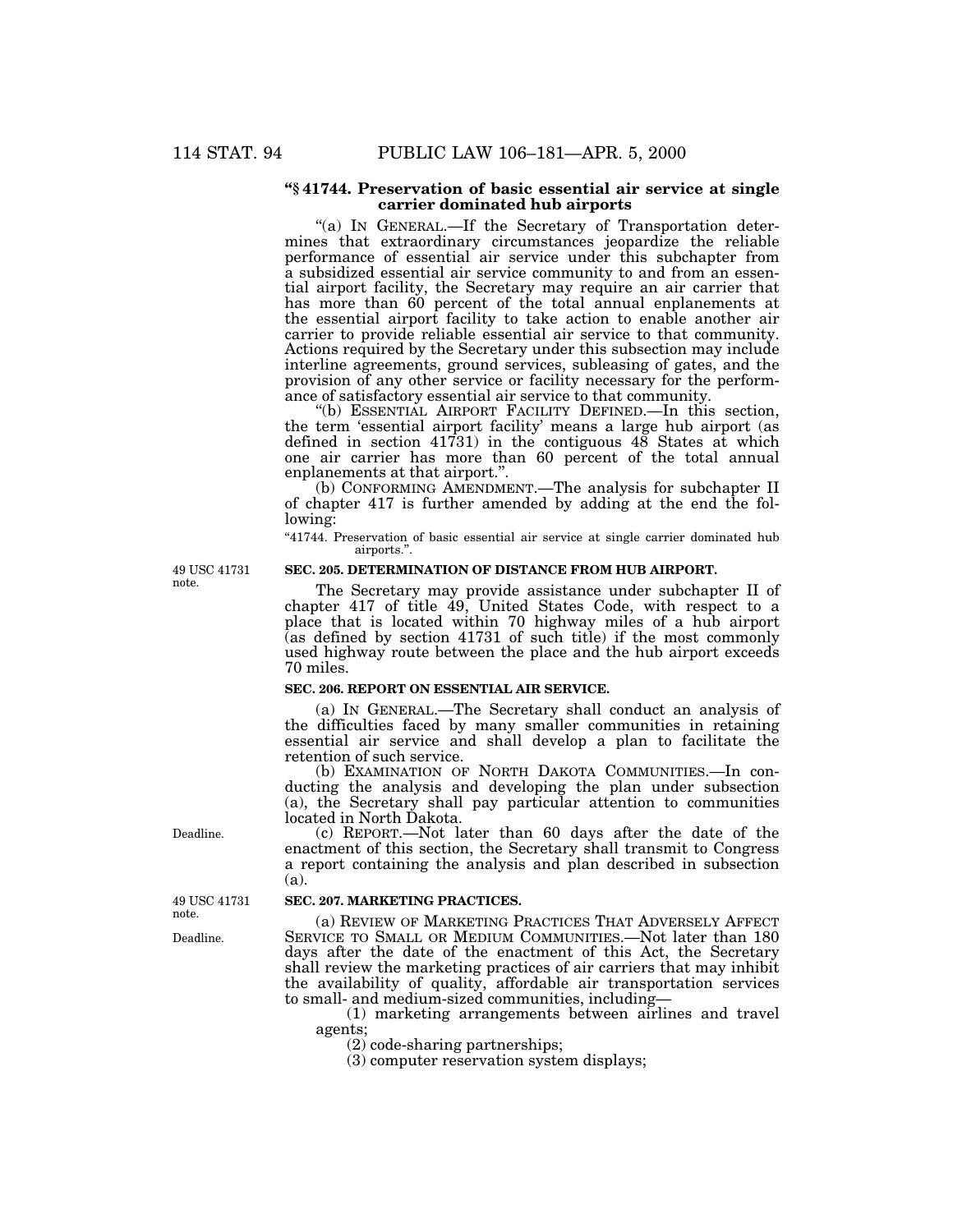(4) gate arrangements at airports;

(5) exclusive dealing arrangements; and

(6) any other marketing practice that may have the same effect.

(b) REGULATIONS.—If the Secretary finds, after conducting the review, that marketing practices inhibit the availability of affordable air transportation services to small- and medium-sized communities, then, after public notice and an opportunity for comment, the Secretary may issue regulations that address the problem or take other appropriate action.

(c) STATUTORY CONSTRUCTION.—Nothing in this section expands the authority or jurisdiction of the Secretary to issue regulations under chapter 417 of title 49, United States Code, or under any other law.

#### **SEC. 208. DEFINITION OF ELIGIBLE PLACE.**

Section  $41731(a)(1)$  is amended–

(1) by inserting "(i)" after " $(A)$ ";

 $(2)$  by striking "(B)" and inserting "(ii)";

(3) by striking "(C)" and inserting "(iii)";

(4) by striking ''subchapter.'' and inserting ''subchapter; or''; and

(5) by adding at the end the following:

 $E<sup>k</sup>(B)$  determined, on or after October 1, 1988, and before the date of the enactment of the Wendell H. Ford Aviation Investment and Reform Act for the 21st Century, under this subchapter by the Secretary to be eligible to receive subsidized small community air service under section  $41736(a)$ .".

# **SEC. 209. MAINTAINING THE INTEGRITY OF THE ESSENTIAL AIR SERVICE PROGRAM.**

(a) AUTHORIZATION OF APPROPRIATION.—Section 41742(a) is amended—

(1) by striking ''Out of '' and inserting the following:

''(1) AUTHORIZATION.—Out of '';

 $(2)$  by adding at the end the following:

''(2) ADDITIONAL FUNDS.—In addition to amounts authorized under paragraph (1), there is authorized to be appropriated \$15,000,000 for each fiscal year to carry out the essential air service program under this subchapter.''; and

(3) by aligning paragraph (1) (as designated by paragraph (1) of this subsection) with paragraph  $(2)$  (as added by paragraph (2) of this subsection).

(b) LIMITATION ON ADJUSTMENTS TO LEVELS OF SERVICE.— Section 41733(e) is amended by striking the period at the end and inserting '', to the extent such adjustments are to a level not less than the basic essential air service level established under subsection (a) for the airport that serves the community.''.

(c) EFFECT ON CERTAIN ORDERS.—All orders issued by the Secretary after September 30, 1999, and before the date of the enactment of this Act establishing, modifying, or revoking essential air service levels shall be null and void beginning on the 90th day following such date of enactment. During the 90-day period, the Secretary shall reconsider such orders and shall issue new orders consistent with the amendments made by this section.

49 USC 41733 note.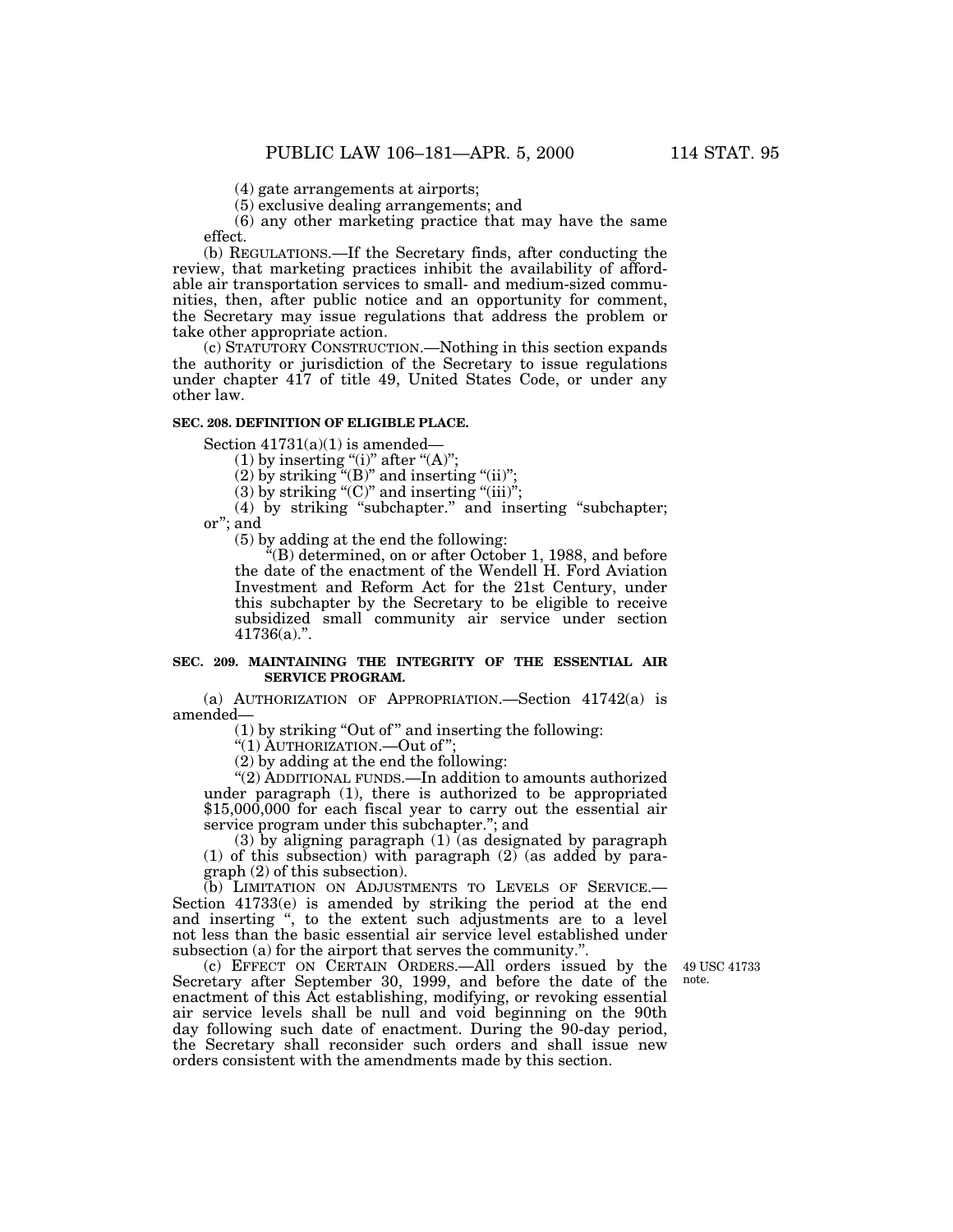# **SEC. 210. REGIONAL JET SERVICE FOR SMALL COMMUNITIES.**

(a) IN GENERAL.—Chapter 417 is amended by adding at the end the following:

# ''SUBCHAPTER III—REGIONAL AIR SERVICE INCENTIVE PROGRAM

# **''§ 41761. Purpose**

''The purpose of this subchapter is to improve service by jet aircraft to underserved markets by providing assistance, in the form of Federal credit instruments, to commuter air carriers that purchase regional jet aircraft for use in serving those markets.

# **''§ 41762. Definitions**

''In this subchapter, the following definitions apply:

"(1) AIR CARRIER.—The term 'air carrier' means any air carrier holding a certificate of public convenience and necessity issued by the Secretary of Transportation under section 41102.

"(2) AIRCRAFT PURCHASE.—The term 'aircraft purchase' means the purchase of commercial transport aircraft, including spare parts normally associated with the aircraft.

" $(3)$  CAPITAL RESERVE SUBSIDY AMOUNT.—The term 'capital reserve subsidy amount' means the amount of budget authority sufficient to cover estimated long-term cost to the United States Government of a Federal credit instrument, calculated on a net present value basis, excluding administrative costs and any incidental effects on Government receipts or outlays in accordance with provisions of the Federal Credit Reform Act of 1990 (2 U.S.C. 661 et seq.).

"(4) COMMUTER AIR CARRIER.—The term 'commuter air carrier' means an air carrier that primarily operates aircraft designed to have a maximum passenger seating capacity of 75 or less in accordance with published flight schedules.

''(5) FEDERAL CREDIT INSTRUMENT.—The term 'Federal credit instrument' means a secured loan, loan guarantee, or line of credit authorized to be made under this subchapter.

''(6) FINANCIAL OBLIGATION.—The term 'financial obligation' means any note, bond, debenture, or other debt obligation issued by an obligor in connection with the financing of an aircraft purchase, other than a Federal credit instrument.

" $(7)$ <sup>"</sup>LENDER.—The term 'lender' means any non-Federal qualified institutional buyer (as defined by section 230.144A(a) of title 17, Code of Federal Regulations (or any successor regulation) known as Rule 144A(a) of the Security and Exchange Commission and issued under the Security Act of 1933 (15 U.S.C. 77a et seq.)), including—

''(A) a qualified retirement plan (as defined in section 4974(c) of the Internal Revenue Code of 1986) that is a qualified institutional buyer; and

"(B) a governmental plan (as defined in section  $414(d)$ of the Internal Revenue Code of 1986) that is a qualified institutional buyer.

"(8) LINE OF CREDIT.—The term 'line of credit' means an agreement entered into by the Secretary with an obligor under section 41763(d) to provide a direct loan at a future date upon the occurrence of certain events.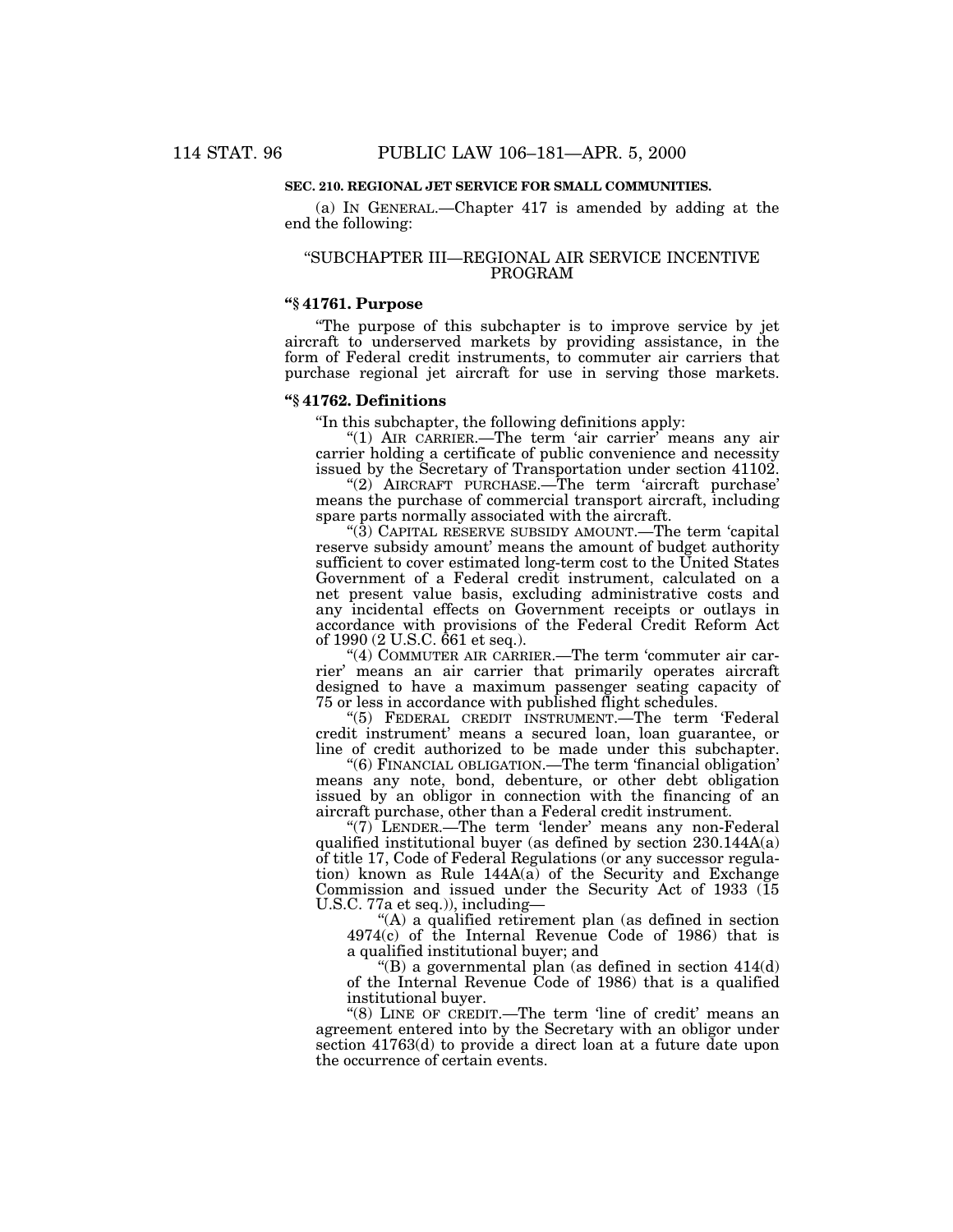''(9) LOAN GUARANTEE.—The term 'loan guarantee' means any guarantee or other pledge by the Secretary under section 41763(c) to pay all or part of any of the principal of and interest on a loan or other debt obligation issued by an obligor and funded by a lender.

''(10) NEW ENTRANT AIR CARRIER.—The term 'new entrant air carrier' means an air carrier that has been providing air transportation according to a published schedule for less than 5 years, including any person that has received authority from the Secretary to provide air transportation but is not providing air transportation.

"(11) NONHUB AIRPORT.—The term 'nonhub airport' means an airport that each year has less than .05 percent of the total annual boardings in the United States.

"(12) OBLIGOR.—The term 'obligor' means a party primarily liable for payment of the principal of or interest on a Federal credit instrument, which party may be a corporation, partnership, joint venture, trust, or governmental entity, agency, or instrumentality.

"(13) REGIONAL JET AIRCRAFT.—The term 'regional jet aircraft' means a civil aircraft—

''(A) powered by jet propulsion; and

''(B) designed to have a maximum passenger seating capacity of not less than 30 nor more than 75.

" $(14)$  SECURED LOAN.—The term 'secured loan' means a direct loan funded by the Secretary in connection with the financing of an aircraft purchase under section 41763(b).

" $(15)$  SMALL HUB AIRPORT.—The term 'small hub airport' means an airport that each year has at least .05 percent, but less than .25 percent, of the total annual boardings in the United States.

''(16) UNDERSERVED MARKET.—The term 'underserved market' means a passenger air transportation market (as defined by the Secretary) that—

''(A) is served (as determined by the Secretary) by a nonhub airport or a small hub airport;

''(B) is not within a 40-mile radius of an airport that each year has at least .25 percent of the total annual boardings in the United States; and

 $(C)$  the Secretary determines does not have sufficient air service.

# **''§ 41763. Federal credit instruments**

"(a) IN GENERAL.—Subject to this section and section 41766, the Secretary of Transportation may enter into agreements with one or more obligors to make available Federal credit instruments, the proceeds of which shall be used to finance aircraft purchases. ''(b) SECURED LOANS.—

"(1) TERMS AND LIMITATIONS.-

''(A) IN GENERAL.—A secured loan under this section with respect to an aircraft purchase shall be on such terms and conditions and contain such covenants, representatives, warranties, and requirements (including requirements for audits) as the Secretary determines appropriate.

''(B) MAXIMUM AMOUNT.—No secured loan may be made under this section—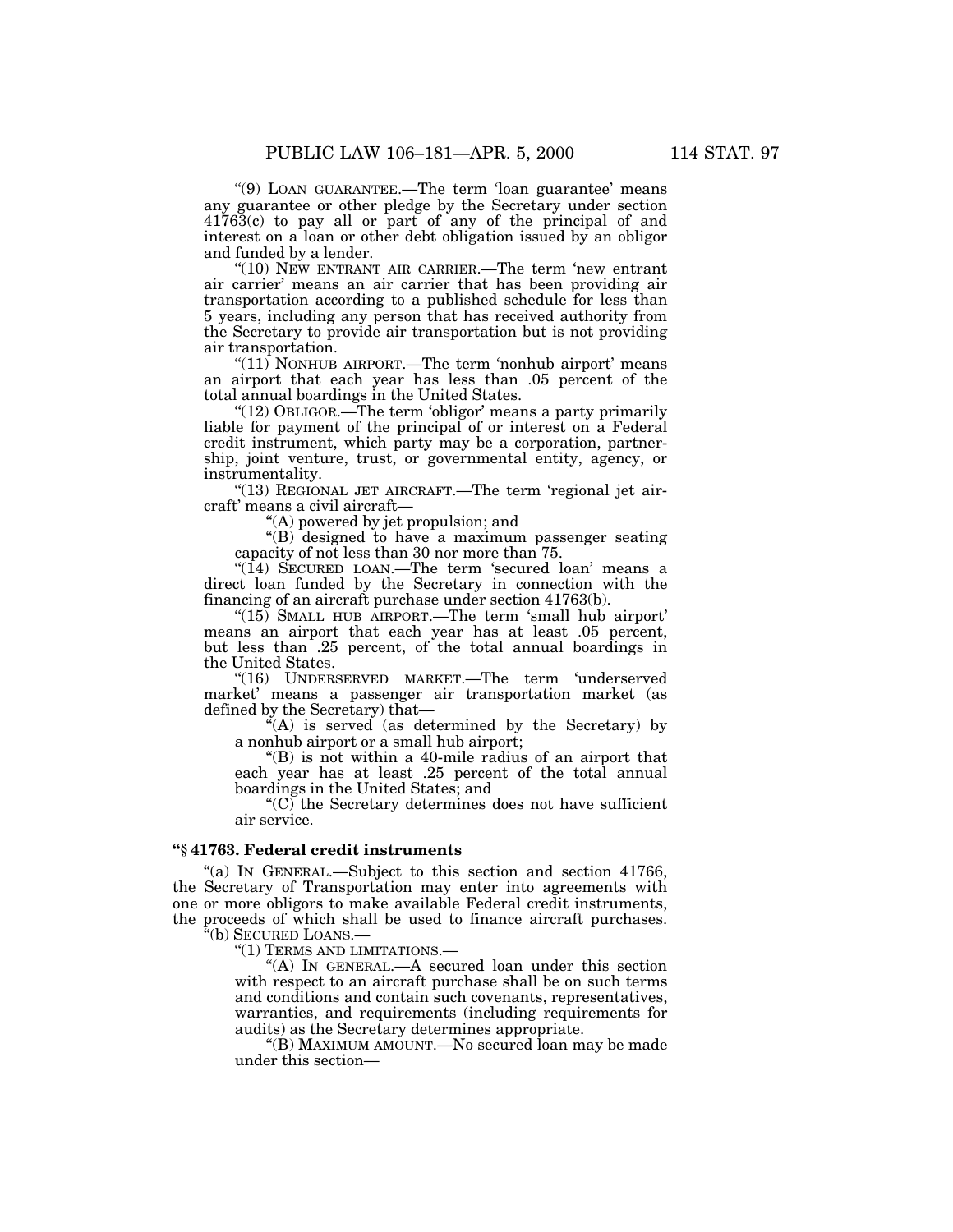''(i) that extends to more than 50 percent of the purchase price (including the value of any manufacturer credits, post-purchase options, or other discounts) of the aircraft, including spare parts, to be purchased; or

''(ii) that, when added to the remaining balance on any other Federal credit instruments made under this subchapter, provides more than \$100,000,000 of outstanding credit to any single obligor.

''(C) FINAL PAYMENT DATE.—The final payment on the secured loan shall not be due later than 18 years after the date of execution of the loan agreement.

''(D) SUBORDINATION.—The secured loan may be subordinate to claims of other holders of obligations in the event of bankruptcy, insolvency, or liquidation of the obligor as determined appropriate by the Secretary.

''(E) FEES.—The Secretary, subject to appropriations, may establish fees at a level sufficient to cover all or a portion of the administrative costs to the United States Government of making a secured loan under this section. The proceeds of such fees shall be deposited in an account to be used by the Secretary for the purpose of administering the program established under this subchapter and shall be available upon deposit until expended.

"(2) REPAYMENT.-

''(A) SCHEDULE.—The Secretary shall establish a repayment schedule for each secured loan under this section based on the projected cash flow from aircraft revenues and other repayment sources.

''(B) COMMENCEMENT.—Scheduled loan repayments of principal and interest on a secured loan under this section shall commence no later than 3 years after the date of execution of the loan agreement.

''(3) PREPAYMENT.—

''(A) USE OF EXCESS REVENUE.—After satisfying scheduled debt service requirements on all financial obligations and secured loans and all deposit requirements under the terms of any trust agreement, bond resolution, or similar agreement securing financial obligations, the secured loan may be prepaid at anytime without penalty.

"(B) USE OF PROCEEDS OF REFINANCING.—The secured loan may be prepaid at any time without penalty from proceeds of refinancing from non-Federal funding sources. ''(c) LOAN GUARANTEES.—

" $(1)$  IN GENERAL.—A loan guarantee under this section with respect to a loan made for an aircraft purchase shall be made in such form and on such terms and conditions and contain such covenants, representatives, warranties, and requirements (including requirements for audits) as the Secretary determines appropriate.

 $\binom{a}{2}$  MAXIMUM AMOUNT.—No loan guarantee shall be made under this section—

''(A) that extends to more than the unpaid interest and 50 percent of the unpaid principal on any loan;

''(B) that, for any loan or combination of loans, extends to more than 50 percent of the purchase price (including the value of any manufacturer credits, post-purchase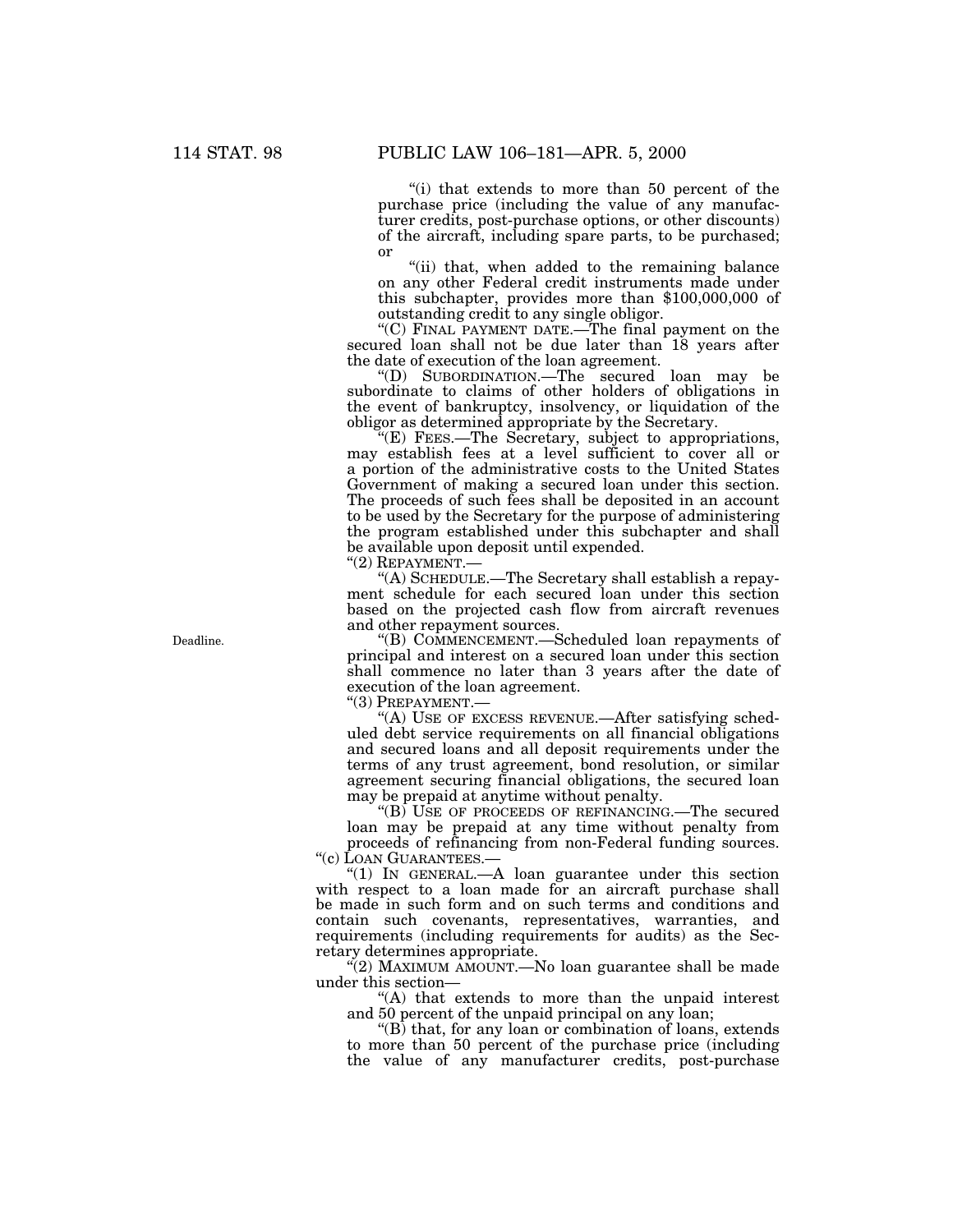options, or other discounts) of the aircraft, including spare parts, to be purchased with the loan or loan combination; ''(C) on any loan with respect to which terms permit

repayment more than 15 years after the date of execution of the loan; or

''(D) that, when added to the remaining balance on any other Federal credit instruments made under this subchapter, provides more than \$100,000,000 of outstanding credit to any single obligor.

''(3) FEES.—The Secretary, subject to appropriations, may establish fees at a level sufficient to cover all or a portion of the administrative costs to the United States Government of making a loan guarantee under this section. The proceeds of such fees shall be deposited in an account to be used by the Secretary for the purpose of administering the program established under this subchapter and shall be available upon deposit until expended.

''(d) LINES OF CREDIT.—

''(1) IN GENERAL.—Subject to the requirements of this subsection, the Secretary may enter into agreements to make available lines of credit to one or more obligors in the form of direct loans to be made by the Secretary at future dates on the occurrence of certain events for any aircraft purchase selected under this section.

''(2) TERMS AND LIMITATIONS.—

"(A) IN GENERAL.—A line of credit under this subsection with respect to an aircraft purchase shall be on such terms and conditions and contain such covenants, representatives, warranties, and requirements (including requirements for audits) as the Secretary determines appropriate.

''(B) MAXIMUM AMOUNT.—

''(i) TOTAL AMOUNT.—The amount of any line of credit shall not exceed 50 percent of the purchase price (including the value of any manufacturer credits, post-purchase options, or other discounts) of the aircraft, including spare parts.

''(ii) 1–YEAR DRAWS.—The amount drawn in any year shall not exceed 20 percent of the total amount of the line of credit.

''(C) DRAWS.—Any draw on the line of credit shall represent a direct loan.

''(D) PERIOD OF AVAILABILITY.—The line of credit shall be available not more than 5 years after the aircraft purchase date.

''(E) RIGHTS OF THIRD-PARTY CREDITORS.—

''(i) AGAINST UNITED STATES GOVERNMENT.—A third-party creditor of the obligor shall not have any right against the United States Government with respect to any draw on the line of credit.

''(ii) ASSIGNMENT.—An obligor may assign the line of credit to one or more lenders or to a trustee on the lender's behalf.

''(F) SUBORDINATION.—A direct loan under this subsection may be subordinate to claims of other holders of obligations in the event of bankruptcy, insolvency, or liquidation of the obligor as determined appropriate by the Secretary.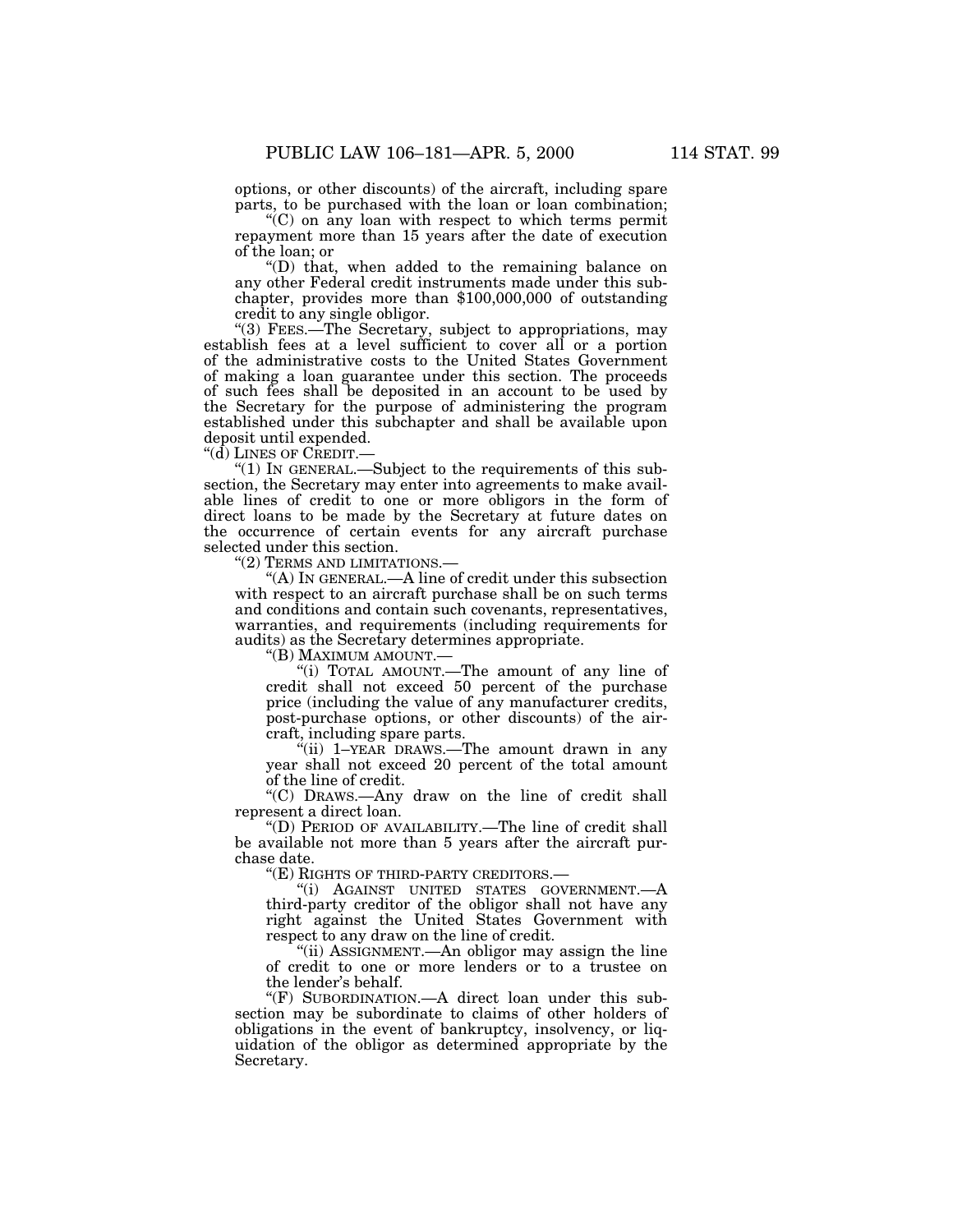''(G) FEES.—The Secretary, subject to appropriations, may establish fees at a level sufficient to cover all of a portion of the administrative costs to the United States Government of providing a line of credit under this subsection. The proceeds of such fees shall be deposited in an account to be used by the Secretary for the purpose of administering the program established under this subchapter and shall be available upon deposit until expended.  $"(3)$  REPAYMENT.-

''(A) SCHEDULE.—The Secretary shall establish a repayment schedule for each direct loan under this subsection.

''(B) COMMENCEMENT.—Scheduled loan repayments of principal or interest on a direct loan under this subsection shall commence no later than 3 years after the date of the first draw on the line of credit and shall be repaid, with interest, not later than 18 years after the date of the first draw.

''(e) RISK ASSESSMENT.—Before entering into an agreement under this section to make available a Federal credit instrument, the Secretary, in consultation with the Director of the Office of Management and Budget, shall determine an appropriate capital reserve subsidy amount for the Federal credit instrument based on such credit evaluations as the Secretary deems necessary.

"(f) CONDITIONS.—Subject to subsection (h), the Secretary may only make a Federal credit instrument available under this section if the Secretary finds that—

" $(1)$  the aircraft to be purchased with the Federal credit instrument is a regional jet aircraft needed to improve the service and efficiency of operation of a commuter air carrier or new entrant air carrier;

 $(2)$  the commuter air carrier or new entrant air carrier enters into a legally binding agreement that requires the carrier to use the aircraft to provide service to underserved markets; and

"(3) the prospective earning power of the commuter air carrier or new entrant air carrier, together with the character and value of the security pledged, including the collateral value of the aircraft being acquired and any other assets or pledges used to secure the Federal credit instrument, furnish—

"(A) reasonable assurances of the air carrier's ability and intention to repay the Federal credit instrument within the terms established by the Secretary—

"(i) to continue its operations as an air carrier; and

"(ii) to the extent that the Secretary determines to be necessary, to continue its operations as an air carrier between the same route or routes being operated by the air carrier at the time of the issuance of the Federal credit instrument; and

''(B) reasonable protection to the United States.

"(g) LIMITATION ON COMBINED AMOUNT OF FEDERAL CREDIT INSTRUMENTS.—The Secretary shall not allow the combined amount of Federal credit instruments available for any aircraft purchase under this section to exceed—

''(1) 50 percent of the cost of the aircraft purchase; or  $\degree$ (2) \$100,000,000 for any single obligor.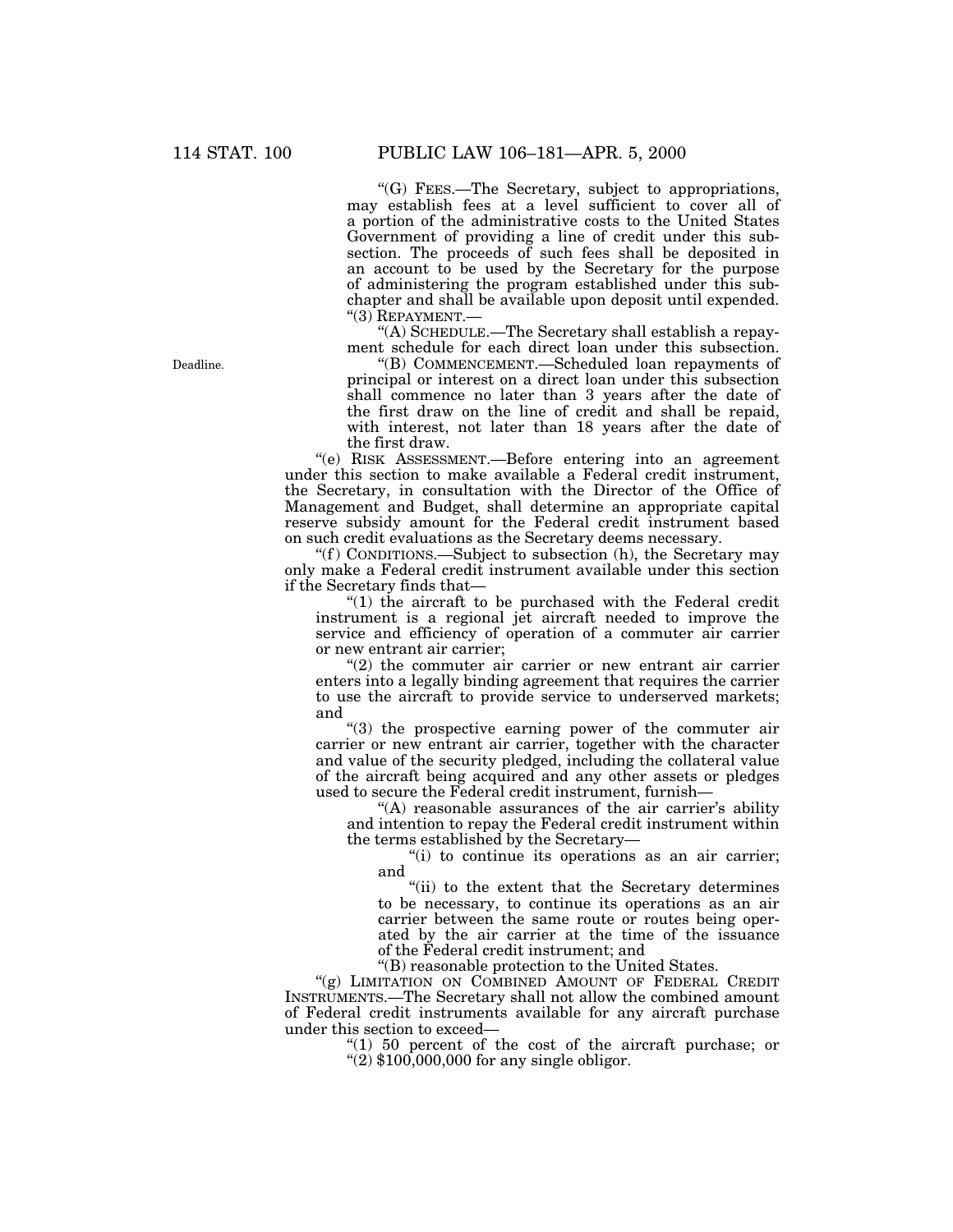''(h) REQUIREMENT.—Subject to subsection (i), no Federal credit instrument may be made under this section for the purchase of any regional jet aircraft that does not comply with the stage 3 noise levels of part 36 of title 14 of the Code of Federal Regulations, as in effect on January 1, 1999.

''(i) OTHER LIMITATIONS.—No Federal credit instrument shall be made by the Secretary under this section for the purchase of a regional jet aircraft unless the commuter air carrier or new entrant air carrier enters into a legally binding agreement that requires the carrier to provide scheduled passenger air transportation to the underserved market for which the aircraft is purchased for a period of not less than 36 consecutive months after the date that aircraft is placed in service.

# **''§ 41764. Use of Federal facilities and assistance**

''(a) USE OF FEDERAL FACILITIES.—To permit the Secretary of Transportation to make use of such expert advice and services as the Secretary may require in carrying out this subchapter, the Secretary may use available services and facilities of other agencies and instrumentalities of the United States Government—

" $(1)$  with the consent of the appropriate Federal officials; and

''(2) on a reimbursable basis.

''(b) ASSISTANCE.—The head of each appropriate department or agency of the United States Government shall exercise the duties and powers of that head in such manner as to assist in carrying out the policy specified in section 41761.

''(c) OVERSIGHT.—The Secretary shall make available to the Comptroller General of the United States such information with respect to any Federal credit instrument made under this subchapter as the Comptroller General may require to carry out the duties of the Comptroller General under chapter 7 of title 31, United States Code.

# **''§ 41765. Administrative expenses**

''In carrying out this subchapter, the Secretary shall use funds made available by appropriations to the Department of Transportation for the purpose of administration, in addition to the proceeds of any fees collected under this subchapter, to cover administrative expenses of the Federal credit instrument program under this subchapter.

# **''§ 41766. Funding**

"Of the amounts appropriated under section  $106(k)$  for each of fiscal years 2001 through 2003, such sums as may be necessary may be used to carry out this subchapter, including administrative expenses.

# **''§ 41767. Termination**

"(a) AUTHORITY TO ISSUE FEDERAL CREDIT INSTRUMENTS.-The authority of the Secretary of Transportation to issue Federal credit instruments under section 41763 shall terminate on the date that is 5 years after the date of the enactment of this subchapter.

''(b) CONTINUATION OF AUTHORITY TO ADMINISTER PROGRAM FOR EXISTING FEDERAL CREDIT INSTRUMENTS.—On and after the termination date, the Secretary shall continue to administer the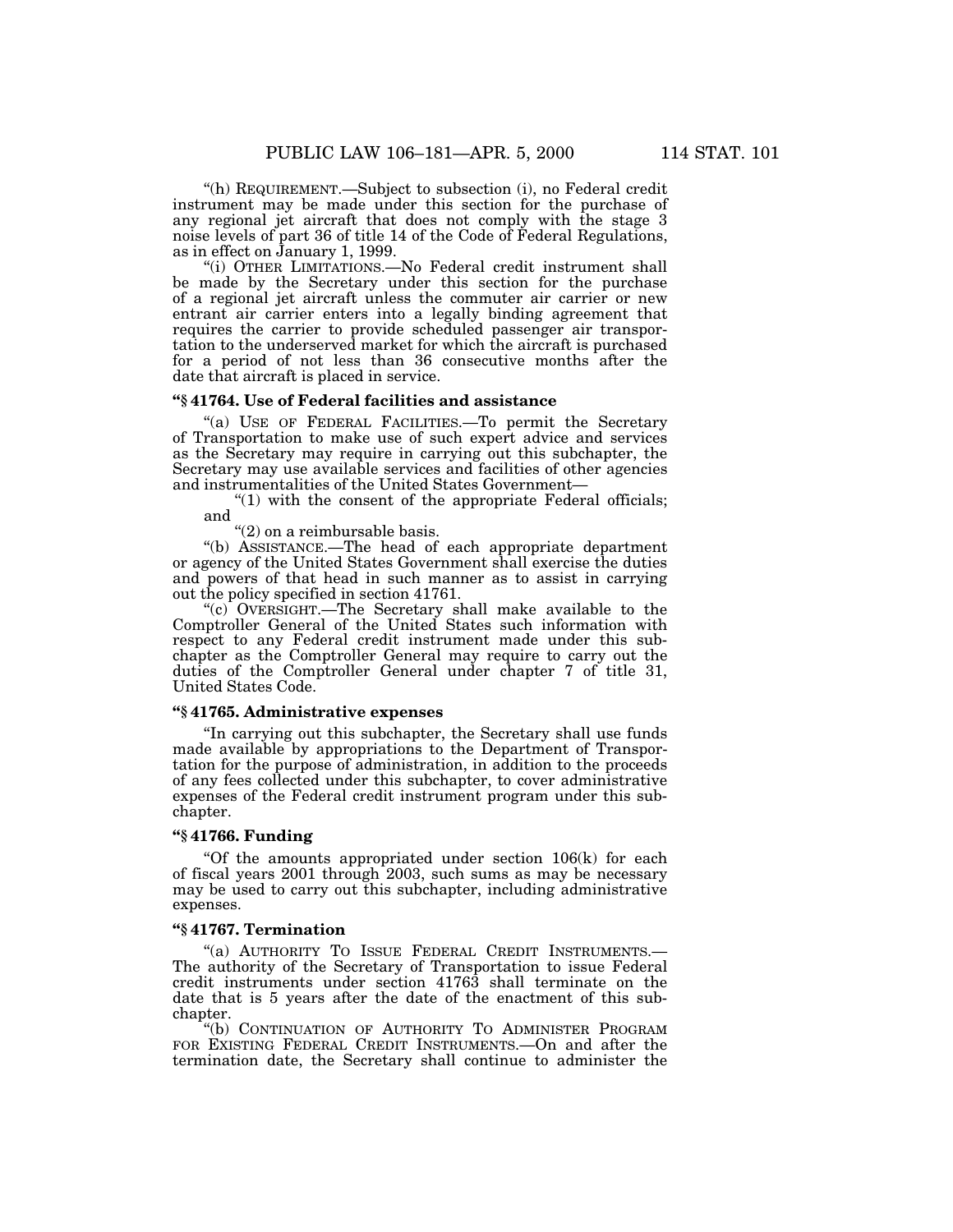program established under this subchapter for Federal credit instruments issued under this subchapter before the termination date until all obligations associated with such instruments have been satisfied.''.

(b) CONFORMING AMENDMENT.—The analysis for chapter 417 is amended by adding at the end the following:

''SUBCHAPTER III—REGIONAL AIR SERVICE INCENTIVE PROGRAM

''Sec.

"41761. Purpose.

''41762. Definitions.

''41763. Federal credit instruments.

"41764. Use of Federal facilities and assistance.

''41765. Administrative expenses.

''41766. Funding.

''41767. Termination.''.

# **Subtitle B—Airline Customer Service**

# **SEC. 221. CONSUMER NOTIFICATION OF E-TICKET EXPIRATION DATES.**

Section 41712 is amended—

(1) by inserting "(a) In GENERAL.—" before "On"; and

(2) by adding at the end the following:

''(b) E-TICKET EXPIRATION NOTICE.—It shall be an unfair or deceptive practice under subsection (a) for any air carrier, foreign air carrier, or ticket agent utilizing electronically transmitted tickets for air transportation to fail to notify the purchaser of such a ticket of its expiration date, if any.''.

### **SEC. 222. INCREASED PENALTY FOR VIOLATION OF AVIATION CON-SUMER PROTECTION LAWS.**

(a) IN GENERAL.—Section 46301(a) is amended by adding at the end the following:

''(7) CONSUMER PROTECTION.—Notwithstanding paragraphs (1) and (4), the maximum civil penalty for violating section 40127 or 41712 (including a regulation prescribed or order issued under such section) or any other regulation prescribed by the Secretary that is intended to afford consumer protection to commercial air transportation passengers, shall be \$2,500 for each violation.''.

(b) TECHNICAL AMENDMENT.—Paragraph (6) of section 46301(a) is amended—

(1) by inserting ''AIR SERVICE TERMINATION NOTICE.—'' before ''Notwithstanding''; and

(2) by aligning the left margin of such paragraph with paragraph (5) of such section.

## **SEC. 223. FUNDING OF ENFORCEMENT OF AIRLINE CONSUMER PROTECTIONS.**

There are authorized to be appropriated to the Secretary for the purpose of ensuring compliance with, and enforcing, the rights of air travelers under sections 40127, 41705, and 41712 of title 49, United States Code—

(1) \$2,300,000 for fiscal year 2000;

(2) \$2,415,000 for fiscal year 2001;

(3) \$2,535,750 for fiscal year 2002; and

(4) \$2,662,500 for fiscal year 2003.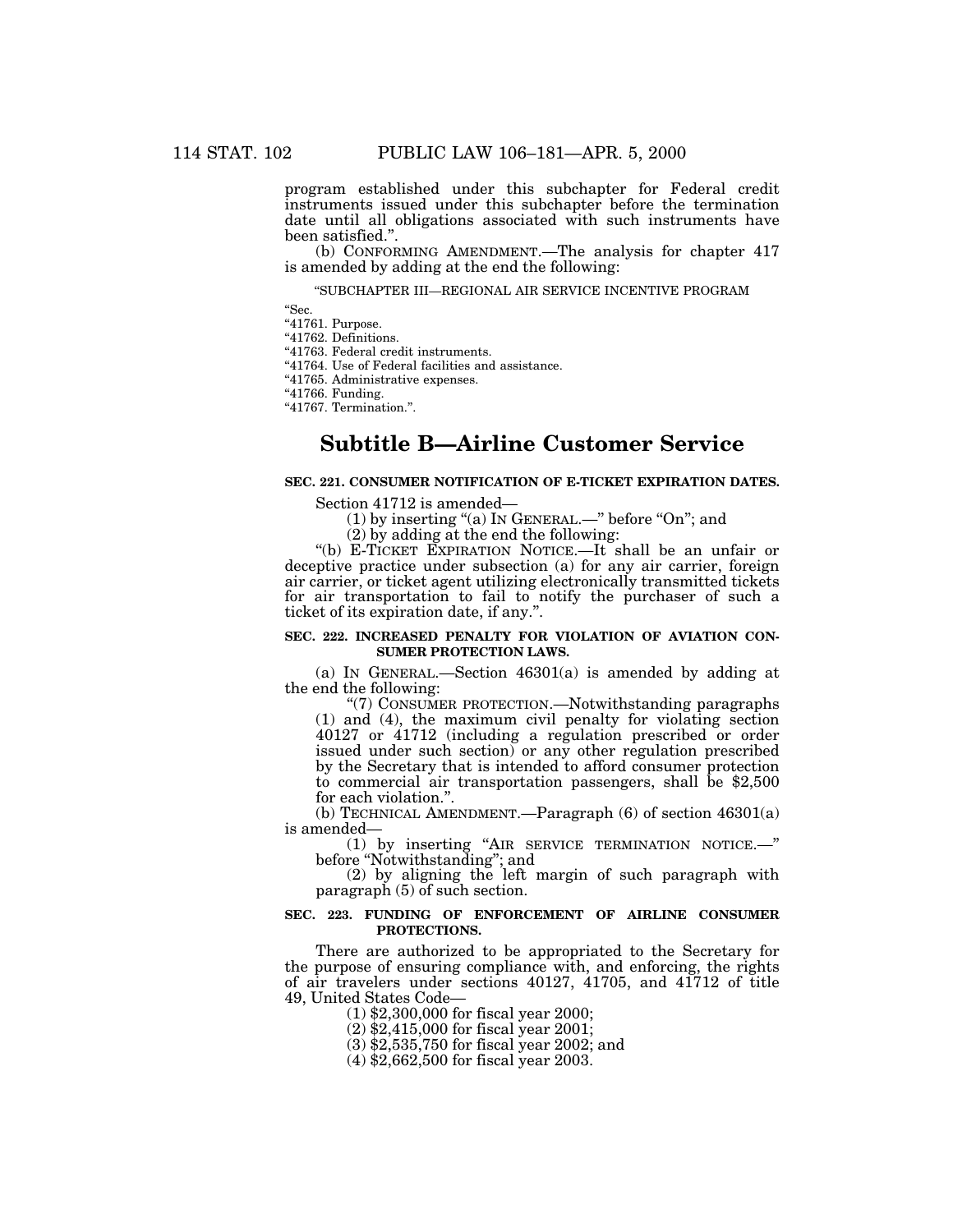Deadlines.

(a) SECRETARY TO REPORT PLANS RECEIVED.—Not later than September 15, 1999, each air carrier that provides scheduled passenger air transportation and that is a member of the Air Transport Association, all of which have entered into the voluntary customer service commitments established by the Association on June 17, 1999 (in this section referred to as the ''Airline Customer Service Commitment''), shall provide a copy of its individual customer service plan to the Secretary. Upon receipt of each individual plan, the Secretary shall transmit to the Committee on Commerce, Science, and Transportation of the Senate and the Committee on Transportation and Infrastructure of the House of Representatives notice of receipt of the plan, together with a copy of the plan.

(b) IMPLEMENTATION.—The Inspector General of the Department of Transportation shall monitor the implementation of any plan submitted by an air carrier to the Secretary under subsection (a) and evaluate the extent to which the carrier has met its commitments under its plan. The carrier shall provide such information to the Inspector General as may be necessary for the Inspector General to prepare the report required by subsection (c).

(c) REPORTS TO CONGRESS.—

(1) INTERIM REPORT.—

(A) IN GENERAL.—Not later than June 15, 2000, the Inspector General shall transmit to the Committee on Commerce, Science, and Transportation of the Senate and the Committee on Transportation and Infrastructure of the House of Representatives a report containing the Inspector General's findings under subsection (b).

(B) CONTENTS.—The report shall include a status report on completion, publication, and implementation of the Airline Customer Service Commitment and the individual air carrier's plans to carry it out. The report shall also include a review of whether each air carrier described in subsection (a) has modified its contract of carriage or conditions of contract to reflect each item of the Airline Customer Service Commitment.

(2) FINAL REPORT; RECOMMENDATIONS.—

(A) IN GENERAL.—Not later than December 31, 2000, the Inspector General shall transmit to the Committee on Commerce, Science, and Transportation of the Senate and the Committee on Transportation and Infrastructure of the House of Representatives a final report on the effectiveness of the Airline Customer Service Commitment and the individual air carrier plans to carry it out, including recommendations for improving accountability, enforcement, and consumer protections afforded to commercial air passengers.

(B) SPECIFIC CONTENT.—In the final report under subparagraph (A), the Inspector General shall include the following:

(i) An evaluation of each carrier's plan as to whether it is consistent with the voluntary commitments established by the Air Transport Association in the Airline Customer Service Commitment.

(ii) An evaluation of each carrier as to the extent to which, and the manner in which, it has performed in carrying out its plan.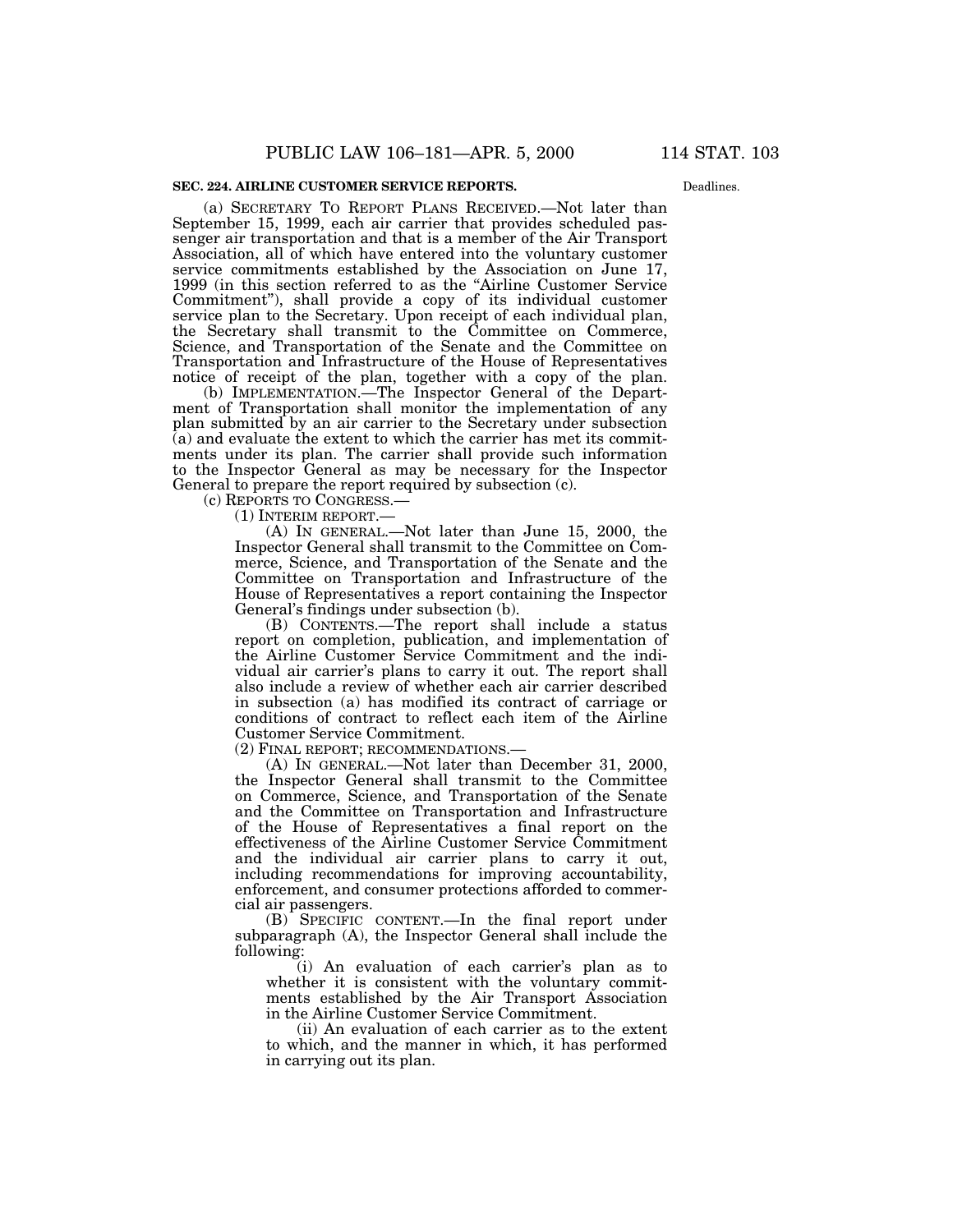(iii) A description, by air carrier, of how the air carrier has implemented each commitment covered by its plan.

(iv) An analysis, by air carrier, of the methods of meeting each such commitment and, in such analysis, provide information that allows consumers to make decisions on the quality of air transportation provided by such carriers.

(v) A comparison of each air carrier's plan and the implementation of that plan with the customer service provided by a representative sampling of other air carriers providing scheduled passenger air transportation with aircraft similar in size to the aircraft used by the carrier that submitted a plan so as to allow consumers to make decisions as to the relative quality of air transportation provided by each group of carriers. In making this comparison, the Inspector General shall give due regard to the differences in the fares charged and the size of the air carriers being compared.

## **SEC. 225. INCREASED FINANCIAL RESPONSIBILITY FOR LOST BAG-GAGE.**

Not later than 30 days after the date of the enactment of this Act, the Secretary shall initiate a rulemaking to increase the domestic baggage liability limit in part 254 of title 14, Code of Federal Regulations.

# **SEC. 226. COMPTROLLER GENERAL INVESTIGATION.**

(a) STUDY.—The Comptroller General shall conduct a study on the potential effects on aviation consumers, including the impact on fares and service to small communities, of a requirement that air carriers permit a ticketed passenger to use any portion of a multiple-stop or round-trip air fare for transportation independent of any other portion without penalty.

(b) REPORT.—Not later than June 15, 2000, the Comptroller General shall transmit to the Committee on Commerce, Science, and Transportation of the Senate and the Committee on Transportation and Infrastructure of the House of Representatives a report on the results of the study.

# **SEC. 227. AIRLINE SERVICE QUALITY PERFORMANCE REPORTS.**

(a) MODIFICATION OF REPORTS.—In consultation with the task force to be established under subsection (b), the Secretary shall modify the regulations in part 234 of title 14, Code of Federal Regulations, relating to airline service quality performance reports, to disclose more fully to the public the nature and source of delays and cancellations experienced by air travelers.

(b) TASK FORCE.—Not later than 90 days after the date of the enactment of this Act, the Secretary shall establish a task force including officials of the Federal Aviation Administration and representatives of airline consumers and air carriers to develop alternatives and criteria for the modifications to be made under subsection (a).

(c) USE OF CATEGORIES.—In making modifications under subsection (a), the Secretary shall—

(1) establish categories that reflect the reasons for delays and cancellations experienced by air travelers;

Deadline.

Deadline.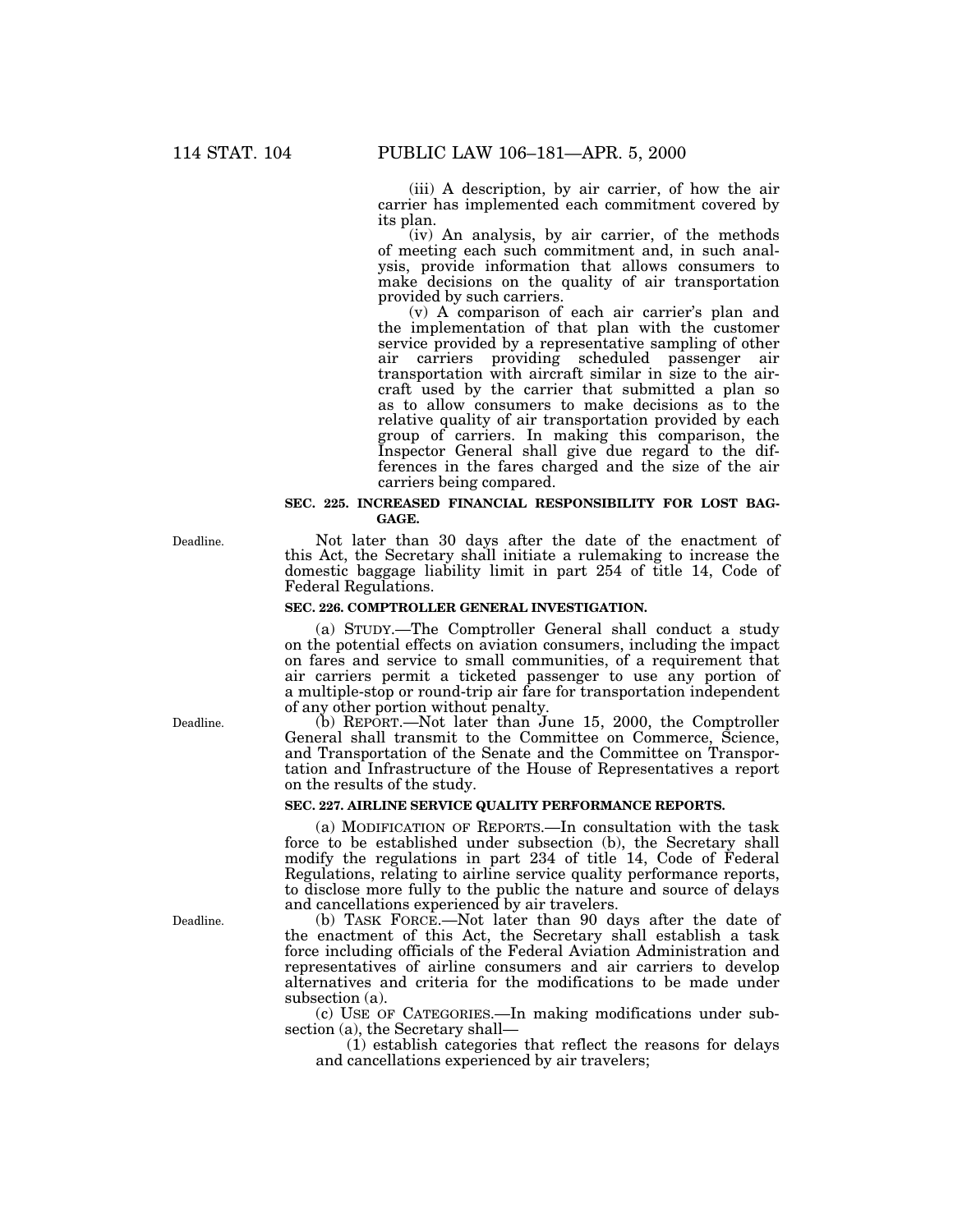(2) require air carriers to use such categories in submitting information to be included in airline service quality performance reports; and

(3) use such categories in reports of the Department of Transportation on information received in airline service quality performance reports.

### **SEC. 228. NATIONAL COMMISSION TO ENSURE CONSUMER INFORMA-TION AND CHOICE IN THE AIRLINE INDUSTRY.**

(a) ESTABLISHMENT.—There is established a commission to be known as the ''National Commission to Ensure Consumer Information and Choice in the Airline Industry'' (in this section referred to as the "Commission").

(b) DUTIES.—

(1) STUDY.—The Commission shall undertake a study of—

(A) whether the financial condition of travel agents is declining and, if so, the effect that this will have on consumers; and

(B) whether there are impediments to information regarding the services and products offered by the airline industry and, if so, the effects of those impediments on travel agents, Internet-based distributors, and consumers.

(2) SMALL TRAVEL AGENTS.—In conducting the study, the Commission shall pay special attention to the condition of travel agencies with \$1,000,000 or less in annual revenues.

(c) RECOMMENDATIONS.—Based on the results of the study under subsection (b), the Commission shall make such recommendations as it considers necessary to improve the condition of travel agents, especially travel agents described in subsection (b)(2), and to improve consumer access to travel information.

(d) MEMBERSHIP.—

(1) APPOINTMENT.—The Commission shall be composed of nine members as follows:

(A) Three members appointed by the Secretary.

(B) Two members appointed by the Speaker of the House of Representatives.

(C) One member appointed by the minority leader of the House of Representatives.

(D) Two members appointed by the majority leader of the Senate.

(E) One member appointed by the minority leader of the Senate.

(2) QUALIFICATIONS.—Of the members appointed by the Secretary under paragraph (1)(A)—

(A) one member shall be a representative of the travel agent industry;

(B) one member shall be a representative of the airline industry; and

(C) one member shall be an individual who is not a representative of either of the industries referred to in subparagraphs (A) and (B).

(3) TERMS.—Members shall be appointed for the life of the Commission.

(4) VACANCIES.—A vacancy in the Commission shall be filled in the manner in which the original appointment was made.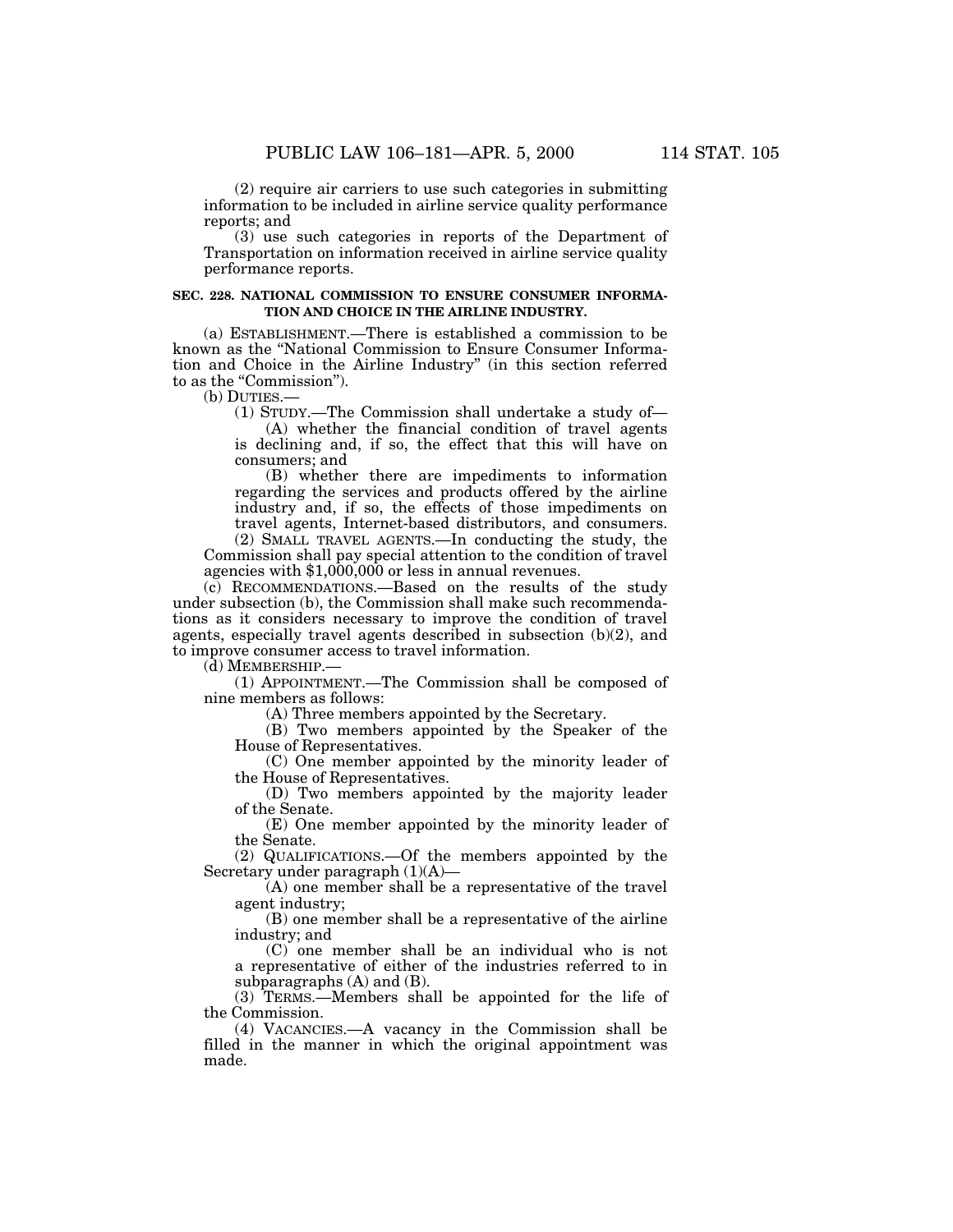(5) TRAVEL EXPENSES.—Members shall serve without pay but shall receive travel expenses, including per diem in lieu of subsistence, in accordance with subchapter I of chapter 57 of title 5, United States Code.

 $(6)$  CHAIRPERSON.—The member appointed by the Secretary of Transportation under paragraph  $(2)(C)$  shall serve as the Chairperson of the Commission (referred to in this section as the "Chairperson").

(e) COMMISSION PANELS.—The Chairperson shall establish such panels consisting of members of the Commission as the Chairperson determines appropriate to carry out the functions of the Commission.

(f) STAFF.—The Commission may appoint and fix the pay of such personnel as it considers appropriate.

(g) STAFF OF FEDERAL AGENCIES.—Upon request of the Commission, the head of any department or agency of the United States may detail, on a reimbursable basis, any of the personnel of that department or agency to the Commission to assist it in carrying out its duties under this section.

(h) OTHER STAFF AND SUPPORT.—Upon the request of the Commission, or a panel of the Commission, the Secretary of Transportation shall provide the Commission or panel with professional and administrative staff and other support, on a reimbursable basis, to assist the Commission or panel in carrying out its responsibilities.

(i) OBTAINING OFFICIAL DATA.—The Commission may secure directly from any department or agency of the United States information (other than information required by any statute of the United States to be kept confidential by such department or agency) necessary for the Commission to carry out its duties under this section. Upon request of the Commission, the head of that department or agency shall furnish such nonconfidential information to the Commission.

( j) REPORT.—Not later than 6 months after the date on which initial appointments of members to the Commission are completed, the Commission shall transmit to the President and Congress a report on the activities of the Commission, including recommendations made by the Commission under subsection (c).

(k) TERMINATION.—The Commission shall terminate on the 30th day following the date of transmittal of the report under subsection  $(j).$ 

(l) APPLICABILITY OF THE FEDERAL ADVISORY COMMITTEE ACT.— The Federal Advisory Committee Act (5 U.S.C. App.) shall not apply to the Commission.

# **Subtitle C—Competition**

### **SEC. 231. CHANGES IN, AND PHASE-OUT OF, SLOT RULES.**

(a) RULES THAT APPLY TO ALL SLOT EXEMPTION REQUESTS.— (1) PROMPT CONSIDERATION OF REQUESTS.—Section 41714(i)

is amended to read as follows:

''(i) 60-DAY APPLICATION PROCESS.—

''(1) REQUEST FOR SLOT EXEMPTIONS.—Any slot exemption request filed with the Secretary under this section or section 41716 or 41717 (other than subsection (c)) shall include—

''(A) the names of the airports to be served;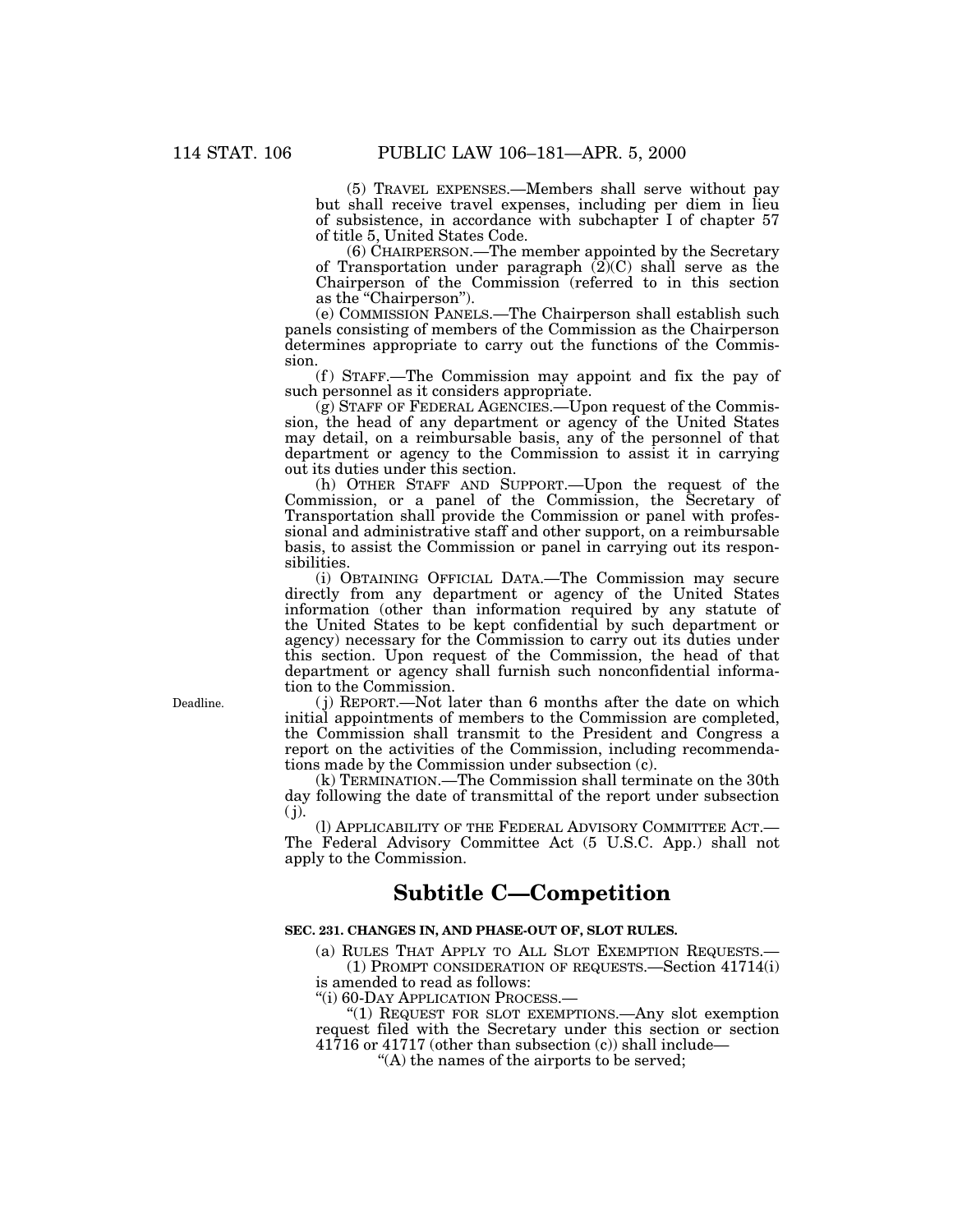''(B) the times requested; and

"(C) such additional information as the Secretary may require.

" $(2)$  ACTION ON REQUEST; FAILURE TO ACT.—Within 60 days after a slot exemption request under this section or section 41716 or 41717 (other than subsection (c)) is received by the Secretary, the Secretary shall—

''(A) approve the request if the Secretary determines that the requirements of the section under which the request is made are met;

''(B) return the request to the applicant for additional information relating to the request to provide air transportation; or

 $(C)$  deny the request and state the reasons for its denial.

''(3) 60-DAY PERIOD TOLLED FOR TIMELY REQUEST FOR MORE INFORMATION.—If the Secretary returns under paragraph (2)(B) the request for additional information during the first 20 days after the request is filed, then the 60-day period under paragraph (2) shall be tolled until the date on which the additional information is filed with the Secretary.

"(4) FAILURE TO DETERMINE DEEMED APPROVAL.—If the Secretary neither approves the request under paragraph (2)(A) nor denies the request under paragraph (2)(C) within the 60 day period beginning on the date the request is received, excepting any days during which the 60-day period is tolled under paragraph (3), then the request is deemed to have been approved on the 61st day, after the request was filed with the Secretary.''.

(2) EXEMPTIONS MAY NOT BE TRANSFERRED.—Section 41714 is further amended by adding at the end the following:

''( j) EXEMPTIONS MAY NOT BE TRANSFERRED.—No exemption from the requirements of subparts K and S of part 93 of title 14, Code of Federal Regulations, granted under this section or section 41716, 41717, or 41718 may be bought, sold, leased, or otherwise transferred by the carrier to which it is granted.''.

(3) EQUAL TREATMENT OF AFFILIATED CARRIERS.—Section 41714 (as amended by paragraph (2) of this subsection) is further amended by adding at the end the following:

"(k) AFFILIATED CARRIERS.—For purposes of this section and sections 41716, 41717, and 41718, an air carrier that operates under the same designator code, or has or enters into a codeshare agreement, with any other air carrier shall not qualify for a new slot or slot exemption as a new entrant or limited incumbent air carrier at an airport if the total number of slots and slot exemptions held by the two carriers at the airport exceed 20 slots and slot exemptions.''.

(4) NEW ENTRANT SLOTS.—Section 41714(c) is amended—

(A) by striking the subsection designation and heading and "(1) IN GENERAL.—If the Secretary" and inserting the following:

''(c) SLOTS FOR NEW ENTRANTS.—If the Secretary'';

(B) by striking ''and the circumstances to be exceptional''; and

(C) by striking paragraph (2).

 $(5)$  DEFINITIONS.—Section  $\overline{41714(h)}$  is amended—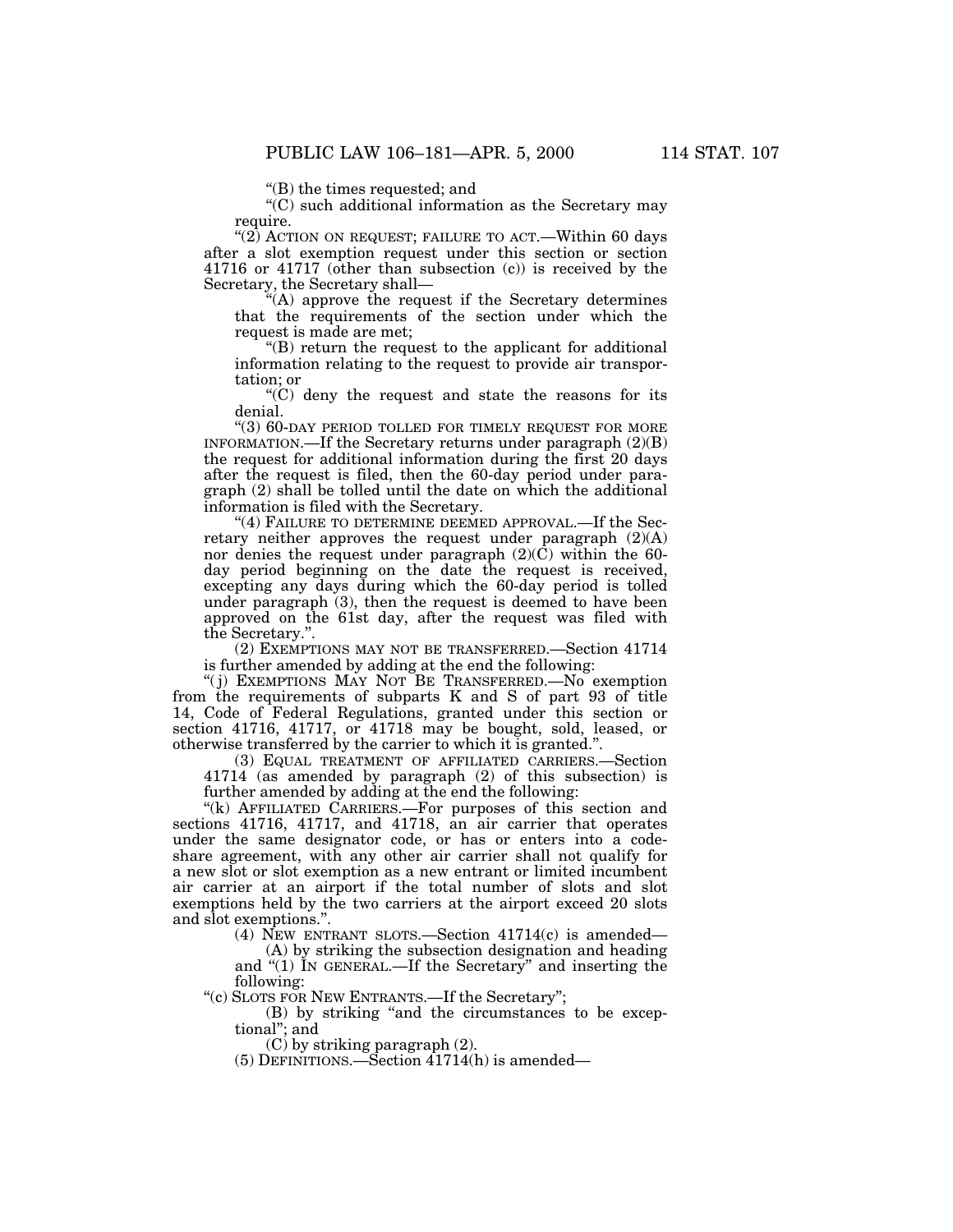(A) by striking ''and section 41734(h)'' and inserting  $\mbox{``and sections 41715--41718 and 41734(h)}$ 

(B) in paragraph (3) by striking ''as defined'' and all that follows through ''Federal Regulations''; and

(C) by adding at the end the following:

''(5) LIMITED INCUMBENT AIR CARRIER.—The term 'limited incumbent air carrier' has the meaning given that term in subpart S of part 93 of title 14, Code of Federal Regulations; except that—

"(A) '20' shall be substituted for '12' in sections 93.213(a)(5), 93.223(c)(3), and 93.225(h);

"(B) for purposes of such sections, the term 'slot' shall include 'slot exemptions'; and

''(C) for Ronald Reagan Washington National Airport, the Administrator shall not count, for the purposes of section 93.213(a)(5), slots currently held by an air carrier but leased out on a long-term basis by that carrier for use in foreign air transportation and renounced by the carrier for return to the Department of Transportation or the Federal Aviation Administration.

''(6) REGIONAL JET.—The term 'regional jet' means a passenger, turbofan-powered aircraft with a certificated maximum passenger seating capacity of less than 71.

"(7) NONHUB AIRPORT.—The term 'nonhub airport' means an airport that had less than .05 percent of the total annual boardings in the United States as determined under the Federal Aviation Administration's Primary Airport Enplanement Activity Summary for Calendar Year 1997.

''(8) SMALL HUB AIRPORT.—The term 'small hub airport' means an airport that had at least .05 percent, but less than .25 percent, of the total annual boardings in the United States as determined under the summary referred to in paragraph (7).

''(9) MEDIUM HUB AIRPORT.—The term 'medium hub airport' means an airport that each year has at least .25 percent, but less than 1.0 percent, of the total annual boardings in the United States as determined under the summary referred to in paragraph  $(7)$ .

(b) PHASE-OUT OF SLOT RULES.—Chapter 417 is amended— (1) by redesignating sections 41715 and 41716 as sections

41719 and 41720; and

(2) by inserting after section 41714 the following:

### **''§ 41715. Phase-out of slot rules at certain airports**

''(a) TERMINATION.—The rules contained in subparts S and K of part 93, title 14, Code of Federal Regulations, shall not apply—

''(1) after July 1, 2002, at Chicago O'Hare International Airport; and

''(2) after January 1, 2007, at LaGuardia Airport or John F. Kennedy International Airport.

''(b) STATUTORY CONSTRUCTION.—Nothing in this section and sections 41714 and 41716–41718 shall be construed—

''(1) as affecting the Federal Aviation Administration's authority for safety and the movement of air traffic; and

"(2) as affecting any other authority of the Secretary to grant exemptions under section 41714.

"(c) FACTORS TO CONSIDER.—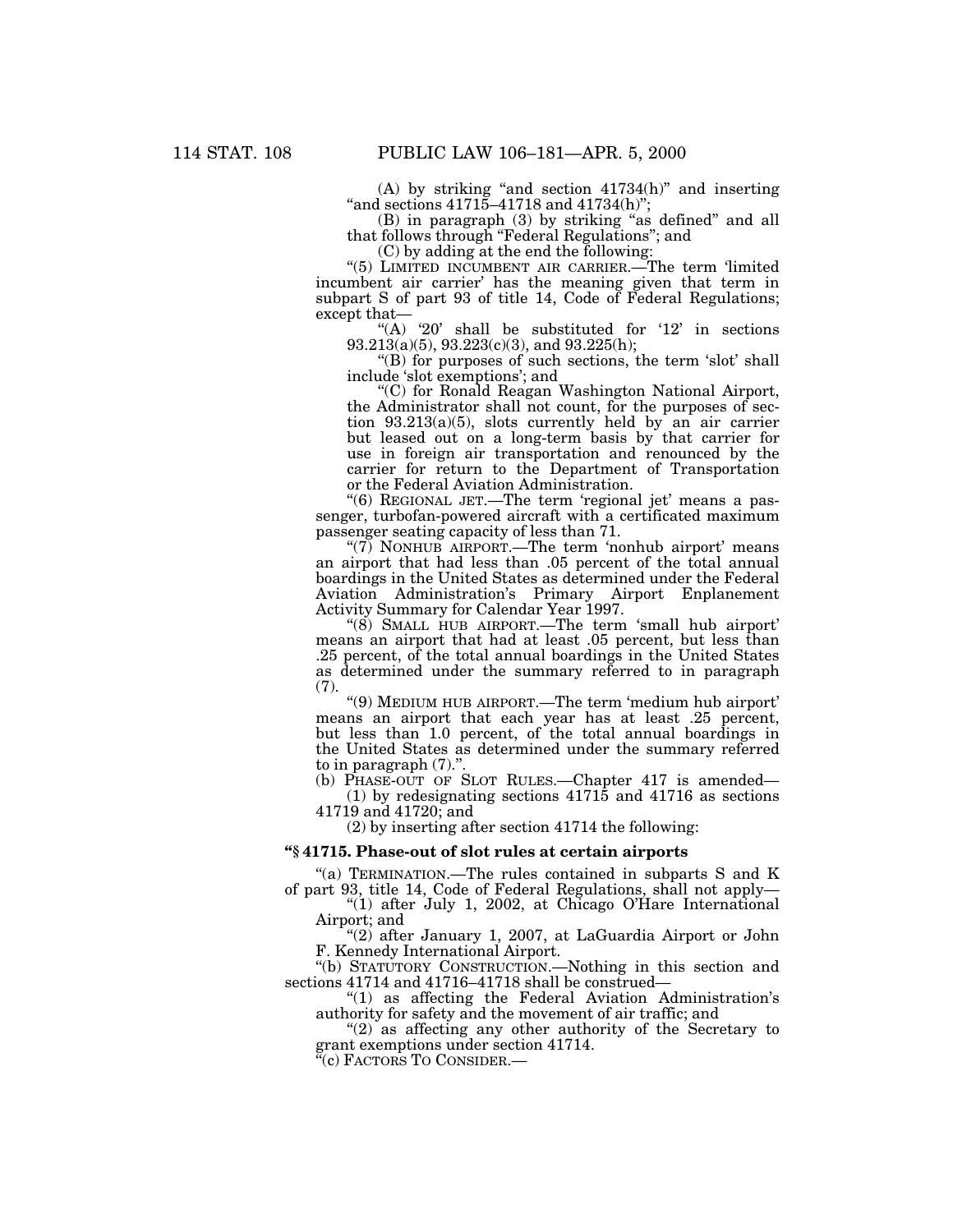''(1) IN GENERAL.—Before the award of slot exemptions under sections 41714 and 41716–41718, the Secretary of Transportation may consider, among other determining factors, whether the petitioning air carrier's proposal provides the maximum benefit to the United States economy, including the number of United States jobs created by the air carrier, its suppliers, and related activities. The Secretary should give equal consideration to the consumer benefits associated with the award of such exemptions.

''(2) APPLICABILITY.—Paragraph (1) does not apply in any case in which the air carrier requesting the slot exemption is proposing to use under the exemption a type of aircraft for which there is not a competing United States manufacturer.''.

(c) SPECIAL RULES AFFECTING LAGUARDIA AIRPORT AND JOHN F. KENNEDY INTERNATIONAL AIRPORT.—Chapter 417 (as amended by subsection (b) of this section) is amended by inserting after section 41715 the following:

#### **''§ 41716. Interim slot rules at New York airports**

''(a) EXEMPTIONS FOR AIR SERVICE TO SMALL AND NONHUB AIRPORTS.—Subject to section 41714(i), the Secretary of Transportation shall grant, by order, exemptions from the requirements under subparts K and S of part 93 of title 14, Code of Federal Regulations (pertaining to slots at high density airports) to any air carrier to provide nonstop air transportation, using an aircraft with a certificated maximum seating capacity of less than 71, between LaGuardia Airport or John F. Kennedy International Airport and a small hub airport or nonhub airport—

" $(1)$  if the air carrier was not providing such air transportation during the week of November 1, 1999;

" $(2)$  if the number of flights to be provided between such airports by the air carrier during any week will exceed the number of flights provided by the air carrier between such airports during the week of November 1, 1999; or

 $(3)$  if the air transportation to be provided under the exemption will be provided with a regional jet as replacement of turboprop air transportation that was being provided during the week of November 1, 1999.

''(b) EXEMPTIONS FOR NEW ENTRANT AND LIMITED INCUMBENT AIR CARRIERS.—Subject to section 41714(i), the Secretary shall grant, by order, exemptions from the requirements under subparts K and S of part 93 of title 14, Code of Federal Regulations (pertaining to slots at high density airports), to any new entrant air carrier or limited incumbent air carrier to provide air transportation to or from LaGuardia Airport or John F. Kennedy International Airport if the number of slot exemptions granted under this subsection to such air carrier with respect to such airport when added to the slots and slot exemptions held by such air carrier with respect to such airport does not exceed 20.

''(c) STAGE 3 AIRCRAFT REQUIRED.—An exemption may not be granted under this section with respect to any aircraft that is not a Stage 3 aircraft (as defined by the Secretary).

''(d) PRESERVATION OF CERTAIN EXISTING SLOT-RELATED AIR SERVICE.—An air carrier that provides air transportation of passengers from LaGuardia Airport or John F. Kennedy International Airport to a small hub airport or nonhub airport, or to an airport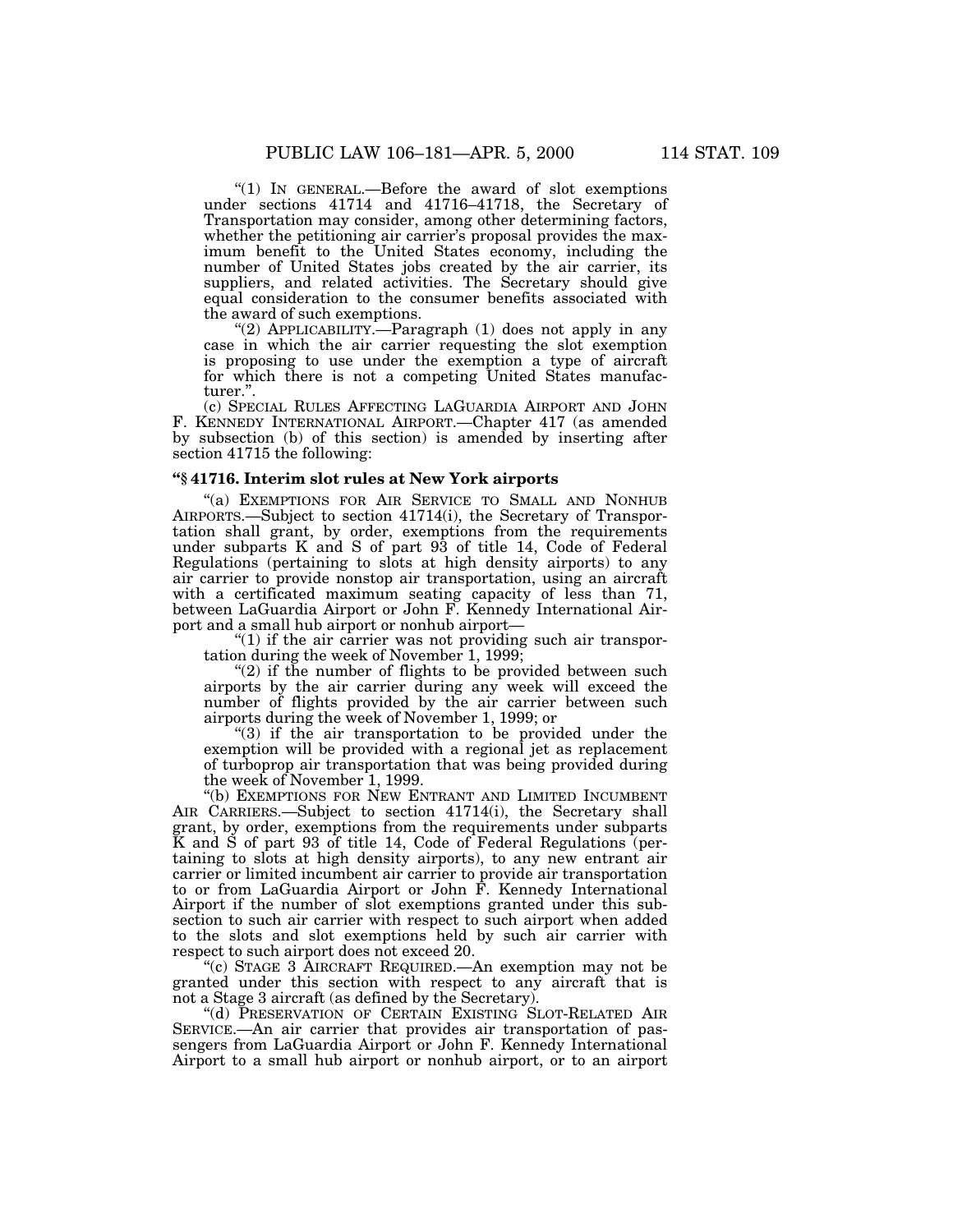that is smaller than a nonhub airport, on or before the date of the enactment of this subsection pursuant to an exemption from the requirements of subparts K and S of part 93 of title 14, Code of Federal Regulations (pertaining to slots at high density airports), or where slots were issued to an air carrier conditioned on a specific airport being served, may not terminate air transportation for that route before July 1, 2003, unless—

" $(1)$  before October 1, 1999, the Secretary received a written air service termination notice for that route; or

 $\degree$ (2) after September 30, 1999, the air carrier submits an air service termination notice under section 41719 for that route and the Secretary determines that the carrier suffered excessive losses, including substantial losses on operations on that route during any three quarters of the year immediately preceding the date of submission of the notice.''.

(d) SPECIAL RULES AFFECTING CHICAGO O'HARE INTERNATIONAL AIRPORT.—

(1) NONSTOP REGIONAL JET, NEW ENTRANTS, AND LIMITED INCUMBENTS.—Chapter 417 (as amended by subsection (c) of this section) is further amended by inserting after section 41716 the following:

## **''§ 41717. Interim application of slot rules at Chicago O'Hare International Airport**

''(a) SLOT OPERATING WINDOW NARROWED.—Effective July 1, 2001, the requirements of subparts K and S of part 93 of title 14, Code of Federal Regulations, do not apply with respect to aircraft operating before 2:45 post meridiem and after 8:14 post meridiem at Chicago O'Hare International Airport.

''(b) EXEMPTIONS FOR AIR SERVICE TO SMALL AND NONHUB AIRPORTS.—Effective May 1, 2000, subject to section 41714(i), the Secretary of Transportation shall grant, by order, exemptions from the requirements of subparts K and S of part 93 of title 14, Code of Federal Regulations (pertaining to slots at high density airports), to any air carrier to provide nonstop air transportation, using an aircraft with a certificated maximum seating capacity of less than 71, between Chicago O'Hare International Airport and a small hub or nonhub airport—

" $(1)$  if the air carrier was not providing such air transportation during the week of November 1, 1999;

" $(2)$  if the number of flights to be provided between such airports by the air carrier during any week will exceed the number of flights provided by the air carrier between such airports during the week of November 1, 1999; or

"(3) if the air transportation to be provided under the exemption will be provided with a regional jet as replacement of turboprop air transportation that was being provided during the week of November 1, 1999.

"(c) EXEMPTIONS FOR NEW ENTRANT AND LIMITED INCUMBENT AIR CARRIERS.

"(1) IN GENERAL.—The Secretary shall grant, by order, 30 exemptions from the requirements under subparts K and S of part 93 of title 14, Code of Federal Regulations, to any new entrant air carrier or limited incumbent air carrier to provide air transportation to or from Chicago O'Hare International Airport.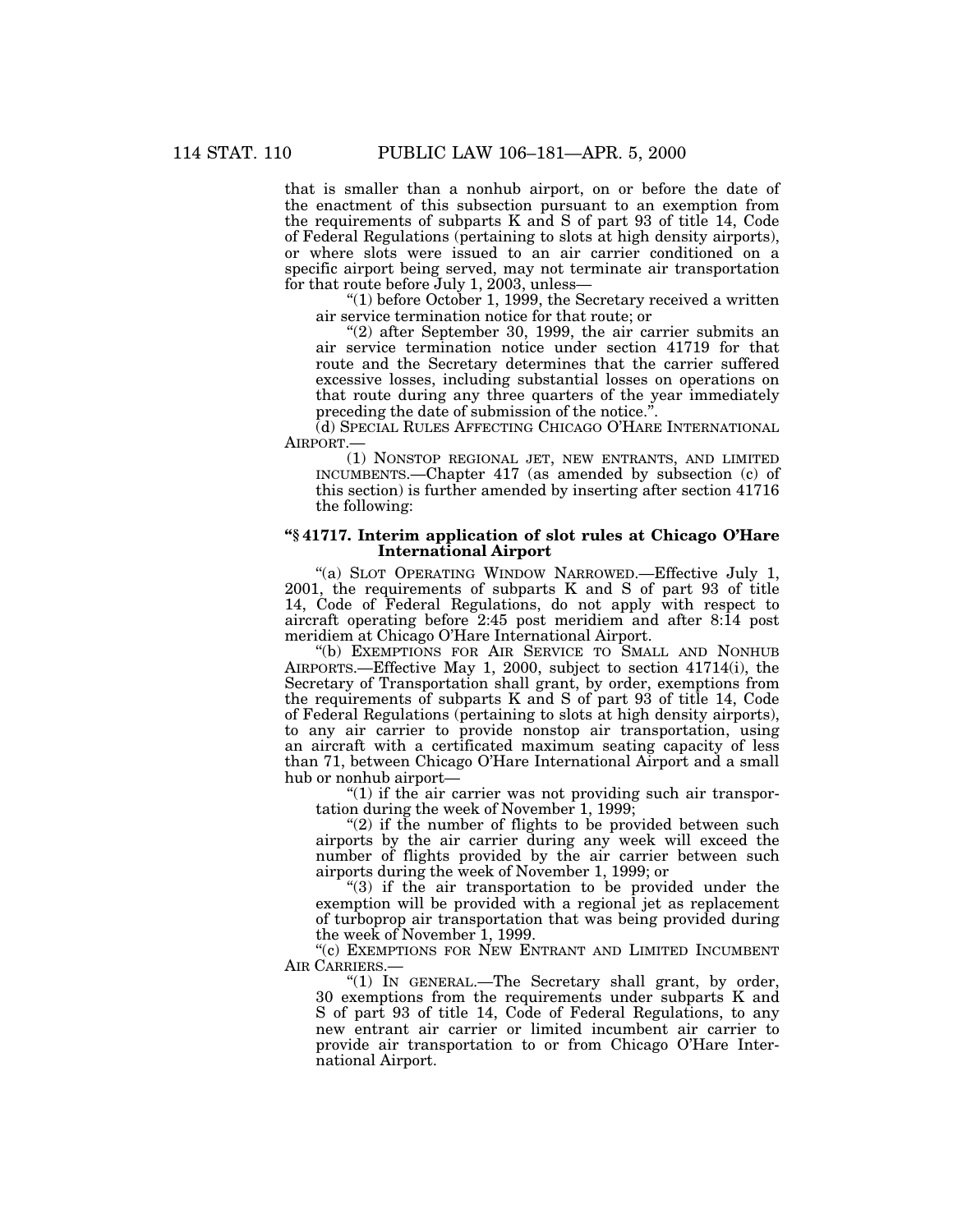"(2) DEADLINE FOR GRANTING EXEMPTIONS.—The Secretary shall grant an exemption under paragraph (1) within 45 days of the date of the request for such exemption if the person making the request qualifies as a new entrant air carrier or limited incumbent air carrier.

''(d) SLOTS USED TO PROVIDE TURBOPROP SERVICE.—

"(1) IN GENERAL.—Except as provided in paragraph  $(2)$ , a slot used to provide turboprop air transportation that is replaced with regional jet air transportation under subsection  $(b)(3)$  may not be used, sold, leased, or otherwise transferred after the date the slot exemption is granted to replace the turboprop air transportation.

" $(2)$  Two-FOR-ONE EXCEPTION.—An air carrier that otherwise could not use 2 slots as a result of paragraph (1) may use 1 of such slots to provide air transportation.

''(3) WITHDRAWAL OF SLOT.—If the Secretary determines that an air carrier that is using a slot under paragraph (2) is no longer providing the air transportation that replaced the turboprop air transportation, the Secretary shall withdraw the slot that is being used under paragraph (2).

"(4) CONTINUATION.—If the Secretary determines that an air carrier that is using a slot under paragraph (2) is no longer providing the air transportation that replaced the turboprop air transportation with a regional jet, the Secretary shall withdraw the slot being used by the air carrier under paragraph (2) but shall allow the air carrier to continue to hold the exemption granted to the air carrier under subsection (b)(3). ''(e) INTERNATIONAL SERVICE AT O'HARE AIRPORT.—

''(1) TERMINATION OF REQUIREMENTS.—Subject to paragraph (2), the requirements of subparts K and S of part 93 of title 14, Code of Federal Regulations, shall be of no force and effect at Chicago O'Hare International Airport after May 1, 2000, with respect to any aircraft providing foreign air transportation.

"(2) EXCEPTION RELATING TO RECIPROCITY.—The Secretary may limit access to Chicago O'Hare International Airport with respect to foreign air transportation being provided by a foreign air carrier domiciled in a country to which an air carrier provides nonstop air transportation from the United States if the country in which that carrier is domiciled does not provide reciprocal airport access for air carriers.

" $(f)$  STAGE 3 AIRCRAFT REQUIRED.—An exemption may not be granted under this section with respect to any aircraft that is not a Stage 3 aircraft (as defined by the Secretary).

"(g) PRESERVATION OF CERTAIN EXISTING SLOT-RELATED AIR SERVICE.—An air carrier that provides air transportation of passengers from Chicago O'Hare International Airport to a small hub airport or nonhub airport, or to an airport that is smaller than a nonhub airport, on or before the date of the enactment of this subsection pursuant to an exemption from the requirements of subparts K and S of part 93 of title 14, Code of Federal Regulations (pertaining to slots at high density airports), or where slots were issued to an air carrier conditioned on a specific airport being served, may not terminate air transportation service for that route for a period of 1 year after the date on which those requirements cease to apply to such airport unless—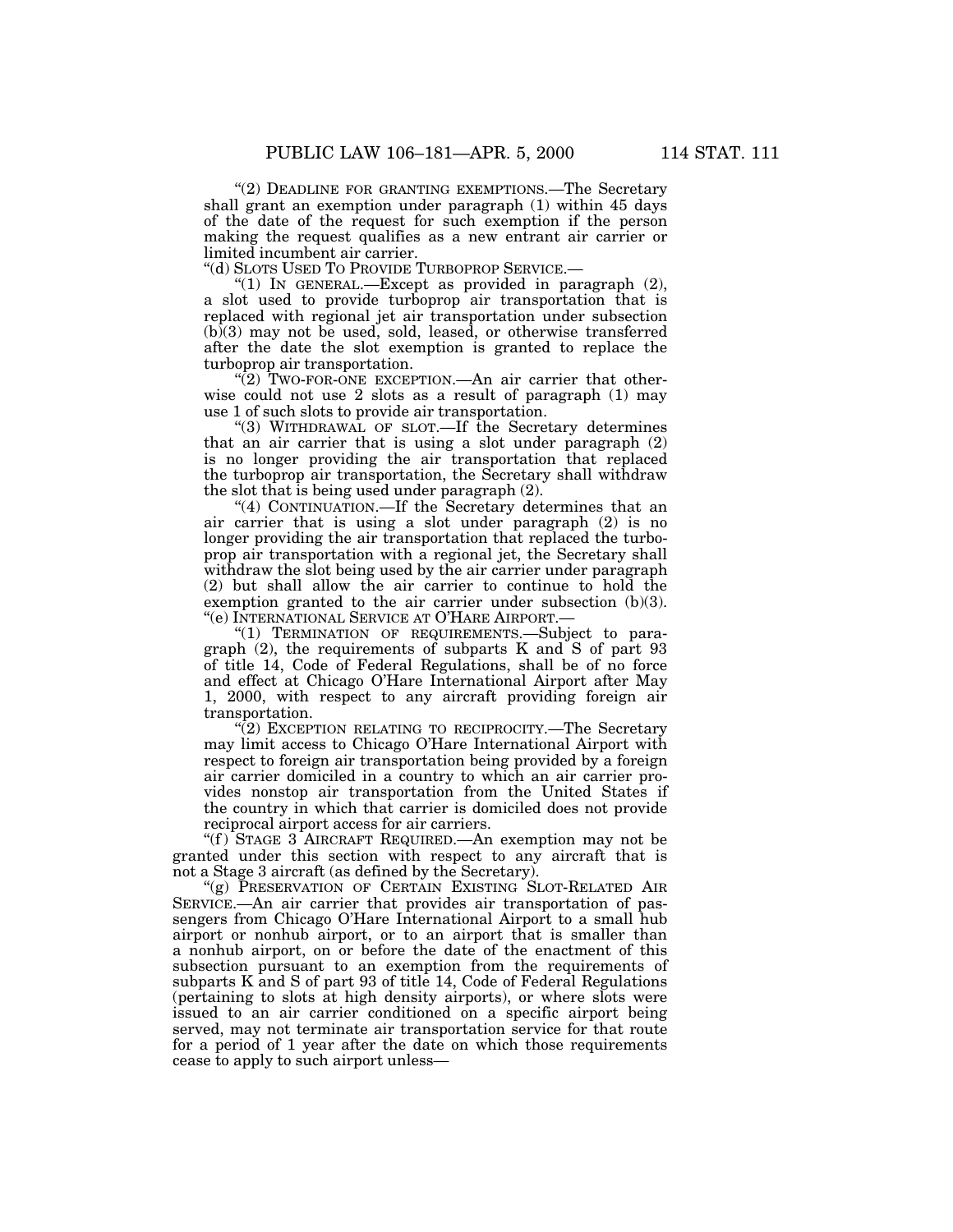''(1) before October 1, 1999, the Secretary received a written air service termination notice for that route; or

 $(2)$  after September 30, 1999, the air carrier submits an air service termination notice under section 41719 for that route and the Secretary determines that the carrier suffered excessive losses, including substantial losses on operations on that route during the calendar quarters immediately preceding submission of the notice.''.

(2) ELIMINATION OF BASIC ESSENTIAL AIR SERVICE EXEMP-TION LIMIT.—Section  $41714(a)(3)$  is amended by striking "; except that" and all that follows through "132 slots".

(3) PROHIBITION OF SLOT WITHDRAWALS.—Section  $41714(b)(2)$  is amended-

(A) by inserting "at Chicago O'Hare International Airport" after "a slot"; and

(B) by striking ''if the withdrawal'' and all that follows through  $"1993"$ .

(4) CONVERSIONS.—Section 41714(b)(4) is amended to read as follows:

"(4) CONVERSIONS OF SLOTS.—Effective May 1, 2000, slots at Chicago O'Hare International Airport allocated to an air carrier as of November 1, 1999, to provide foreign air transportation shall be made available to such carrier to provide interstate or intrastate air transportation.''.

(5) RETURN OF WITHDRAWN SLOTS.—The Secretary shall return any slot withdrawn from an air carrier under section 41714(b) of title 49, United States Code, before the date of the enactment of this Act, to that carrier on April 30, 2000. (e) SPECIAL RULES AFFECTING REAGAN WASHINGTON NATIONAL AIRPORT.—

(1) IN GENERAL.—Chapter 417 (as amended by subsection (d) of this section) is further amended by inserting after section 41717 the following:

# **''§ 41718. Special rules for Ronald Reagan Washington National Airport**

''(a) BEYOND-PERIMETER EXEMPTIONS.—The Secretary shall grant, by order, 12 exemptions from the application of sections  $49104(a)(5)$ ,  $49109$ ,  $49111(e)$ , and  $41714$  of this title to air carriers to operate limited frequencies and aircraft on select routes between Ronald Reagan Washington National Airport and domestic hub airports and exemptions from the requirements of subparts K and S of part 93, Code of Federal Regulations, if the Secretary finds that the exemptions will—

" $(1)$  provide air transportation with domestic network benefits in areas beyond the perimeter described in that section;

"(2) increase competition by new entrant air carriers or in multiple markets;

" $(3)$  not reduce travel options for communities served by small hub airports and medium hub airports within the perimeter described in section 49109; and

"(4) not result in meaningfully increased travel delays. ''(b) WITHIN-PERIMETER EXEMPTIONS.—The Secretary shall grant, by order, 12 exemptions from the requirements of sections  $49104(a)(5)$ ,  $49111(e)$ , and  $41714$  of this title and subparts K and S of part 93 of title 14, Code of Federal Regulations, to air carriers for providing air transportation to airports that were designated

49 USC 41714 note.

Effective date.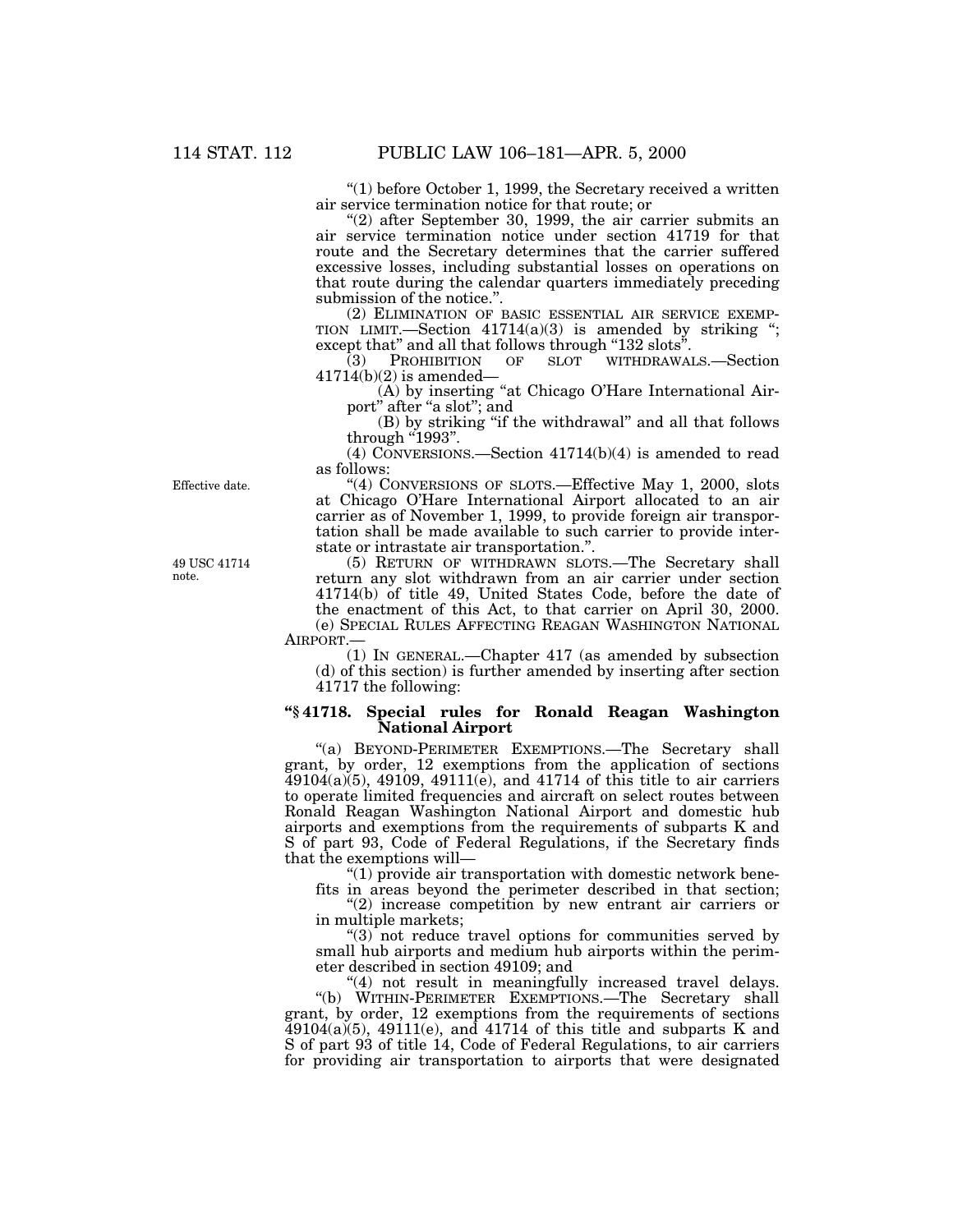as medium hub or smaller airports within the perimeter established for civil aircraft operations at Ronald Reagan Washington National Airport under section 49109. The Secretary shall develop criteria for distributing slot exemptions for flights within the perimeter to such airports under this paragraph in a manner that promotes air transportation—

 $(1)$  by new entrant air carriers and limited incumbent air carriers;

 $(2)$  to communities without existing nonstop air transportation to Ronald Reagan Washington National Airport;

''(3) to small communities;

''(4) that will provide competitive nonstop air transportation on a monopoly nonstop route to Ronald Reagan Washington National Airport; or

" $(5)$  that will produce the maximum competitive benefits, including low fares.

''(c) LIMITATIONS.—

''(1) STAGE 3 AIRCRAFT REQUIRED.—An exemption may not be granted under this section with respect to any aircraft that is not a Stage 3 aircraft (as defined by the Secretary).

"(2) GENERAL EXEMPTIONS.—The exemptions granted under subsections (a) and (b) may not be for operations between the hours of 10:00 p.m. and 7:00 a.m. and may not increase the number of operations at Ronald Reagan Washington National Airport in any 1-hour period during the hours between 7:00 a.m. and 9:59 p.m. by more than two operations.

''(3) ALLOCATION OF WITHIN-PERIMETER EXEMPTIONS.—Of the exemptions granted under subsection (b)—

 $\hat{f}(A)$  four shall be for air transportation to small hub airports and nonhub airports; and

''(B) eight shall be for air transportation to medium hub and smaller airports.

"(4) APPLICABILITY TO EXEMPTION NO. 5133. Nothing in this section affects Exemption No. 5133, as from time-to-time amended and extended.

''(d) APPLICATION PROCESS.—

"(1) DEADLINE FOR SUBMISSION.—All requests for exemptions under this section must be submitted to the Secretary not later than the 30th day following the date of the enactment of this subsection.

"(2) DEADLINE FOR COMMENTS.—All comments with respect to any request for an exemption under this section must be submitted to the Secretary not later than the 45th day following the date of the enactment of this subsection.

''(3) DEADLINE FOR FINAL DECISION.—Not later than the 90th day following the date of the enactment of this Act, the Secretary shall make a decision regarding whether to approve or deny any request that is submitted to the Secretary in accordance with paragraph (1).

"(e) APPLICABILITY OF CERTAIN LAWS.—Neither the request for, nor the granting of an exemption, under this section shall be considered for purposes of any Federal law a major Federal action significantly affecting the quality of the human environment.''.

(2) OVERRIDE OF MWAA RESTRICTION.—Section 49104(a)(5) is amended by adding at the end thereof the following:

''(D) Subparagraph (C) does not apply to any increase in the number of instrument flight rule takeoffs and landings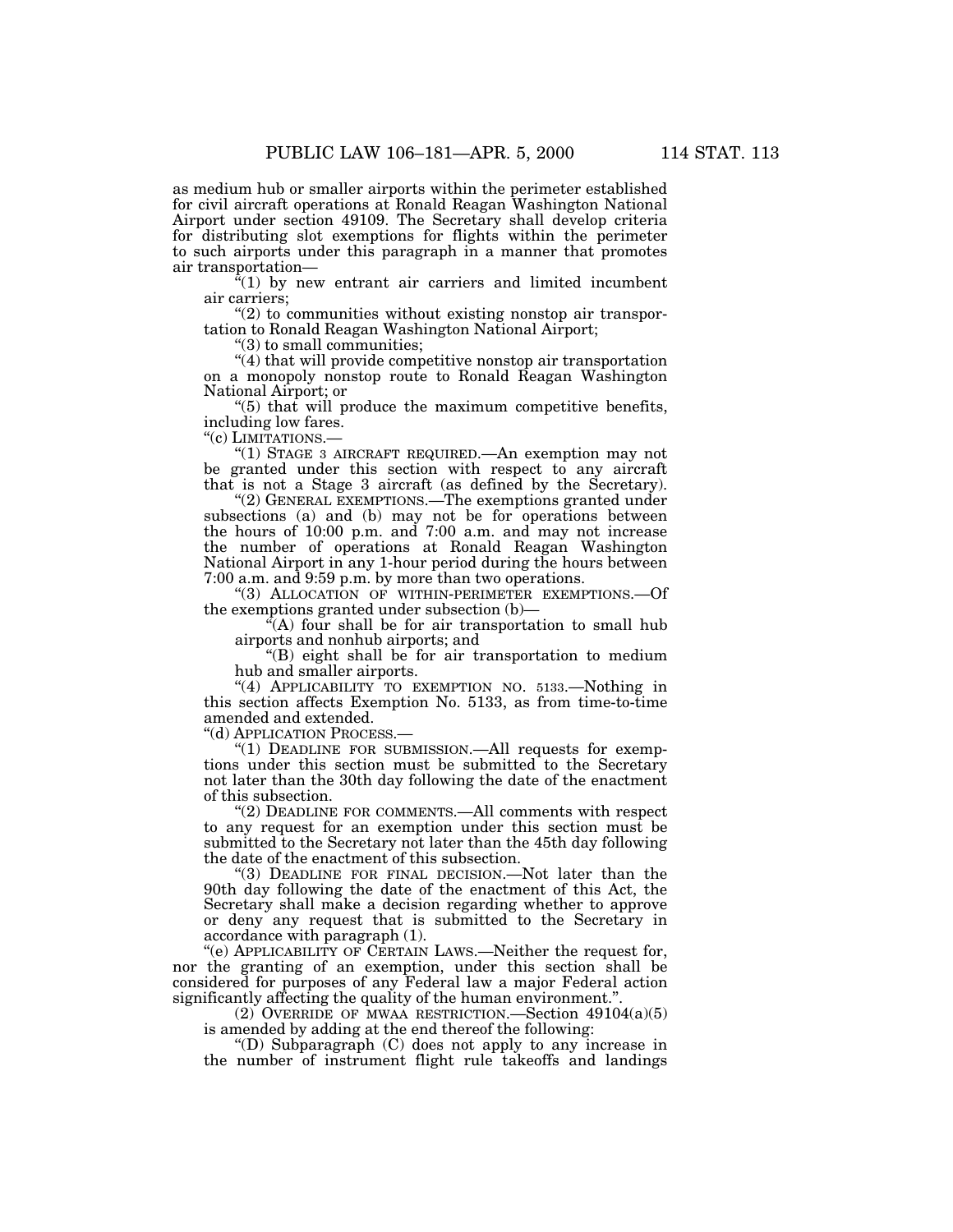necessary to implement exemptions granted by the Secretary under section 41718.''.

(3) MWAA NOISE-RELATED GRANT ASSURANCES.—

(A) IN GENERAL.—In addition to any condition for approval of an airport development project that is the subject of a grant application submitted to the Secretary under chapter 471 of title 49, United States Code, by the Metropolitan Washington Airports Authority, the Authority shall be required to submit a written assurance that, for each such grant made for use at Ronald Reagan Washington National Airport for fiscal year 2000 or any subsequent fiscal year—

(i) the Authority will make available for that fiscal year funds for noise compatibility planning and programs that are eligible to receive funding under such chapter in an amount not less than 10 percent of the amount apportioned to the Ronald Reagan Washington National Airport under section 47114 of such title for that fiscal year; and

(ii) the Authority will not divert funds from a high priority safety project in order to make funds available for noise compatibility planning and programs.

(B) WAIVER.—The Secretary may waive the requirements of subparagraph (A) for any fiscal year for which the Secretary determines that the Authority is in compliance with applicable airport noise compatibility planning and program requirements under part 150 of title 14, Code of Federal Regulations.

(C) SUNSET.—This paragraph shall cease to be in effect 5 years after the date of the enactment of this Act if on that date the Secretary certifies that the Authority has achieved compliance with applicable noise compatibility planning and program requirements under part 150 of title 14, Code of Federal Regulations.

(4) REPORT.—Not later than 1 year after the date of the enactment of this Act, the Secretary shall certify to the Committee on Commerce, Science, and Transportation of the Senate, the Committee on Transportation and Infrastructure of the House of Representatives, the governments of Maryland, Virginia, and West Virginia, and the metropolitan planning organization for Washington, D.C., that noise standards, air traffic congestion, airport-related vehicular congestion, safety standards, and adequate air service to communities served by small hub airports and medium hub airports within the perimeter described in section 49109 of title 49, United States Code, have been maintained at appropriate levels.

(f) NOISE COMPATIBILITY PLANNING AND PROGRAMS.—Section  $47117(e)$  is amended by adding at the end the following:

''(3) PRIORITY.—The Secretary shall give priority in making grants under paragraph (1)(A) to applications for airport noise compatibility planning and programs at and around—

''(A) Chicago O'Hare International Airport;

"(B) LaGuardia Airport;

- ''(C) John F. Kennedy International Airport; and
- ''(D) Ronald Reagan Washington National Airport.''.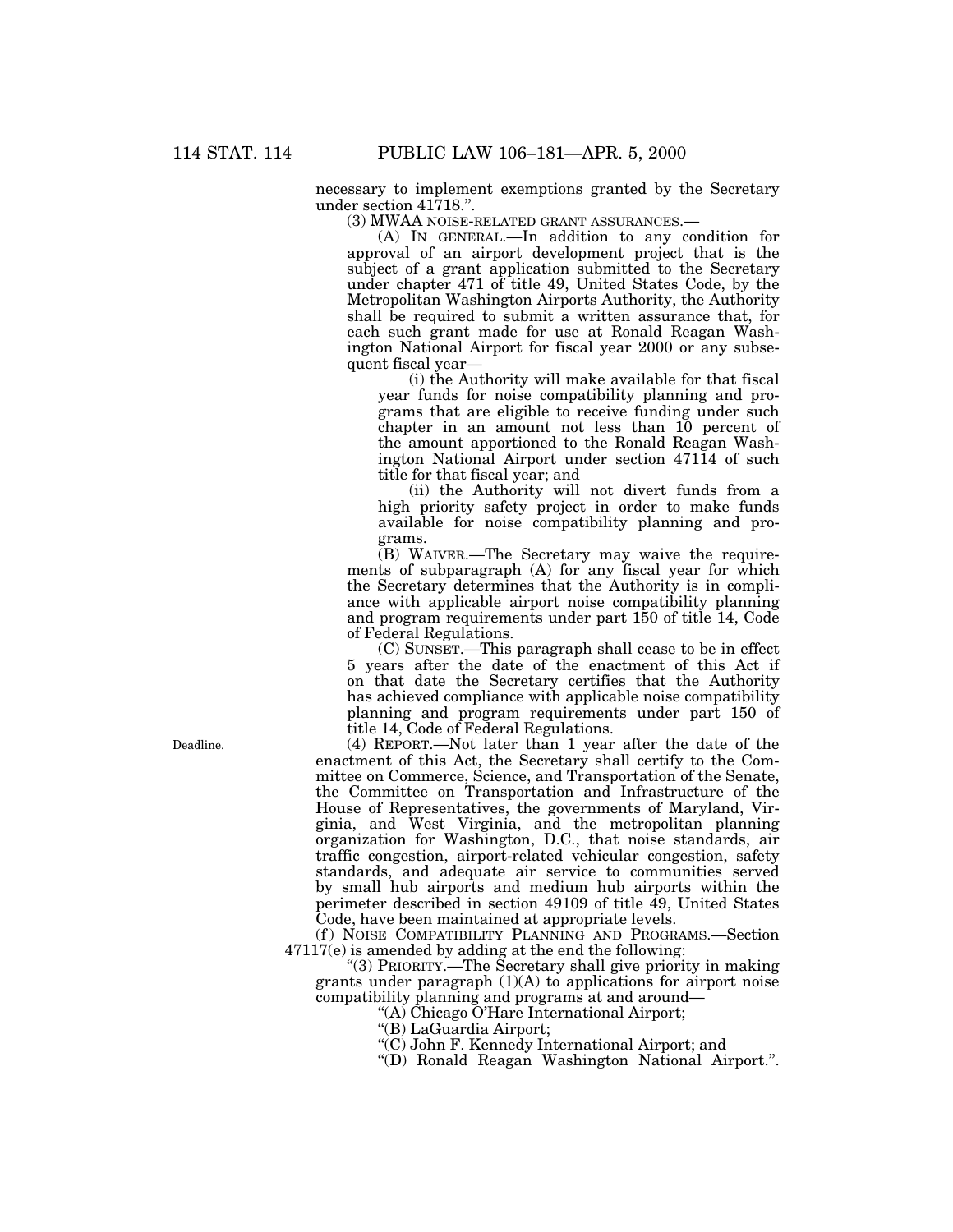(g) STUDY OF COMMUNITY NOISE LEVELS AROUND HIGH DENSITY AIRPORTS.—The Secretary shall study community noise levels in the areas surrounding the four high-density airports in fiscal year 2001 and compare those levels with the levels in such areas before 1991.

(h) EXTENSION OF APPLICATION APPROVALS.—Section 49108 is amended by striking "2001" and inserting "2004".

(i) ELIMINATION OF DEADLINE FOR APPOINTMENT OF MEMBERS TO BOARD OF DIRECTORS.—Section 49106(c)(6) is amended by striking subparagraph  $(C)$  and by redesignating subparagraph  $(D)$ as subparagraph (C).

( j) CONFORMING AMENDMENTS.—

(1) OPERATION LIMITATIONS.—Section 49111 is amended by striking subsection (e).

(2) CHAPTER ANALYSIS.—The analysis for subchapter I of chapter 417 is amended—

(A) redesignating the items relating to sections 41715 and 41716 as items relating to sections 41719 and 41720, respectively; and

(B) by inserting after the item relating to section 41714 the following:

"41715. Phase-out of slot rules at certain airports.

"41716. Interim slot rules at New York airports.

"41717. Interim application of slot rules at Chicago O'Hare International Airport. ''41718. Special Rules for Ronald Reagan Washington National Airport.''.

# **TITLE III—FAA MANAGEMENT REFORM**

## **SEC. 301. AIR TRAFFIC CONTROL SYSTEM DEFINED.**

Section 40102(a) is amended by adding at the end the following:

"(42) 'air traffic control system' means the combination of elements used to safely and efficiently monitor, direct, control, and guide aircraft in the United States and United Statesassigned airspace, including—

''(A) allocated electromagnetic spectrum and physical, real, personal, and intellectual property assets making up facilities, equipment, and systems employed to detect, track, and guide aircraft movement;

"(B) laws, regulations, orders, directives, agreements, and licenses;

''(C) published procedures that explain required actions, activities, and techniques used to ensure adequate aircraft separation; and

''(D) trained personnel with specific technical capabilities to satisfy the operational, engineering, management, and planning requirements for air traffic control.''.

# **SEC. 302. AIR TRAFFIC CONTROL OVERSIGHT.**

(a) AVIATION MANAGEMENT ADVISORY COUNCIL.—

(1) MEMBERSHIP.—Section 106(p)(2) is amended—

 $(A)$  by striking "and" at the end of subparagraph  $(B)$ ; and

(B) by striking subparagraph (C) and inserting the following:

 $(C)$  10 members representing aviation interests, appointed by—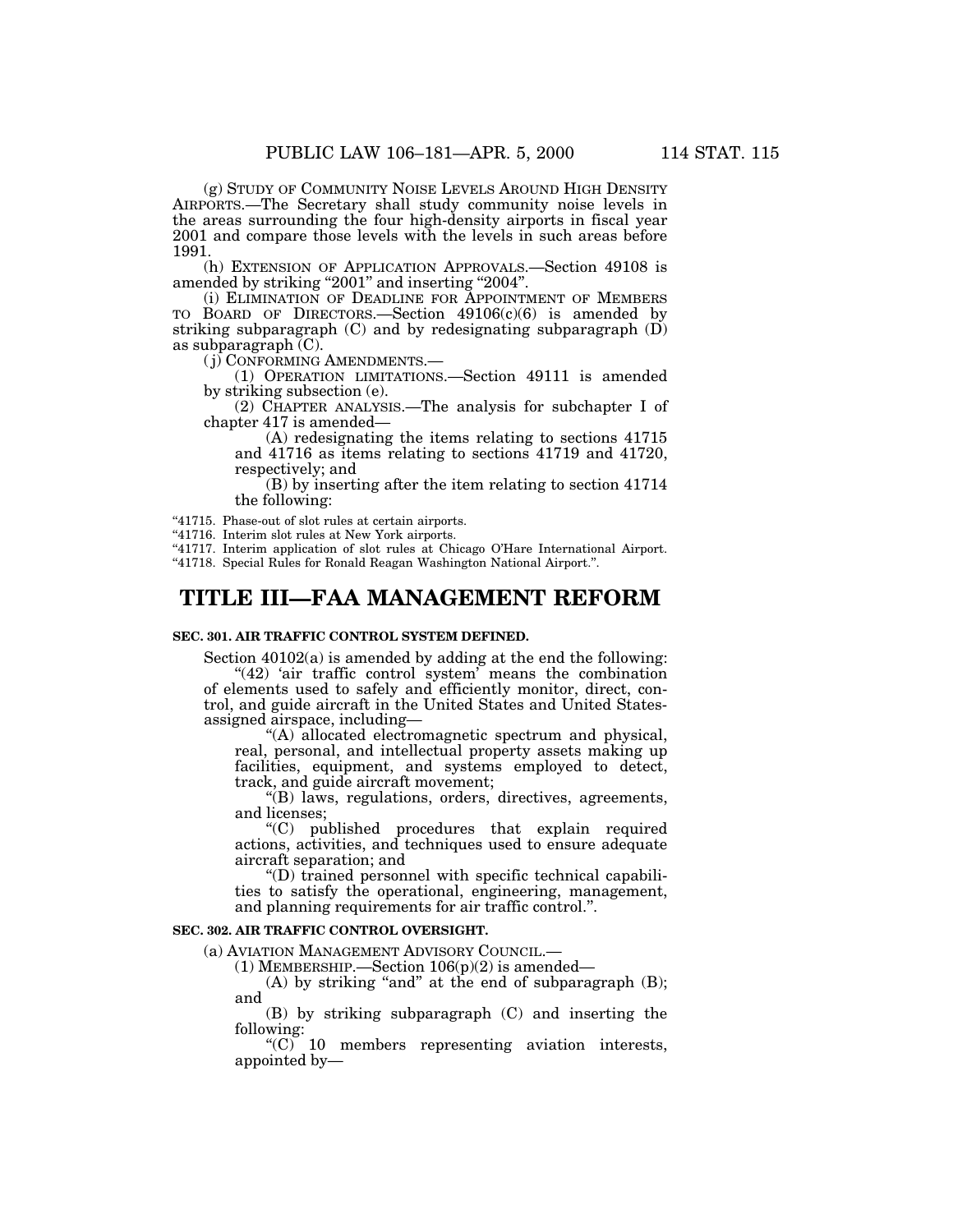"(i) in the case of initial appointments to the Council, the President by and with the advice and consent of the Senate; and

"(ii) in the case of subsequent appointments to the Council, the Secretary of Transportation;

 $\mathrm{``(D)}$  1 member appointed, from among individuals who are the leaders of their respective unions of air traffic control system employees, by—

''(i) in the case of initial appointments to the Council, the President by and with the advice and consent of the Senate; and

"(ii) in the case of subsequent appointments to the Council, the Secretary of Transportation; and

" $(E)$  5 members appointed by the Secretary after consultation with the Committee on Transportation and Infrastructure of the House of Representatives and the Committee on Commerce, Science, and Transportation of the Senate.''.

(2) QUALIFICATIONS.—Section  $106(p)(3)$  is amended—

(A) by inserting ''(A) NO FEDERAL OFFICER OR EMPLOYEE.—'' before ''No member'';

(B) by inserting "or  $(2)(E)$ " after "paragraph  $(2)(C)$ "; (C) by adding at the end the following:

''(B) AIR TRAFFIC SERVICES SUBCOMMITTEE.—Members appointed under paragraph (2)(E) shall—

''(i) have a fiduciary responsibility to represent the public interest;

''(ii) be citizens of the United States; and

''(iii) be appointed without regard to political affiliation and solely on the basis of their professional experience and expertise in one or more of the following areas:

''(I) Management of large service organizations.

''(II) Customer service.

''(III) Management of large procurements.

''(IV) Information and communications technology.

''(V) Organizational development.

"(VI) Labor relations.

At least one of such members should have a background in managing large organizations successfully. In the aggregate, such members should collectively bring to bear expertise in all of the areas described in subclauses (I) through (VI).

''(C) PROHIBITIONS ON MEMBERS OF SUBCOMMITTEE.— No member appointed under paragraph (2)(E) may—

"(i) have a pecuniary interest in, or own stock in or bonds of, an aviation or aeronautical enterprise, except an interest in a diversified mutual fund or an interest that is exempt from the application of section 208 of title 18;

''(ii) engage in another business related to aviation or aeronautics; or

''(iii) be a member of any organization that engages, as a substantial part of its activities, in activities to influence aviation-related legislation.''; and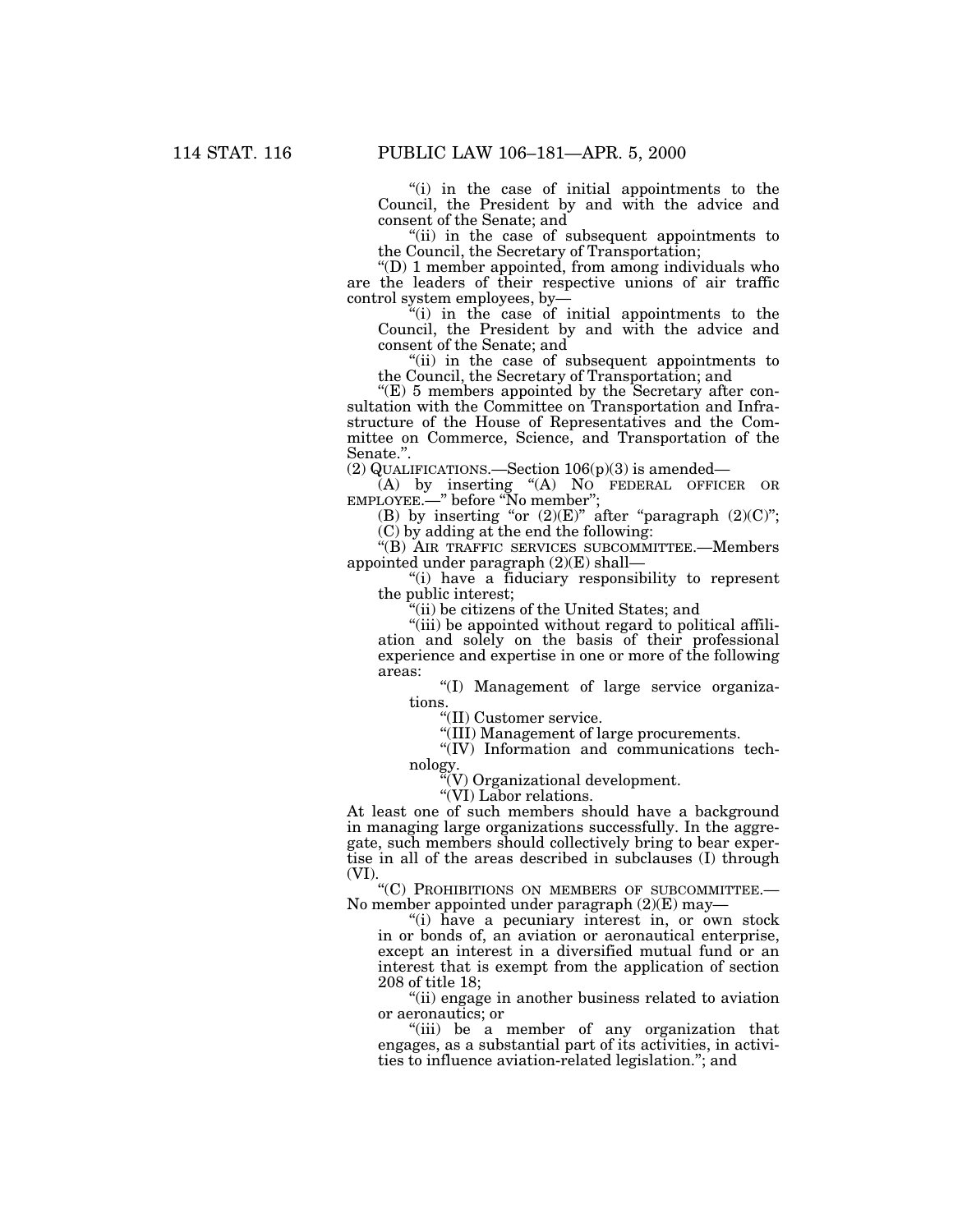(D) by indenting subparagraph (A) (as designated by subparagraph (A) of this paragraph) and aligning it with subparagraph (B) of such section (as added by subparagraph (C) of this paragraph).

(b) TERMS OF MEMBERS.—Section  $106(p)(6)$  is amended—

(1) by redesignating subparagraphs (B), (C), and (D) as subparagraphs  $(J)$ ,  $(K)$ , and  $(L)$ , respectively; and

(2) by striking subparagraph (A) and inserting the following:

"(A) TERMS OF MEMBERS APPOINTED UNDER PARAGRAPH (2)(C).—Members of the Council appointed under paragraph  $(2)(C)$  shall be appointed for a term of 3 years. Of the members first appointed by the President under paragraph  $(2)(C)-$ 

"(i) 3 shall be appointed for terms of 1 year;

"(ii) 4 shall be appointed for terms of 2 years; and

"(iii) 3 shall be appointed for terms of 3 years. ''(B) TERM FOR AIR TRAFFIC CONTROL REPRESENTA-TIVE.—The member appointed under paragraph  $(2)(D)$  shall be appointed for a term of 3 years, except that the term of such individual shall end whenever the individual no longer meets the requirements of paragraph (2)(D).

''(C) TERMS FOR AIR TRAFFIC SERVICES SUBCOMMITTEE MEMBERS.—The member appointed under paragraph  $(2)(E)$ shall be appointed for a term of 5 years, except that of the members first appointed under paragraph  $(2)(E)$ —

"(i) 2 members shall be appointed for a term of 3 years;

" $(ii)$  2 members shall be appointed for a term of 4 years; and

"(iii) 1 member shall be appointed for a term of 5 years.

''(D) REAPPOINTMENT.—An individual may not be appointed under paragraph  $(2)(E)$  to more than two 5year terms.

''(E) VACANCY.—Any vacancy on the Council shall be filled in the same manner as the original appointment, except that any vacancy caused by a member appointed by the President under paragraph  $(2)(C)(i)$  shall be filled by the Secretary in accordance with paragraph  $(2)(C)(ii)$ . Any member appointed to fill a vacancy occurring before the expiration of the term for which the member's predecessor was appointed shall be appointed for the remainder of that term.

''(F) CONTINUATION IN OFFICE.—A member whose term expires shall continue to serve until the date on which the member's successor takes office.

''(G) REMOVAL.—Any member of the Council appointed under paragraph  $(2)(D)$  may be removed for cause by the President or Secretary whoever makes the appointment. Any member of the Council appointed under paragraph (2)(E) may be removed for cause by the Secretary.

''(H) CLAIMS AGAINST MEMBERS OF SUBCOMMITTEE.—

''(i) IN GENERAL.—A member appointed under paragraph (2)(E) shall have no personal liability under Federal law with respect to any claim arising out of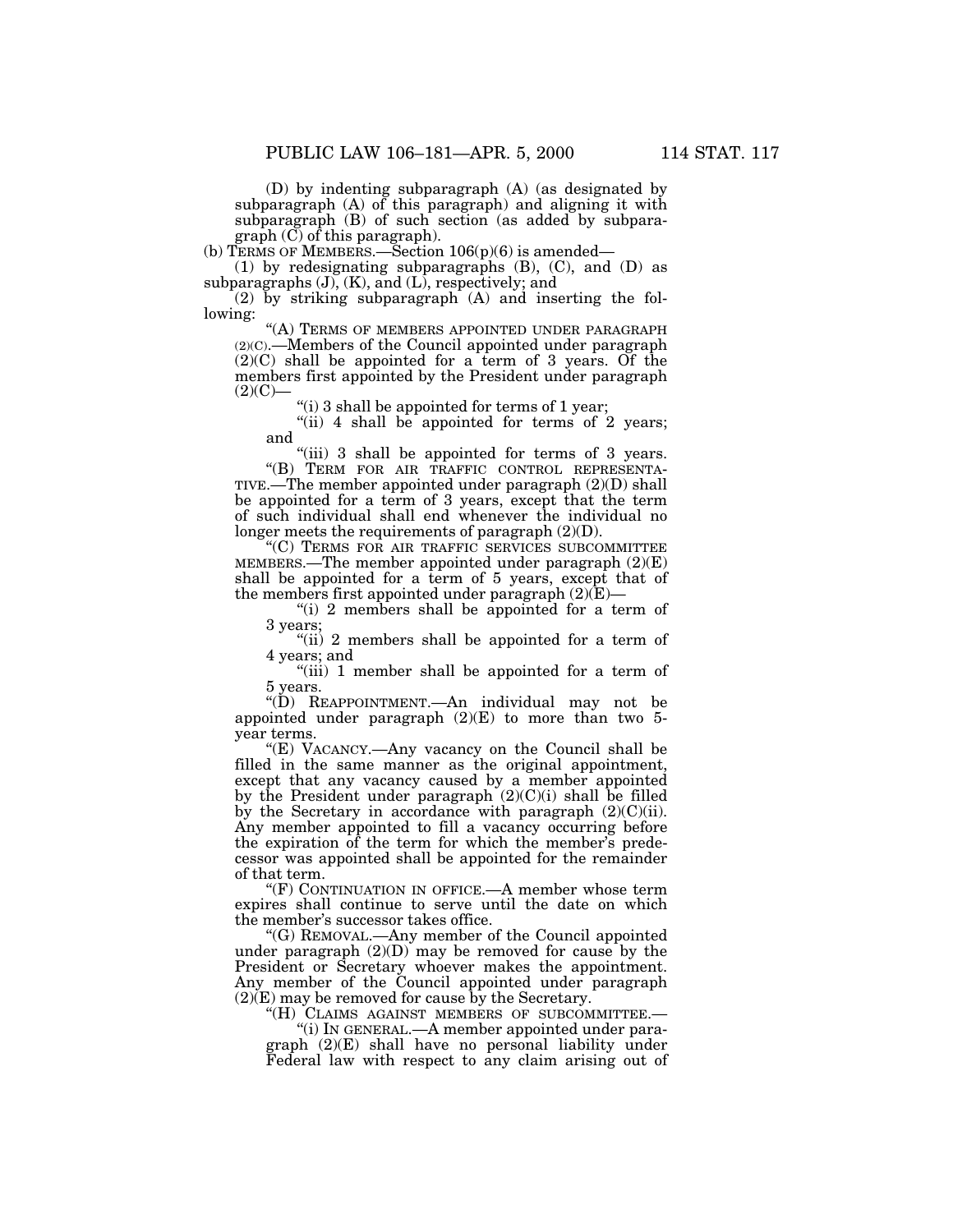or resulting from an act or omission by such member within the scope of service as a member of the Air Traffic Services Subcommittee.

"(ii) EFFECT ON OTHER LAW.—This subparagraph shall not be construed—

''(I) to affect any other immunity or protection that may be available to a member of the Subcommittee under applicable law with respect to such transactions;

''(II) to affect any other right or remedy against the United States under applicable law; or

''(III) to limit or alter in any way the immunities that are available under applicable law for Federal officers and employees.

''(I) ETHICAL CONSIDERATIONS.—

''(i) FINANCIAL DISCLOSURE.—During the entire period that an individual appointed under paragraph  $(2)(E)$  is a member of the Subcommittee, such individual shall be treated as serving as an officer or employee referred to in section  $101(f)$  of the Ethics in Government Act of 1978 for purposes of title I of such Act; except that section  $10\hat{1}$ (d) of such Act shall apply without regard to the number of days of service in the position.

''(ii) RESTRICTIONS ON POST-EMPLOYMENT.—For purposes of section 207(c) of title 18, an individual appointed under paragraph (2)(E) shall be treated as an employee referred to in section  $207(c)(2)(A)(i)$  of such title during the entire period the individual is a member of the Subcommittee; except that subsections  $(c)(2)(B)$  and  $(f)$  of section 207 of such title shall not apply.''.

(c) AIR TRAFFIC SERVICES SUBCOMMITTEE.—Section 106(p) is amended by adding at the end the following:

''(7) AIR TRAFFIC SERVICES SUBCOMMITTEE.—

'(A) In GENERAL.—The Management Advisory Council shall have an air traffic services subcommittee (in this paragraph referred to as the 'Subcommittee') composed of the five members appointed under paragraph  $(2)(E)$ .

''(B) GENERAL RESPONSIBILITIES.—

''(i) OVERSIGHT.—The Subcommittee shall oversee the administration, management, conduct, direction, and supervision of the air traffic control system.

''(ii) CONFIDENTIALITY.—The Subcommittee shall ensure that appropriate confidentiality is maintained in the exercise of its duties.

''(C) SPECIFIC RESPONSIBILITIES.—The Subcommittee shall have the following specific responsibilities:

''(i) STRATEGIC PLANS.—To review, approve, and monitor the strategic plan for the air traffic control system, including the establishment of—

''(I) a mission and objectives;

''(II) standards of performance relative to such mission and objectives, including safety, efficiency, and productivity; and

''(III) annual and long-range strategic plans.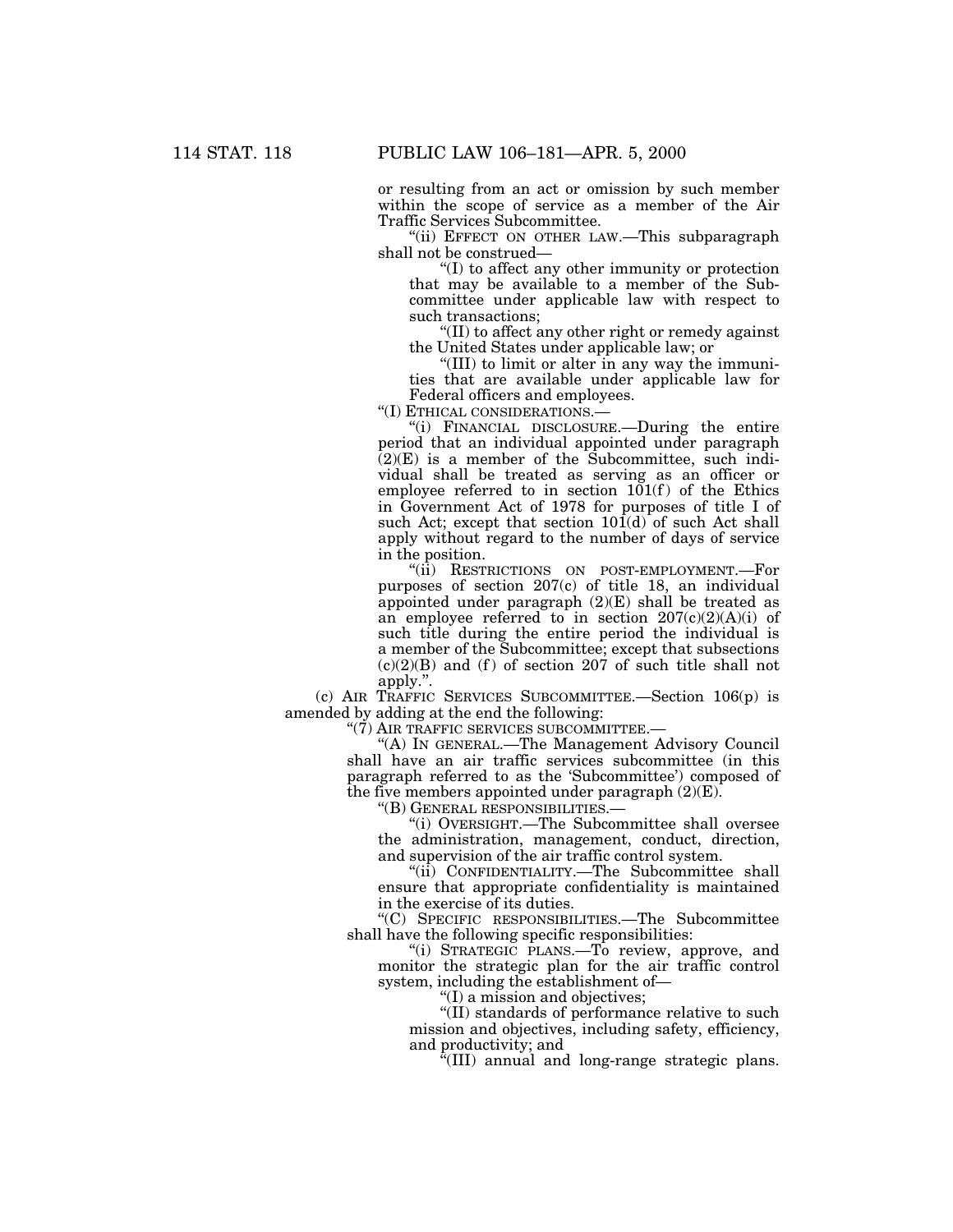''(ii) MODERNIZATION AND IMPROVEMENT.—To review and approve—

''(I) methods to accelerate air traffic control modernization and improvements in aviation safety related to air traffic control; and

 $\rm ^{4}(II)$  procurements of air traffic control equipment in excess of \$100,000,000.

"(iii) OPERATIONAL PLANS.—To review the operational functions of the air traffic control system, including—

''(I) plans for modernization of the air traffic control system;

''(II) plans for increasing productivity or implementing cost-saving measures; and

''(III) plans for training and education.

''(iv) MANAGEMENT.—To—

''(I) review and approve the Administrator's appointment of a Chief Operating Officer under section 106(r);

''(II) review the Administrator's selection, evaluation, and compensation of senior executives of the Administration who have program management responsibility over significant functions of the air traffic control system;

''(III) review and approve the Administrator's plans for any major reorganization of the Administration that would impact on the management of the air traffic control system;

''(IV) review and approve the Administrator's cost accounting and financial management structure and technologies to help ensure efficient and cost-effective air traffic control operation; and

''(V) review the performance and compensation of managers responsible for major acquisition projects, including the ability of the managers to meet schedule and budget targets.

''(v) BUDGET.—To—

''(I) review and approve the budget request of the Administration related to the air traffic control system prepared by the Administrator;

''(II) submit such budget request to the Secretary; and

''(III) ensure that the budget request supports the annual and long-range strategic plans.

The Secretary shall submit the budget request referred to in clause  $(v)(II)$  for any fiscal year to the President who shall transmit such request, without revision, to the Committees on Transportation and Infrastructure and Appropriations of the House of Representatives and the Committees on Commerce, Science, and Transportation and Appropriations of the Senate, together with the President's annual budget request for the Federal Aviation Administration for such fiscal year.

''(D) SUBCOMMITTEE PERSONNEL MATTERS.—

''(i) COMPENSATION OF MEMBERS.—Each member of the Subcommittee shall be compensated at a rate of \$25,000 per year.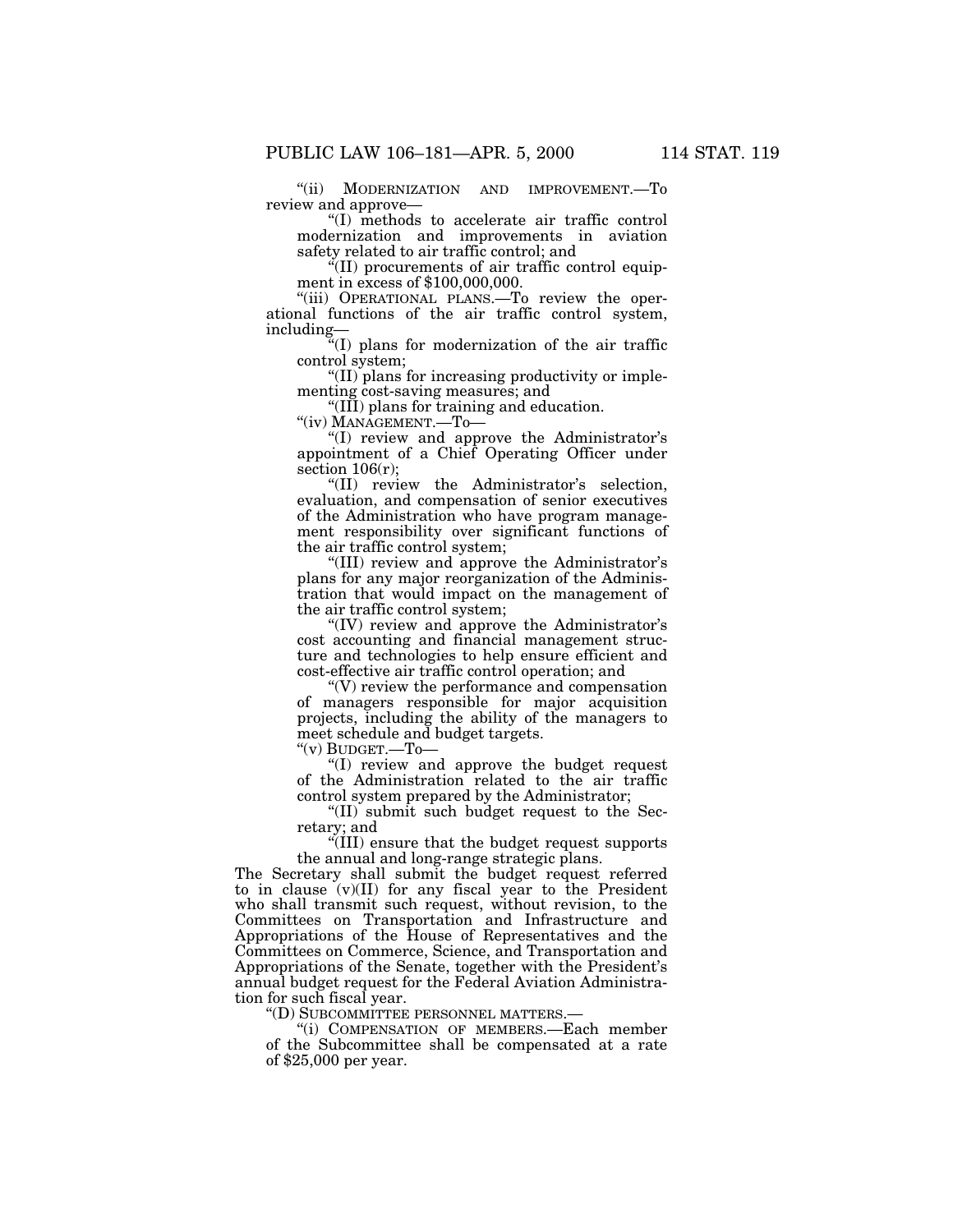''(ii) COMPENSATION OF CHAIRPERSON.—Notwithstanding clause (i), the chairperson of the Subcommittee shall be compensated at a rate of \$40,000 per year.

''(iii) STAFF.—The chairperson of the Subcommittee may appoint and terminate any personnel that may be necessary to enable the Subcommittee to perform its duties.

"(iv) PROCUREMENT OF TEMPORARY AND INTERMIT-TENT SERVICES.—The chairperson of the Subcommittee may procure temporary and intermittent services under section 3109(b) of title 5, United States Code. "(E) ADMINISTRATIVE MATTERS.-

''(i) TERM OF CHAIR.—The members of the Subcommittee shall elect for a 2-year term a chairperson from among the members of the Subcommittee.

''(ii) POWERS OF CHAIR.—Except as otherwise provided by a majority vote of the Subcommittee, the powers of the chairperson shall include—

''(I) establishing committees;

"(II) setting meeting places and times;

''(III) establishing meeting agendas; and

"(IV) developing rules for the conduct of business.

''(iii) MEETINGS.—The Subcommittee shall meet at least quarterly and at such other times as the chairperson determines appropriate.

"(iv) QUORUM.—Three members of the Subcommittee shall constitute a quorum. A majority of members present and voting shall be required for the Subcommittee to take action.

"(F) REPORTS.-

''(i) ANNUAL.—The Subcommittee shall each year report with respect to the conduct of its responsibilities under this title to the Administrator, the Council, the Committee on Transportation and Infrastructure of the House of Representatives, and the Committee on Commerce, Science, and Transportation of the Senate.

''(ii) ADDITIONAL REPORT.—If a determination by the Subcommittee under subparagraph (B)(i) that the organization and operation of the air traffic control system are not allowing the Administration to carry out its mission, the Subcommittee shall report such determination to the Administrator, the Council, the Committee on Transportation and Infrastructure of the House of Representatives, and the Committee on Commerce, Science, and Transportation of the Senate.

''(iii) ACTION OF ADMINISTRATOR ON REPORT.—Not later than 60 days after the date of a report of the Subcommittee under this subparagraph, the Administrator shall take action with respect to such report. If the Administrator overturns a recommendation of the Subcommittee, the Administrator shall report such action to the President, the Committee on Transportation and Infrastructure of the House of Representatives, and the Committee on Commerce, Science, and Transportation of the Senate.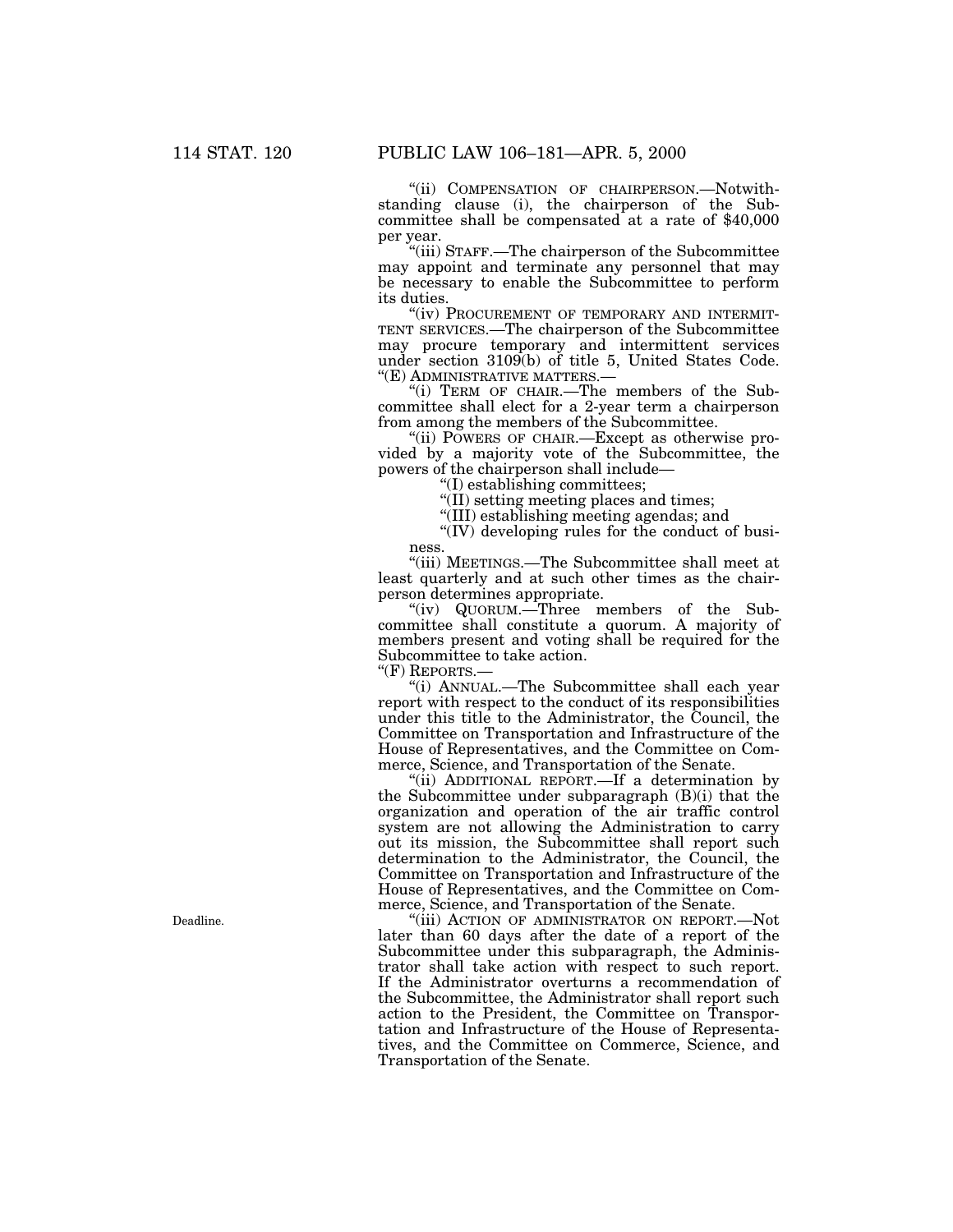''(iv) COMPTROLLER GENERAL'S REPORT.—Not later than April 30, 2003, the Comptroller General of the United States shall transmit to the Committee on Transportation and Infrastructure of the House of Representatives and the Committee on Commerce, Science, and Transportation of the Senate a report on the success of the Subcommittee in improving the performance of the air traffic control system.

''(8) AIR TRAFFIC CONTROL SYSTEM DEFINED.—In this section, the term 'air traffic control system' has the meaning such term has under section  $40102(a)$ .".

(d) EFFECTIVE DATES.—

(1) IN GENERAL.—The amendments made by this section shall take effect on the date of the enactment of this Act.

(2) INITIAL NOMINATIONS TO AIR TRAFFIC SERVICES SUB-COMMITTEE.—The Secretary shall make the initial appointments of the Air Traffic Services Subcommittee of the Aviation Management Advisory Council not later than 3 months after the date of the enactment of this Act.

(3) EFFECT ON ACTIONS PRIOR TO APPOINTMENT OF SUB-COMMITTEE.—Nothing in this section shall be construed to invalidate the actions and authority of the Federal Aviation Administration prior to the appointment of the members of the Air Traffic Services Subcommittee.

## **SEC. 303. CHIEF OPERATING OFFICER.**

Section 106 is amended by adding at the end the following: ''(r) CHIEF OPERATING OFFICER.—

 $"(1)$  In GENERAL.-

''(A) APPOINTMENT.—There shall be a Chief Operating Officer for the air traffic control system to be appointed by the Administrator, with the approval of the Air Traffic Services Subcommittee of the Aviation Management Advisory Council. The Chief Operating Officer shall report directly to the Administrator and shall be subject to the authority of the Administrator.

''(B) QUALIFICATIONS.—The Chief Operating Officer shall have a demonstrated ability in management and knowledge of or experience in aviation.

''(C) TERM.—The Chief Operating Officer shall be appointed for a term of 5 years.

''(D) REMOVAL.—The Chief Operating Officer shall serve at the pleasure of the Administrator, except that the Administrator shall make every effort to ensure stability and continuity in the leadership of the air traffic control system.

''(E) VACANCY.—Any individual appointed to fill a vacancy in the position of Chief Operating Officer occurring before the expiration of the term for which the individual's predecessor was appointed shall be appointed for the remainder of that term.

''(2) COMPENSATION.—

"(A) In GENERAL.—The Chief Operating Officer shall be paid at an annual rate of basic pay equal to the annual rate of basic pay of the Administrator. The Chief Operating Officer shall be subject to the post-employment provisions

49 USC 106 note.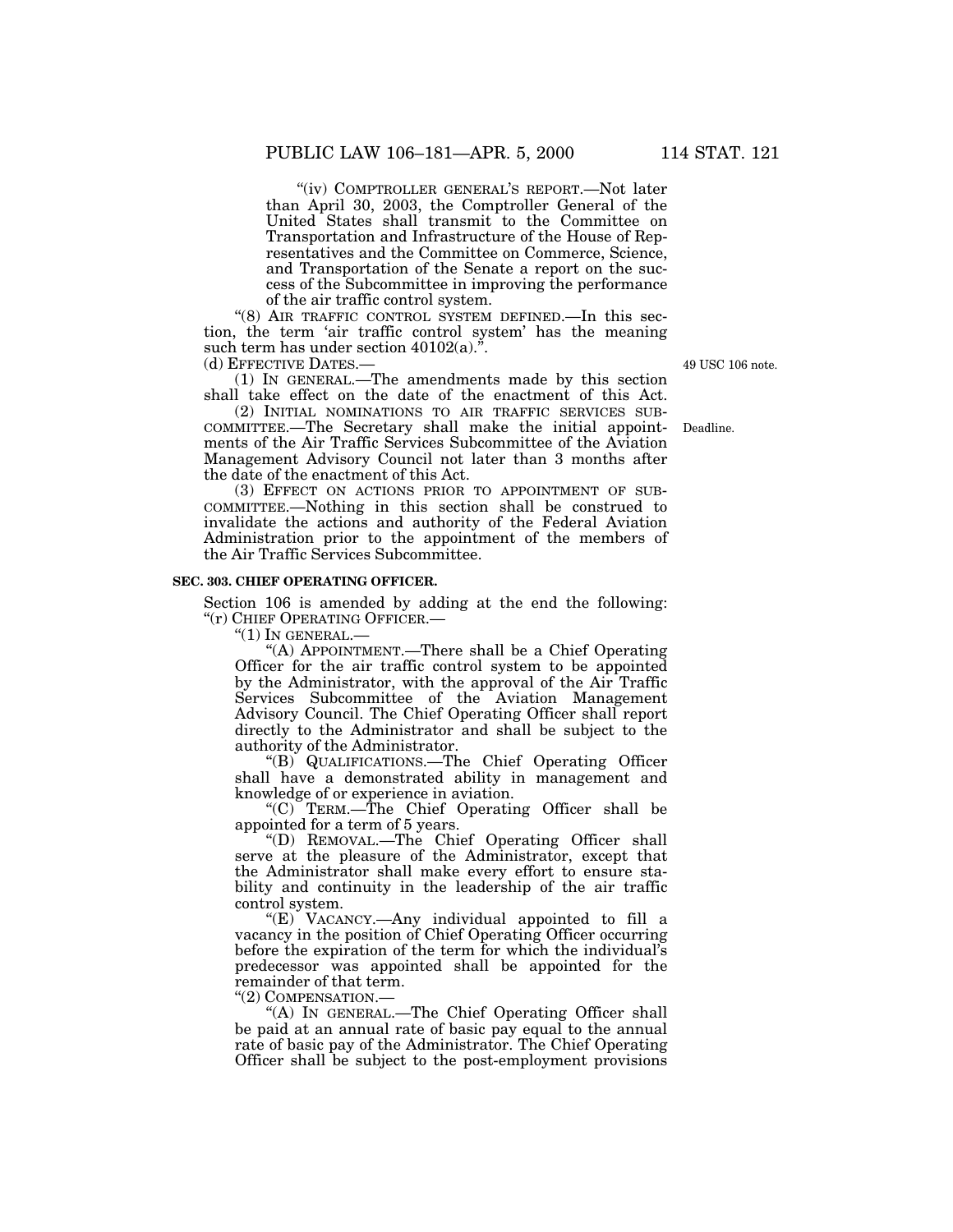of section 207 of title 18 as if this position were described in section  $207(c)(2)(A)(i)$  of that title.

''(B) BONUS.—In addition to the annual rate of basic pay authorized by subparagraph (A), the Chief Operating Officer may receive a bonus for any calendar year not to exceed 30 percent of the annual rate of basic pay, based upon the Administrator's evaluation of the Chief Operating Officer's performance in relation to the performance goals set forth in the performance agreement described para $graph(3)$ .

''(3) ANNUAL PERFORMANCE AGREEMENT.—The Administrator and the Chief Operating Officer, in consultation with the Air Traffic Control Subcommittee of the Aviation Management Advisory Committee, shall enter into an annual performance agreement that sets forth measurable organization and individual goals for the Chief Operating Officer in key operational areas. The agreement shall be subject to review and renegotiation on an annual basis.

 $\mathcal{F}(4)$  ANNUAL PERFORMANCE REPORT.—The Chief Operating Officer shall prepare and transmit to the Secretary of Transportation and Congress an annual management report containing such information as may be prescribed by the Secretary.

''(5) RESPONSIBILITIES.—The Administrator may delegate to the Chief Operating Officer, or any other authority within the Administration responsibilities, including the following:

''(A) STRATEGIC PLANS.—To develop a strategic plan of the Administration for the air traffic control system, including the establishment of—

 $i$ <sup>'</sup>(i) a mission and objectives;

"(ii) standards of performance relative to such mission and objectives, including safety, efficiency, and productivity;

(iii) annual and long-range strategic plans; and

"(iv) methods of the Administration to accelerate air traffic control modernization and improvements in aviation safety related to air traffic control.

''(B) OPERATIONS.—To review the operational functions of the Administration, including—

''(i) modernization of the air traffic control system;

"(ii) increasing productivity or implementing costsaving measures; and

"(iii) training and education.

''(C) BUDGET.—To—

''(i) develop a budget request of the Administration related to the air traffic control system prepared by the Administrator;

"(ii) submit such budget request to the Administrator and the Secretary of Transportation; and

"(iii) ensure that the budget request supports the annual and long-range strategic plans developed under subparagraph (A) of this subsection.''.

49 USC 44505 note.

# **SEC. 304. PILOT PROGRAM TO PERMIT COST-SHARING OF AIR TRAFFIC MODERNIZATION PROJECTS.**

(a) PURPOSE.—It is the purpose of this section to improve aviation safety and enhance mobility of the Nation's air transportation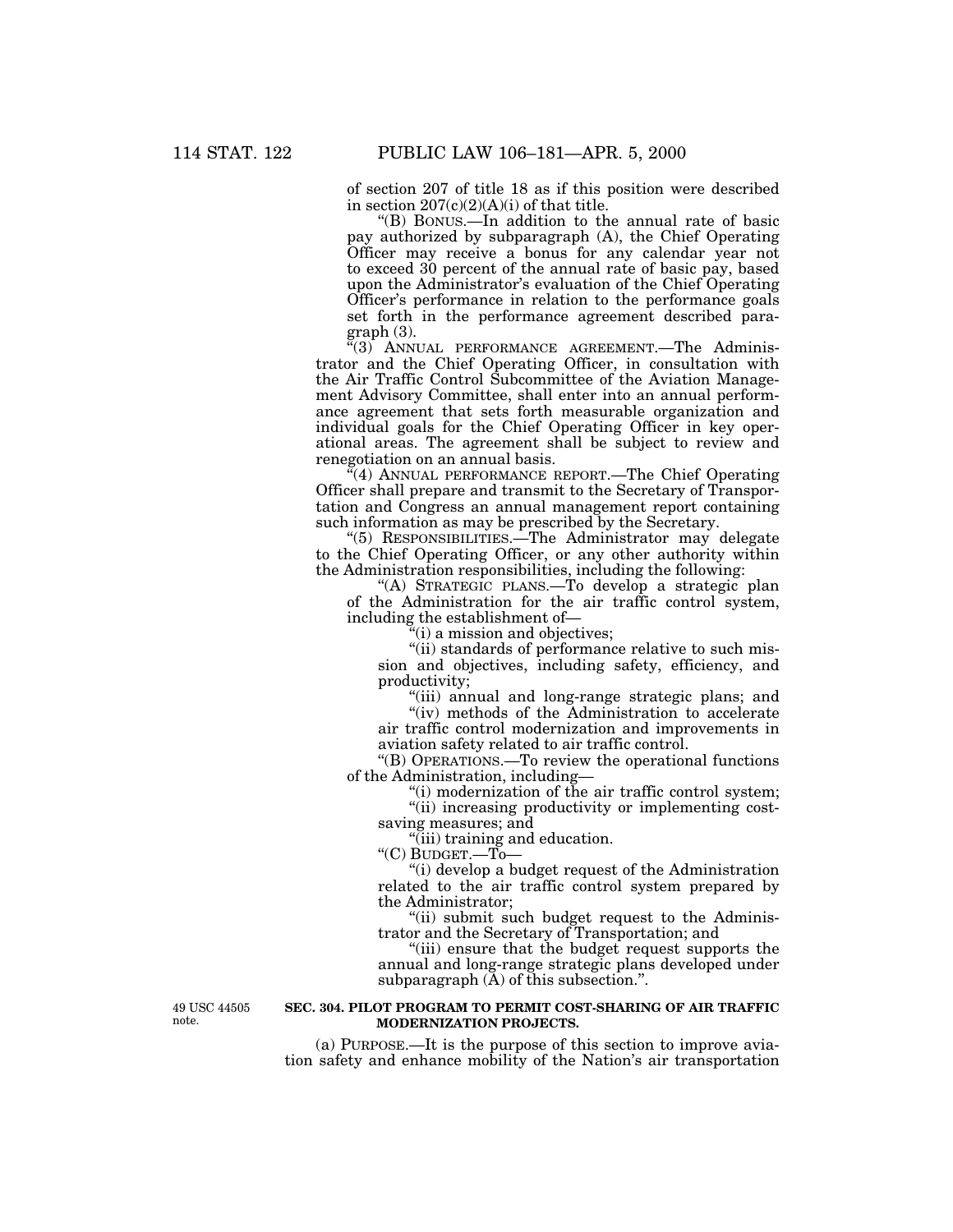system by encouraging non-Federal investment on a pilot program basis in critical air traffic control facilities and equipment.

(b) IN GENERAL.—Subject to the requirements of this section, the Secretary shall carry out a pilot program under which the Secretary may make grants to project sponsors for not more than 10 eligible projects.

(c) FEDERAL SHARE.—The Federal share of the cost of an eligible project carried out under the program shall not exceed 33 percent. The non-Federal share of the cost of an eligible project shall be provided from non-Federal sources, including revenues collected pursuant to section 40117 of title 49, United States Code.

(d) LIMITATION ON GRANT AMOUNTS.—No eligible project may receive more than \$15,000,000 under the program.

(e) FUNDING.—The Secretary shall use amounts appropriated under section 48101(a) of title 49, United States Code, for fiscal years 2001 through 2003 to carry out the program.

 $(f)$  DEFINITIONS.—In this section, the following definitions apply:

(1) ELIGIBLE PROJECT.—The term ''eligible project'' means a project relating to the Nation's air traffic control system that is certified or approved by the Administrator and that promotes safety, efficiency, or mobility. Such projects may include—

(A) airport-specific air traffic facilities and equipment, including local area augmentation systems, instrument landings systems, weather and wind shear detection equipment, lighting improvements, and control towers;

(B) automation tools to effect improvements in airport capacity, including passive final approach spacing tools and traffic management advisory equipment; and

(C) facilities and equipment that enhance airspace control procedures, including consolidation of terminal radar control facilities and equipment, or assist in en route surveillance, including oceanic and offshore flight tracking.

(2) PROJECT SPONSOR.—The term ''project sponsor'' means a public-use airport or a joint venture between a public-use airport and one or more air carriers.

(g) TRANSFERS OF EQUIPMENT.—Notwithstanding any other provision of law, project sponsors may transfer, without consideration, to the Federal Aviation Administration, facilities, equipment, and automation tools, the purchase of which was assisted by a grant made under this section. The Administration shall accept such facilities, equipment, and automation tools, which shall thereafter be operated and maintained by the Administration in accordance with criteria of the Administration.

(h) GUIDELINES.—Not later than 90 days after the date of Deadline. the enactment of this Act, the Administrator shall issue advisory guidelines on the implementation of the program.

### **SEC. 305. CLARIFICATION OF REGULATORY APPROVAL PROCESS.**

Section  $106(f)(3)(B)(i)$  is amended—

(1) by striking ''\$100,000,000'' each place it appears and inserting ''\$250,000,000'';

(2) by striking ''Air Traffic Management System Performance Improvement Act of 1996'' and inserting ''Wendell H. Ford Aviation Investment and Reform Act for the 21st Century'';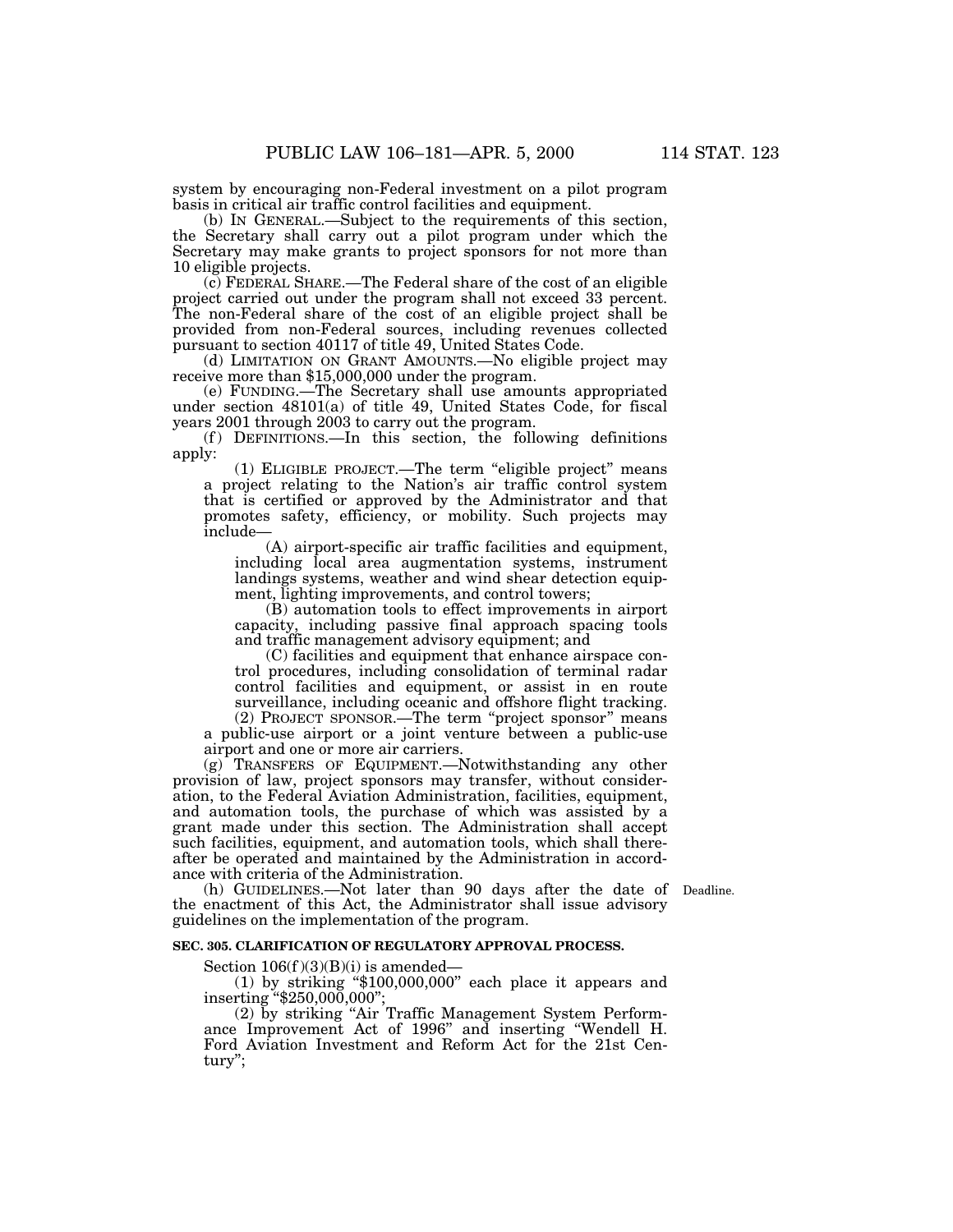$(3)$  in subclause  $(I)$ —

(A) by inserting "substantial and" before "material"; and

(B) by inserting "or" after the semicolon at the end; and

(4) by striking subclauses (II), (III), and (IV) and inserting the following:

''(II) raise novel or significant legal or policy issues arising out of legal mandates that may substantially and materially affect other transportation modes.''.

# **SEC. 306. FAILURE TO MEET RULEMAKING DEADLINE.**

Section  $106(f)(3)(A)$  is amended by adding at the end the following: "On February 1 and August 1 of each year the Administrator shall submit to the Committee on Transportation and Infrastructure of the House of Representatives and the Committee on Commerce, Science, and Transportation of the Senate a letter listing each deadline the Administrator missed under this subparagraph during the 6-month period ending on such date, including an explanation for missing the deadline and a projected date on which the action that was subject to the deadline will be taken.''.

# **SEC. 307. FAA PERSONNEL AND ACQUISITION MANAGEMENT SYSTEMS.**

(a) PERSONNEL MANAGEMENT SYSTEM.—Section 40122 is amended by adding at the end the following:<br>"(g) PERSONNEL MANAGEMENT SYSTEM.

"(1) IN GENERAL.—In consultation with the employees of the Administration and such non-governmental experts in personnel management systems as he may employ, and notwithstanding the provisions of title 5 and other Federal personnel laws, the Administrator shall develop and implement, not later than January 1, 1996, a personnel management system for the Administration that addresses the unique demands on the agency's workforce. Such a new system shall, at a minimum, provide for greater flexibility in the hiring, training, compensation, and location of personnel.

"(2) APPLICABILITY OF TITLE  $5$ . The provisions of title 5 shall not apply to the new personnel management system developed and implemented pursuant to paragraph  $(i)$ , with the exception of—

 $(A)$  section 2302(b), relating to whistleblower protection, including the provisions for investigation and enforcement as provided in chapter 12 of title 5;

"(B) sections  $3308-3320$ , relating to veterans' preference;

 $(C)$  chapter 71, relating to labor-management relations;

 $\sqrt{\text{m}}$ ) section 7204, relating to antidiscrimination;

"(E) chapter 73, relating to suitability, security, and conduct;

" $(F)$  chapter 81, relating to compensation for work injury;

 $C(G)$  chapters 83–85, 87, and 89, relating to retirement, unemployment compensation, and insurance coverage; and

"(H) sections 1204, 1211–1218, 1221, and 7701–7703, relating to the Merit Systems Protection Board.

''(3) APPEALS TO MERIT SYSTEMS PROTECTION BOARD.— Under the new personnel management system developed and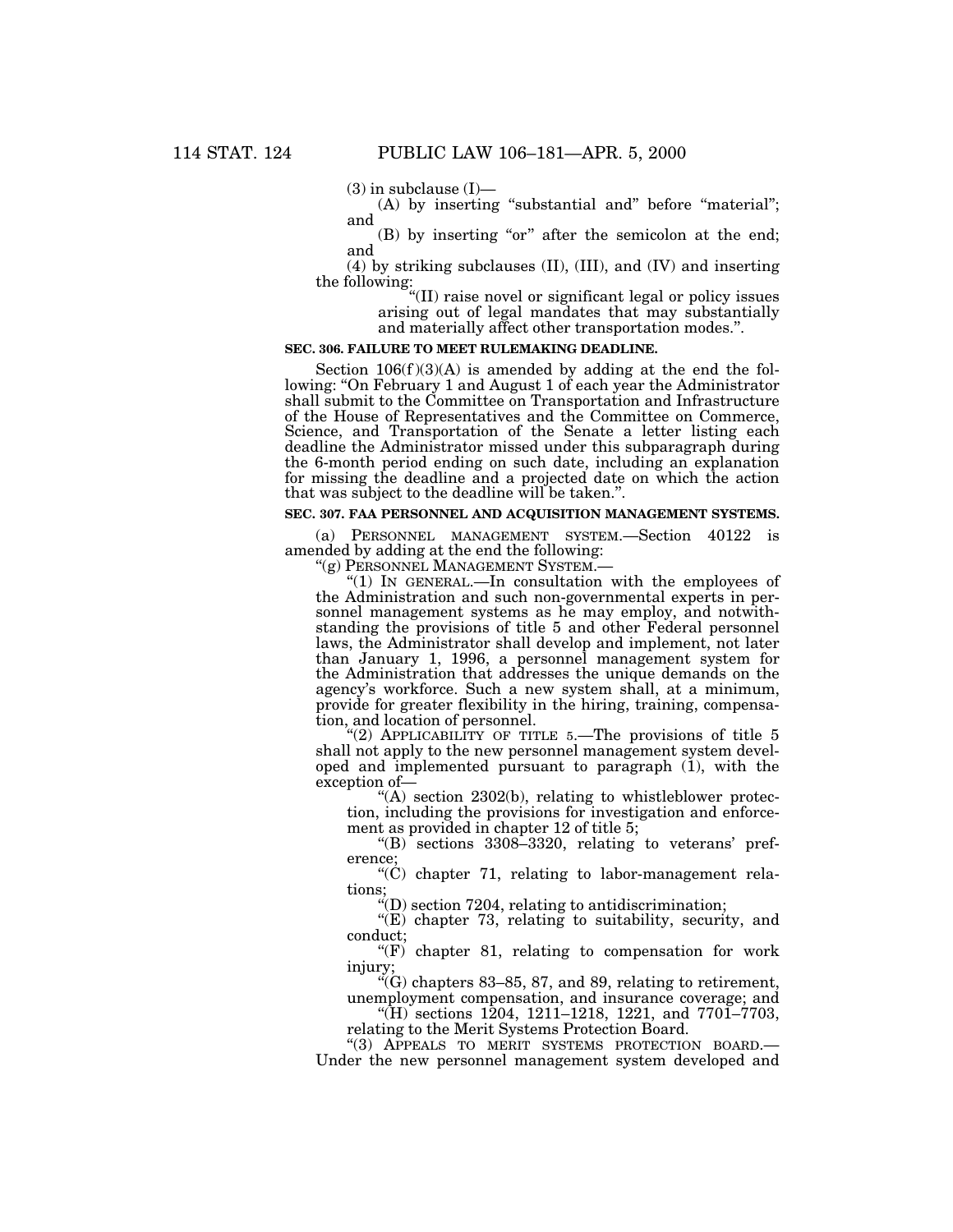implemented under paragraph (1), an employee of the Administration may submit an appeal to the Merit Systems Protection Board and may seek judicial review of any resulting final orders or decisions of the Board from any action that was appealable to the Board under any law, rule, or regulation as of March 31, 1996.

"(4) EFFECTIVE DATE.—This subsection shall take effect on April 1, 1996.''.

(b) ACQUISITION MANAGEMENT SYSTEM.—Section 40110 is amended by adding at the end the following:

''(d) ACQUISITION MANAGEMENT SYSTEM.—

Deadline.

" $(1)$  In GENERAL.—In consultation with such non-governmental experts in acquisition management systems as the Administrator may employ, and notwithstanding provisions of Federal acquisition law, the Administrator shall develop and implement, not later than January 1, 1996, an acquisition management system for the Administration that addresses the unique needs of the agency and, at a minimum, provides for more timely and cost-effective acquisitions of equipment and materials.

"(2) APPLICABILITY OF FEDERAL ACQUISITION LAW.—The following provisions of Federal acquisition law shall not apply to the new acquisition management system developed and implemented pursuant to paragraph (1):

"(A) Title III of the Federal Property and Administrative Services Act of 1949 (41 U.S.C. 252–266).

''(B) The Office of Federal Procurement Policy Act (41 U.S.C. 401 et seq.).

''(C) The Federal Acquisition Streamlining Act of 1994 (Public Law 103–355).

''(D) The Small Business Act (15 U.S.C. 631 et seq.), except that all reasonable opportunities to be awarded contracts shall be provided to small business concerns and small business concerns owned and controlled by socially and economically disadvantaged individuals.

 $E(E)$  The Competition in Contracting Act.

"(F) Subchapter V of chapter 35 of title 31, relating to the procurement protest system.

''(G) The Brooks Automatic Data Processing Act (40 U.S.C. 759).

"(H) The Federal Acquisition Regulation and any laws not listed in subparagraphs (A) through (G) providing authority to promulgate regulations in the Federal Acquisition Regulation.

"(3) CERTAIN PROVISIONS OF THE OFFICE OF FEDERAL PROCUREMENT POLICY ACT.—Notwithstanding paragraph  $(2)(B)$ , section 27 of the Office of Federal Procurement Policy Act (41 U.S.C. 423) shall apply to the new acquisition management system developed and implemented under paragraph (1) with the following modifications:

"(A) Subsections  $(f)$  and  $(g)$  shall not apply.

" $(B)$  Within 90 days after the date of the enactment of the Wendell H. Ford Aviation Investment and Reform Act for the 21st Century, the Administrator shall adopt definitions for the acquisition management system that are consistent with the purpose and intent of the Office of Federal Procurement Policy Act.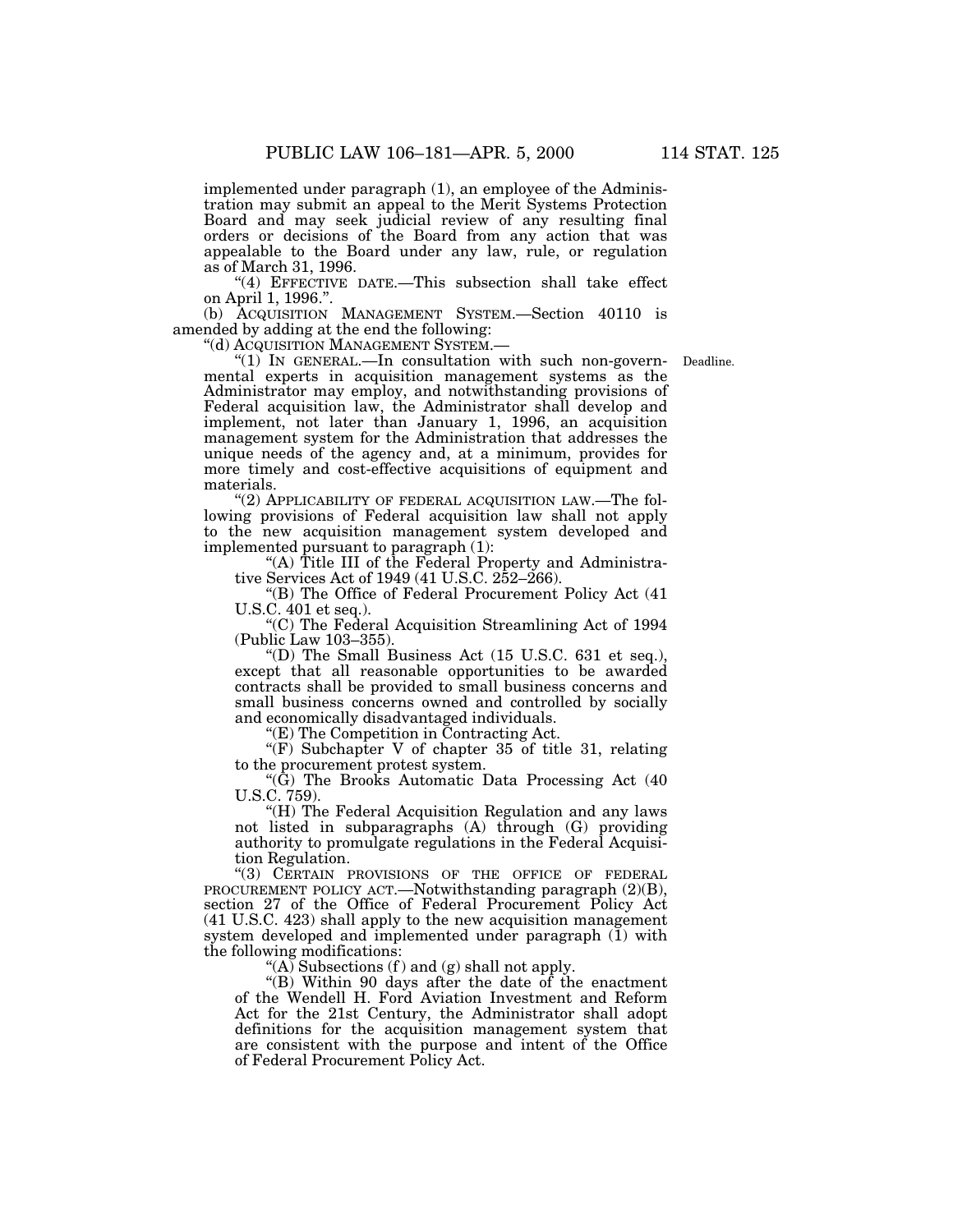''(C) After the adoption of those definitions, the criminal, civil, and administrative remedies provided under the Office of Federal Procurement Policy Act apply to the acquisition management system.

''(D) In the administration of the acquisition management system, the Administrator may take adverse personnel action under section  $27(e)(3)(A)(iv)$  of the Office of Federal Procurement Policy Act in accordance with the procedures contained in the Administration's personnel management system.

"(4) EFFECTIVE DATE.—This subsection shall take effect on April 1, 1996.''.

(c) CONFORMING AMENDMENTS.—

(1) SECTION 106.—Section  $106(1)(1)$  is amended by striking "section  $40122(a)$  of this title and section 347 of Public Law 104–50'' and inserting ''subsections (a) and (g) of section 40122''.

(2) SECTION 40121.—Section  $40121(c)(\overline{2})$  is amended by striking ''section 348(b) of Public Law 104–50'' and inserting "section  $40110(d)(2)$  of this title".

(3) FEDERAL AVIATION REAUTHORIZATION ACT OF 1996.—Section 274(b)(6)(A)(ii)(II) of the Federal Aviation Reauthorization Act of 1996 (49 U.S.C. 40101 note) is amended by striking "sections 347 and 348 of Public Law 104–50" and inserting "sections  $40110(d)$  and  $40122(g)$  of title 49, United States Code".

(d) REPEAL.—Sections 347 and 348 of Public Law 104–50 (109 Stat. 460–461; 49 U.S.C. 106 note; 49 U.S.C. 40110 note) are repealed.

#### **SEC. 308. RIGHT TO CONTEST ADVERSE PERSONNEL ACTIONS.**

(a) MEDIATION.—Section  $40122(a)(2)$  is amended by adding at the end the following: ''The 60-day period shall not include any period during which Congress has adjourned sine die.''.

(b) RIGHT TO CONTEST ADVERSE PERSONNEL ACTIONS.—Section 40122 (as amended by section 307(a) of this Act) is further amended by adding at the end the following:

''(h) RIGHT TO CONTEST ADVERSE PERSONNEL ACTIONS.—An employee of the Federal Aviation Administration who is the subject of a major adverse personnel action may contest the action either through any contractual grievance procedure that is applicable to the employee as a member of the collective bargaining unit or through the Administration's internal process relating to review of major adverse personnel actions of the Administration, known as Guaranteed Fair Treatment, or under section 40122(g)(3).

"(i) ELECTION OF FORUM.—Where a major adverse personnel action may be contested through more than one of the indicated forums (such as the contractual grievance procedure, the Federal Aviation Administration's internal process, or that of the Merit Systems Protection Board), an employee must elect the forum through which the matter will be contested. Nothing in this section is intended to allow an employee to contest an action through more than one forum unless otherwise allowed by law.

"(j) DEFINITION.—In this section, the term 'major adverse personnel action' means a suspension of more than 14 days, a reduction in pay or grade, a removal for conduct or performance, a nondisciplinary removal, a furlough of 30 days or less (but not including placement in a nonpay status as the result of a lapse of appropriations or an enactment by Congress), or a reduction in force action.''.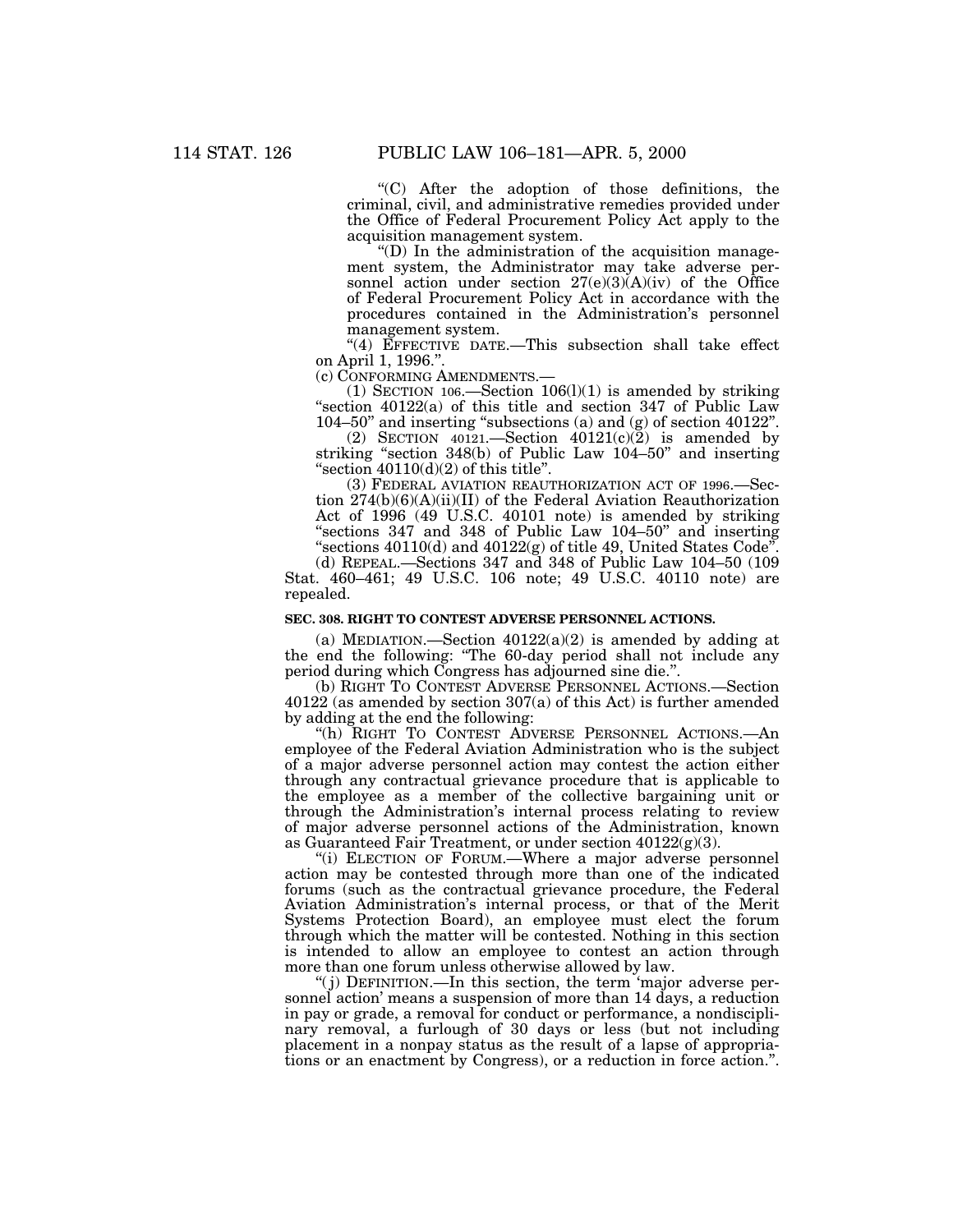#### **SEC. 309. INDEPENDENT STUDY OF FAA COSTS AND ALLOCATIONS.** 49 USC 40101

note.

(a) INDEPENDENT ASSESSMENT.—

(1) IN GENERAL.—The Inspector General of the Department of Transportation shall conduct the assessments described in this section. To conduct the assessments, the Inspector General may use the staff and resources of the Inspector General or contract with one or more independent entities.

(2) ASSESSMENT OF ADEQUACY AND ACCURACY OF FAA COST DATA AND ATTRIBUTIONS.—

(A) IN GENERAL.—The Inspector General shall conduct an assessment to ensure that the method for calculating the overall costs of the Federal Aviation Administration and attributing such costs to specific users is appropriate, reasonable, and understandable to the users.

(B) COMPONENTS.—In conducting the assessment under this paragraph, the Inspector General shall assess the following:

(i) The Administration's cost input data, including the reliability of the Administration's source documents and the integrity and reliability of the Administration's data collection process.

(ii) The Administration's system for tracking assets.

(iii) The Administration's bases for establishing asset values and depreciation rates.

(iv) The Administration's system of internal controls for ensuring the consistency and reliability of reported data.

(v) The Administration's definition of the services to which the Administration ultimately attributes its costs.

(vi) The cost pools used by the Administration and the rationale for and reliability of the bases which the Administration proposes to use in allocating costs of services to users.

(C) REQUIREMENTS FOR ASSESSMENT OF COST POOLS.— In carrying out subparagraph (B)(vi), the Inspector General shall—

(i) review costs that cannot reliably be attributed to specific Administration services or activities (called ''common and fixed costs'' in the Administration Cost Allocation Study) and consider alternative methods for allocating such costs; and

(ii) perform appropriate tests to assess relationships between costs in the various cost pools and activities and services to which the costs are attributed by the Administration.

(3) COST EFFECTIVENESS.—

(A) IN GENERAL.—The Inspector General shall assess the progress of the Administration in cost and performance management, including use of internal and external benchmarking in improving the performance and productivity of the Administration.

(B) ANNUAL REPORTS.—Not later than December 31, Deadline. 2000, and annually thereafter until December 31, 2004, the Inspector General shall transmit to Congress an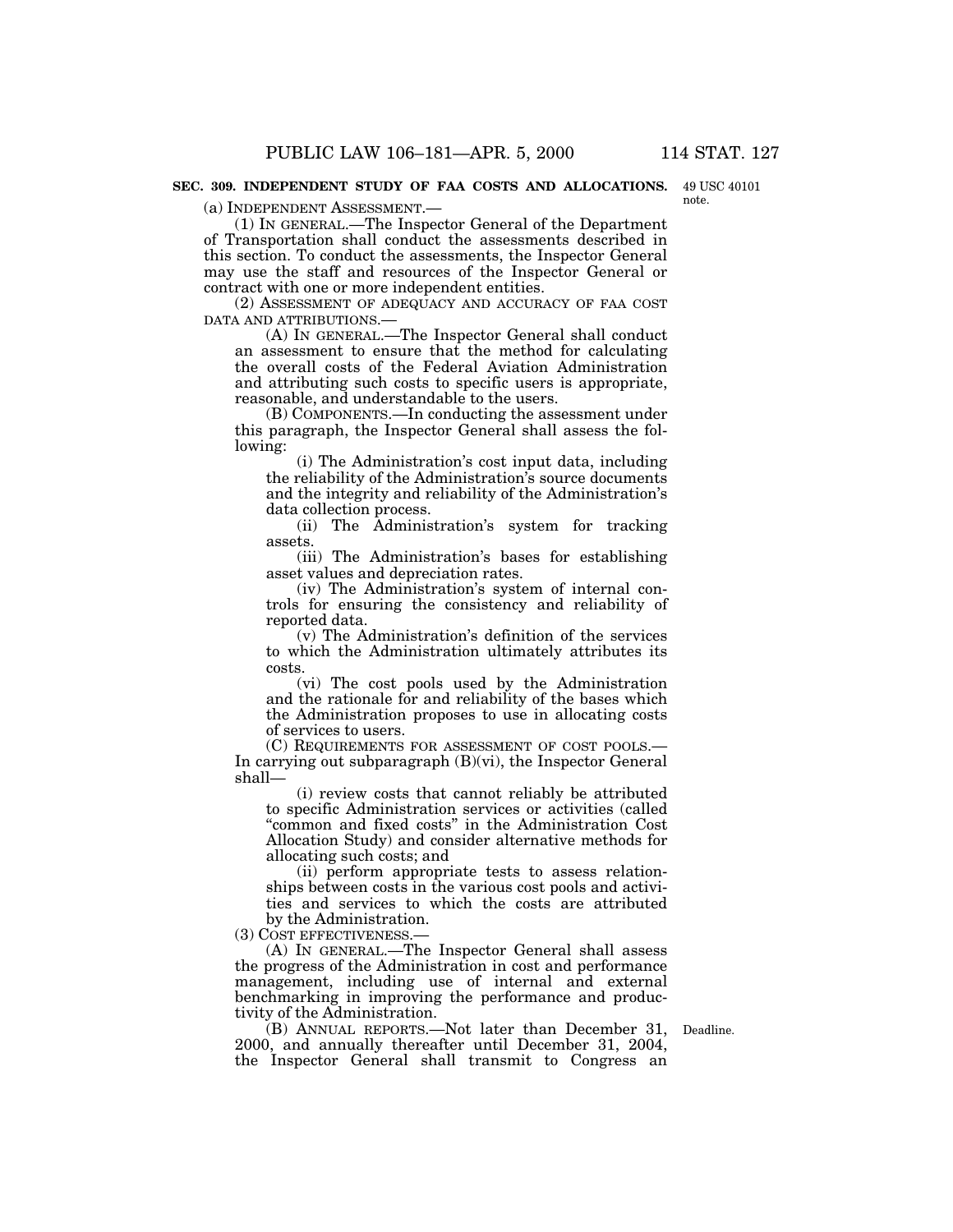updated report containing the results of the assessment conducted under this paragraph.

(C) INFORMATION TO BE INCLUDED IN FAA FINANCIAL REPORT.—The Administrator shall include in the annual financial report of the Administration information on the performance of the Administration sufficient to permit users and others to make an informed evaluation of the progress of the Administration in increasing productivity.

(b) FUNDING.—There are authorized to be appropriated such sums as may be necessary to carry out this section.

49 USC 47106 note.

#### **SEC. 310. ENVIRONMENTAL REVIEW OF AIRPORT IMPROVEMENT PROJECTS.**

(a) STUDY.—The Secretary shall conduct a study of Federal environmental requirements related to the planning and approval of airport improvement projects.

(b) CONTENTS.—In conducting the study, the Secretary, at a minimum, shall assess—

(1) the current level of coordination among Federal and State agencies in conducting environmental reviews in the planning and approval of airport improvement projects;

(2) the role of public involvement in the planning and approval of airport improvement projects;

(3) the staffing and other resources associated with conducting such environmental reviews; and

 $(4)$  the time line for conducting such environmental reviews.

(c) CONSULTATION.—The Secretary shall conduct the study in consultation with the Administrator, the heads of other appropriate Federal departments and agencies, airport sponsors, the heads of State aviation agencies, representatives of the design and construction industry, representatives of employee organizations, and representatives of public interest groups.

(d) REPORT.—Not later than 1 year after the date of the enactment of this Act, the Secretary shall transmit to the Committee on Transportation and Infrastructure of the House of Representatives and the Committee on Commerce, Science, and Transportation of the Senate a report on the results of the study, together with recommendations for streamlining, if appropriate, the environmental review process in the planning and approval of airport improvement projects.

# **SEC. 311. COST ALLOCATION SYSTEM.**

(a) REPORT.—Not later than July 9, 2000, the Administrator shall submit to the Committee on Commerce, Science, and Transportation of the Senate and the Committee on Transportation and Infrastructure of the House of Representatives a report on the cost allocation system currently under development by the Federal Aviation Administration.

(b) CONTENTS.—The report shall include a specific date for completion and implementation of the cost allocation system throughout the Administration and shall also include the timetable and plan for the implementation of a cost management system.

## **SEC. 312. REPORT ON MODERNIZATION OF OCEANIC ATC SYSTEM.**

The Administrator shall report to Congress on plans to modernize the oceanic air traffic control system, including a budget for the program, a determination of the requirements for modernization, and, if necessary, a proposal to fund the program.

Deadline.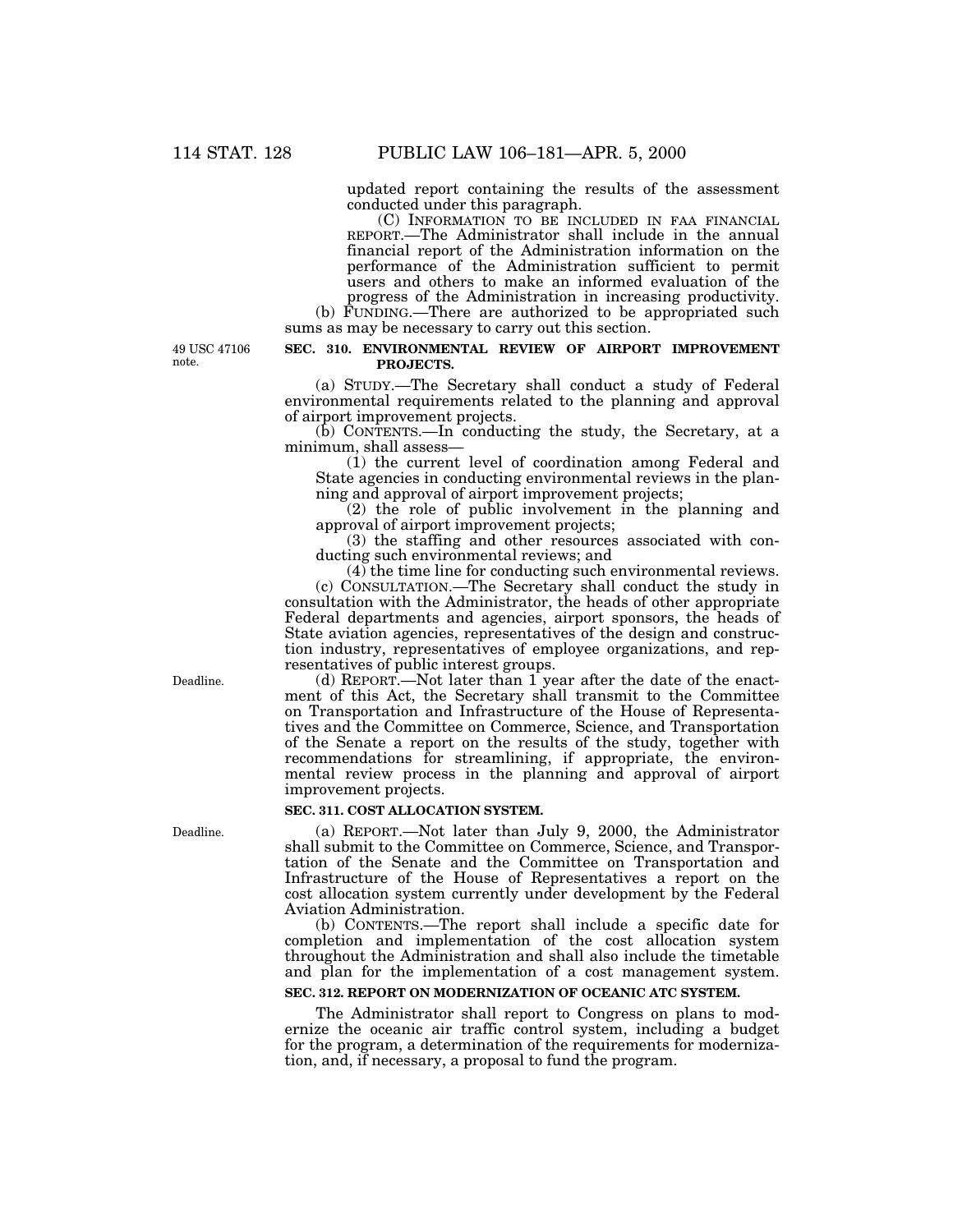# **TITLE IV—FAMILY ASSISTANCE**

### **SEC. 401. RESPONSIBILITIES OF NATIONAL TRANSPORTATION SAFETY BOARD.**

(a) PROHIBITION ON UNSOLICITED COMMUNICATIONS.—

(1) IN GENERAL.—Section  $1136(g)(2)$  is amended—

(A) by striking ''transportation,'' and inserting ''transportation and in the event of an accident involving a foreign air carrier that occurs within the United States,''; (B) by inserting after ''attorney'' the following: ''(including any associate, agent, employee, or other rep-

resentative of an attorney)''; and

(C) by striking ''30th day'' and inserting ''45th day''. (2) ENFORCEMENT.—Section 1151 is amended by inserting " $1136(g)(2)$ ," before "or  $1155(a)$ " each place it appears.

(b) PROHIBITION ON ACTIONS TO PREVENT MENTAL HEALTH AND COUNSELING SERVICES.—Section 1136(g) is amended by adding at the end the following:

''(3) PROHIBITION ON ACTIONS TO PREVENT MENTAL HEALTH AND COUNSELING SERVICES.—No State or political subdivision thereof may prevent the employees, agents, or volunteers of an organization designated for an accident under subsection  $(a)(2)$  from providing mental health and counseling services under subsection  $(c)(1)$  in the 30-day period beginning on the date of the accident. The director of family support services designated for the accident under subsection  $(a)(1)$  may extend such period for not to exceed an additional 30 days if the director determines that the extension is necessary to meet the needs of the families and if State and local authorities are notified of the determination.''.

(c) INCLUSION OF NONREVENUE PASSENGERS IN FAMILY ASSIST-ANCE COVERAGE.—Section 1136(h)(2) is amended to read as follows:

"(2) PASSENGER.—The term 'passenger' includes—

"(A) an employee of an air carrier or foreign air carrier aboard an aircraft; and

''(B) any other person aboard the aircraft without regard to whether the person paid for the transportation, occupied a seat, or held a reservation for the flight.''.

(d) STATUTORY CONSTRUCTION.—Section 1136 is amended by adding at the end the following:

"(i) STATUTORY CONSTRUCTION.—Nothing in this section may be construed as limiting the actions that an air carrier may take, or the obligations that an air carrier may have, in providing assistance to the families of passengers involved in an aircraft accident.''.

# **SEC. 402. AIR CARRIER PLANS.**

(a) CONTENTS OF PLANS.—

(1) FLIGHT RESERVATION INFORMATION.—Section 41113(b) is amended by adding at the end the following:

"(14) An assurance that, upon request of the family of a passenger, the air carrier will inform the family of whether the passenger's name appeared on a preliminary passenger manifest for the flight involved in the accident.''.

(2) TRAINING OF EMPLOYEES AND AGENTS.—Section 41113(b) is further amended by adding at the end the following: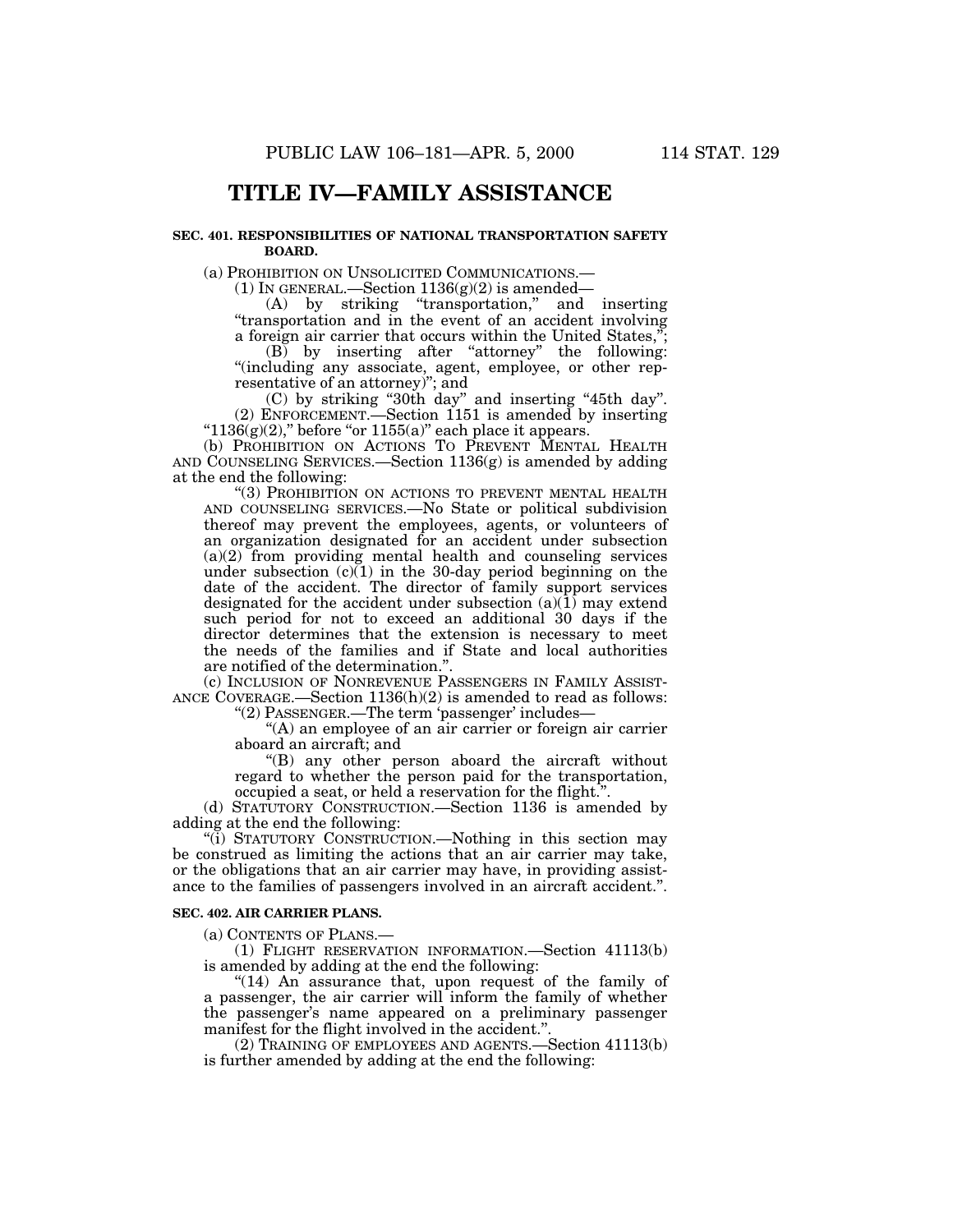" $(15)$  An assurance that the air carrier will provide adequate training to the employees and agents of the carrier to meet the needs of survivors and family members following an accident.''.

(3) CONSULTATION ON CARRIER RESPONSE NOT COVERED BY PLAN.—Section 41113(b) is further amended by adding at the end the following:

"(16) An assurance that the air carrier, in the event that the air carrier volunteers assistance to United States citizens within the United States with respect to an aircraft accident outside the United States involving major loss of life, the air carrier will consult with the Board and the Department of State on the provision of the assistance.''.

(4) SUBMISSION OF UPDATED PLANS.—The amendments made by paragraphs (1), (2), and (3) shall take effect on the 180th day following the date of the enactment of this Act. On or before such 180th day, each air carrier holding a certificate of public convenience and necessity under section 41102 of title 49, United States Code, shall submit to the Secretary and the Chairman of the National Transportation Safety Board an updated plan under section 41113 of such title that meets the requirements of the amendments made by paragraphs (1),  $(2)$ , and  $(3)$ .<br> $(5)$  CONFORMING

AMENDMENTS.—Section 41113 amended—

(A) in subsection (a) by striking ''Not later than 6 months after the date of the enactment of this section, each air carrier" and inserting "Each air carrier"; and

(B) in subsection (c) by striking ''After the date that is 6 months after the date of the enactment of this section, the Secretary'' and inserting ''The Secretary''.

(b) LIMITATION ON LIABILITY.—Section 41113(d) is amended by inserting ", or in providing information concerning a preliminary passenger manifest,'' before ''pursuant to a plan''.

(c) STATUTORY CONSTRUCTION.—Section 41113 is amended by adding at the end the following:

"(f) STATUTORY CONSTRUCTION.—Nothing in this section may be construed as limiting the actions that an air carrier may take, or the obligations that an air carrier may have, in providing assistance to the families of passengers involved in an aircraft accident.''.

## **SEC. 403. FOREIGN AIR CARRIER PLANS.**

(a) INCLUSION OF NONREVENUE PASSENGERS IN FAMILY ASSIST-ANCE COVERAGE.—Section 41313(a)(2) is amended to read as follows:

" $(2)$  PASSENGER.—The term 'passenger' has the meaning given such term by section 1136.''.

(b) ACCIDENTS FOR WHICH PLAN IS REQUIRED.—Section 41313(b) is amended by striking "significant" and inserting "major". (c) CONTENTS OF PLANS.—

(1) IN GENERAL.—Section 41313(c) is amended by adding

at the end the following: "(15) TRAINING OF EMPLOYEES AND AGENTS.—An assurance that the foreign air carrier will provide adequate training to the employees and agents of the carrier to meet the needs of survivors and family members following an accident.

''(16) CONSULTATION ON CARRIER RESPONSE NOT COVERED BY PLAN.—An assurance that the foreign air carrier, in the

49 USC 41113 note.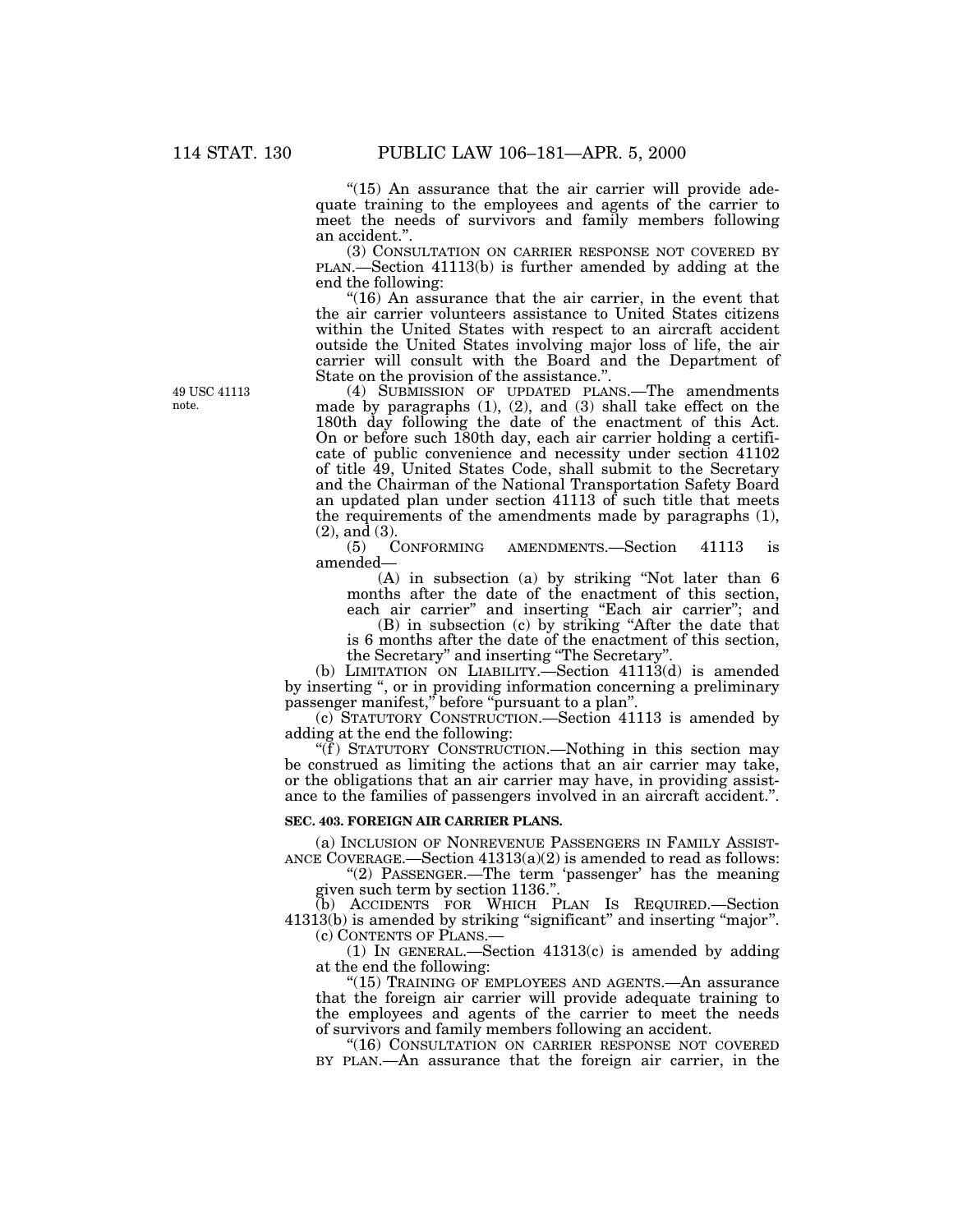event that the foreign air carrier volunteers assistance to United States citizens within the United States with respect to an aircraft accident outside the United States involving major loss of life, the foreign air carrier will consult with the Board and the Department of State on the provision of the assistance.''.

> 49 USC 41313 note.

(2) SUBMISSION OF UPDATED PLANS.—The amendment made by paragraph (1) shall take effect on the 180th day following the date of the enactment of this Act. On or before such 180th day, each foreign air carrier providing foreign air transportation under chapter 413 of title 49, United States Code, shall submit to the Secretary and the Chairman of the National Transportation Safety Board an updated plan under section 41313 of such title that meets the requirements of the amendment made by paragraph (1).

#### **SEC. 404. DEATH ON THE HIGH SEAS.**

(a) RIGHT OF ACTION IN COMMERCIAL AVIATION ACCIDENTS.— The first section of the Act of March 30, 1920 (46 U.S.C. App. 761; popularly known as the ''Death on the High Seas Act'') is amended—

 $(1)$  by inserting "(a) subject to subsection  $(b)$ ," before "whenever''; and

(2) by adding at the end the following:

"(b) In the case of a commercial aviation accident, whenever the death of a person shall be caused by wrongful act, neglect, or default occurring on the high seas 12 nautical miles or closer to the shore of any State, or the District of Columbia, or the Territories or dependencies of the United States, this Act shall not apply and the rules applicable under Federal, State, and other appropriate law shall apply.''.

(b) COMPENSATION IN COMMERCIAL AVIATION ACCIDENTS.— Section 2 of such Act (46 U.S.C. App. 762) is amended—

 $(1)$  by inserting "(a)" before "the recovery"; and

(2) by adding at the end the following:

 $'(b)(1)$  If the death resulted from a commercial aviation accident occurring on the high seas beyond 12 nautical miles from the shore of any State, or the District of Columbia, or the Territories or dependencies of the United States, additional compensation for nonpecuniary damages for wrongful death of a decedent is recoverable. Punitive damages are not recoverable.

" $(2)$  In this subsection, the term 'nonpecuniary damages' means damages for loss of care, comfort, and companionship.''.

(c) EFFECTIVE DATE.—The amendments made by subsections 46 USC app. 761 (a) and (b) shall apply to any death occurring after July 16, 1996.

note.

# **TITLE V—SAFETY**

### **SEC. 501. AIRPLANE EMERGENCY LOCATORS.**

(a) REQUIREMENT.—Section 44712 is amended—

(1) in subsection (b) by striking ''Subsection (a) of this section" and inserting "Prior to January 1, 2002, subsection  $(a)$ ";

(2) by redesignating subsection (c) as subsection (e); and

(3) by inserting after subsection (b) the following:

''(c) NONAPPLICATION BEGINNING ON JANUARY 1, 2002.—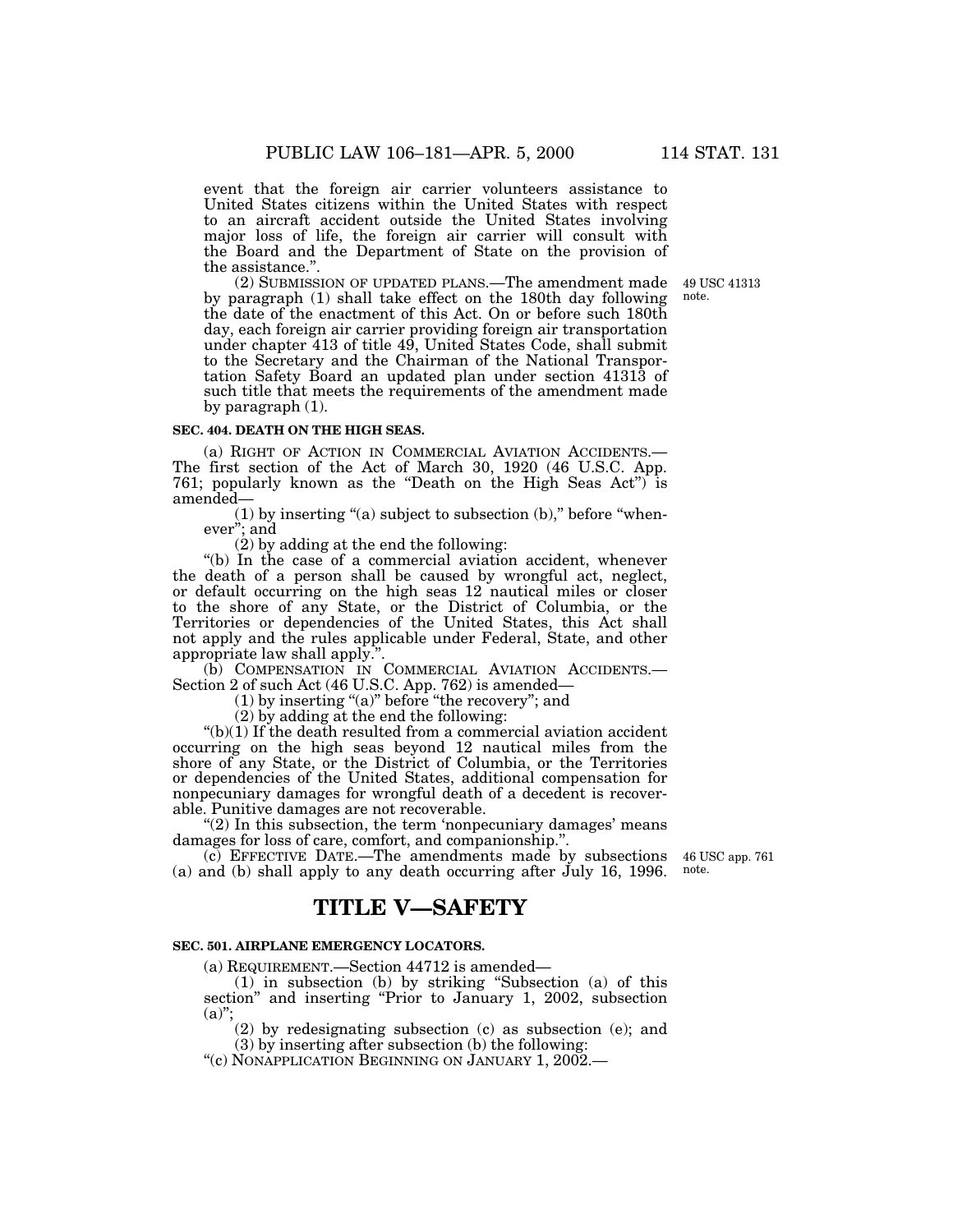"(1) In GENERAL.—Subject to paragraph (2), on and after January 1, 2002, subsection (a) does not apply to—

" $(A)$  aircraft when used in scheduled flights by scheduled air carriers holding certificates issued by the Secretary of Transportation under subpart II of this part;

 $(G)$  aircraft when used in training operations conducted entirely within a 50-mile radius of the airport from which the training operations begin;

''(C) aircraft when used in flight operations related to the design and testing, manufacture, preparation, and delivery of aircraft;

" $(D)$  aircraft when used in research and development if the aircraft holds a certificate from the Administrator of the Federal Aviation Administration to carry out such research and development;

 $E(E)$  aircraft when used in showing compliance with regulations, crew training, exhibition, air racing, or market surveys;

 $\sqrt{\text{F}}$  aircraft when used in the aerial application of a substance for an agricultural purpose;

''(G) aircraft with a maximum payload capacity of more than 18,000 pounds when used in air transportation; or

"(H) aircraft equipped to carry only one individual. "(2) DELAY IN IMPLEMENTATION.—The Administrator of the Federal Aviation Administration may continue to implement subsection (b) rather than subsection (c) for a period not to exceed 2 years after January 1, 2002, if the Administrator finds such action is necessary to promote—

"(A) a safe and orderly transition to the operation of civil aircraft equipped with an emergency locator; or

''(B) other safety objectives.

''(d) COMPLIANCE.—An aircraft meets the requirement of subsection (a) if it is equipped with an emergency locator transmitter that transmits on the  $121.5/243$  megahertz frequency or the 406 megahertz frequency or with other equipment approved by the Secretary for meeting the requirement of subsection  $(a)$ .".

(b) REGULATIONS.—The Secretary shall issue regulations to carry out section 44712(c) of title 49, United States Code, as amended by this section, not later than January 1, 2001.

# **SEC. 502. CARGO COLLISION AVOIDANCE SYSTEMS DEADLINES.**

Section 44716 is amended by adding at the end the following: ''(g) CARGO COLLISION AVOIDANCE SYSTEMS.—

''(1) IN GENERAL.—The Administrator shall require by regulation that, no later than December 31, 2002, collision avoidance equipment be installed on each cargo aircraft with a maximum certificated takeoff weight in excess of 15,000 kilograms.

"(2) EXTENSION OF DEADLINE.—The Administrator may extend the deadline established by paragraph (1) by not more than 2 years if the Administrator finds that the extension is needed to promote—

" $(A)$  a safe and orderly transition to the operation of a fleet of cargo aircraft equipped with collision avoidance equipment; or

 $E(E)$  other safety or public interest objectives.

"(3) COLLISION AVOIDANCE EQUIPMENT DEFINED.—In this subsection, the term 'collision avoidance equipment' means

Deadline. 49 USC 44712 note.

Regulations. Deadline.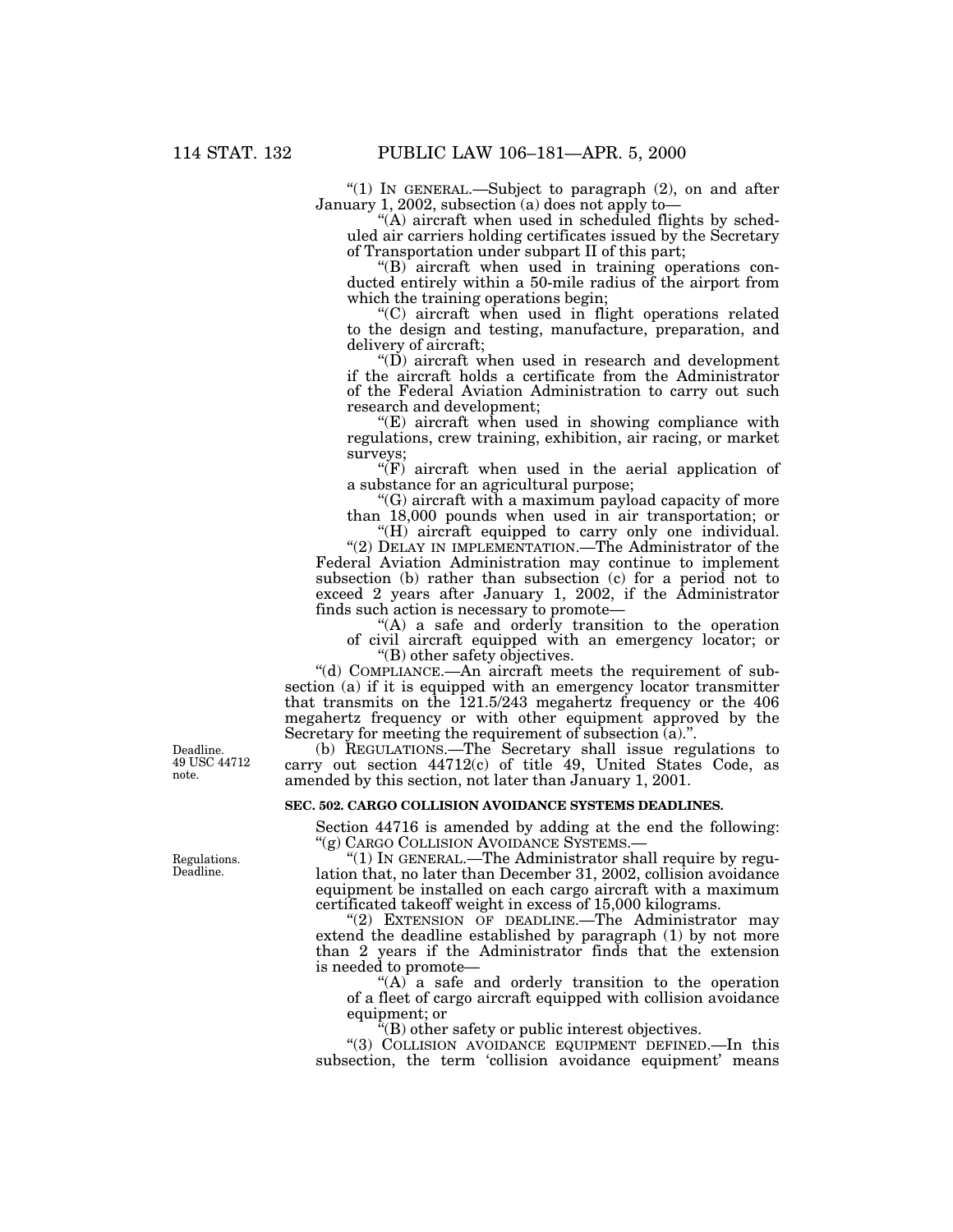equipment that provides protection from mid-air collisions using technology that provides—

''(A) cockpit-based collision detection and conflict resolution guidance, including display of traffic; and

 $\cdot$ (B) a margin of safety of at least the same level as provided by the collision avoidance system known as TCAS–II.''.

#### **SEC. 503. LANDFILLS INTERFERING WITH AIR COMMERCE.**

(a) FINDINGS.—Congress finds that—

49 USC 44718 note.

(1) collisions between aircraft and birds have resulted in fatal accidents;

(2) bird strikes pose a special danger to smaller aircraft; (3) landfills near airports pose a potential hazard to aircraft operating there because they attract birds;

(4) even if the landfill is not located in the approach path of the airport's runway, it still poses a hazard because of the birds' ability to fly away from the landfill and into the path of oncoming planes;

(5) while certain mileage limits have the potential to be arbitrary, keeping landfills at least 6 miles away from an airport, especially an airport served by small planes, is an appropriate minimum requirement for aviation safety; and

 $(6)$  closure of existing landfills (due to concerns about aviation safety) should be avoided because of the likely disruption to those who use and depend on such landfills.

(b) LIMITATION ON CONSTRUCTION.—Section 44718(d) is amended to read as follows:

''(d) LIMITATION ON CONSTRUCTION OF LANDFILLS.—

''(1) IN GENERAL.—No person shall construct or establish a municipal solid waste landfill (as defined in section 258.2 of title 40, Code of Federal Regulations, as in effect on the date of the enactment of this subsection) that receives putrescible waste (as defined in section 257.3–8 of such title) within 6 miles of a public airport that has received grants under chapter 471 and is primarily served by general aviation aircraft and regularly scheduled flights of aircraft designed for 60 passengers or less unless the State aviation agency of the State in which the airport is located requests that the Administrator of the Federal Aviation Administration exempt the landfill from the application of this subsection and the Administrator determines that such exemption would have no adverse impact on aviation safety.

''(2) LIMITATION ON APPLICABILITY.—Paragraph (1) shall not apply in the State of Alaska and shall not apply to the construction, establishment, expansion, or modification of, or to any other activity undertaken with respect to, a municipal solid waste landfill if the construction or establishment of the landfill was commenced on or before the date of the enactment of this subsection.''.

(c) CIVIL PENALTY FOR VIOLATIONS OF LIMITATION ON CONSTRUCTION OF LANDFILLS.—Section  $46301(a)(3)$  is amended—

 $(1)$  in subparagraph  $(A)$  by striking "or" at the end;

(2) in subparagraph (B) by striking the period at the end and inserting a semicolon; and

(3) by adding at the end the following: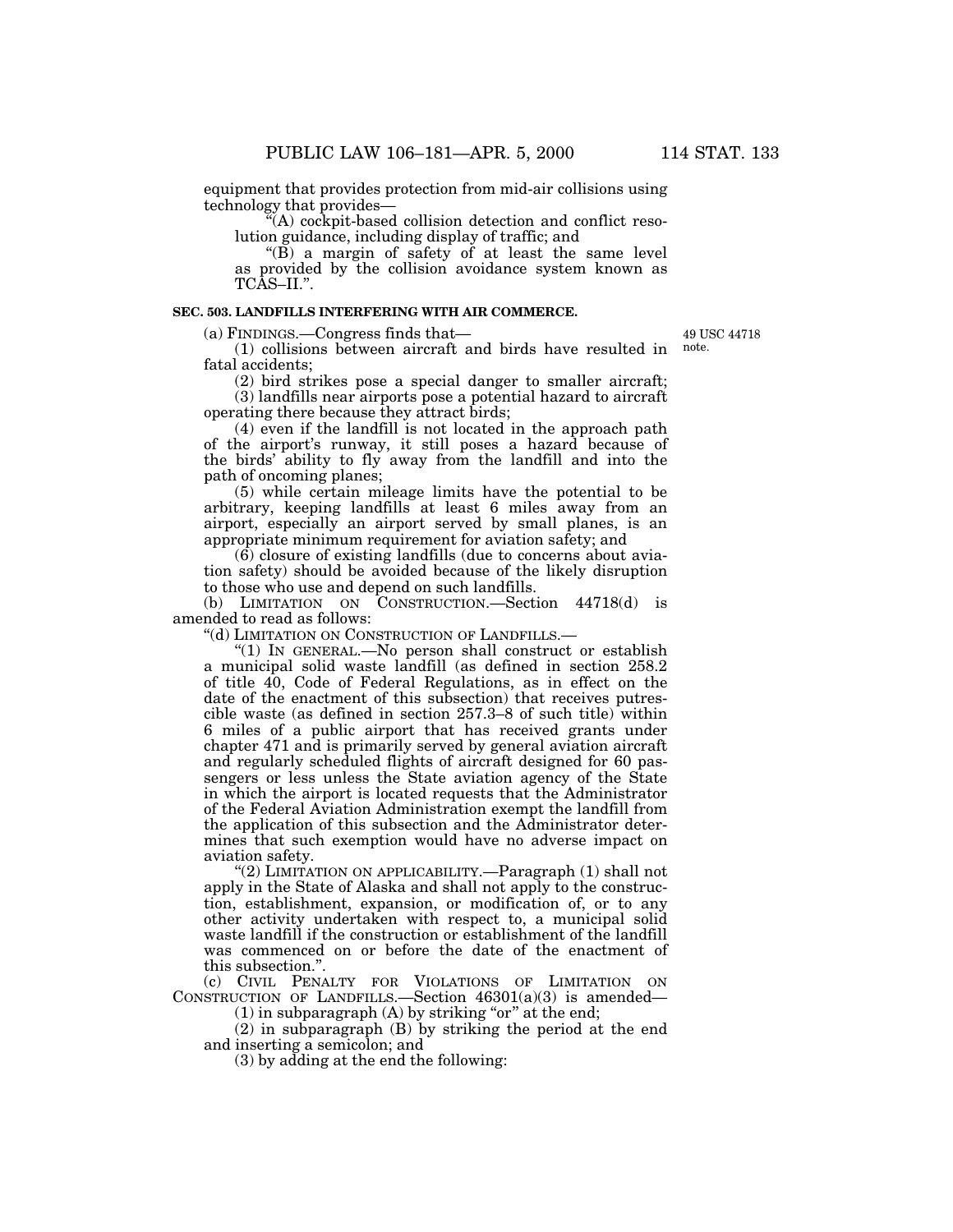"(C) a violation of section  $44718(d)$ , relating to the limitation on construction or establishment of landfills;''.

#### **SEC. 504. LIFE-LIMITED AIRCRAFT PARTS.**

(a) IN GENERAL.—Chapter 447 is amended by adding at the end the following:

# **''§ 44725. Life-limited aircraft parts**

''(a) IN GENERAL.—The Administrator of the Federal Aviation Administration shall conduct a rulemaking proceeding to require the safe disposition of life-limited parts removed from an aircraft. The rulemaking proceeding shall ensure that the disposition deter installation on an aircraft of a life-limited part that has reached or exceeded its life limits.

''(b) SAFE DISPOSITION.—For the purposes of this section, safe disposition includes any of the following methods:

" $(1)$  The part may be segregated under circumstances that preclude its installation on an aircraft.

 $''(2)$  The part may be permanently marked to indicate its used life status.

''(3) The part may be destroyed in any manner calculated to prevent reinstallation in an aircraft.

"(4) The part may be marked, if practicable, to include the recordation of hours, cycles, or other airworthiness information. If the parts are marked with cycles or hours of usage, that information must be updated every time the part is removed from service or when the part is retired from service. ''(5) Any other method approved by the Administrator.

''(c) DEADLINES.—In conducting the rulemaking proceeding under subsection (a), the Administrator shall—

 $''(1)$  not later than 180 days after the date of the enactment of this section, issue a notice of proposed rulemaking; and

" $(2)$  not later than 180 days after the close of the comment period on the proposed rule, issue a final rule.

''(d) PRIOR-REMOVED LIFE-LIMITED PARTS.—No rule issued under subsection (a) shall require the marking of parts removed from aircraft before the effective date of the rules issued under subsection (a), nor shall any such rule forbid the installation of an otherwise airworthy life-limited part."

(b) CIVIL PENALTY.—Section  $46301(a)(3)$  (as amended by section 503(c) of this Act) is further amended by adding at the end the following:

''(D) a violation of section 44725, relating to the safe disposal of life-limited aircraft parts; or''.

(c) CONFORMING AMENDMENT.—The analysis for chapter 447 is amended by adding at the end the following:

''44725. Life-limited aircraft parts.''.

## **SEC. 505. COUNTERFEIT AIRCRAFT PARTS.**

(a) DENIAL; REVOCATION; AMENDMENT OF CERTIFICATE.—

(1) IN GENERAL.—Chapter 447 is further amended by adding at the end the following:

## **''§ 44726. Denial and revocation of certificate for counterfeit parts violations**

''(a) DENIAL OF CERTIFICATE.—

"(1) IN GENERAL.—Except as provided in paragraph  $(2)$ of this subsection and subsection (e)(2), the Administrator of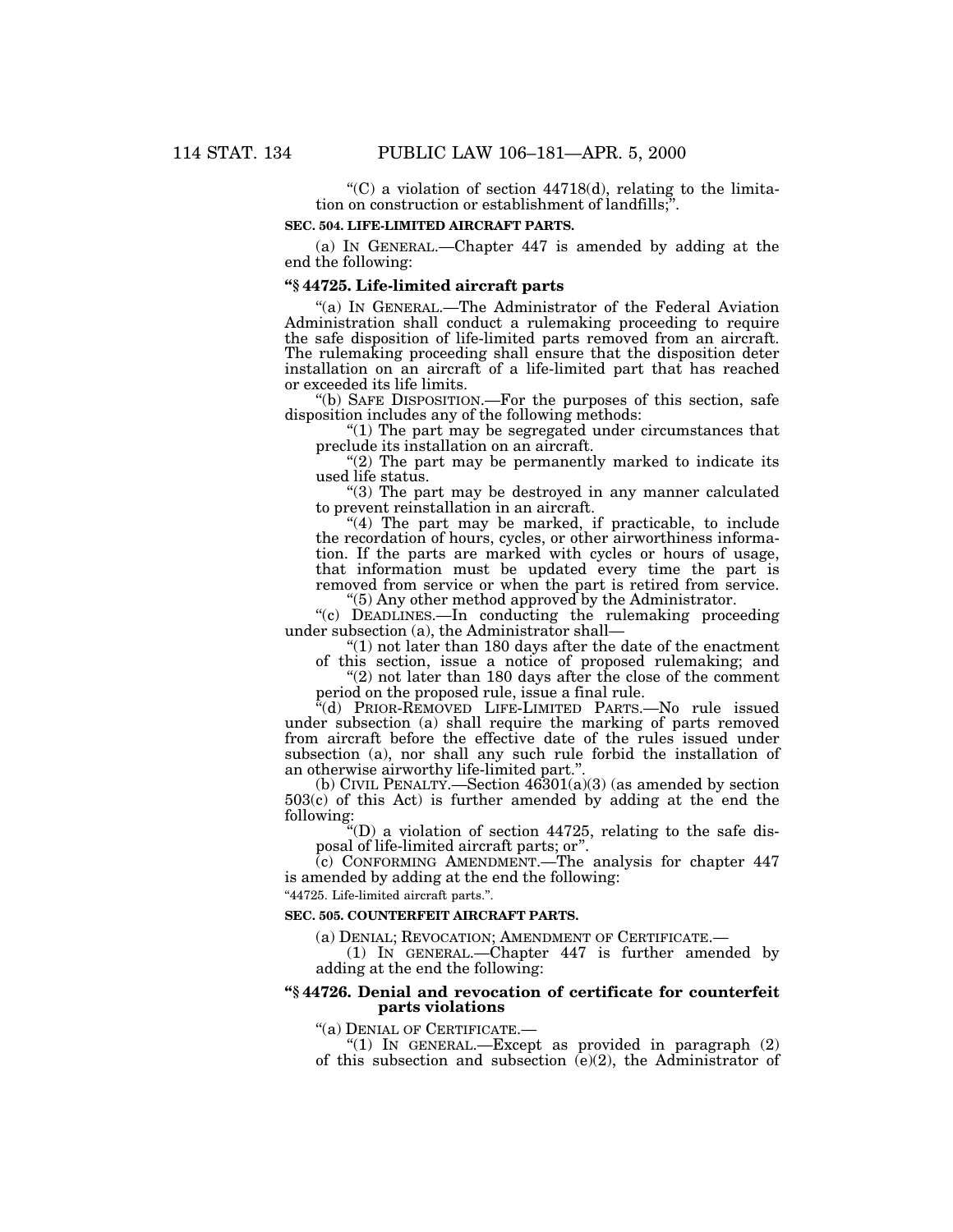the Federal Aviation Administration may not issue a certificate under this chapter to any person—

''(A) convicted in a court of law of a violation of a law of the United States relating to the installation, production, repair, or sale of a counterfeit or fraudulently-represented aviation part or material; or

''(B) subject to a controlling or ownership interest of an individual convicted of such a violation.

" $(2)$  EXCEPTION.—Notwithstanding paragraph  $(1)$ , the Administrator may issue a certificate under this chapter to a person described in paragraph (1) if issuance of the certificate will facilitate law enforcement efforts.

''(b) REVOCATION OF CERTIFICATE.—

"(1) IN GENERAL.—Except as provided in subsections  $(f)$ and (g), the Administrator shall issue an order revoking a certificate issued under this chapter if the Administrator finds that the holder of the certificate or an individual who has a controlling or ownership interest in the holder—

"(A) was convicted in a court of law of a violation of a law of the United States relating to the installation, production, repair, or sale of a counterfeit or fraudulentlyrepresented aviation part or material; or

''(B) knowingly, and with the intent to defraud, carried out or facilitated an activity punishable under a law described in paragraph  $(1)(A)$ .

"(2) NO AUTHORITY TO REVIEW VIOLATION.—In carrying out paragraph (1), the Administrator may not review whether a person violated a law described in paragraph (1)(A).

''(c) NOTICE REQUIREMENT.—Before the Administrator revokes a certificate under subsection (b), the Administrator shall—

" $(1)$  advise the holder of the certificate of the reason for the revocation; and

 $(2)$  provide the holder of the certificate an opportunity to be heard on why the certificate should not be revoked.

"(d) APPEAL.—The provisions of section  $44710(d)$  apply to the appeal of a revocation order under subsection (b). For the purpose of applying that section to the appeal, 'person' shall be substituted for 'individual' each place it appears.

''(e) ACQUITTAL OR REVERSAL.—

"(1) IN GENERAL.—The Administrator may not revoke, and the National Transportation Safety Board may not affirm a revocation of, a certificate under subsection  $(b)(1)(B)$  if the holder of the certificate or the individual referred to in subsection  $(b)(1)$  is acquitted of all charges directly related to the violation.

''(2) REISSUANCE.—The Administrator may reissue a certificate revoked under subsection (b) of this section to the former holder if-

"(A) the former holder otherwise satisfies the requirements of this chapter for the certificate; and

 $'(B)(i)$  the former holder or the individual referred to in subsection  $(b)(1)$ , is acquitted of all charges related to the violation on which the revocation was based; or

"(ii) the conviction of the former holder or such individual of the violation on which the revocation was based is reversed.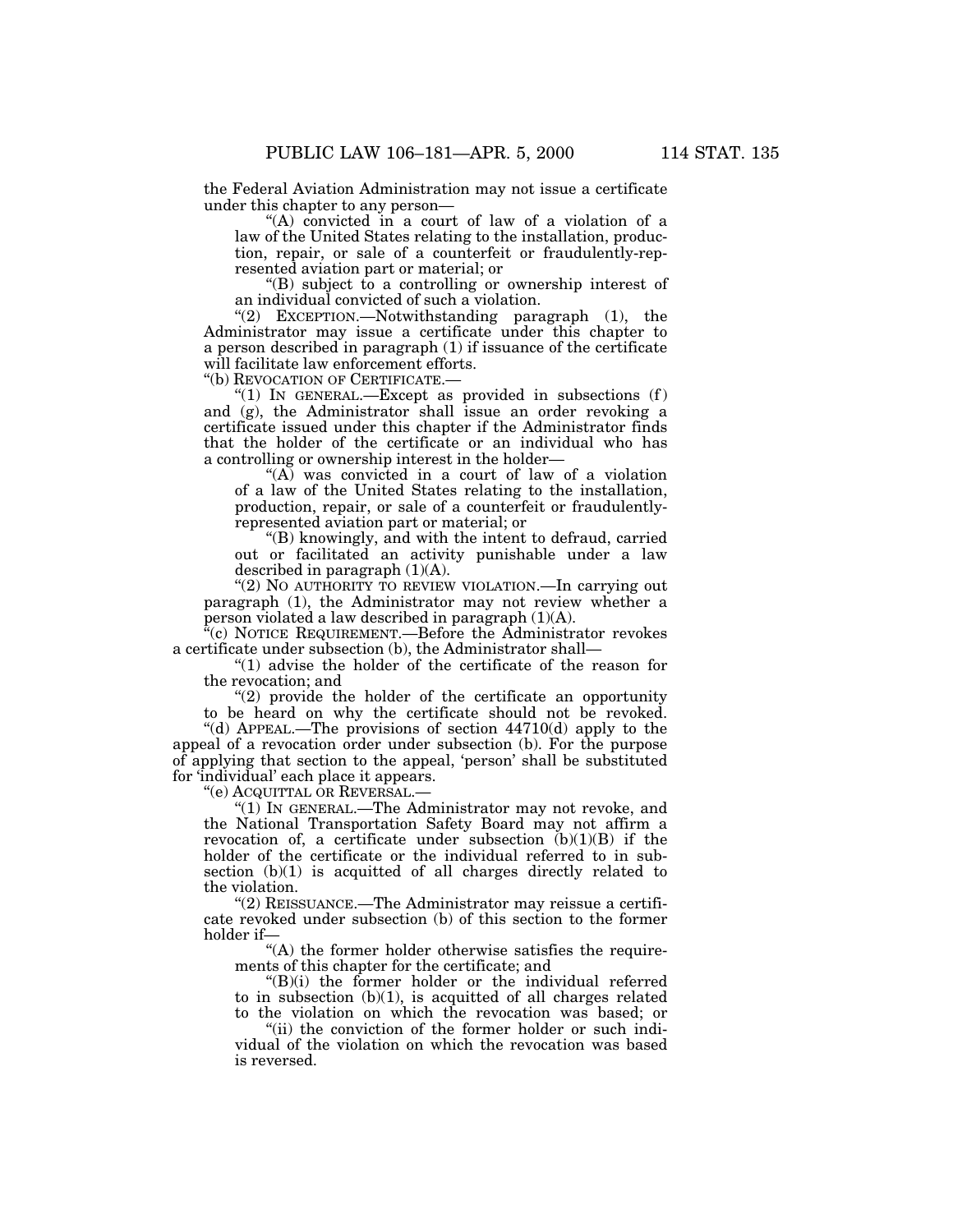"(f) WAIVER.—The Administrator may waive revocation of a certificate under subsection (b) if—

''(1) a law enforcement official of the United States Government requests a waiver; and

" $(2)$  the waiver will facilitate law enforcement efforts.

" $(g)$  AMENDMENT OF CERTIFICATE.—If the holder of a certificate issued under this chapter is other than an individual and the Administrator finds that—

''(1) an individual who had a controlling or ownership interest in the holder committed a violation of a law for the violation of which a certificate may be revoked under this section or knowingly, and with intent to defraud, carried out or facilitated an activity punishable under such a law; and

 $''(2)$  the holder satisfies the requirements for the certificate without regard to that individual,

then the Administrator may amend the certificate to impose a limitation that the certificate will not be valid if that individual has a controlling or ownership interest in the holder. A decision by the Administrator under this subsection is not reviewable by the Board.''.

(2) CONFORMING AMENDMENT.—The analysis for such chapter is further amended by adding at the end the following:

''44726. Denial and revocation of certificate for counterfeit parts violations.''.

(b) PROHIBITION ON EMPLOYMENT.—Section 44711 is amended by adding at the end the following:

"(c) PROHIBITION ON EMPLOYMENT OF CONVICTED COUNTERFEIT PART TRAFFICKERS.—No person subject to this chapter may knowingly employ anyone to perform a function related to the procurement, sale, production, or repair of a part or material, or the installation of a part into a civil aircraft, who has been convicted in a court of law of a violation of any Federal law relating to the installation, production, repair, or sale of a counterfeit or fraudulently-represented aviation part or material.''.

Aircraft Safety Act of 2000.

18 USC 31 note.

### **SEC. 506. PREVENTION OF FRAUDS INVOLVING AIRCRAFT OR SPACE VEHICLE PARTS IN INTERSTATE OR FOREIGN COM-MERCE.**

(a) SHORT TITLE.—This section may be cited as the ''Aircraft Safety Act of 2000''.

(b) DEFINITIONS.—Section 31 of title 18, United States Code, is amended by striking all after the section heading and inserting the following:

''(a) DEFINITIONS.—In this chapter, the following definitions apply:

"(1) AIRCRAFT.—The term 'aircraft' means a civil, military, or public contrivance invented, used, or designed to navigate, fly, or travel in the air.

"(2) AVIATION QUALITY.—The term 'aviation quality', with respect to a part of an aircraft or space vehicle, means the quality of having been manufactured, constructed, produced, maintained, repaired, overhauled, rebuilt, reconditioned, or restored in conformity with applicable standards specified by law (including applicable regulations).

"(3) DESTRUCTIVE SUBSTANCE.—The term 'destructive substance' means an explosive substance, flammable material, infernal machine, or other chemical, mechanical, or radioactive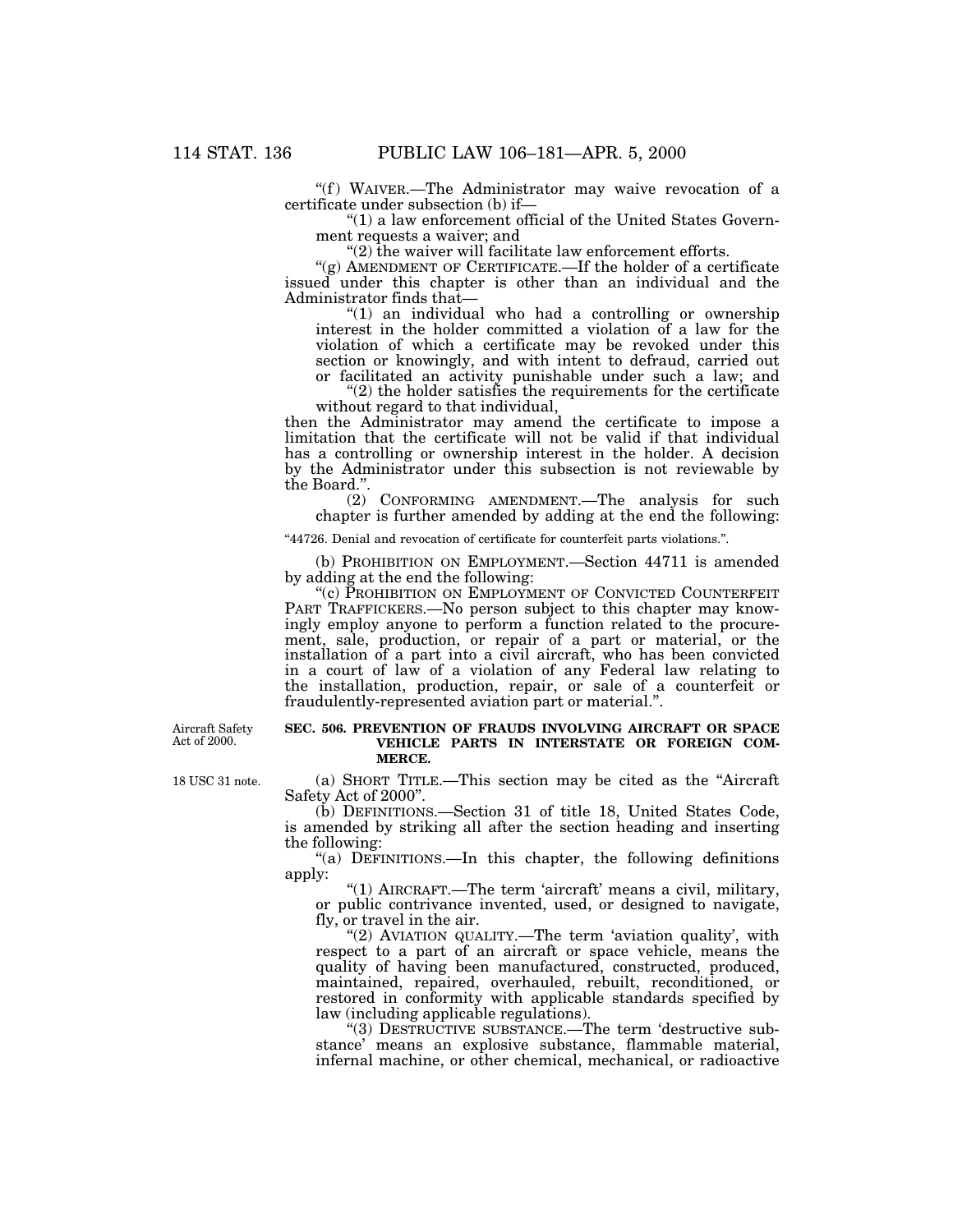device or matter of a combustible, contaminative, corrosive, or explosive nature.

 $\mathcal{L}(4)$  In FLIGHT.—The term 'in flight' means—

''(A) any time from the moment at which all the external doors of an aircraft are closed following embarkation until the moment when any such door is opened for disembarkation; and

''(B) in the case of a forced landing, until competent authorities take over the responsibility for the aircraft and the persons and property on board.

"(5) In SERVICE.—The term 'in service' means—

"(A) any time from the beginning of preflight preparation of an aircraft by ground personnel or by the crew for a specific flight until 24 hours after any landing; and

 $\mathrm{H}(B)$  in any event includes the entire period during which the aircraft is in flight.

"(6) MOTOR VEHICLE.—The term 'motor vehicle' means every description of carriage or other contrivance propelled or drawn by mechanical power and used for commercial purposes on the highways in the transportation of passengers, passengers and property, or property or cargo.

" $(7)$  PART.—The term 'part' means a frame, assembly, component, appliance, engine, propeller, material, part, spare part, piece, section, or related integral or auxiliary equipment.

''(8) SPACE VEHICLE.—The term 'space vehicle' means a man-made device, either manned or unmanned, designed for operation beyond the Earth's atmosphere.

''(9) STATE.—The term 'State' means a State of the United States, the District of Columbia, and any commonwealth, territory, or possession of the United States.

 $(10)$  USED FOR COMMERCIAL PURPOSES.—The term 'used for commercial purposes' means the carriage of persons or property for any fare, fee, rate, charge or other consideration, or directly or indirectly in connection with any business, or other undertaking intended for profit.

''(b) TERMS DEFINED IN OTHER LAW.—In this chapter, the terms 'aircraft engine', 'air navigation facility', 'appliance', 'civil aircraft', 'foreign air commerce', 'interstate air commerce', 'landing area', 'overseas air commerce', 'propeller', 'spare part', and 'special aircraft jurisdiction of the United States' have the meanings given those terms in sections 40102(a) and 46501 of title 49.''.

(c) FRAUD.—

(1) IN GENERAL.—Chapter 2 of title 18, United States Code, is amended by adding at the end the following:

## **''§ 38. Fraud involving aircraft or space vehicle parts in interstate or foreign commerce**

''(a) OFFENSES.—Whoever, in or affecting interstate or foreign commerce, knowingly and with the intent to defraud—

 $"(1)(A)$  falsifies or conceals a material fact concerning any aircraft or space vehicle part;

''(B) makes any materially fraudulent representation concerning any aircraft or space vehicle part; or

 $\mathrm{H}(\tilde{C})$  makes or uses any materially false writing, entry, certification, document, record, data plate, label, or electronic communication concerning any aircraft or space vehicle part;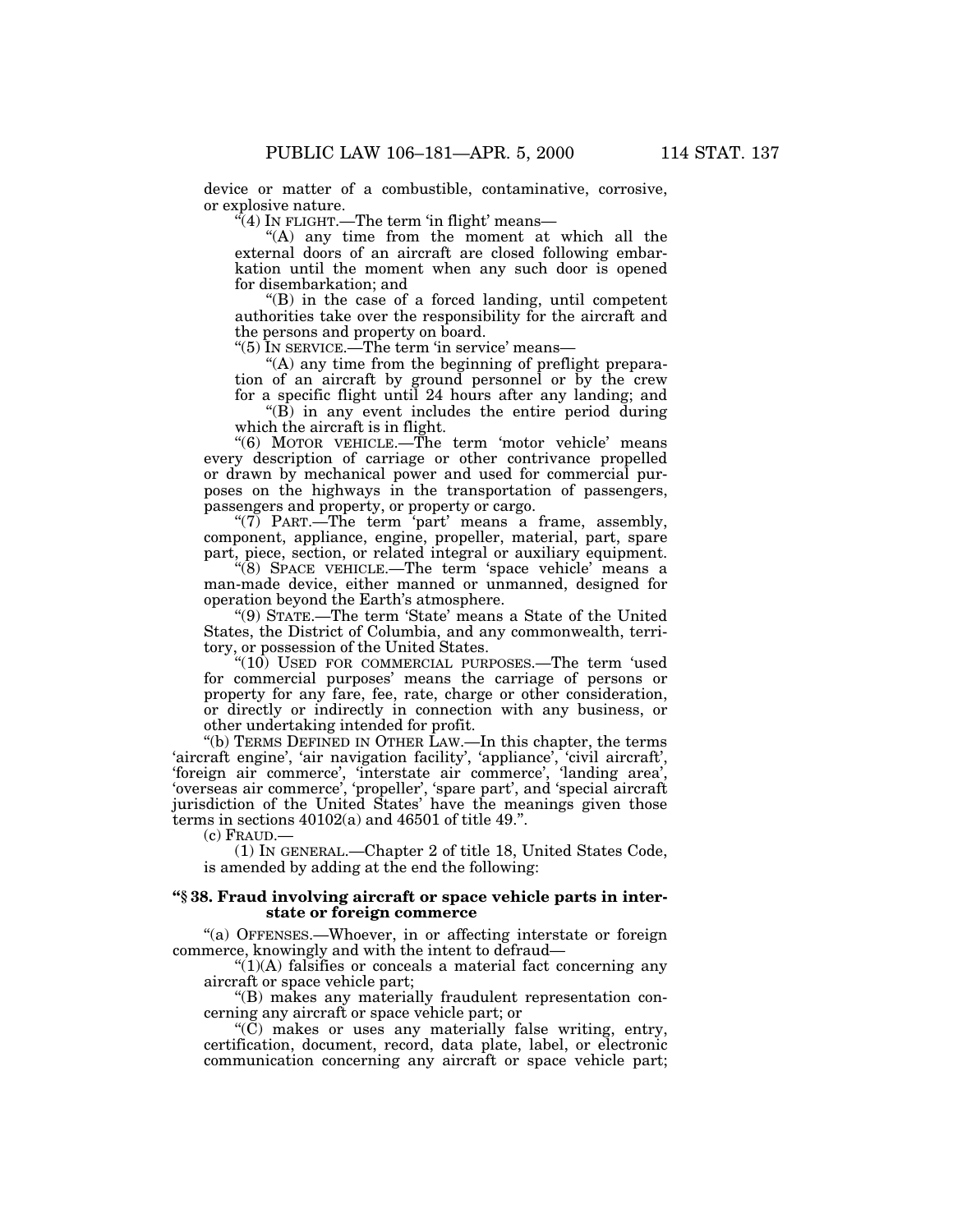''(2) exports from or imports or introduces into the United States, sells, trades, installs on or in any aircraft or space vehicle any aircraft or space vehicle part using or by means of a fraudulent representation, document, record, certification, depiction, data plate, label, or electronic communication; or

"(3) attempts or conspires to commit an offense described in paragraph  $(1)$  or  $(2)$ ,

shall be punished as provided in subsection (b).

''(b) PENALTIES.—The punishment for an offense under subsection (a) is as follows:

"(1) AVIATION QUALITY.—If the offense relates to the aviation quality of a part and the part is installed in an aircraft or space vehicle, a fine of not more than \$500,000, imprisonment for not more than 15 years, or both.

"(2) FAILURE TO OPERATE AS REPRESENTED.—If, by reason of the failure of the part to operate as represented, the part to which the offense is related is the proximate cause of a malfunction or failure that results in serious bodily injury (as defined in section 1365), a fine of not more than \$1,000,000, imprisonment for not more than 20 years, or both.

''(3) FAILURE RESULTING IN DEATH.—If, by reason of the failure of the part to operate as represented, the part to which the offense is related is the proximate cause of a malfunction or failure that results in the death of any person, a fine of not more than \$1,000,000, imprisonment for any term of years or life, or both.

"(4) OTHER CIRCUMSTANCES.—In the case of an offense under subsection (a) not described in paragraph (1), (2), or (3) of this subsection, a fine under this title, imprisonment for not more than 10 years, or both.

''(5) ORGANIZATIONS.—If the offense is committed by an organization, a fine of not more than—

"(A)  $$10,000,000$  in the case of an offense described in paragraph  $(1)$  or  $(4)$ ; and

" $(B)$  \$20,000,000 in the case of an offense described in paragraph (2) or (3).

''(c) CIVIL REMEDIES.—

''(1) IN GENERAL.—The district courts of the United States shall have jurisdiction to prevent and restrain violations of this section by issuing appropriate orders, including—

"(A) ordering a person (convicted of an offense under this section) to divest any interest, direct or indirect, in any enterprise used to commit or facilitate the commission of the offense, or to destroy, or to mutilate and sell as scrap, aircraft material or part inventories or stocks;

''(B) imposing reasonable restrictions on the future activities or investments of any such person, including prohibiting engagement in the same type of endeavor as used to commit the offense; and

''(C) ordering the dissolution or reorganization of any enterprise knowingly used to commit or facilitate the commission of an offense under this section making due provisions for the rights and interests of innocent persons.

 $\sqrt{a(2)}$  RESTRAINING ORDERS AND PROHIBITION.—Pending final determination of a proceeding brought under this section, the court may enter such restraining orders or prohibitions, or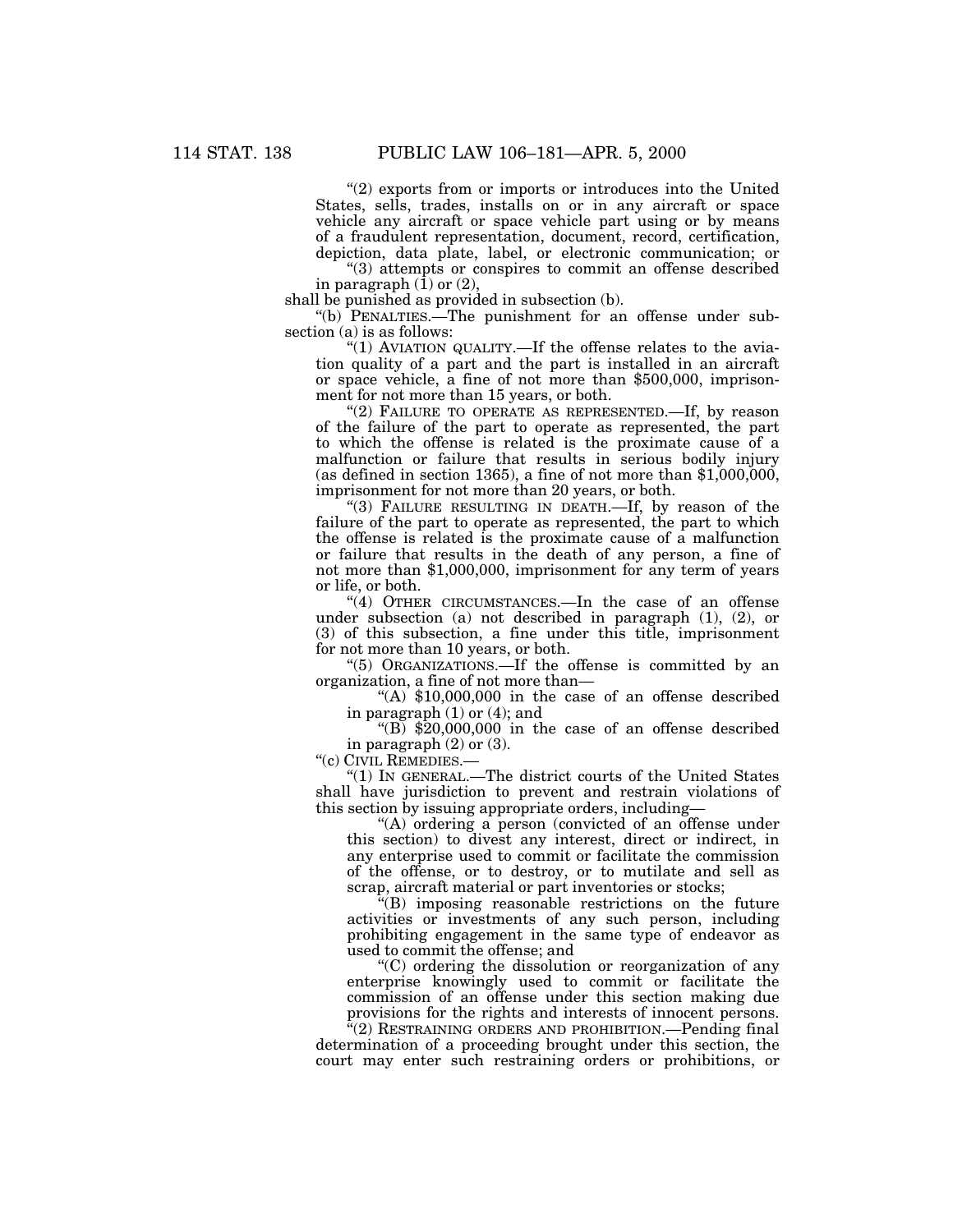take such other actions (including the acceptance of satisfactory performance bonds) as the court deems proper.

''(3) ESTOPPEL.—A final judgment rendered in favor of the United States in any criminal proceeding brought under this section shall stop the defendant from denying the essential allegations of the criminal offense in any subsequent civil proceeding brought by the United States.

''(d) CRIMINAL FORFEITURE.—

" $(1)$  In GENERAL.—The court, in imposing sentence on any person convicted of an offense under this section, shall order, in addition to any other sentence and irrespective of any provision of State law, that the person forfeit to the United States—

''(A) any property constituting, or derived from, any proceeds that the person obtained, directly or indirectly, as a result of the offense; and

''(B) any property used, or intended to be used in any manner, to commit or facilitate the commission of the offense, if the court in its discretion so determines, taking into consideration the nature, scope, and proportionality of the use of the property on the offense.

''(2) APPLICATION OF OTHER LAW.—The forfeiture of property under this section, including any seizure and disposition of the property, and any proceedings relating to the property, shall be governed by section 413 of the Comprehensive Drug Abuse and Prevention Act of 1970 (21 U.S.C. 853) (not including subsection (d) of that section).

''(e) CONSTRUCTION WITH OTHER LAW.—This section does not preempt or displace any other remedy, civil or criminal, provided by Federal or State law for the fraudulent importation, sale, trade, installation, or introduction into commerce of an aircraft or space vehicle part.

" $(f)$  TERRITORIAL SCOPE.—This section also applies to conduct occurring outside the United States if—

 $*(1)$  the offender is a natural person who is a citizen or permanent resident alien of the United States, or an organization organized under the laws of the United States or political subdivision thereof;

" $(2)$  the aircraft or spacecraft part as to which the violation relates was installed in an aircraft or space vehicle owned or operated at the time of the offense by a citizen or permanent resident alien of the United States, or by an organization thereof; or

"(3) an act in furtherance of the offense was committed in the United States.''.

(2) CONFORMING AMENDMENTS.—

(A) CHAPTER ANALYSIS.—The analysis for chapter 2 of title 18, United States Code, is amended by adding at the end the following:

''38. Fraud involving aircraft or space vehicle parts in interstate or foreign commerce."

> (B) WIRE AND ELECTRONIC COMMUNICATIONS.—Section 2516(1)(c) of title 18, United States Code, is amended by inserting "section  $38$  (relating to aircraft parts fraud)," after "section 32 (relating to destruction of aircraft or aircraft facilities),''.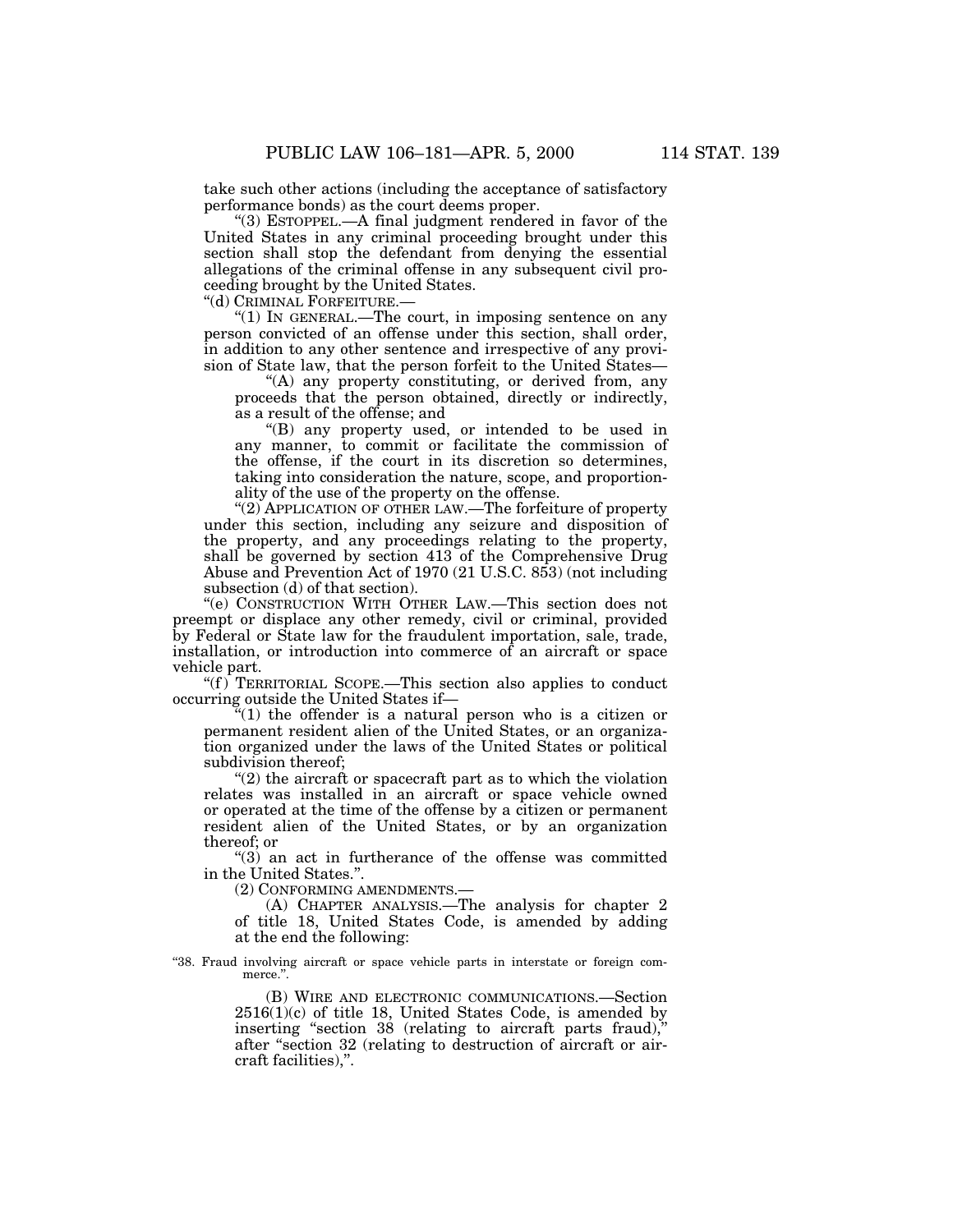## **SEC. 507. TRANSPORTING OF HAZARDOUS MATERIAL.**

Section 46312 is amended—

(1) by inserting "(a) IN GENERAL.—" before "A person"; and

(2) by adding at the end the following:

''(b) KNOWLEDGE OF REGULATIONS.—For purposes of subsection (a), knowledge by the person of the existence of a regulation or requirement related to the transportation of hazardous material prescribed by the Secretary under this part is not an element of an offense under this section but shall be considered in mitigation of the penalty.''.

## **SEC. 508. EMPLOYMENT INVESTIGATIONS AND RESTRICTIONS.**

(a) FLEXIBILITY TO PERFORM CRIMINAL HISTORY RECORD CHECKS.—Section  $44936(a)(1)(C)$  is amended—

(1) in clause (iii) by striking "or";

(2) in clause (iv) by striking the period at the end and inserting "; or"; and

(3) by adding at the end the following:

"(v) the Administrator decides it is necessary to ensure air transportation security with respect to passenger, baggage, or property screening at airports.''.

(b) RECORDS OF EMPLOYMENT OF PILOT APPLICANTS.—Section  $44936(f)$  is amended—

(1) in paragraph (1)(B) by inserting ''(except a branch of the United States Armed Forces, the National Guard, or a reserve component of the United States Armed Forces)'' after ''person'' the first place it appears;

(2) in paragraph  $(1)(B)(ii)$  by striking "individual" the first place it appears and inserting ''individual's performance as a pilot'';

(3) in paragraph (5) by striking the period at the end of the first sentence and inserting ''; except that, for purposes of paragraph (15), the Administrator may allow an individual designated by the Administrator to accept and maintain written consent on behalf of the Administrator for records requested under paragraph  $(1)(A)$ .";

 $(4)$  in paragraph  $(13)$ 

 $(A)$  by striking "may" and inserting "shall"; and

(B) before the semicolon in subparagraph (A)(i) insert "and disseminated under paragraph (15)

(5) in paragraph  $(14)(B)$  by inserting "or from a foreign government or entity that employed the individual'' after ''exists''; and

(6) by adding at the end the following:

"(15) ELECTRONIC ACCESS TO FAA RECORDS.—For the purpose of increasing timely and efficient access to Federal Aviation Administration records described in paragraph (1), the Administrator may allow, under terms established by the Administrator, an individual designated by the air carrier to have electronic access to a specified database containing information about such records. The terms shall limit such access to instances in which information in the database is required by the designated individual in making a hiring decision concerning a pilot applicant and shall require that the designated individual provide assurances satisfactory to the Administrator that information obtained using such access will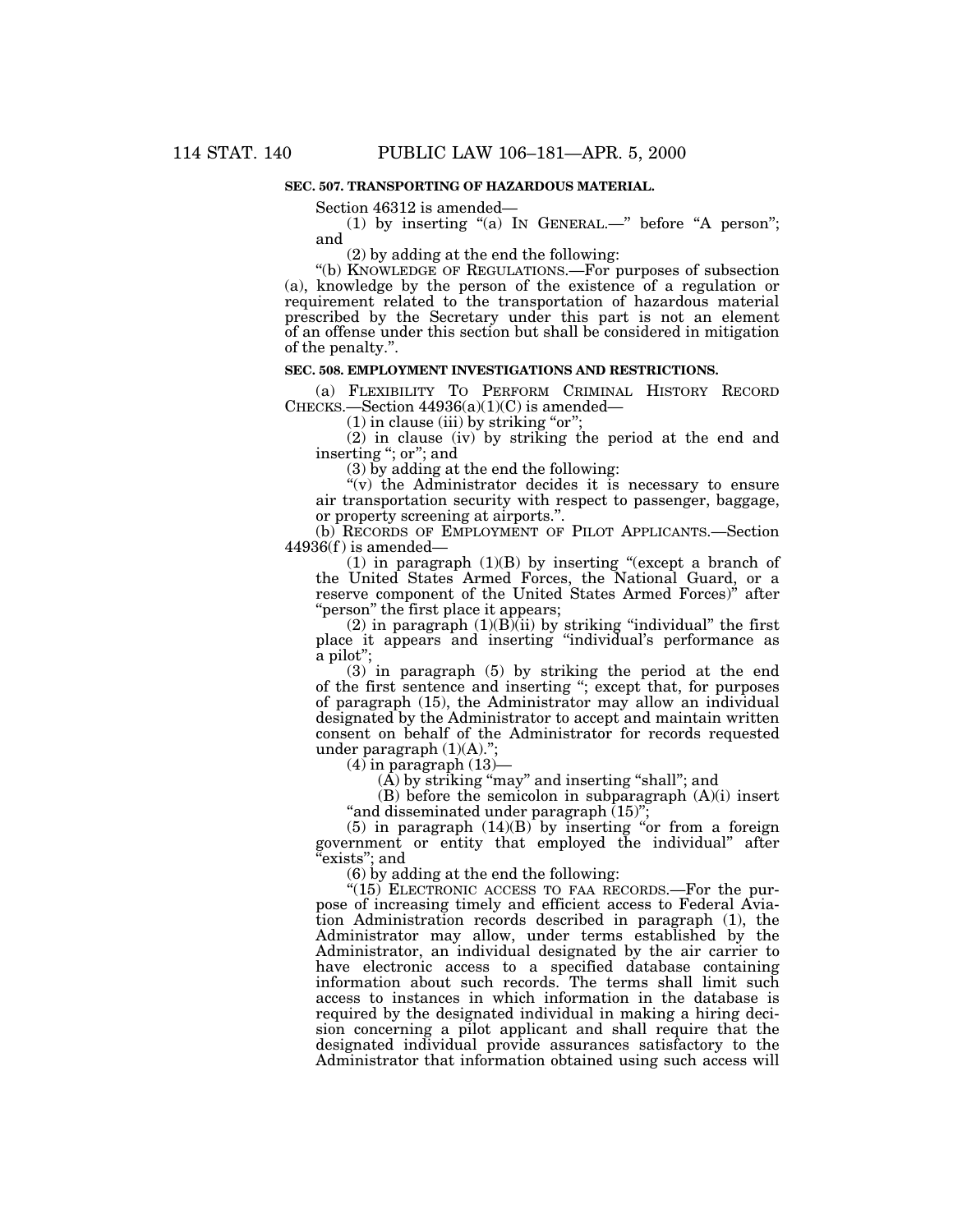not be used for any purpose other than making the hiring decision.''.

#### **SEC. 509. CRIMINAL PENALTY FOR PILOTS OPERATING IN AIR TRANSPORTATION WITHOUT AN AIRMAN'S CERTIFICATE.**

(a) IN GENERAL.—Chapter 463 is amended by adding at the end the following:

#### **''§ 46317. Criminal penalty for pilots operating in air transportation without an airman's certificate**

''(a) GENERAL CRIMINAL PENALTY.—An individual shall be fined under title 18 or imprisoned for not more than 3 years, or both, if that individual—

''(1) knowingly and willfully serves or attempts to serve in any capacity as an airman operating an aircraft in air transportation without an airman's certificate authorizing the individual to serve in that capacity; or

"(2) knowingly and willfully employs for service or uses in any capacity as an airman to operate an aircraft in air transportation an individual who does not have an airman's certificate authorizing the individual to serve in that capacity. ''(b) CONTROLLED SUBSTANCE CRIMINAL PENALTY.—

''(1) CONTROLLED SUBSTANCES DEFINED.—In this subsection, the term 'controlled substance' has the meaning given that term in section 102 of the Comprehensive Drug Abuse Prevention and Control Act of 1970 (21 U.S.C. 802).

''(2) CRIMINAL PENALTY.—An individual violating subsection (a) shall be fined under title 18 or imprisoned for not more than 5 years, or both, if the violation is related to transporting a controlled substance by aircraft or aiding or facilitating a controlled substance violation and that transporting, aiding, or facilitating—

 $(A)$  is punishable by death or imprisonment of more than 1 year under a Federal or State law; or

''(B) is related to an act punishable by death or imprisonment for more than 1 year under a Federal or State law related to a controlled substance (except a law related to simple possession (as that term is used in section  $46306(\bar{c})$  of a controlled substance).

"(3) TERMS OF IMPRISONMENT.—A term of imprisonment imposed under paragraph (2) shall be served in addition to, and not concurrently with, any other term of imprisonment imposed on the individual subject to the imprisonment.''.

(b) CONFORMING AMENDMENT.—The analysis for chapter 463 is amended by adding at the end the following:

"46317. Criminal penalty for pilots operating in air transportation without an airman's certificate.

#### **SEC. 510. FLIGHT OPERATIONS QUALITY ASSURANCE RULES.**

Not later than 60 days after the date of the enactment of Deadline. this Act, the Administrator shall issue a notice of proposed rulemaking to develop procedures to protect air carriers and their employees from enforcement actions for violations of title 14, Code of Federal Regulations, (other than criminal or deliberate acts) that are reported or discovered as a result of voluntary reporting programs, such as the Flight Operations Quality Assurance Program and the Aviation Safety Action Program.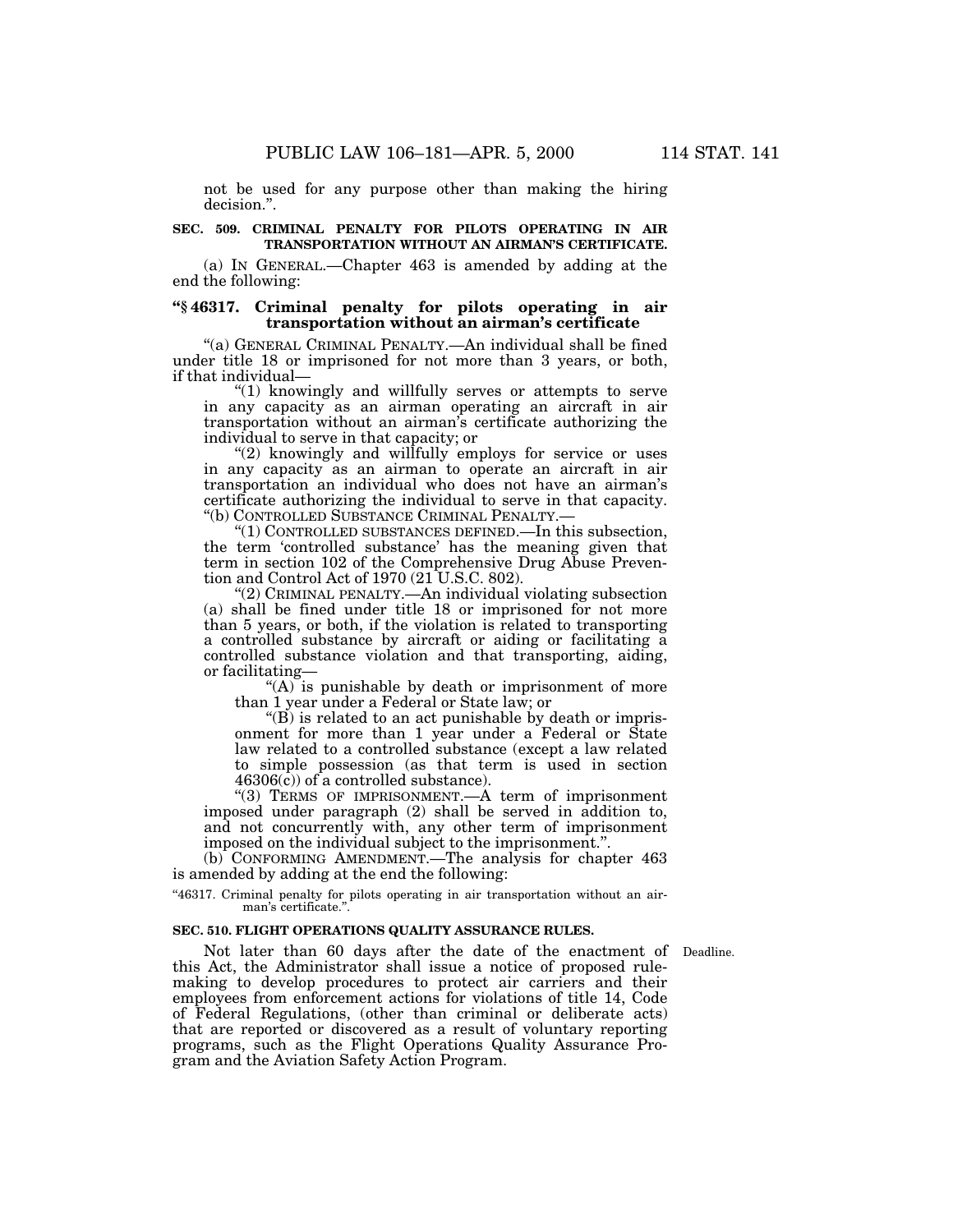#### **SEC. 511. PENALTIES FOR UNRULY PASSENGERS.**

(a) IN GENERAL.—Chapter 463 (as amended by section 509 of this Act) is further amended by adding at the end the following:

#### **''§ 46318. Interference with cabin or flight crew**

''(a) GENERAL RULE.—An individual who physically assaults or threatens to physically assault a member of the flight crew or cabin crew of a civil aircraft or any other individual on the aircraft, or takes any action that poses an imminent threat to the safety of the aircraft or other individuals on the aircraft is liable to the United States Government for a civil penalty of not more than \$25,000.

''(b) COMPROMISE AND SETOFF.—

''(1) COMPROMISE.—The Secretary may compromise the amount of a civil penalty imposed under this section.

''(2) SETOFF.—The United States Government may deduct the amount of a civil penalty imposed or compromised under this section from amounts the Government owes the person liable for the penalty.''.

(b) CONFORMING AMENDMENT.—The analysis for chapter 463 is further amended by adding at the end the following:

''46318. Interference with cabin or flight crew.''.

49 USC 44903 note.

## **SEC. 512. DEPUTIZING OF STATE AND LOCAL LAW ENFORCEMENT OFFICERS.**

(a) DEFINITIONS.—In this section, the following definitions apply:

(1) AIRCRAFT.—The term ''aircraft'' has the meaning given that term in section 40102 of title 49, United States Code.

(2) AIR TRANSPORTATION.—The term ''air transportation'' has the meaning given that term in such section.

(3) PROGRAM.—The term ''program'' means the program established under subsection (b)(1)(A).

(b) ESTABLISHMENT OF A PROGRAM TO DEPUTIZE LOCAL LAW ENFORCEMENT OFFICERS.—

(1) IN GENERAL.—The Attorney General may—

(A) establish a program under which the Attorney General may deputize State and local law enforcement officers having jurisdiction over airports and airport authorities as Deputy United States Marshals for the limited purpose of enforcing Federal laws that regulate security on board aircraft, including laws relating to violent, abusive, or disruptive behavior by passengers in air transportation; and

(B) encourage the participation of law enforcement officers of State and local governments in the program.

(2) CONSULTATION.—In establishing the program, the Attorney General shall consult with appropriate officials of—

(A) the United States Government (including the Administrator or a designated representative of the Administrator); and

(B) State and local governments in any geographic area in which the program may operate.

(3) TRAINING AND BACKGROUND OF LAW ENFORCEMENT OFFICERS.—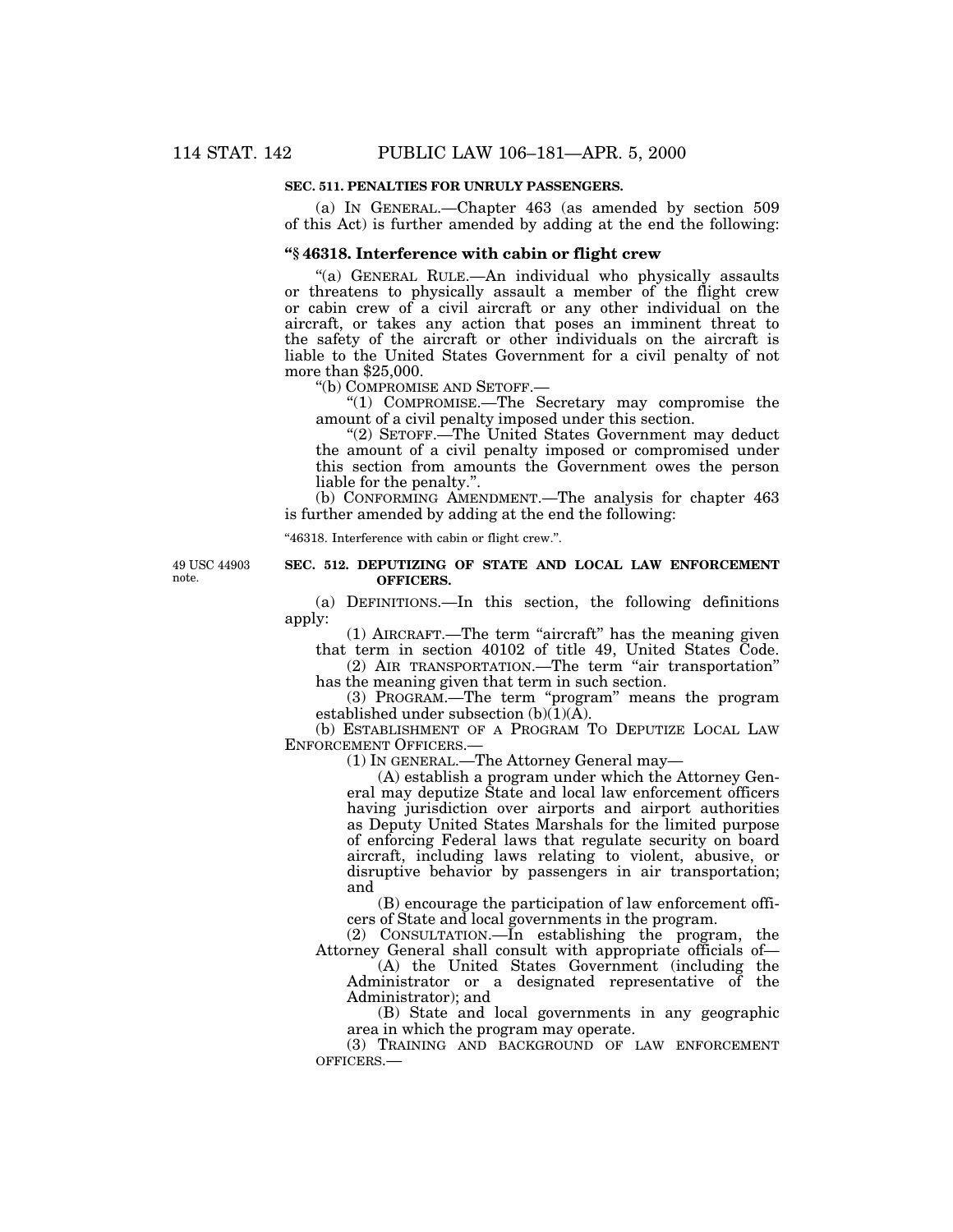(A) IN GENERAL.—Under the program, to qualify to serve as a Deputy United States Marshal under the program, a State or local law enforcement officer shall—

(i) meet the minimum background and training requirements for a law enforcement officer under part 107 of title 14, Code of Federal Regulations (or equivalent requirements established by the Attorney General); and

(ii) receive approval to participate in the program from the State or local law enforcement agency that is the employer of that law enforcement officer.

(B) TRAINING NOT FEDERAL RESPONSIBILITY.—The United States Government shall not be responsible for providing to a State or local law enforcement officer the training required to meet the training requirements under subparagraph  $(A)(i)$ . Nothing in this subsection may be construed to grant any such law enforcement officer the right to attend any institution of the United States Government established to provide training to law enforcement officers of the United States Government.

(c) POWERS AND STATUS OF DEPUTIZED LAW ENFORCEMENT OFFICERS.—

(1) IN GENERAL.—Subject to paragraph (2), a State or local law enforcement officer that is deputized as a Deputy United States Marshal under the program may arrest and apprehend an individual suspected of violating any Federal law described in subsection  $(b)(1)(A)$ , including any individual who violates a provision subject to a civil penalty under section 46301 of title 49, United States Code, or section 46302, 46303, 46318, 46504, 46505, or 46507 of that title, or who commits an act described in section 46506 of that title.

(2) LIMITATION.—The powers granted to a State or local law enforcement officer deputized under the program shall be limited to enforcing Federal laws relating to security on board aircraft in flight.

(3) STATUS.—A State or local law enforcement officer that is deputized as a Deputy United States Marshal under the program shall not—

(A) be considered to be an employee of the United States Government; or

(B) receive compensation from the United States Government by reason of service as a Deputy United States Marshal under the program.

(d) STATUTORY CONSTRUCTION.—Nothing in this section may be construed to—

(1) grant a State or local law enforcement officer that is deputized under the program the power to enforce any Federal law that is not described in subsection (c); or

(2) limit the authority that a State or local law enforcement officer may otherwise exercise in the officer's capacity under any other applicable State or Federal law.

(e) REGULATIONS.—The Attorney General may promulgate such regulations as may be necessary to carry out this section.

(f) NOTIFICATION OF CONGRESS.—Not later than 90 days after Deadline. the date of the enactment of this Act, the Attorney General shall notify the Committee on Transportation and Infrastructure of the House of Representatives and the Committee on Commerce, Science,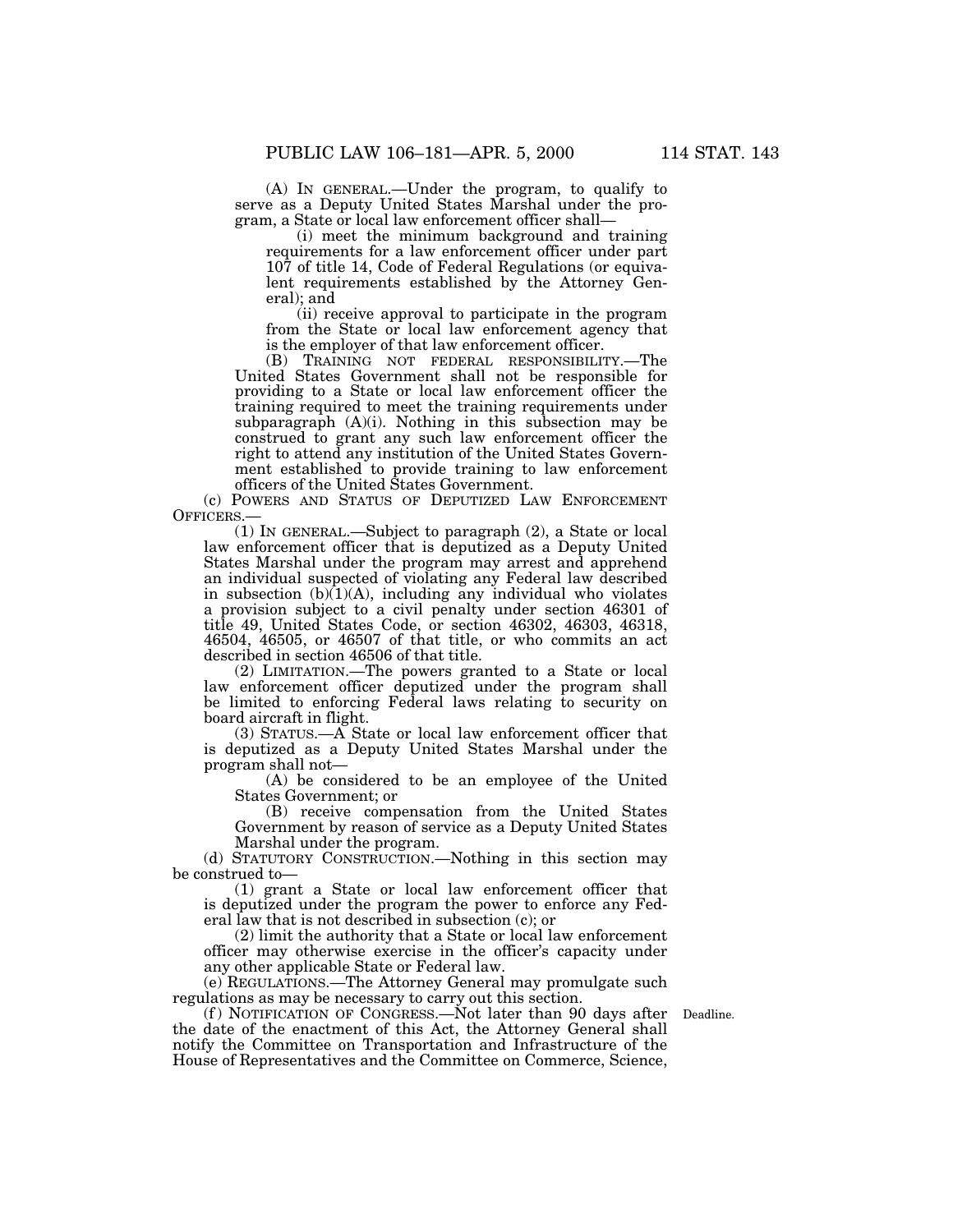and Transportation of the Senate on whether or not the Attorney General intends to establish the program authorized by this section.

Deadlines.

## **SEC. 513. AIR TRANSPORTATION OVERSIGHT SYSTEM.**

(a) REPORT.—Not later than August 1, 2000, the Administrator shall transmit to the Committee on Transportation and Infrastructure of the House of Representatives and the Committee on Commerce, Science, and Transportation of the Senate a report on the progress of the Federal Aviation Administration in implementing the air transportation oversight system, including in detail the training of inspectors under the system, the number of inspectors using the system, air carriers subject to the system, and the budget for the system.

(b) REQUIRED CONTENTS.—At a minimum, the report shall indicate—

(1) any funding or staffing constraints that would adversely impact the Administration's ability to continue to develop and implement the air transportation oversight system;

(2) progress in integrating the aviation safety data derived from such system's inspections with existing aviation data of the Administration in the safety performance analysis system of the Administration; and

(3) the Administration's efforts in collaboration with the aviation industry to develop and validate safety performance measures and appropriate risk weightings for such system.

(c) UPDATE.—Not later than August 1, 2002, the Administrator shall update the report submitted under this section and transmit the updated report to the committees referred to in subsection (a).

## **SEC. 514. RUNWAY SAFETY AREAS.**

(a) ELIGIBILITY.—Section 47102(3)(B) (as amended by section 122 of this Act) is further amended by adding at the end the following:

> "(ix) engineered materials arresting systems as described in the Advisory Circular No. 150/5220–22 published by the Federal Aviation Administration on August 21, 1998, including any revision to the circular.''.

(b) SOLICITATION OF COMMENTS.—Not later than 6 months after the date of the enactment of this Act, the Administrator shall solicit comments on the need for the improvement of runway safety areas through the use of engineered materials arresting systems, longer runways, and such other techniques as the Administrator considers appropriate.

(c) GRANTS FOR ENGINEERED MATERIALS ARRESTING SYSTEMS.— In making grants under section 47104 of title 49, United States Code, for engineered materials arresting systems, the Secretary shall require the sponsor to demonstrate that the effects of jet blasts have been adequately considered.

(d) GRANTS FOR RUNWAY REHABILITATION.—In any case in which an airport's runways are constrained by physical conditions, the Secretary shall consider alternative means for ensuring runway safety (other than a safety overrun area) when prescribing conditions for grants for runway rehabilitation.

Deadline.

49 USC 47106 note.

49 USC 47106 note.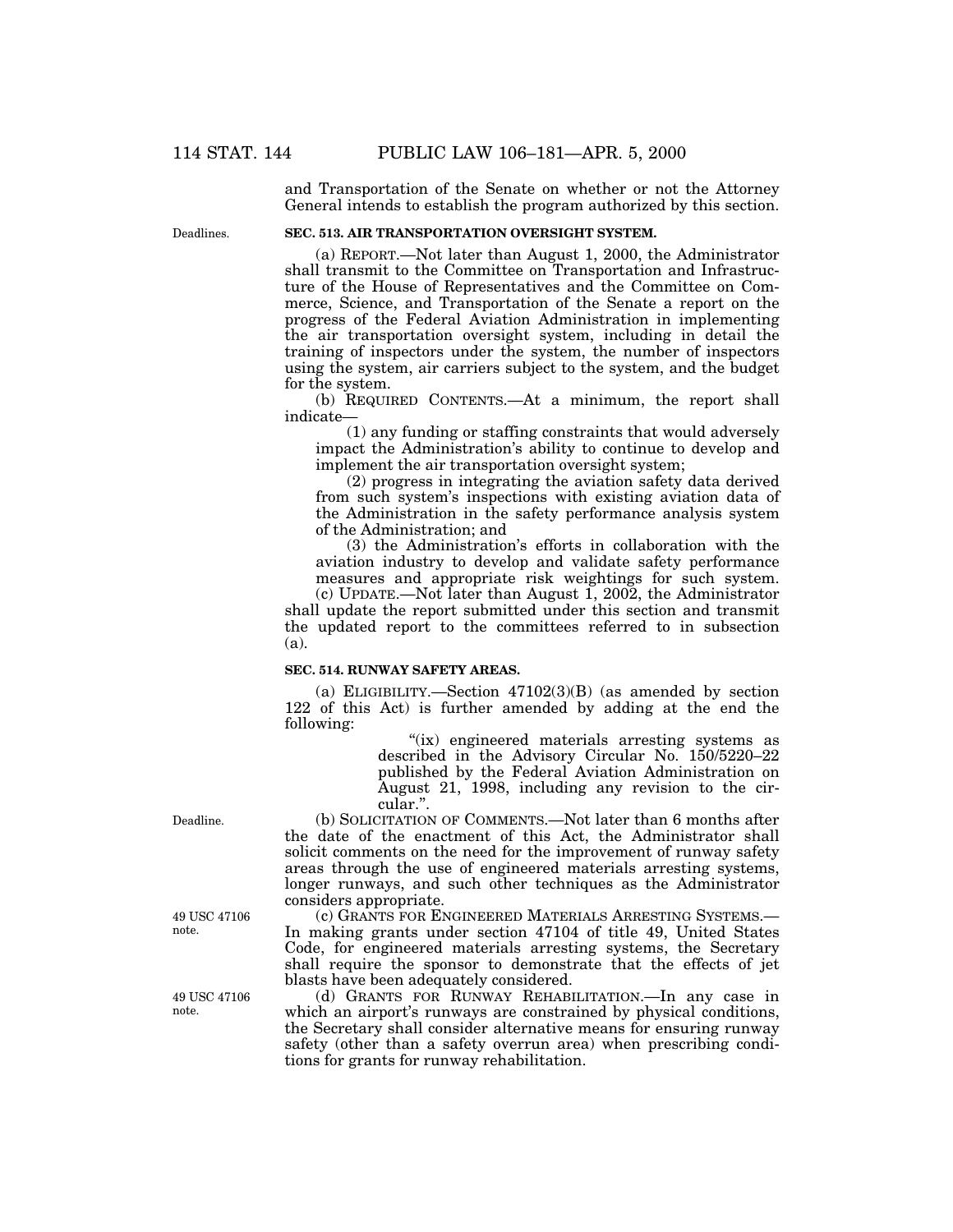#### **SEC. 515. PRECISION APPROACH PATH INDICATORS.**

Not later than 6 months after the date of the enactment of this Act, the Administrator shall solicit comments on the need for the installation of precision approach path indicators.

#### **SEC. 516. AIRCRAFT DISPATCHERS.**

(a) STUDY.—The Administrator shall conduct a study of the role of aircraft dispatchers in enhancing aviation safety.

(b) CONTENTS.—The study shall include an assessment of whether or not aircraft dispatchers should be required for those operations not presently requiring aircraft dispatcher assistance, operational control issues related to the aircraft dispatching functions, and whether or not designation of positions within the Federal Aviation Administration for oversight of dispatchers would enhance aviation safety.

(c) REPORT.—Not later than 1 year after the date of the enactment of this Act, the Administrator shall transmit to Congress a report on the results of the study conducted under this section.

### **SEC. 517. IMPROVED TRAINING FOR AIRFRAME AND POWERPLANT MECHANICS.**

The Administrator shall form a partnership with industry and labor to develop a model program to improve the curricula, teaching methods, and quality of instructors for training individuals that need certification as airframe and powerplant mechanics.

## **SEC. 518. SMALL AIRPORT CERTIFICATION.**

Not later than 60 days after the date of the enactment of this Act, the Administrator shall issue a notice of proposed rulemaking on implementing section  $44706(a)(2)$  of title 49, United States Code, relating to issuance of airport operating certificates for small scheduled passenger air carrier operations. Not later than 1 year after the last day of the period for public comment provided for in the notice of proposed rulemaking, the Administrator shall issue a final rule on implementing such program.

#### **SEC. 519. PROTECTION OF EMPLOYEES PROVIDING AIR SAFETY INFORMATION.**

(a) GENERAL RULE.—Chapter 421 is amended by adding at the end the following:

## ''SUBCHAPTER III—WHISTLEBLOWER PROTECTION PROGRAM

#### **''§ 42121. Protection of employees providing air safety information**

''(a) DISCRIMINATION AGAINST AIRLINE EMPLOYEES.—No air carrier or contractor or subcontractor of an air carrier may discharge an employee or otherwise discriminate against an employee with respect to compensation, terms, conditions, or privileges of employment because the employee (or any person acting pursuant to a request of the employee)-

''(1) provided, caused to be provided, or is about to provide (with any knowledge of the employer) or cause to be provided to the employer or Federal Government information relating to any violation or alleged violation of any order, regulation, or standard of the Federal Aviation Administration or any

Deadline.

49 USC 44505 note.

Deadline.

49 USC 44515 note.

Deadlines. 49 USC 44706 note.

Regulations.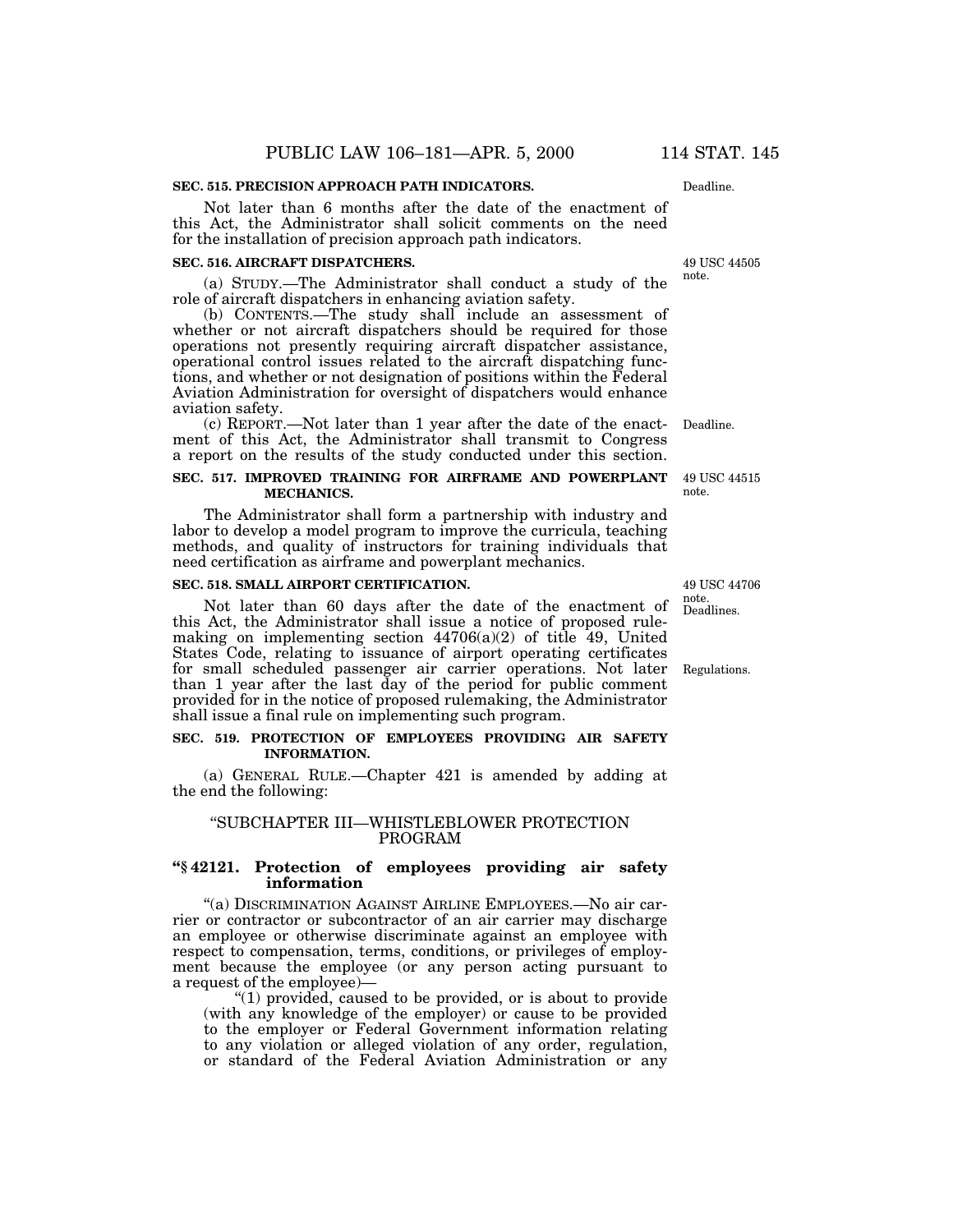other provision of Federal law relating to air carrier safety under this subtitle or any other law of the United States;

" $(2)$  has filed, caused to be filed, or is about to file (with any knowledge of the employer) or cause to be filed a proceeding relating to any violation or alleged violation of any order, regulation, or standard of the Federal Aviation Administration or any other provision of Federal law relating to air carrier safety under this subtitle or any other law of the United States; " $(3)$  testified or is about to testify in such a proceeding;

or

''(4) assisted or participated or is about to assist or participate in such a proceeding.

''(b) DEPARTMENT OF LABOR COMPLAINT PROCEDURE.—

''(1) FILING AND NOTIFICATION.—A person who believes that he or she has been discharged or otherwise discriminated against by any person in violation of subsection (a) may, not later than 90 days after the date on which such violation occurs, file (or have any person file on his or her behalf) a complaint with the Secretary of Labor alleging such discharge or discrimination. Upon receipt of such a complaint, the Secretary of Labor shall notify, in writing, the person named in the complaint and the Administrator of the Federal Aviation Administration of the filing of the complaint, of the allegations contained in the complaint, of the substance of evidence supporting the complaint, and of the opportunities that will be afforded to such person under paragraph (2).

''(2) INVESTIGATION; PRELIMINARY ORDER.—

"(A) In GENERAL.—Not later than 60 days after the date of receipt of a complaint filed under paragraph (1) and after affording the person named in the complaint an opportunity to submit to the Secretary of Labor a written response to the complaint and an opportunity to meet with a representative of the Secretary to present statements from witnesses, the Secretary of Labor shall conduct an investigation and determine whether there is reasonable cause to believe that the complaint has merit and notify, in writing, the complainant and the person alleged to have committed a violation of subsection (a) of the Secretary's findings. If the Secretary of Labor concludes that there is a reasonable cause to believe that a violation of subsection (a) has occurred, the Secretary shall accompany the Secretary's findings with a preliminary order providing the relief prescribed by paragraph (3)(B). Not later than 30 days after the date of notification of findings under this paragraph, either the person alleged to have committed the violation or the complainant may file objections to the findings or preliminary order, or both, and request a hearing on the record. The filing of such objections shall not operate to stay any reinstatement remedy contained in the preliminary order. Such hearings shall be conducted expeditiously. If a hearing is not requested in such 30 day period, the preliminary order shall be deemed a final order that is not subject to judicial review.

''(B) REQUIREMENTS.—

''(i) REQUIRED SHOWING BY COMPLAINANT.—The Secretary of Labor shall dismiss a complaint filed

Deadline.

Deadlines.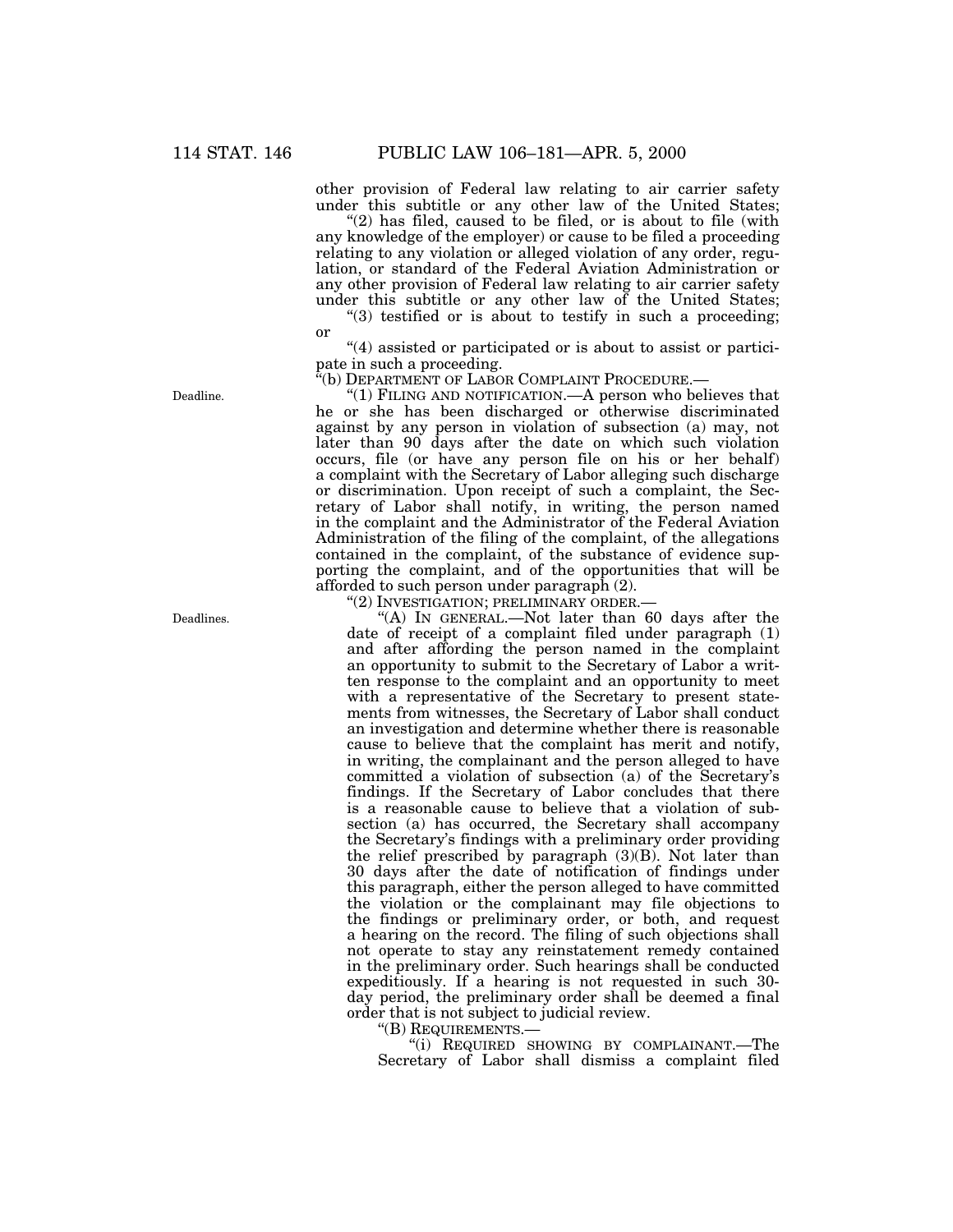under this subsection and shall not conduct an investigation otherwise required under subparagraph (A) unless the complainant makes a prima facie showing that any behavior described in paragraphs (1) through (4) of subsection (a) was a contributing factor in the unfavorable personnel action alleged in the complaint.

''(ii) SHOWING BY EMPLOYER.—Notwithstanding a finding by the Secretary that the complainant has made the showing required under clause (i), no investigation otherwise required under subparagraph (A) shall be conducted if the employer demonstrates, by clear and convincing evidence, that the employer would have taken the same unfavorable personnel action in the absence of that behavior.

''(iii) CRITERIA FOR DETERMINATION BY SEC-RETARY.—The Secretary may determine that a violation of subsection (a) has occurred only if the complainant demonstrates that any behavior described in paragraphs (1) through (4) of subsection (a) was a contributing factor in the unfavorable personnel action alleged in the complaint.

''(iv) PROHIBITION.—Relief may not be ordered under subparagraph (A) if the employer demonstrates by clear and convincing evidence that the employer would have taken the same unfavorable personnel action in the absence of that behavior.

"(3) FINAL ORDER.-

"(A) DEADLINE FOR ISSUANCE; SETTLEMENT AGREE-MENTS.—Not later than 120 days after the date of conclusion of a hearing under paragraph (2), the Secretary of Labor shall issue a final order providing the relief prescribed by this paragraph or denying the complaint. At any time before issuance of a final order, a proceeding under this subsection may be terminated on the basis of a settlement agreement entered into by the Secretary of Labor, the complainant, and the person alleged to have committed the violation.

''(B) REMEDY.—If, in response to a complaint filed under paragraph (1), the Secretary of Labor determines that a violation of subsection (a) has occurred, the Secretary of Labor shall order the person who committed such violation to—

''(i) take affirmative action to abate the violation;

''(ii) reinstate the complainant to his or her former position together with the compensation (including back pay) and restore the terms, conditions, and privileges associated with his or her employment; and

"(iii) provide compensatory damages to the complainant.

If such an order is issued under this paragraph, the Secretary of Labor, at the request of the complainant, shall assess against the person against whom the order is issued a sum equal to the aggregate amount of all costs and expenses (including attorneys' and expert witness fees) reasonably incurred, as determined by the Secretary of Labor, by the complainant for, or in connection with, the bringing the complaint upon which the order was issued.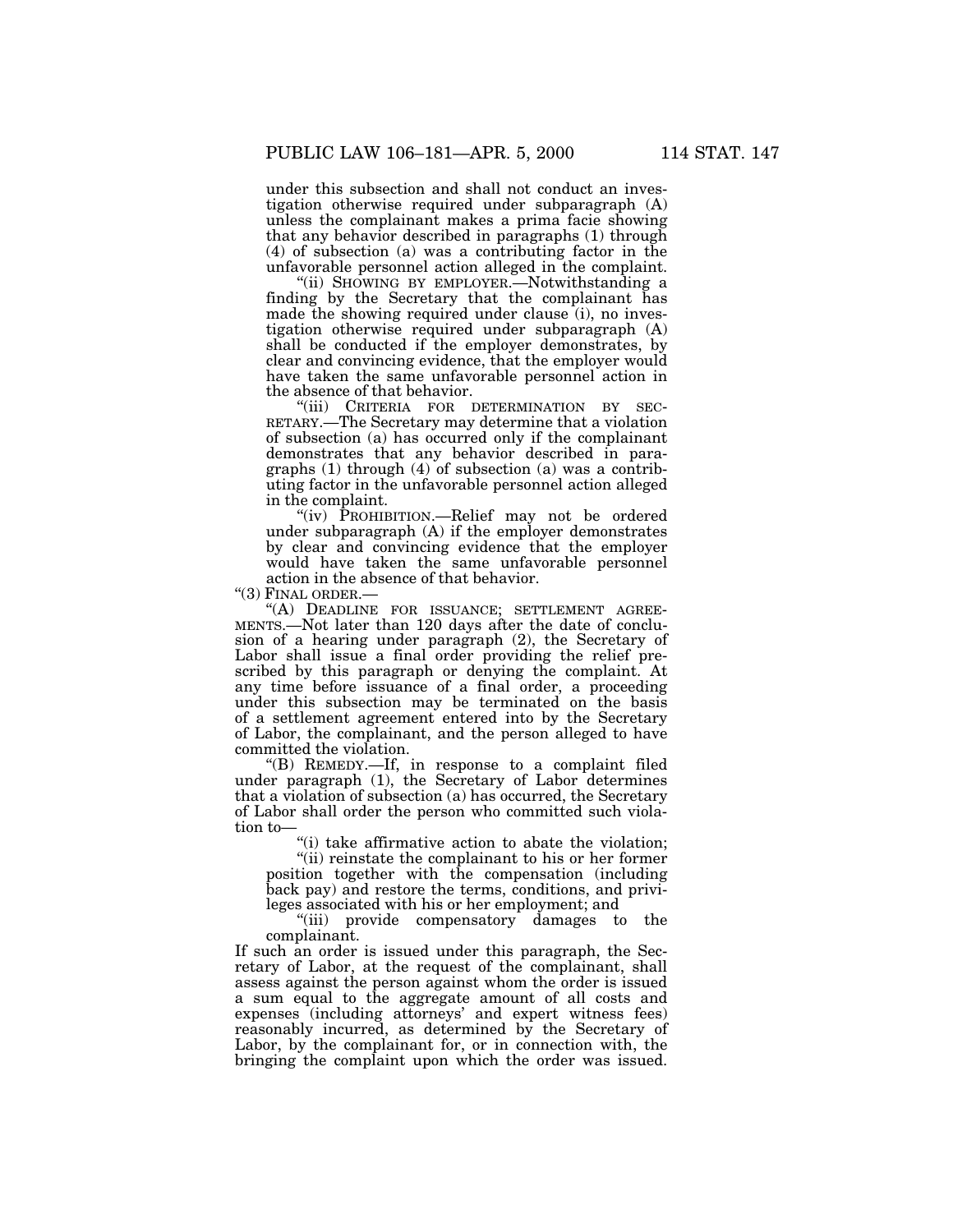''(C) FRIVOLOUS COMPLAINTS.—If the Secretary of Labor finds that a complaint under paragraph (1) is frivolous or has been brought in bad faith, the Secretary of Labor may award to the prevailing employer a reasonable attorney's fee not exceeding \$1,000.

 $"$ (4) REVIEW.—

''(A) APPEAL TO COURT OF APPEALS.—Any person adversely affected or aggrieved by an order issued under paragraph (3) may obtain review of the order in the United States Court of Appeals for the circuit in which the violation, with respect to which the order was issued, allegedly occurred or the circuit in which the complainant resided on the date of such violation. The petition for review must be filed not later than 60 days after the date of the issuance of the final order of the Secretary of Labor. Review shall conform to chapter 7 of title 5, United States Code. The commencement of proceedings under this subparagraph shall not, unless ordered by the court, operate as a stay of the order.

''(B) LIMITATION ON COLLATERAL ATTACK.—An order of the Secretary of Labor with respect to which review could have been obtained under subparagraph (A) shall not be subject to judicial review in any criminal or other civil proceeding.

"(5) ENFORCEMENT OF ORDER BY SECRETARY OF LABOR.-Whenever any person has failed to comply with an order issued under paragraph (3), the Secretary of Labor may file a civil action in the United States district court for the district in which the violation was found to occur to enforce such order. In actions brought under this paragraph, the district courts shall have jurisdiction to grant all appropriate relief including, but not limited to, injunctive relief and compensatory damages.

"(6) ENFORCEMENT OF ORDER BY PARTIES.

"(A) COMMENCEMENT OF ACTION. A person on whose behalf an order was issued under paragraph (3) may commence a civil action against the person to whom such order was issued to require compliance with such order. The appropriate United States district court shall have jurisdiction, without regard to the amount in controversy or the citizenship of the parties, to enforce such order.

''(B) ATTORNEY FEES.—The court, in issuing any final order under this paragraph, may award costs of litigation (including reasonable attorney and expert witness fees) to any party whenever the court determines such award is appropriate.

''(c) MANDAMUS.—Any nondiscretionary duty imposed by this section shall be enforceable in a mandamus proceeding brought under section 1361 of title 28, United States Code.

NONAPPLICABILITY TO DELIBERATE VIOLATIONS.— Subsection (a) shall not apply with respect to an employee of an air carrier, contractor, or subcontractor who, acting without direction from such air carrier, contractor, or subcontractor (or such person's agent), deliberately causes a violation of any requirement relating to air carrier safety under this subtitle or any other law of the United States.

Deadline.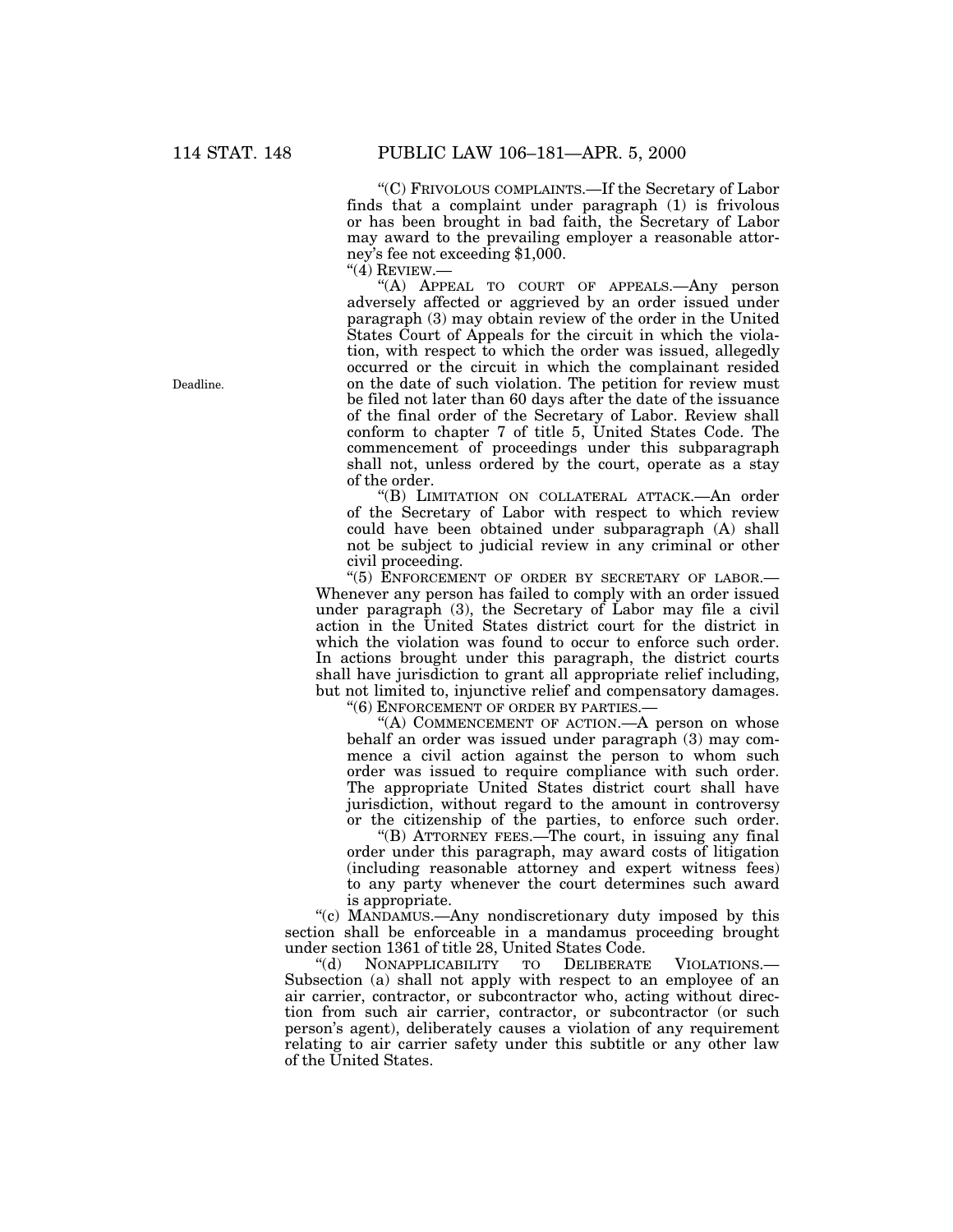''(e) CONTRACTOR DEFINED.—In this section, the term 'contractor' means a company that performs safety-sensitive functions by contract for an air carrier."

(b) CONFORMING AMENDMENT.—The analysis for chapter 421 is amended by adding at the end the following:

#### ''SUBCHAPTER III—WHISTLEBLOWER PROTECTION PROGRAM

''42121. Protection of employees providing air safety information.''.

(c) CIVIL PENALTY.—Section  $46301(a)(1)(A)$  is amended by striking ''subchapter II of chapter 421'' and inserting ''subchapter II or III of chapter 421''.

## **SEC. 520. OCCUPATIONAL INJURIES OF AIRPORT WORKERS.**

(a) STUDY.—The Administrator shall conduct a study to determine the number of persons working at airports who are injured or killed as a result of being struck by a moving vehicle while on an airport tarmac, the seriousness of the injuries to such persons, and whether or not reflective safety vests or other actions should be required to enhance the safety of such workers.

(b) REPORT.—Not later than 1 year after the date of the enactment of this Act, the Administrator shall transmit to Congress a report on the results of the study conducted under this section.

# **TITLE VI—TRANSFER OF AERONAUTICAL CHARTING ACTIVITY**

## **SEC. 601. TRANSFER OF FUNCTIONS, POWERS, AND DUTIES.**

Effective October 1, 2000, there are transferred to the Federal Aviation Administration and vested in the Administrator the functions, powers, and duties of the Secretary of Commerce and other officers of the Department of Commerce that relate to the Office of Aeronautical Charting and Cartography and are set forth in section 44721 of title 49, United States Code.

#### **SEC. 602. TRANSFER OF OFFICE, PERSONNEL, AND FUNDS.**

(a) TRANSFER OF OFFICE.—Effective October 1, 2000, the Office of Aeronautical Charting and Cartography of the National Oceanic and Atmospheric Administration, Department of Commerce, is transferred to the Federal Aviation Administration.

(b) OTHER TRANSFERS.—Effective October 1, 2000, the personnel employed in connection with, and the assets, liabilities, contracts, property, equipment, facilities, records, and unexpended balance of appropriations, and other funds employed, held, used, arising from, available to, or to be made available in connection with the function and offices, or portions of offices, transferred by this title, including all Senior Executive Service positions, subject to section 1531 of title 31, United States Code, are transferred to the Administrator of the Federal Aviation Administration for appropriate allocation. Personnel employed in connection with functions transferred by this title transfer under any applicable law and regulation relating to transfer of functions. Unexpended funds transferred under this section shall be used only for the purposes for which the funds were originally authorized and appropriated, except that funds may be used for expenses associated with the transfer authorized by this title.

49 USC 44505 note.

Deadline.

Effective date. 49 USC 44721 note.

Effective dates. 49 USC 44721 note.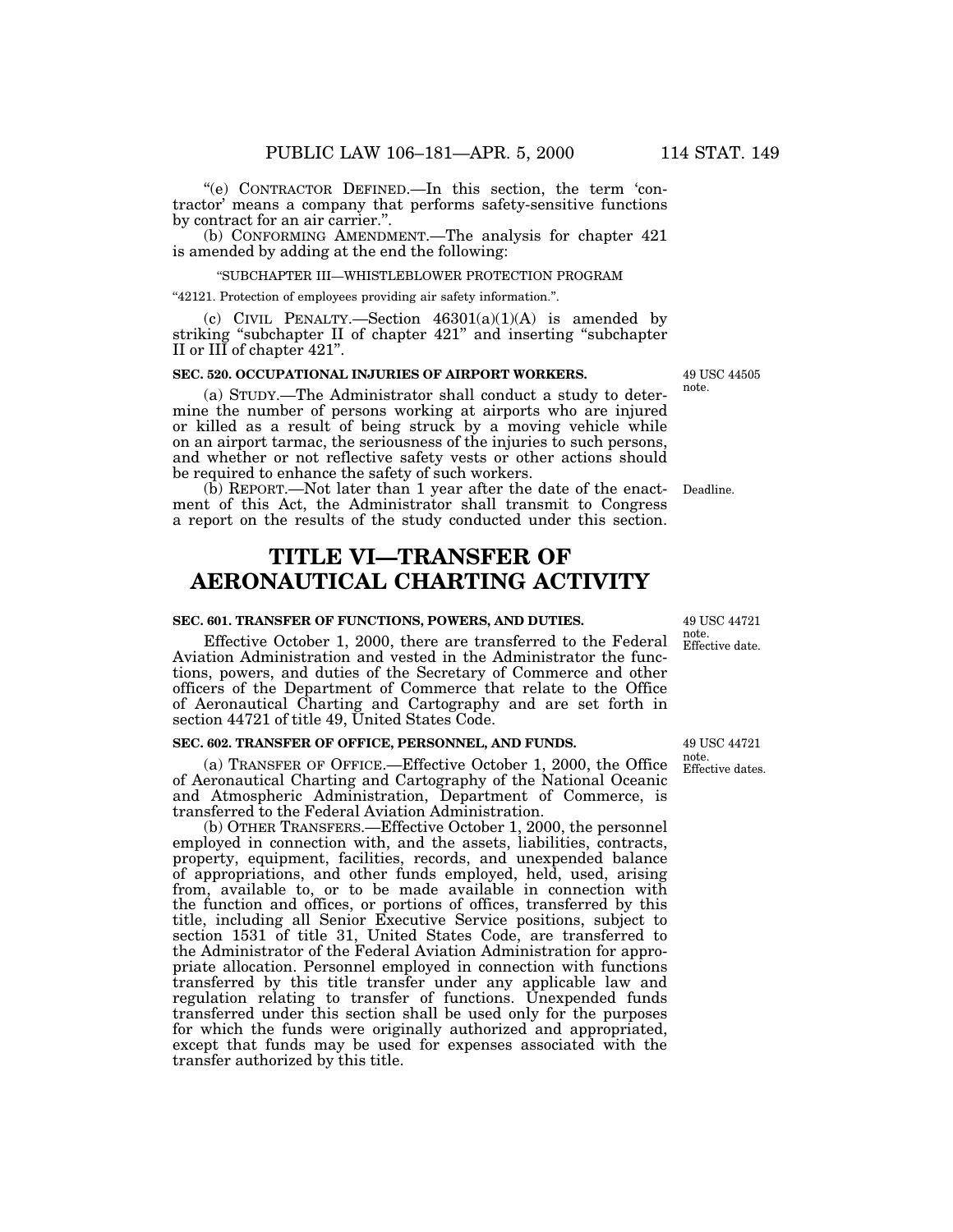## **SEC. 603. AMENDMENT OF TITLE 49, UNITED STATES CODE.**

(a) IN GENERAL.—Section 44721 is amended to read as follows:

#### **''§ 44721. Aeronautical charts and related products and services**

''(a) PUBLICATION.—

"(1) IN GENERAL.—The Administrator of the Federal Aviation Administration may arrange for the publication of aeronautical maps and charts necessary for the safe and efficient movement of aircraft in air navigation, using the facilities and assistance of departments, agencies, and instrumentalities of the United States Government as far as practicable.

"(2) NAVIGATION ROUTES.—In carrying out paragraph (1), the Administrator shall update and arrange for the publication of clearly defined routes for navigating through a complex terminal airspace area and to and from an airport located in such an area, if the Administrator decides that publication of the routes would promote safety in air navigation. The routes shall be developed in consultation with pilots and other users of affected airports and shall be for the optional use of pilots operating under visual flight rules.

''(b) INDEMNIFICATION.—The Government shall make an agreement to indemnify any person that publishes a map or chart for use in aeronautics from any part of a claim arising out of the depiction by the person on the map or chart of a defective or deficient flight procedure or airway if the flight procedure or airway was—

 $''(1)$  prescribed by the Administrator;

 $'(2)$  depicted accurately on the map or chart; and

''(3) not obviously defective or deficient.

Effective date.

"(c) AUTHORITY OF OFFICE OF AERONAUTICAL CHARTING AND CARTOGRAPHY.—Effective October 1, 2000, the Administrator is vested with and shall exercise the functions, powers, and duties of the Secretary of Commerce and other officers of the Department of Commerce that relate to the Office of Aeronautical Charting and Cartography to provide aeronautical charts and related products and services for the safe and efficient navigation of air commerce, under the following authorities:

''(1) Sections 1 through 9 of the Act entitled 'An Act to define the functions and duties of the Coast and Geodetic Survey, and for other purposes', approved August 6, 1947, (33 U.S.C. 883a–883h).

''(2) Section 6082 of the Consolidated Omnibus Budget Reconciliation Act of 1985 (33 U.S.C. 883j).

''(3) Section 1307 of title 44, United States Code.

"(4) The provision of title II of the Departments of Commerce, Justice, and State, the Judiciary, and Related Agencies Appropriations Act, 1995 under the heading 'National Oceanic and Atmospheric Administration' relating to aeronautical charts (44 U.S.C. 1307 note).

"(d) AUTHORITY.—In order that full public benefit may be derived from the dissemination of data resulting from activities under this section and of related data from other sources, the Administrator may—

''(1) develop, process, disseminate and publish digital and analog data, information, compilations, and reports;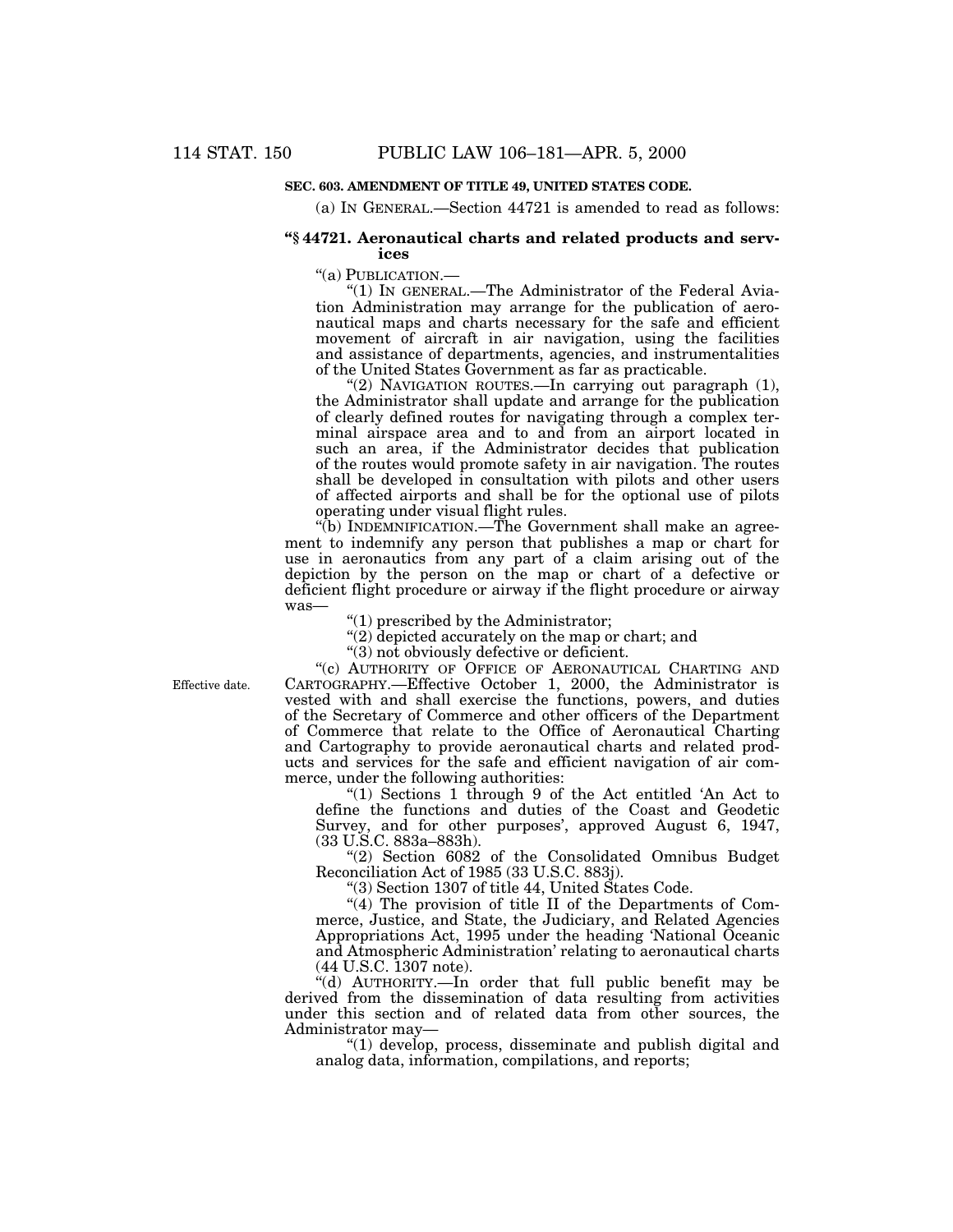"(2) compile, print, and disseminate aeronautical charts and related products and services of the United States and its territories and possessions;

''(3) compile, print, and disseminate aeronautical charts and related products and services covering international airspace as are required primarily by United States civil aviation; and

''(4) compile, print, and disseminate nonaeronautical navigational, transportation or public-safety-related products and services when in the best interests of the Government.

''(e) CONTRACTS, COOPERATIVE AGREEMENTS, GRANTS, AND OTHER AGREEMENTS.—

"(1) CONTRACTS.—The Administrator is authorized to contract with qualified organizations for the performance of any part of the authorized functions of the Office of Aeronautical Charting and Cartography when the Administrator deems such procedure to be in the public interest and will not compromise public safety.

"(2) COOPERATIVE AGREEMENTS, GRANTS, AND OTHER AGREE-MENTS.—The Administrator is authorized to enter into cooperative agreements, grants, reimbursable agreements, memoranda of understanding and other agreements, with a State, subdivision of a State, Federal agency, public or private organization, or individual, to carry out the purposes of this section.

''(f ) SPECIAL SERVICES AND PRODUCTS.—

''(1) IN GENERAL.—The Administrator is authorized, at the request of a State, subdivision of a State, Federal agency, public or private organization, or individual, to conduct special services, including making special studies, or developing special publications or products on matters relating to navigation, transportation, or public safety.

 $\sqrt{\left(2\right)}$  FEES.—The Administrator shall assess a fee for any special service provided under paragraph (1). A fee shall be not more than the actual or estimated full cost of the service. A fee may be reduced or waived for research organizations, educational organizations, or non-profit organizations, when the Administrator determines that reduction or waiver of the fee is in the best interest of the Government by furthering public safety.

 $\mathcal{C}(\mathbf{g})$  Sale and Dissemination of Aeronautical Products.—

" $(1)$  In GENERAL.—Aeronautical products created or maintained under the authority of this section shall be sold at prices established annually by the Administrator consistent with the following:

"(A) MAXIMUM PRICE.—Subject to subparagraph  $(B)$ , the price of an aeronautical product sold to the public shall be not more than necessary to recover all costs attributable to: (i) data base management and processing; (ii) compilation; (iii) printing or other types of reproduction; and (iv) dissemination of the product.

''(B) ADJUSTMENT OF PRICE.—The Administrator shall adjust the price of an aeronautical product and service sold to the public as necessary to avoid any adverse impact on aviation safety attributable to the price specified under this paragraph.

''(C) COSTS ATTRIBUTABLE TO ACQUISITION OF AERO-NAUTICAL DATA.—A price established under this paragraph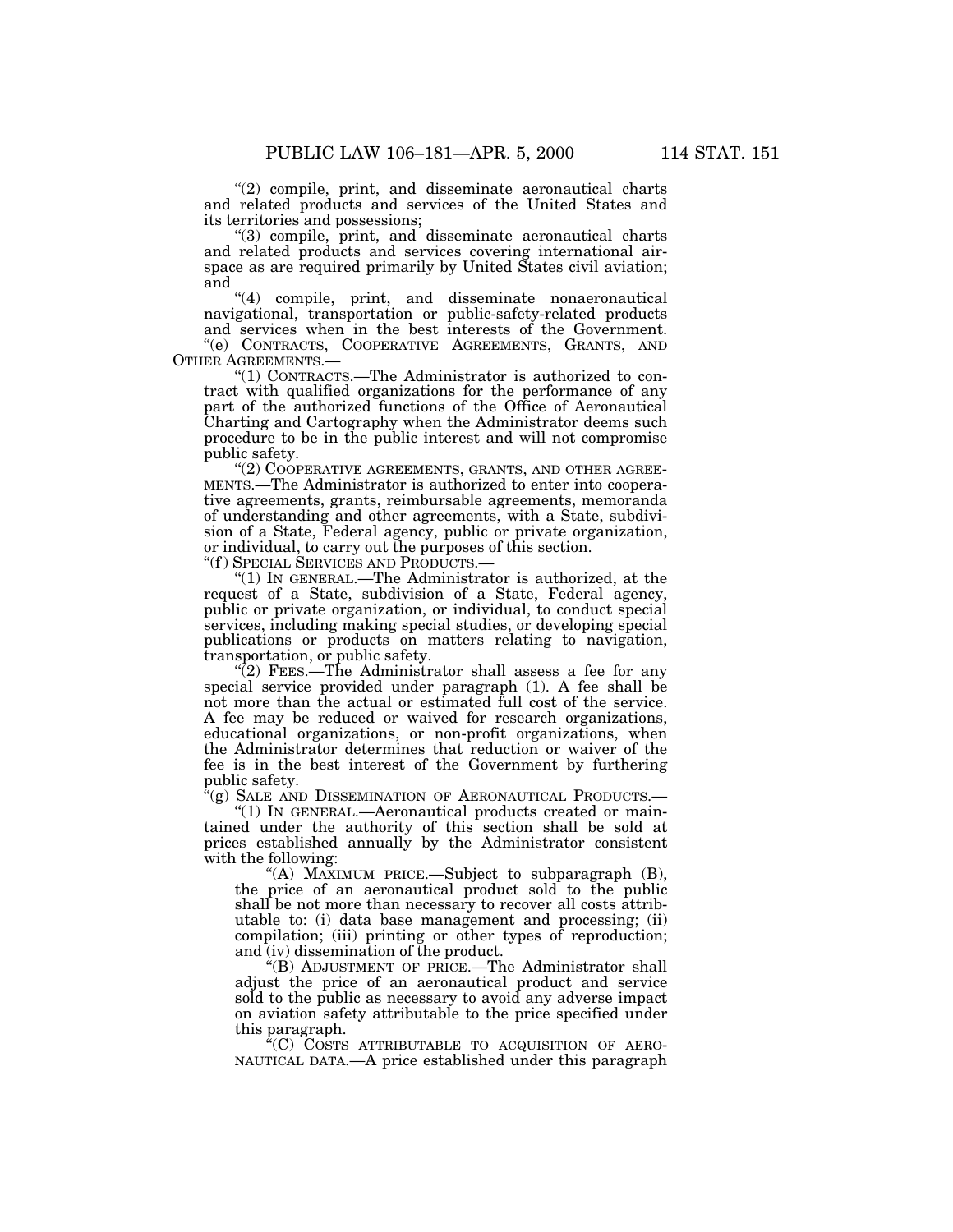may not include costs attributable to the acquisition of aeronautical data.

"(2) PUBLICATION OF PRICES.—The Administrator shall publish annually the prices at which aeronautical products are sold to the public.

''(3) DISTRIBUTION.—The Administrator may distribute aeronautical products and provide aeronautical services—

"(A) without charge to each foreign government or international organization with which the Administrator or a Federal department or agency has an agreement for exchange of these products or services without cost;

 $\sqrt{\text{B}}$  at prices the Administrator establishes, to the departments and officers of the United States requiring them for official use; and

 $C$ ) at reduced or no charge where, in the judgment of the Administrator, furnishing the aeronautical product or service to a recipient is a reasonable exchange for voluntary contribution of information by the recipient to the activities under this section.

"(4) FEES.—The fees provided for in this subsection are for the purpose of reimbursing the Government for the costs of creating, printing and disseminating aeronautical products and services under this section. The collection of fees authorized by this section does not alter or expand any duty or liability of the Government under existing law for the performance of functions for which fees are collected, nor does the collection of fees constitute an express or implied undertaking by the Government to perform any activity in a certain manner.".

(b) CONFORMING AMENDMENT.—The chapter analysis of chapter 447 is amended by striking the item relating to section 44721 and inserting the following:

''44721. Aeronautical charts and related products and services.''.

49 USC 44721 note.

**SEC. 604. SAVINGS PROVISION.**

(a) CONTINUED EFFECTIVENESS OF DIRECTIVES.—All orders, determinations, rules, regulations, permits, contracts, certificates, licenses, privileges, and financial assistance that—

(1) have been issued, made, granted, or allowed to become effective by the President of the United States, the Secretary of Commerce, the Administrator of the National Oceanic and Atmospheric Administration, any Federal agency or official thereof, or by a court of competent jurisdiction, in the performance of functions which are transferred by this title; and

(2) are in effect on the date of transfer,

shall continue in effect according to their terms until modified, terminated, superseded, set aside, or revoked in accordance with law by the President of the United States, the Administrator of the Federal Aviation Administration, a court of competent jurisdiction, or by operation of law.

(b) CONTINUED EFFECTIVENESS OF PENDING ACTIONS.—

(1) IN GENERAL.—The provisions of this title shall not affect any proceedings, including notices of proposed rulemaking, or any application for any license, permit, certificate, or financial assistance pending on the date of transfer before the Department of Commerce or the National Oceanic and Atmospheric Administration, or any officer of such Department or Administration, with respect to functions transferred by this title, but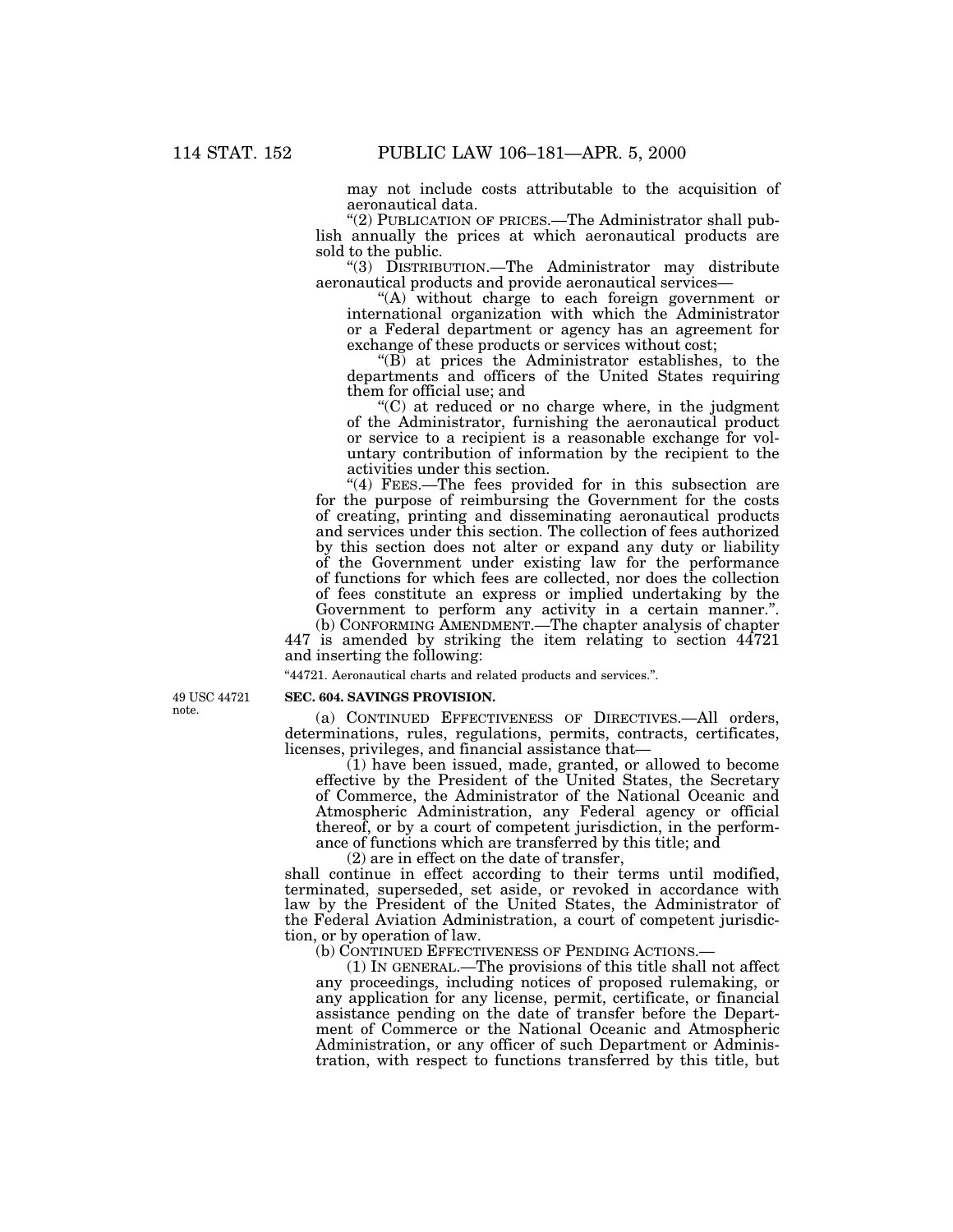such proceedings or applications, to the extent that they relate to functions transferred, shall be continued in accord with transition guidelines promulgated by the Administrator of the Federal Aviation Administration under the authority of this section. Orders issued in any such proceedings shall continue in effect until modified, terminated, superseded, or revoked by the Administrator of the Federal Aviation Administration, by a court of competent jurisdiction, or by operation of law. Nothing in this subsection prohibits the discontinuance or modification of any such proceeding under the same terms and conditions and to the same extent that such proceeding could have been discontinued or modified if this title had not been enacted.

(2) TRANSITION GUIDELINES.—The Secretary of Commerce, the Administrator of the National Oceanic and Atmospheric Administration, and the Administrator of the Federal Aviation Administration are authorized to issue transition guidelines providing for the orderly transfer of proceedings and otherwise to accomplish the orderly transfer of functions, personnel and property under this title.

(c) CONTINUED EFFECTIVENESS OF JUDICIAL ACTIONS.—No cause of action by or against the Department of Commerce or the National Oceanic and Atmospheric Administration with respect to functions transferred by this title, or by or against any officer thereof in the official's capacity, shall abate by reason of the enactment of this title. Causes of action and actions with respect to a function or office transferred by this title, or other proceedings may be asserted by or against the United States or an official of the Federal Aviation Administration, as may be appropriate, and, in an action pending when this title takes effect, the court may at any time, on its own motion or that of any party, enter an order that will give effect to the provisions of this subsection.

(d) SUBSTITUTION OR ADDITION OF PARTIES TO JUDICIAL ACTIONS.—If, on the date of transfer, the Department of Commerce or the National Oceanic and Atmospheric Administration, or any officer of the Department or Administration in an official capacity, is a party to an action, and under this title any function relating to the action of the Department, Administration, or officer is transferred to the Federal Aviation Administration, then such action shall be continued with the Administrator of the Federal Aviation Administration substituted or added as a party.

(e) CONTINUED JURISDICTION OVER ACTIONS TRANSFERRED.— Orders and actions of the Administrator of the Federal Aviation Administration in the exercise of functions transferred by this title shall be subject to judicial review to the same extent and in the same manner as if such orders and actions had been by the Department of Commerce or the National Oceanic and Atmospheric Administration, or any office or officer of such Department or Administration, in the exercise of such functions immediately preceding their transfer.

 $(f)$  LIABILITIES AND OBLIGATIONS.—The Administrator of the Federal Aviation Administration shall assume all liabilities and obligations (tangible and incorporeal, present and executory) associated with the functions transferred under this title on the date of transfer, including leases, permits, licenses, contracts, agreements, claims, tariffs, accounts receivable, accounts payable, financial assistance, and litigation relating to such obligations, regardless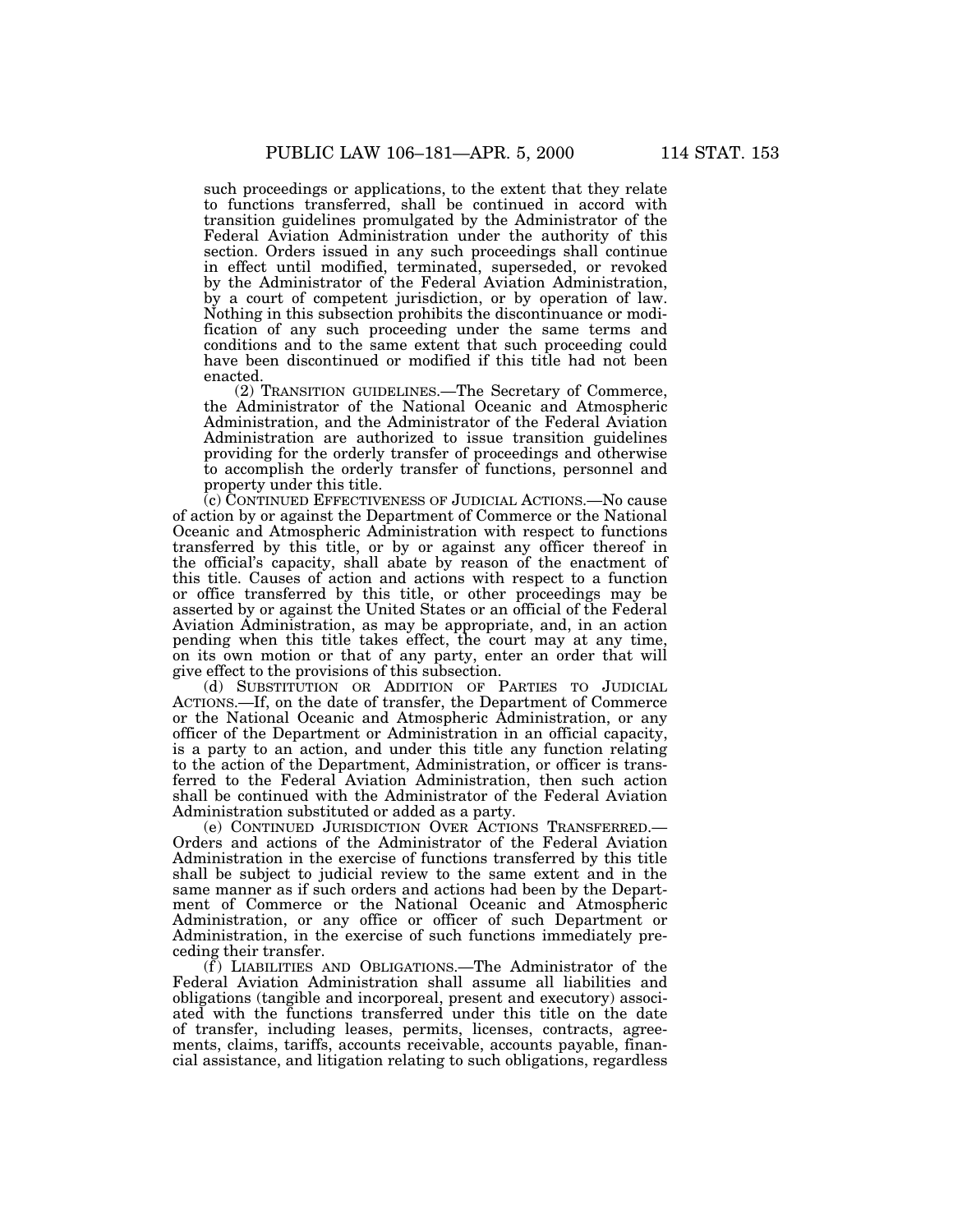whether judgment has been entered, damages awarded, or appeal taken.

## **SEC. 605. NATIONAL OCEAN SURVEY.**

(a) CHARTS AND PUBLICATIONS.—Section 2 of the Act entitled ''An Act to define the functions and duties of the Coast and Geodetic Survey, and for other purposes'', approved August 6, 1947 (33 U.S.C. 883b), is amended—

(1) by striking paragraphs (3) and (5), and redesignating paragraphs  $(4)$  and  $(6)$  as paragraphs  $(3)$  and  $(4)$ , respectively;

(2) by striking ''charts of the United States, its Territories, and possessions;'' in paragraph (3), as redesignated, and inserting ''charts;''; and

(3) by striking ''publications for the United States, its Territories, and possessions'' in paragraph (4), as redesignated, and inserting ''publications''.

(b) COOPERATIVE AND OTHER AGREEMENTS.—Section 5(1) of such Act (33 U.S.C. 883e(1)) is amended—

(1) by striking ''cooperative agreements'' and inserting ''cooperative agreements, or any other agreements,''; and

 $(2)$  in paragraph  $(2)$  by striking "cooperative".

## **SEC. 606. SALE AND DISTRIBUTION OF NAUTICAL AND AERONAUTICAL PRODUCTS BY NOAA.**

(a) IN GENERAL.—Section 1307 of title 44, United States Code, is amended—

(1) in the section heading by striking ''**and aeronautical**''; and

(2) by striking ''and aeronautical'' and ''or aeronautical'' each place they appear.

(b) PRICES.—Section  $1307(a)(2)(B)$  of such title is amended by striking ''aviation and''.

(c) FEES.—Section 1307(d) of such title 44 is amended by striking "aeronautical and".

(d) CONFORMING AMENDMENT.—The analysis for chapter 13 of title 44, United States Code, is amended in the item relating to section 1307 by striking "and aeronautical".

49 USC 44721 note.

## **SEC. 607. PROCUREMENT OF PRIVATE ENTERPRISE MAPPING, CHARTING, AND GEOGRAPHIC INFORMATION SYSTEMS.**

The Administrator shall consider procuring mapping, charting, and geographic information systems necessary to carry out the duties of the Administrator under title 49, United States Code, from private enterprises, if the Administrator determines that such procurement furthers the mission of the Federal Aviation Administration and is cost effective.

# **TITLE VII—MISCELLANEOUS PROVISIONS**

#### **SEC. 701. DUTIES AND POWERS OF ADMINISTRATOR.**

Section  $106(g)(1)(A)$  is amended by striking "40113(a), (c), and (d)," and all that follows through "45302-45304," and inserting  $``40113(a), 40113(c), 40113(d), 40113(e), 40114(a), and 40119,$ chapter 445 (except sections 44501(b), 44502(a)(2), 44502(a)(3), 44502(a)(4), 44503, 44506, 44509, 44510, 44514, and 44515), chapter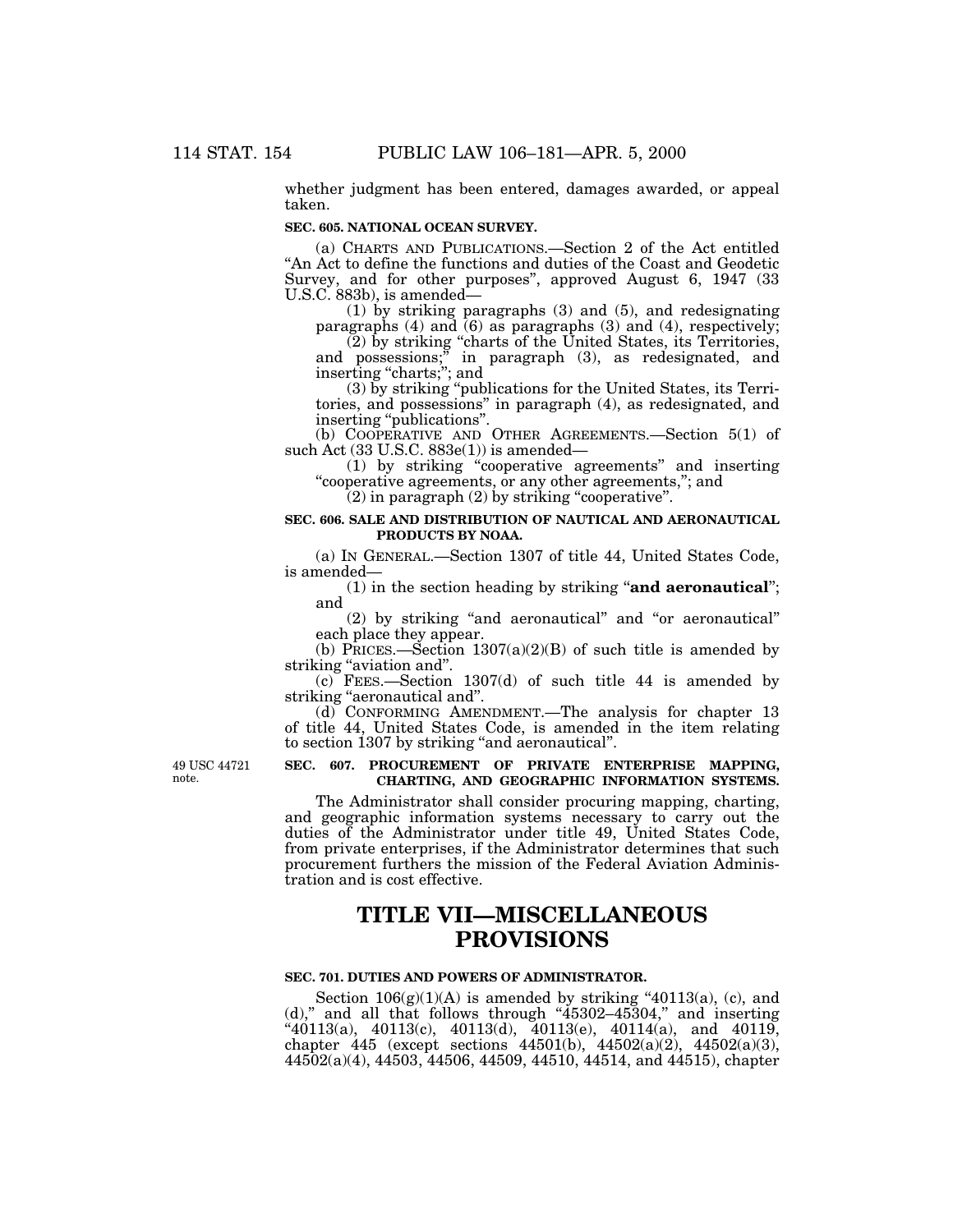447 (except sections 44717, 44718(a), 44718(b), 44719, 44720, 44721(b), 44722, and 44723), chapter 449 (except sections 44903(d), 44904, 44905, 44907–44911, 44913, 44915, and 44931–44934), chapter 451, chapter 453, sections''.

#### **SEC. 702. PUBLIC AIRCRAFT.**

(a) DEFINITION OF PUBLIC AIRCRAFT.—Section  $40102(a)(37)$  is amended to read as follows:

" $(37)$  'public aircraft' means any of the following:

"( $\hat{A}$ ) Except with respect to an aircraft described in subparagraph (E), an aircraft used only for the United States Government, except as provided in section 40125(b).

''(B) An aircraft owned by the Government and operated by any person for purposes related to crew training, equipment development, or demonstration, except as provided in section 40125(b).

''(C) An aircraft owned and operated by the government of a State, the District of Columbia, or a territory or possession of the United States or a political subdivision of one of these governments, except as provided in section 40125(b).

''(D) An aircraft exclusively leased for at least 90 continuous days by the government of a State, the District of Columbia, or a territory or possession of the United States or a political subdivision of one of these governments, except as provided in section 40125(b).

''(E) An aircraft owned or operated by the armed forces or chartered to provide transportation to the armed forces under the conditions specified by section  $40125(c)$ .".

(b) QUALIFICATIONS FOR PUBLIC AIRCRAFT STATUS.—

(1) IN GENERAL.—Chapter 401 is further amended by adding at the end the following:

## **''§ 40125. Qualifications for public aircraft status**

"(a) DEFINITIONS.—In this section, the following definitions apply:

''(1) COMMERCIAL PURPOSES.—The term 'commercial purposes' means the transportation of persons or property for compensation or hire, but does not include the operation of an aircraft by the armed forces for reimbursement when that reimbursement is required by any Federal statute, regulation, or directive, in effect on November 1, 1999, or by one government on behalf of another government under a cost reimbursement agreement if the government on whose behalf the operation is conducted certifies to the Administrator of the Federal Aviation Administration that the operation is necessary to respond to a significant and imminent threat to life or property (including natural resources) and that no service by a private operator is reasonably available to meet the threat.

"(2) GOVERNMENTAL FUNCTION.—The term 'governmental function' means an activity undertaken by a government, such as national defense, intelligence missions, firefighting, search and rescue, law enforcement (including transport of prisoners, detainees, and illegal aliens), aeronautical research, or biological or geological resource management.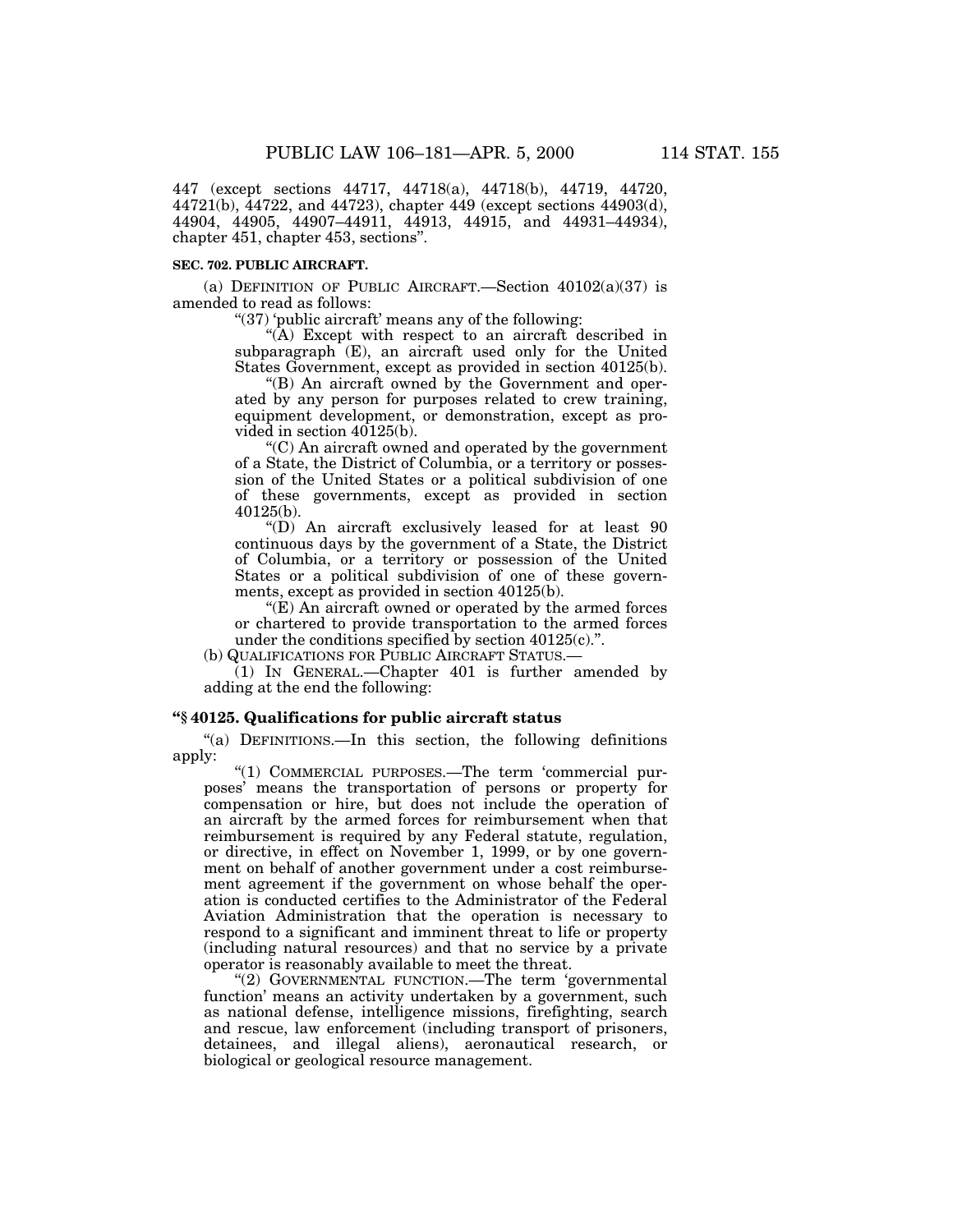''(3) QUALIFIED NON-CREWMEMBER.—The term 'qualified non-crewmember' means an individual, other than a member of the crew, aboard an aircraft—

" $(A)$  operated by the armed forces or an intelligence" agency of the United States Government; or

 $\mathrm{``(B)}$  whose presence is required to perform, or is associ-

ated with the performance of, a governmental function. "(4) ARMED FORCES.—The term 'armed forces' has the meaning given such term by section 101 of title 10.

''(b) AIRCRAFT OWNED BY GOVERNMENTS.—An aircraft described in subparagraph  $(A)$ ,  $(B)$ ,  $(C)$ , or  $(D)$  of section  $40102(a)(37)$  does not qualify as a public aircraft under such section when the aircraft is used for commercial purposes or to carry an individual other than a crewmember or a qualified non-crewmember.<br>"(c) AIRCRAFT OWNED OR OPERATED BY THE ARMED FORCES.—

"(1) IN GENERAL.—Subject to paragraph (2), an aircraft described in section  $40102(a)(37)(E)$  qualifies as a public aircraft if—

''(A) the aircraft is operated in accordance with title 10;

''(B) the aircraft is operated in the performance of a governmental function under title 14, 31, 32, or 50 and the aircraft is not used for commercial purposes; or

 $C$ ) the aircraft is chartered to provide transportation to the armed forces and the Secretary of Defense (or the Secretary of the department in which the Coast Guard is operating) designates the operation of the aircraft as being required in the national interest.

"(2) LIMITATION.—An aircraft that meets the criteria set forth in paragraph (1) and that is owned or operated by the National Guard of a State, the District of Columbia, or any territory or possession of the United States, qualifies as a public aircraft only to the extent that it is operated under the direct control of the Department of Defense.''.

(2) CONFORMING AMENDMENT.—The analysis for chapter 401 is amended by adding at the end the following:

''40125. Qualifications for public aircraft status.''.

(c) SAFETY OF PUBLIC AIRCRAFT.— (1) STUDY.—The National Transportation Safety Board shall conduct a study to compare the safety of public aircraft and civil aircraft. In conducting the study, the Board shall review safety statistics on aircraft operations since 1993.

(2) REPORT.—Not later than  $\dot{6}$  months after the date of the enactment of this Act, the National Transportation Safety Board shall transmit to Congress a report containing the results of the study conducted under paragraph (1).

#### **SEC. 703. PROHIBITION ON RELEASE OF OFFEROR PROPOSALS.**

Section 40110 (as amended by section 307(b) of this Act) is further amended by adding at the end the following:

''(e) PROHIBITION ON RELEASE OF OFFEROR PROPOSALS.—

"(1) GENERAL RULE.—Except as provided in paragraph (2), a proposal in the possession or control of the Administrator may not be made available to any person under section 552 of title 5.

''(2) EXCEPTION.—Paragraph (1) shall not apply to any portion of a proposal of an offeror the disclosure of which is

Deadline.

Federal Register, publication.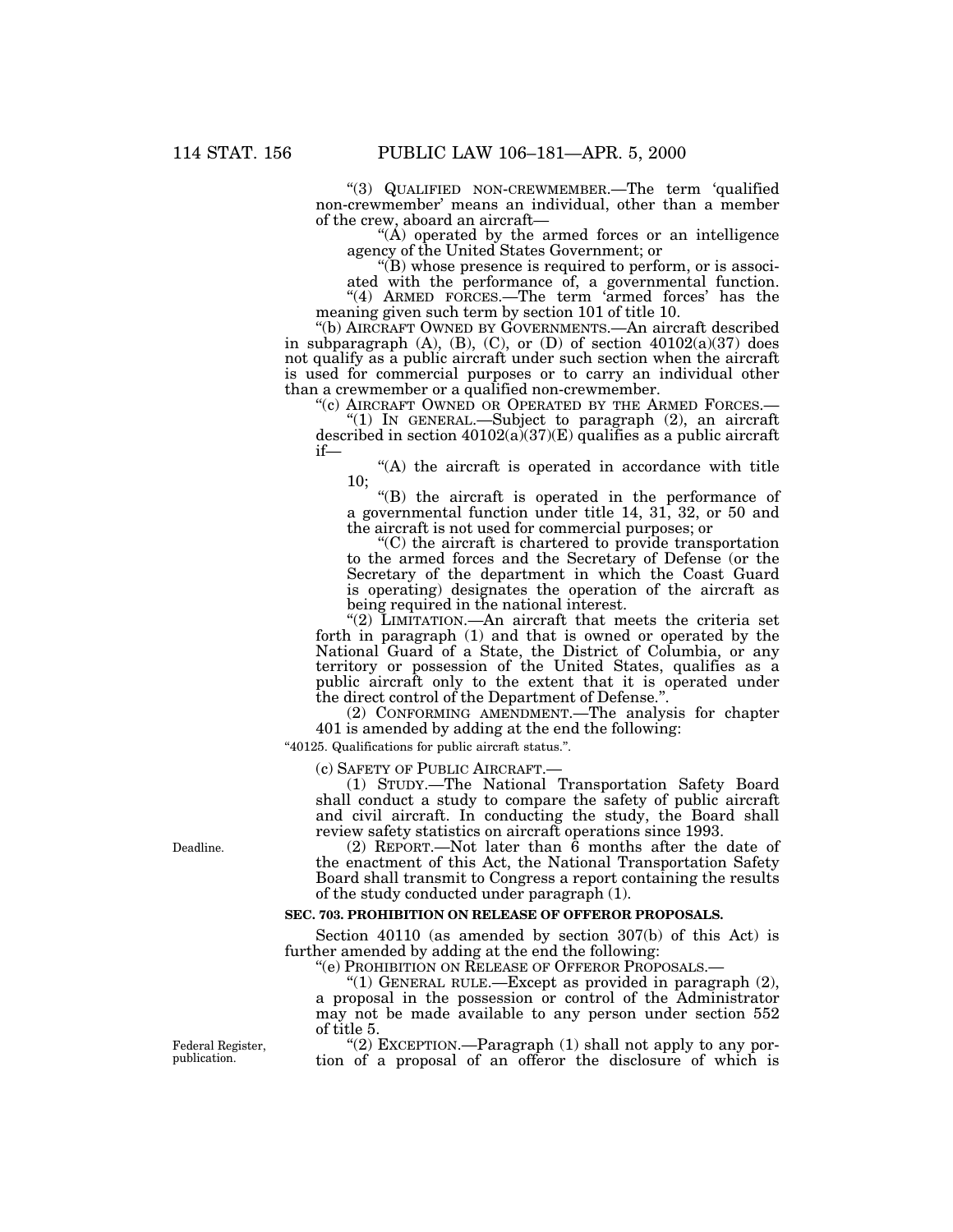authorized by the Administrator pursuant to procedures published in the Federal Register. The Administrator shall provide an opportunity for public comment on the procedures for a period of not less than 30 days beginning on the date of such publication in order to receive and consider the views of all interested parties on the procedures. The procedures shall not take effect before the 60th day following the date of such publication.

''(3) PROPOSAL DEFINED.—In this subsection, the term 'proposal' means information contained in or originating from any proposal, including a technical, management, or cost proposal, submitted by an offeror in response to the requirements of a solicitation for a competitive proposal.''.

## **SEC. 704. FAA EVALUATION OF LONG-TERM CAPITAL LEASING.**

49 USC 40110 note.

(a) IN GENERAL.—The Administrator may carry out a pilot program in fiscal years 2001 through 2003 to test and evaluate the benefits of long-term contracts for the leasing of aviation equipment and facilities.

(b) PERIOD OF CONTRACTS.—Notwithstanding any other provision of law, the Administrator may enter into a contract under the program to lease aviation equipment or facilities for a period of greater than 5 years.

(c) NUMBER OF CONTRACTS.—The Administrator may not enter into more that 10 contracts under the program.

(d) TYPES OF CONTRACTS.—The contracts to be evaluated under the program may include contracts for telecommunication services that are provided through the use of a satellite, requirements related to oceanic and air traffic control, air-to-ground radio communications, and air traffic control tower construction.

#### **SEC. 705. SEVERABLE SERVICES CONTRACTS FOR PERIODS CROSSING FISCAL YEARS.**

(a) IN GENERAL.—Chapter 401 (as amended by section 702(b) of this Act) is further amended by adding at the end the following:

## **''§ 40126. Severable services contracts for periods crossing fiscal years**

''(a) IN GENERAL.—The Administrator of the Federal Aviation Administration may enter into a contract for procurement of severable services for a period that begins in 1 fiscal year and ends in the next fiscal year if (without regard to any option to extend the period of the contract) the contract period does not exceed 1 year.

''(b) OBLIGATION OF FUNDS.—Funds made available for a fiscal year may be obligated for the total amount of a contract entered into under the authority of subsection (a).''.

(b) CONFORMING AMENDMENT.—The analysis for chapter 401 is amended by adding at the end the following:

''40126. Severable services contracts for periods crossing fiscal years.''.

## **SEC. 706. PROHIBITIONS ON DISCRIMINATION.**

(a) IN GENERAL.—Chapter 401 (as amended by section 705 of this Act) is further amended by adding at the end the following:

## **''§ 40127. Prohibitions on discrimination**

''(a) PERSONS IN AIR TRANSPORTATION.—An air carrier or foreign air carrier may not subject a person in air transportation to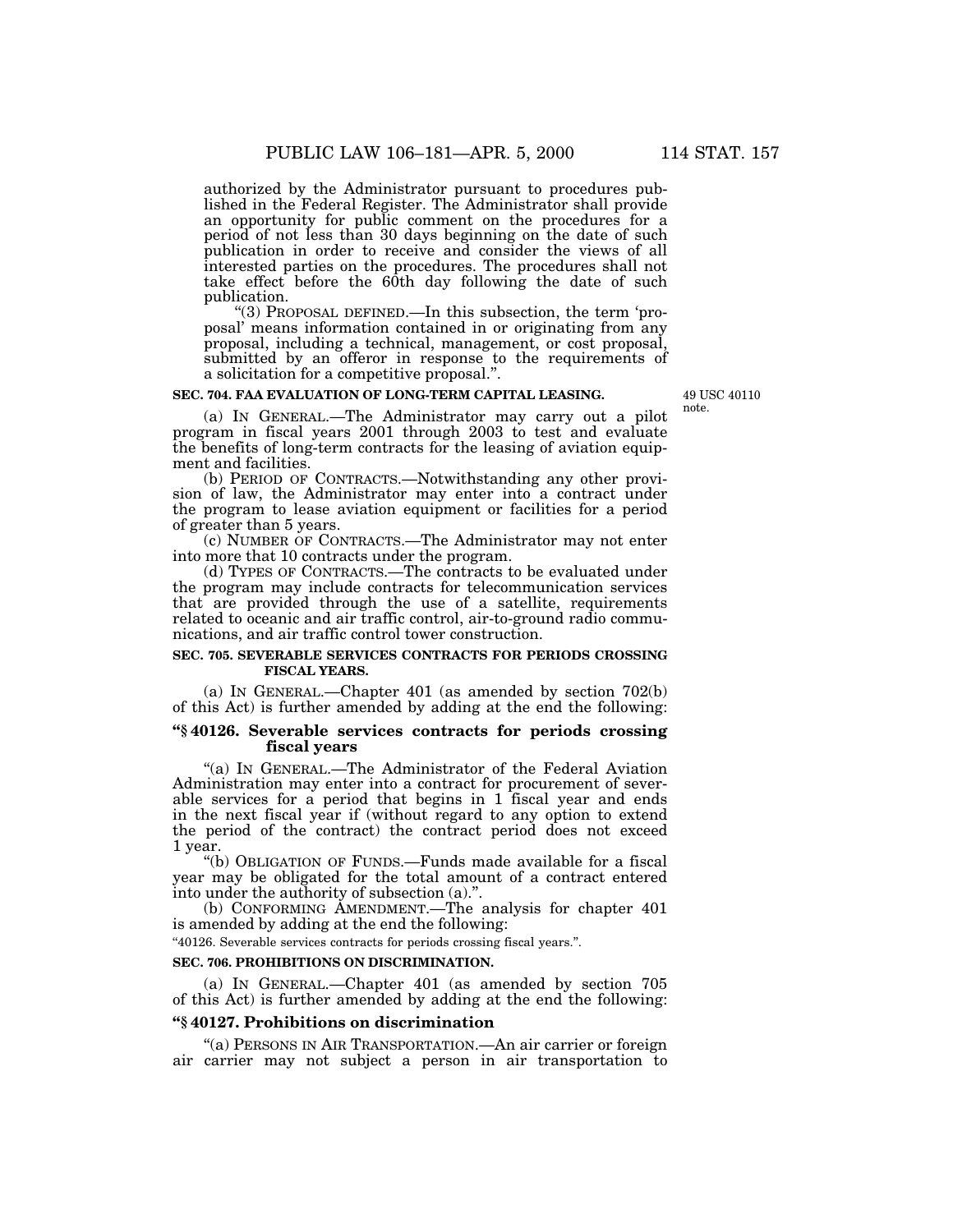discrimination on the basis of race, color, national origin, religion, sex, or ancestry.

''(b) USE OF PRIVATE AIRPORTS.—Notwithstanding any other provision of law, no State or local government may prohibit the use or full enjoyment of a private airport within its jurisdiction by any person on the basis of that person's race, color, national origin, religion, sex, or ancestry.''.

(b) CONFORMING AMENDMENT.—The analysis for chapter 401 is further amended by adding at the end the following:

''40127. Prohibitions on discrimination.''.

## **SEC. 707. DISCRIMINATION AGAINST HANDICAPPED INDIVIDUALS.**

(a) IN GENERAL.—Section 41705 is amended—

(1) by inserting "(a) In GENERAL.—" before "In providing";

(2) by striking ''carrier'' and inserting ''carrier, including (subject to section  $40105(b)$ ) any foreign air carrier,"; and

(3) by adding at the end the following:

''(b) EACH ACT CONSTITUTES SEPARATE OFFENSE.—For purposes of section  $46301(a)(3)(E)$ , a separate violation occurs under this section for each individual act of discrimination prohibited by subsection (a).

''(c) INVESTIGATION OF COMPLAINTS.—

" $(1)$  In GENERAL.—The Secretary shall investigate each complaint of a violation of subsection (a).

''(2) PUBLICATION OF DATA.—The Secretary shall publish disability-related complaint data in a manner comparable to other consumer complaint data.

''(3) REVIEW AND REPORT.—The Secretary shall regularly review all complaints received by air carriers alleging discrimination on the basis of disability and shall report annually to Congress on the results of such review.

"(4) TECHNICAL ASSISTANCE.—Not later than 180 days after the date of the enactment of this subsection, the Secretary shall—

 $(A)$  implement a plan, in consultation with the Department of Justice, the United States Architectural and Transportation Barriers Compliance Board, and the National Council on Disability, to provide technical assistance to air carriers and individuals with disabilities in understanding the rights and responsibilities set forth in this section; and

''(B) ensure the availability and provision of appropriate technical assistance manuals to individuals and entities with rights or responsibilities under this section.''.

(b) CIVIL PENALTY.—Section  $46301(a)(3)$  (as amended by section 504(b) of this Act) is further amended by adding at the end the following:

 $(E)$  a violation of section 41705, relating to discrimination against handicapped individuals.''.

(c) ESTABLISHMENT OF HIGHER INTERNATIONAL STANDARDS.— The Secretary shall work with appropriate international organizations and the aviation authorities of other nations to bring about the establishment of higher standards for accommodating handicapped passengers in air transportation, particularly with respect to foreign air carriers that code-share with air carriers.

Deadline.

49 USC 41705 note.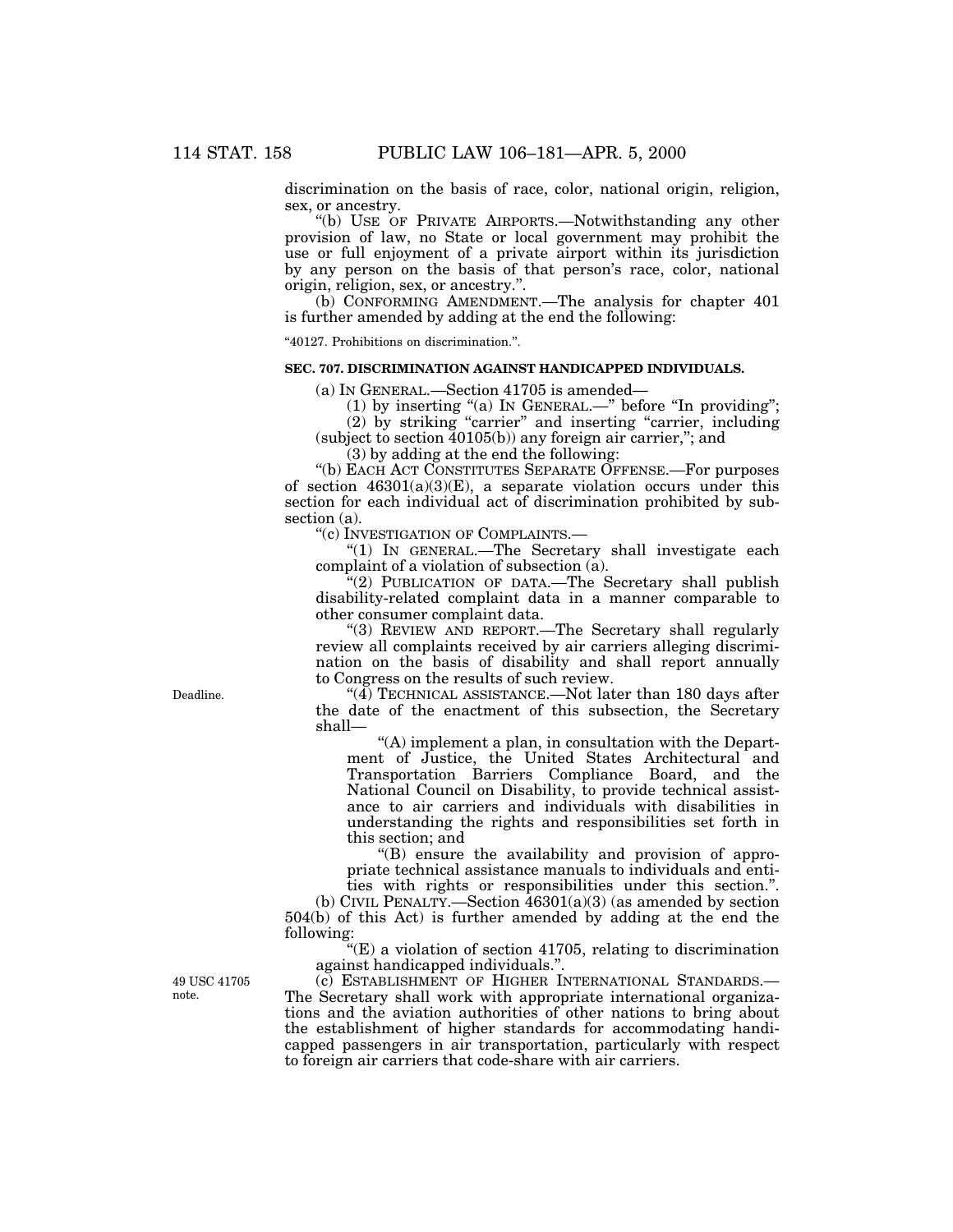## **SEC. 708. PROHIBITIONS AGAINST SMOKING ON SCHEDULED FLIGHTS.**

(a) IN GENERAL.—Section 41706 is amended to read as follows:

## **''§ 41706. Prohibitions against smoking on scheduled flights**

''(a) SMOKING PROHIBITION IN INTRASTATE AND INTERSTATE AIR TRANSPORTATION.—An individual may not smoke in an aircraft in scheduled passenger interstate air transportation or scheduled passenger intrastate air transportation.<br>
"(b) SMOKING PROHIBITION IN FOREIGN AIR TRANSPORTATION.—

The Secretary of Transportation shall require all air carriers and foreign air carriers to prohibit smoking in any aircraft in scheduled passenger foreign air transportation.<br>"(c) LIMITATION ON APPLICABILITY.

"(1) In GENERAL.—If a foreign government objects to the application of subsection (b) on the basis that subsection (b) provides for an extraterritorial application of the laws of the United States, the Secretary shall waive the application of subsection (b) to a foreign air carrier licensed by that foreign government at such time as an alternative prohibition negotiated under paragraph (2) becomes effective and is enforced by the Secretary.

''(2) ALTERNATIVE PROHIBITION.—If, pursuant to paragraph (1), a foreign government objects to the prohibition under subsection (b), the Secretary shall enter into bilateral negotiations with the objecting foreign government to provide for an alternative smoking prohibition.

''(d) REGULATIONS.—The Secretary shall prescribe such regulations as are necessary to carry out this section.''.

(b) EFFECTIVE DATE.—The amendment made by subsection (a) 49 USC 41706 shall take effect on the date that is 60 days after the date of note. the enactment of this Act.

#### **SEC. 709. JOINT VENTURE AGREEMENT.**

Section 41720, as redesignated by section 231(b)(1) of this Act, is amended by striking "an agreement entered into by a major air carrier" and inserting "an agreement between two or more major air carriers''.

#### **SEC. 710. REPORTS BY CARRIERS ON INCIDENTS INVOLVING ANIMALS DURING AIR TRANSPORT.**

(a) IN GENERAL.—Subchapter I of chapter 417 (as amended by section 231(b) of this Act) is further amended by adding at the end the following:

## **''§ 41721. Reports by carriers on incidents involving animals during air transport**

"(a) IN GENERAL.—An air carrier that provides scheduled passenger air transportation shall submit monthly to the Secretary a report on any incidents involving the loss, injury, or death of an animal (as defined by the Secretary of Transportation) during air transport provided by the air carrier. The report shall be in such form and contain such information as the Secretary determines appropriate.

''(b) TRAINING OF AIR CARRIER EMPLOYEES.—The Secretary shall work with air carriers to improve the training of employees with respect to the air transport of animals and the notification of passengers of the conditions under which the air transport of animals is conducted.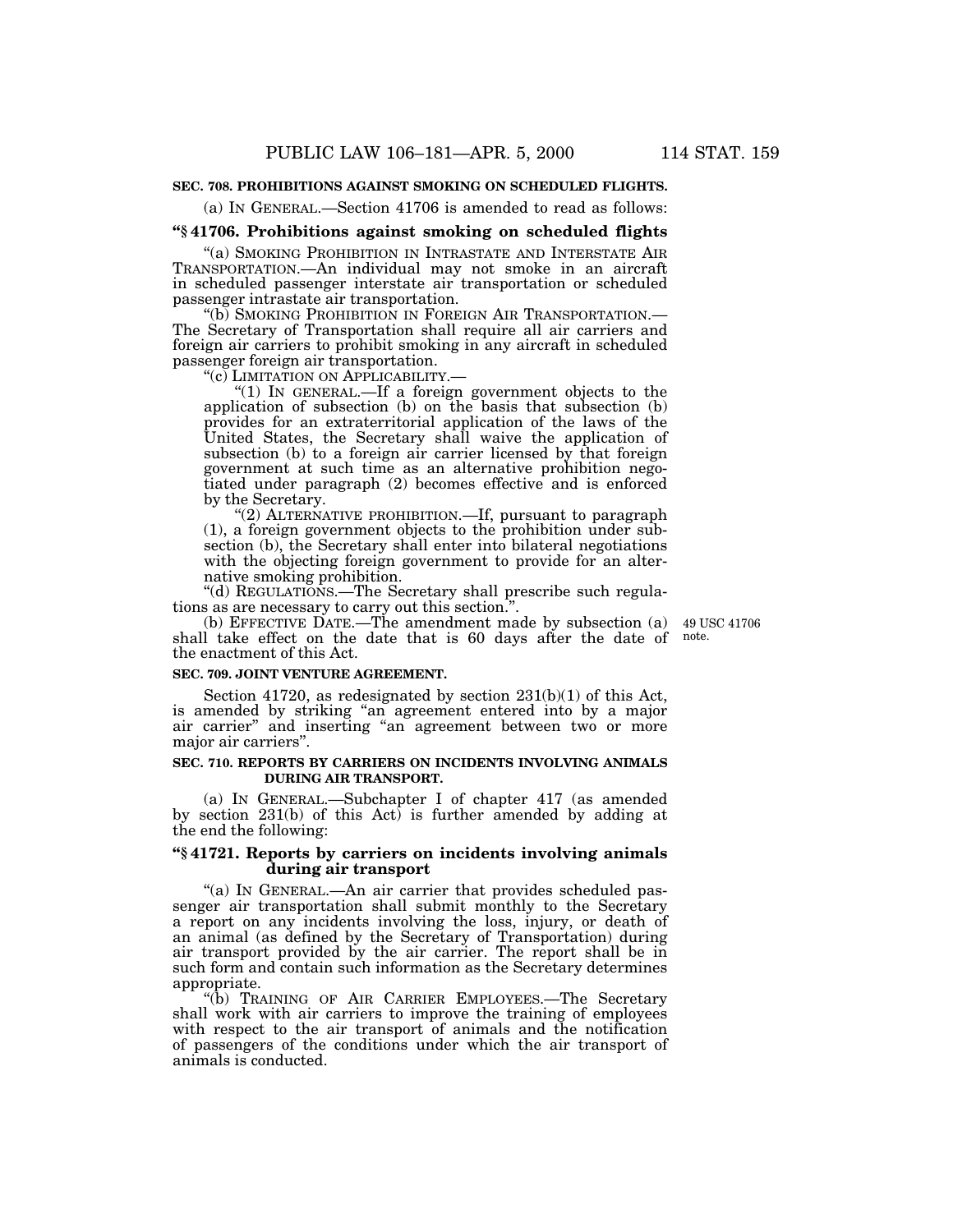''(c) SHARING OF INFORMATION.—The Secretary and the Secretary of Agriculture shall enter into a memorandum of understanding to ensure the sharing of information that the Secretary receives under subsection (a).

''(d) PUBLICATION OF DATA.—The Secretary shall publish data on incidents and complaints involving the loss, injury, or death of an animal during air transport in a manner comparable to other consumer complaint and incident data.

''(e) AIR TRANSPORT.—For purposes of this section, the air transport of an animal includes the entire period during which an animal is in the custody of an air carrier, from check-in of the animal prior to departure until the animal is returned to the owner or guardian of the animal at the final destination of the animal.''.

(b) CONFORMING AMENDMENT.—The analysis for such subchapter is further amended by adding at the end the following: "41721. Reports by carriers on incidents involving animals during air transportation.

# **SEC. 711. EXTENSION OF WAR RISK INSURANCE PROGRAM.**

Section 44310 is amended by striking "after" and all that follows and inserting "after December 31, 2003.".

## **SEC. 712. GENERAL FACILITIES AND PERSONNEL AUTHORITY.**

Section  $44502(a)$  is amended by adding at the end the following:

''(5) IMPROVEMENTS ON LEASED PROPERTIES.—The Administrator may make improvements to real property leased for no or nominal consideration for an air navigation facility, regardless of whether the cost of making the improvements exceeds the cost of leasing the real property, if—

"(A) the improvements primarily benefit the Government;

 $f(B)$  the improvements are essential for accomplishment of the mission of the Federal Aviation Administration; and

''(C) the interest of the United States Government in the improvements is protected.''.

## **SEC. 713. HUMAN FACTORS PROGRAM.**

(a) IN GENERAL.—Chapter 445 is amended by adding at the end the following:

# **''§ 44516. Human factors program**

''(a) HUMAN FACTORS TRAINING.—

"(1) AIR TRAFFIC CONTROLLERS.—The Administrator of the Federal Aviation Administration shall—

''(A) address the problems and concerns raised by the National Research Council in its report 'The Future of

Air Traffic Control' on air traffic control automation; and ''(B) respond to the recommendations made by the National Research Council.

"(2) PILOTS AND FLIGHT CREWS.—The Administrator shall work with representatives of the aviation industry and appropriate aviation programs associated with universities to develop specific training curricula to address critical safety problems, including problems of pilots—

 $(A)$  in recovering from loss of control of an aircraft, including handling unusual attitudes and mechanical malfunctions;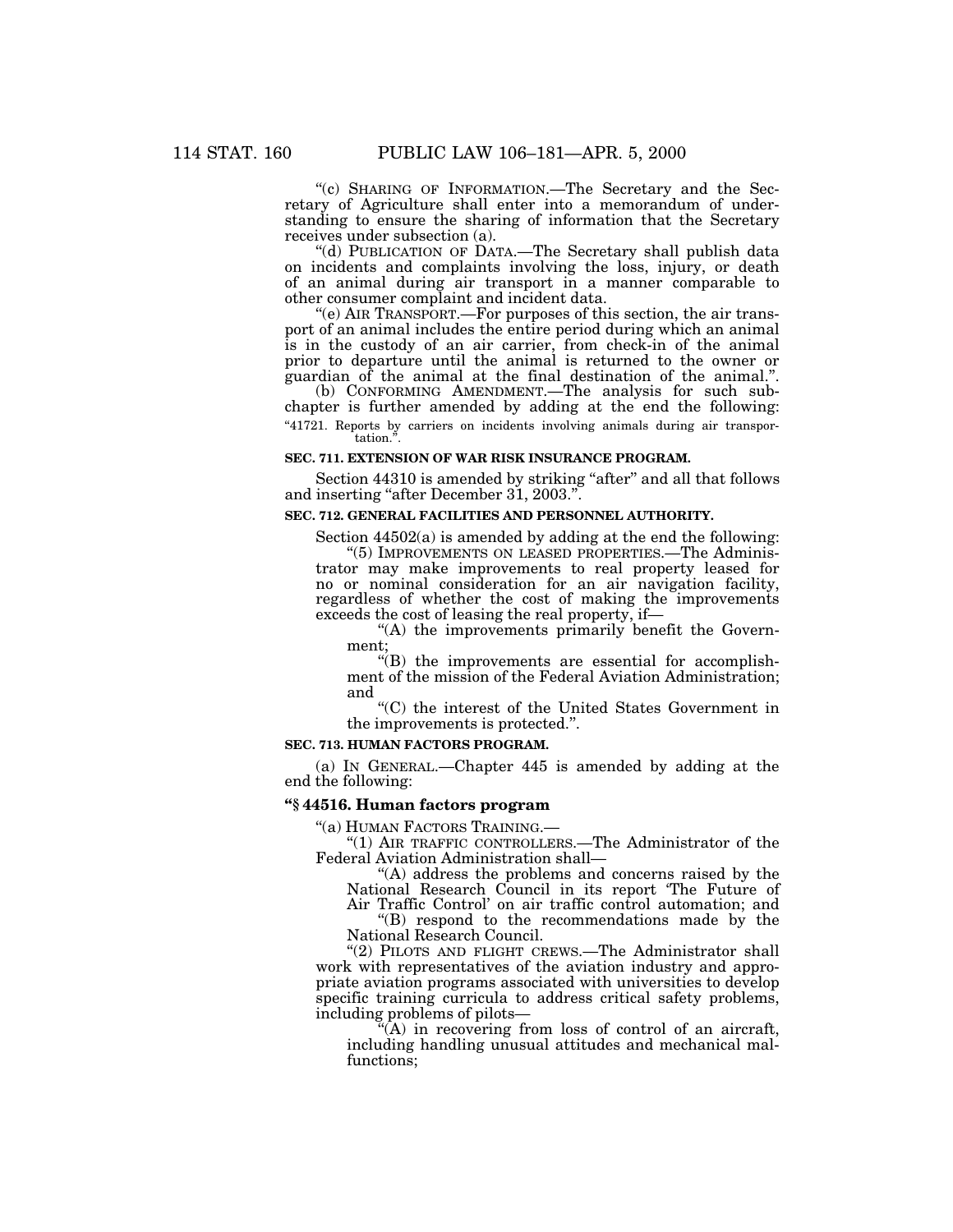''(B) in deviating from standard operating procedures, including inappropriate responses to emergencies and hazardous weather;

''(C) in awareness of altitude and location relative to terrain to prevent controlled flight into terrain; and

''(D) in landing and approaches, including nonprecision approaches and go-around procedures.

''(b) TEST PROGRAM.—The Administrator shall establish a test program in cooperation with air carriers to use model Jeppesen approach plates or other similar tools to improve precision-like landing approaches for aircraft.

"(c) REPORT.—Not later than 1 year after the date of the enactment of this section, the Administrator shall transmit to the Committee on Commerce, Science, and Transportation of the Senate and the Committee on Transportation and Infrastructure of the House of Representatives a report on the status of the Administration's efforts to encourage the adoption and implementation of advanced qualification programs for air carriers under this section.

''(d) ADVANCED QUALIFICATION PROGRAM DEFINED.—In this section, the term 'advanced qualification program' means an alternative method for qualifying, training, certifying, and ensuring the competency of flight crews and other commercial aviation operations personnel subject to the training and evaluation requirements of parts 121 and 135 of title 14, Code of Federal Regulations.''.

(b) AUTOMATION AND ASSOCIATED TRAINING.—Not later than Deadline. 12 months after the date of the enactment of this Act, the Administrator shall complete updating training practices for flight deck automation and associated training requirements.

(c) CONFORMING AMENDMENT.—The analysis for chapter 445 is further amended by adding at the end the following:

''44516. Human factors program.''.

#### **SEC. 714. IMPLEMENTATION OF ARTICLE 83 BIS OF THE CHICAGO CONVENTION.**

Section 44701 is amended by—

 $(1)$  redesignating subsection  $(e)$  as subsection  $(f)$ ; and

(2) by inserting after subsection (d) the following:

''(e) BILATERAL EXCHANGES OF SAFETY OVERSIGHT RESPONSIBIL-ITIES.—

''(1) IN GENERAL.—Notwithstanding the provisions of this chapter, the Administrator, pursuant to Article 83 bis of the Convention on International Civil Aviation and by a bilateral agreement with the aeronautical authorities of another country, may exchange with that country all or part of their respective functions and duties with respect to registered aircraft under the following articles of the Convention: Article 12 (Rules of the Air); Article 31 (Certificates of Airworthiness); or Article 32a (Licenses of Personnel).

"(2) RELINQUISHMENT AND ACCEPTANCE OF RESPONSI-BILITY.—The Administrator relinquishes responsibility with respect to the functions and duties transferred by the Administrator as specified in the bilateral agreement, under the Articles listed in paragraph (1) for United States-registered aircraft described in paragraph (4)(A) transferred abroad and accepts responsibility with respect to the functions and duties under those Articles for aircraft registered abroad and described in paragraph (4)(B) that are transferred to the United States.

Deadline.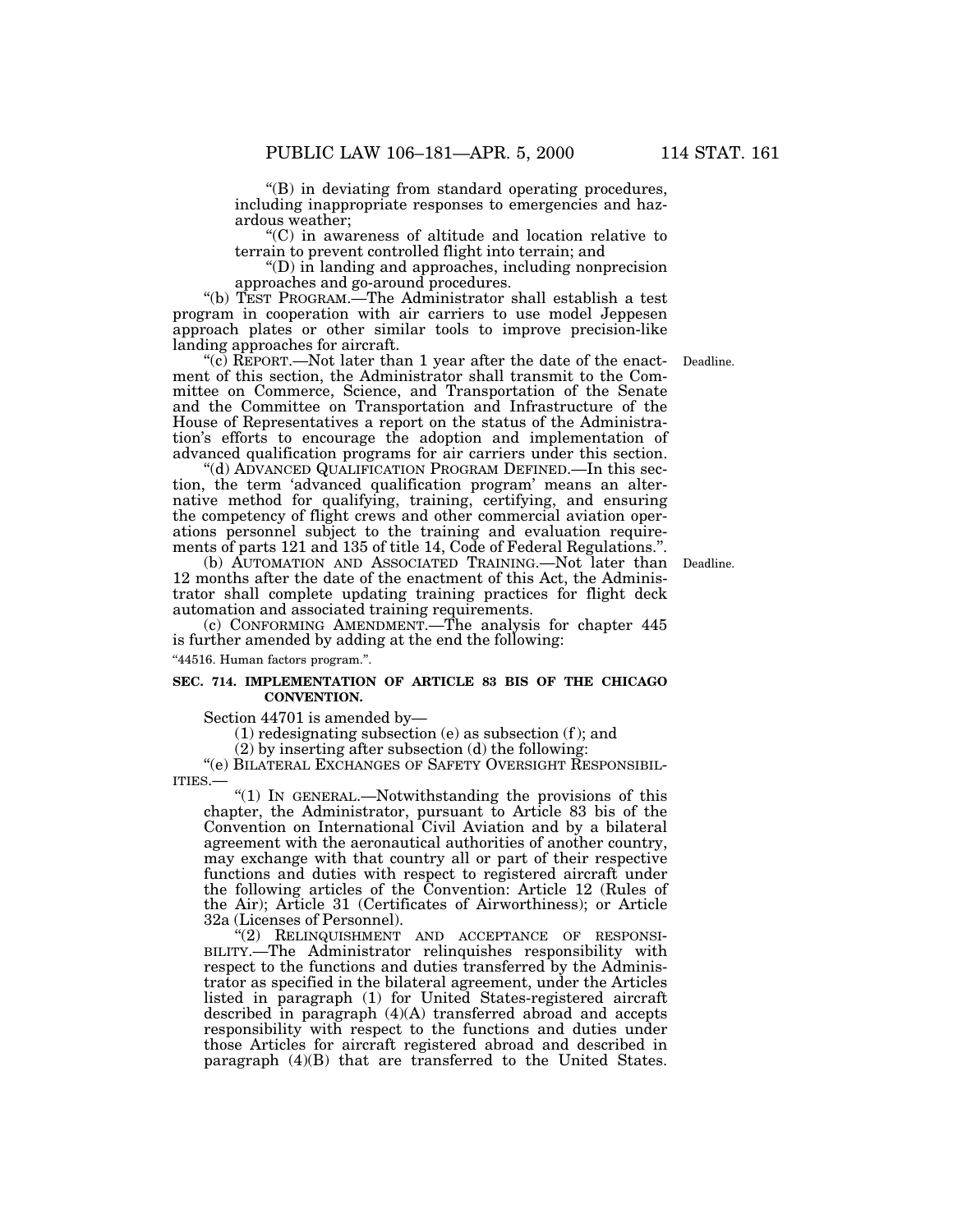''(3) CONDITIONS.—The Administrator may predicate, in the agreement, the transfer of functions and duties under this subsection on any conditions the Administrator deems necessary and prudent, except that the Administrator may not transfer responsibilities for United States registered aircraft described in paragraph  $(4)(A)$  to a country that the Administrator determines is not in compliance with its obligations under international law for the safety oversight of civil aviation.

''(4) REGISTERED AIRCRAFT DEFINED.—In this subsection, the term 'registered aircraft' means—

" $(A)$  aircraft registered in the United States and operated pursuant to an agreement for the lease, charter, or interchange of the aircraft or any similar arrangement by an operator that has its principal place of business or, if it has no such place of business, its permanent residence in another country; and

''(B) aircraft registered in a foreign country and operated under an agreement for the lease, charter, or interchange of the aircraft or any similar arrangement by an operator that has its principal place of business or, if it has no such place of business, its permanent residence in the United States.''.

#### **SEC. 715. PUBLIC AVAILABILITY OF AIRMEN RECORDS.**

Section 44703 is amended—

(1) by redesignating subsections (c) through (f) as subsections (d) through (g), respectively; and

(2) by inserting after subsection (b) the following:

''(c) PUBLIC INFORMATION.—

''(1) IN GENERAL.—Subject to paragraph (2) and notwithstanding any other provision of law, the information contained in the records of contents of any airman certificate issued under this section that is limited to an airman's name, address, and ratings held shall be made available to the public after the 120th day following the date of the enactment of the Wendell H. Ford Aviation Investment and Reform Act for the 21st Century.

"(2) OPPORTUNITY TO WITHHOLD INFORMATION.—Before making any information concerning an airman available to the public under paragraph (1), the airman shall be given an opportunity to elect that the information not be made available to the public.

"(3) DEVELOPMENT AND IMPLEMENTATION OF PROGRAM.-Not later than 60 days after the date of the enactment of the Wendell H. Ford Aviation Investment and Reform Act for the 21st Century, the Administrator shall develop and implement, in cooperation with representatives of the aviation industry, a one-time written notification to airmen to set forth the implications of making information concerning an airman available to the public under paragraph  $(1)$  and to carry out paragraph (2). The Administrator shall also provide such written notification to each individual who becomes an airman after such date of enactment.''.

## **SEC. 716. REVIEW PROCESS FOR EMERGENCY ORDERS.**

Section 44709(e) is amended to read as follows: ''(e) EFFECTIVENESS OF ORDERS PENDING APPEAL.—

Deadline. Notification.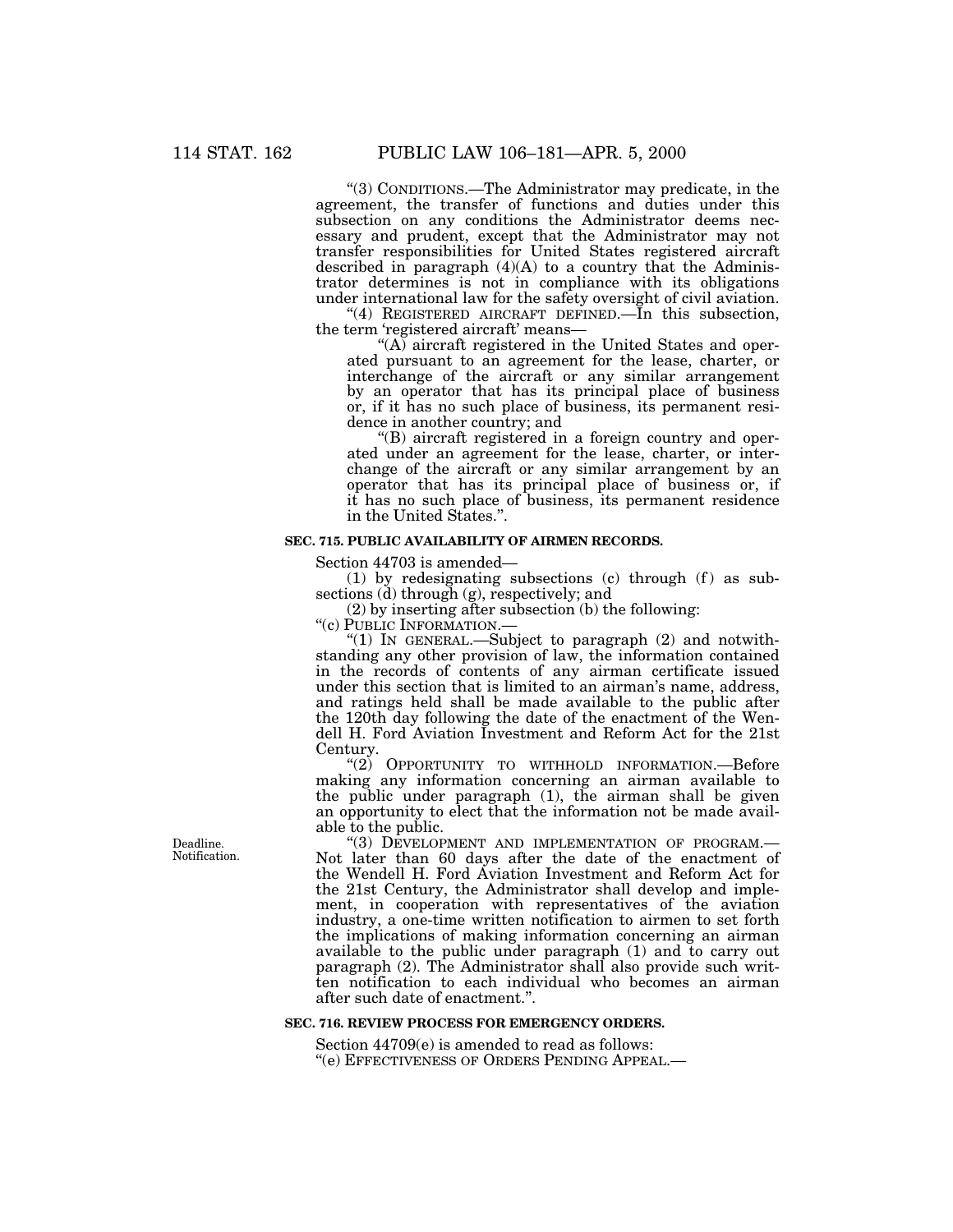"(1) In GENERAL.—When a person files an appeal with the Board under subsection (d), the order of the Administrator is stayed.

 $(2)$  EXCEPTION.—Notwithstanding paragraph  $(1)$ , the order of the Administrator is effective immediately if the Administrator advises the Board that an emergency exists and safety in air commerce or air transportation requires the order to be effective immediately.

"(3) REVIEW OF EMERGENCY ORDER. A person affected by Deadlines. the immediate effectiveness of the Administrator's order under paragraph (2) may petition for a review by the Board, under procedures promulgated by the Board, of the Administrator's determination that an emergency exists. Any such review shall be requested not later than 48 hours after the order is received by the person. If the Board finds that an emergency does not exist that requires the immediate application of the order in the interest of safety in air commerce or air transportation, the order shall be stayed, notwithstanding paragraph (2). The Board shall dispose of a review request under this paragraph not later than 5 days after the date on which the request is filed.

"(4) FINAL DISPOSITION.—The Board shall make a final Deadline. disposition of an appeal under subsection (d) not later than 60 days after the date on which the appeal is filed.''.

#### **SEC. 717. GOVERNMENT AND INDUSTRY CONSORTIA.**

Section 44903 is amended by adding at the end the following: "(f) GOVERNMENT AND INDUSTRY CONSORTIA.—The Administrator may establish at airports such consortia of government and aviation industry representatives as the Administrator may designate to provide advice on matters related to aviation security and safety. Such consortia shall not be considered Federal advisory committees for purposes of the Federal Advisory Committee Act (5 U.S.C. App.).''.

## **SEC. 718. PASSENGER MANIFEST.**

Section  $44909(a)(2)$  is amended by striking "shall" and inserting ''should''.

#### **SEC. 719. COST RECOVERY FOR FOREIGN AVIATION SERVICES.**

Section 45301 is amended—

(1) by striking subsection  $(a)(2)$  and inserting the following:

"(2) Services (other than air traffic control services) provided to a foreign government or services provided to any entity obtaining services outside the United States, except that the Administrator shall not impose fees in any manner for production-certification related service performed outside the United States pertaining to aeronautical products manufactured outside the United States.''; and

(2) by adding at the end the following:

''(d) PRODUCTION-CERTIFICATION RELATED SERVICE DEFINED.— In this section, the term 'production-certification related service' has the meaning given that term in appendix C of part 187 of title 14, Code of Federal Regulations.''.

# **SEC. 720. TECHNICAL CORRECTIONS TO CIVIL PENALTY PROVISIONS.**

Section 46301 is amended—

(1) in subsection  $(a)(1)(A)$  by striking "46302, 46303, or";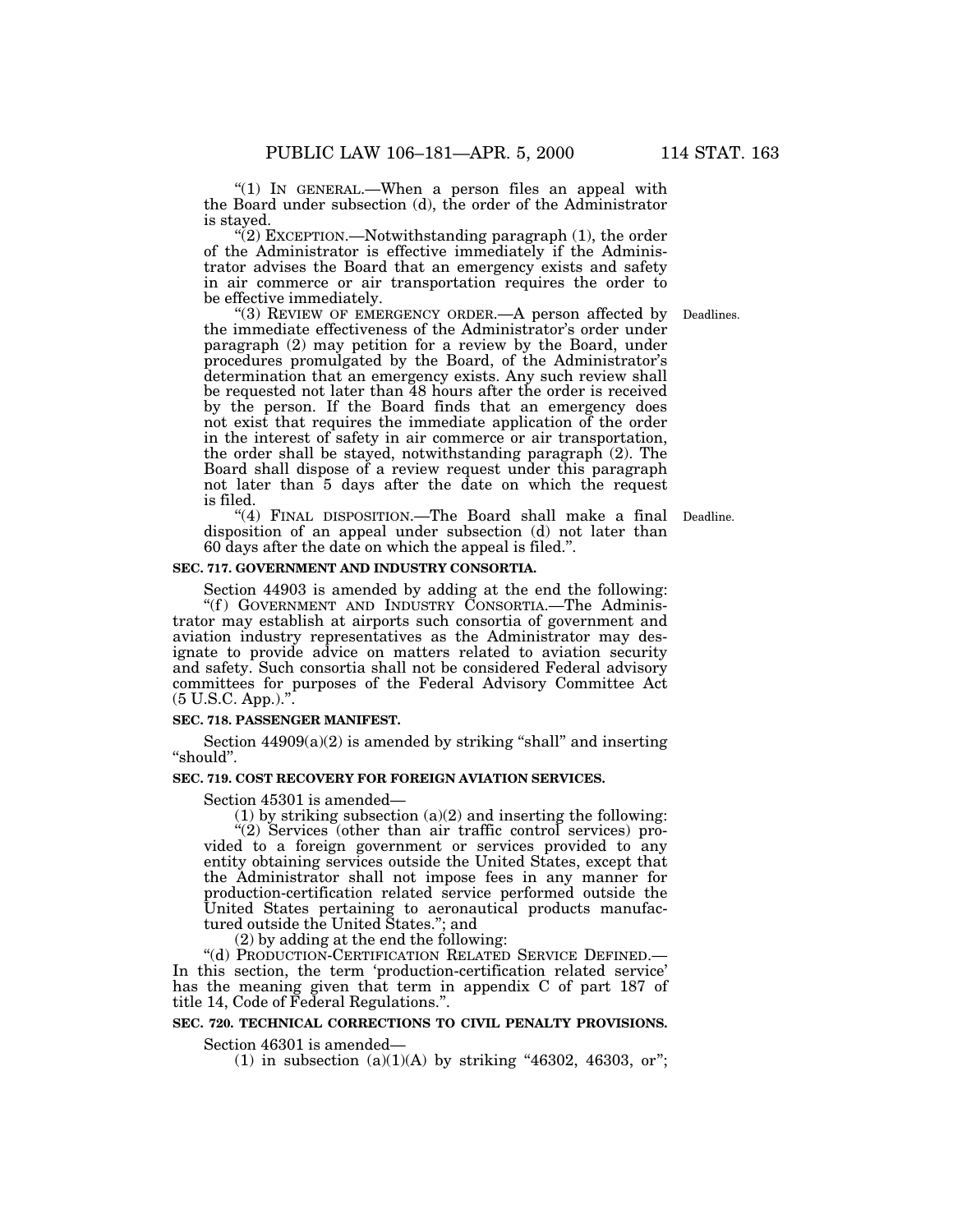(2) in subsection  $(d)(7)(A)$  by striking "an individual" the first place it appears and inserting ''a person''; and

 $(3)$  in subsection  $(g)$  by inserting "or the Administrator" after ''Secretary''.

#### **SEC. 721. WAIVER UNDER AIRPORT NOISE AND CAPACITY ACT.**

49 USC 47528 and note.

(a) REPEAL.—Section 231 of H.R. 3425 of the 106th Congress, as enacted into law by section  $1000(a)(5)$  of Public Law 106–113, is repealed and the provisions of law amended by such section shall be read as if such section had not been enacted into law.

(b) EXEMPTION FOR AIRCRAFT MODIFICATION OR DISPOSAL, SCHEDULED HEAVY MAINTENANCE, OR LEASING-RELATED FLIGHTS.— Section 47528 is amended—

(1) in subsection (a) by striking ''subsection (b)'' and inserting "subsection (b) or  $(f)$ ";

(2) in subsection (e) by adding at the end the following: "(4) An air carrier operating stage 2 aircraft under this subsection may transport stage 2 aircraft to or from the 48 contiguous States on a nonrevenue basis in order—

''(A) to perform maintenance (including major alterations) or preventative maintenance on aircraft operated, or to be operated, within the limitations of paragraph  $(2)(B)$ ; or

''(B) conduct operations within the limitations of paragraph  $(2)(B).$ "; and

(3) by adding at the end the following:

"(f) AIRCRAFT MODIFICATION, DISPOSAL, SCHEDULED HEAVY MAINTENANCE, OR LEASING.—

"(1) IN GENERAL.—The Secretary shall permit a person to operate after December 31, 1999, a stage 2 aircraft in nonrevenue service through the airspace of the United States or to or from an airport in the contiguous 48 States in order to—

 $!(A)$  sell, lease, or use the aircraft outside the contiguous 48 States;

''(B) scrap the aircraft;

''(C) obtain modifications to the aircraft to meet stage 3 noise levels;

''(D) perform scheduled heavy maintenance or significant modifications on the aircraft at a maintenance facility located in the contiguous 48 States;

"(E) deliver the aircraft to an operator leasing the aircraft from the owner or return the aircraft to the lessor;

 $f(F)$  prepare or park or store the aircraft in anticipation of any of the activities described in subparagraphs (A) through  $(E)$ ; or

''(G) divert the aircraft to an alternative airport in the contiguous 48 States on account of weather, mechanical, fuel, air traffic control, or other safety reasons while conducting a flight in order to perform any of the activities described in subparagraphs  $(\overline{A})$  through  $(\overline{F})$ .

''(2) PROCEDURE TO BE PUBLISHED.—Not later than 30 days after the date of the enactment of this subsection, the Secretary shall establish and publish a procedure to implement paragraph (1) through the use of categorical waivers, ferry permits, or other means.

 $\hat{f}(g)$  STATUTORY CONSTRUCTION.—Nothing in this section may be construed as interfering with, nullifying, or otherwise affecting

Deadline.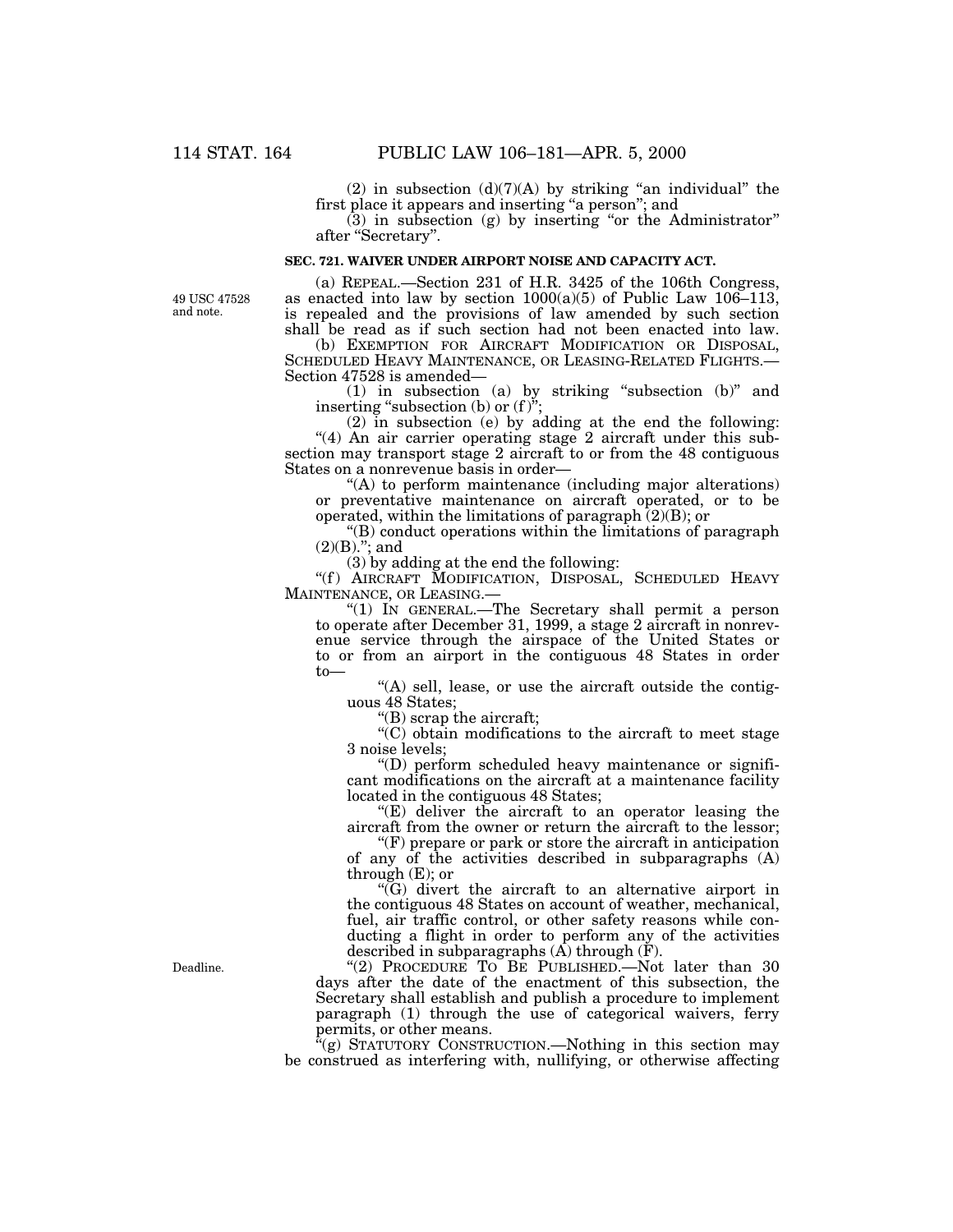determinations made by the Federal Aviation Administration, or to be made by the Administration with respect to applications under part 161 of title 14, Code of Federal Regulations, that were

pending on November 1, 1999.''.

(c) NOISE STANDARDS FOR EXPERIMENTAL AIRCRAFT.—

(1) IN GENERAL.—Section 47528(a) is amended by inserting ''(for which an airworthiness certificate other than an experimental certificate has been issued by the Administrator)" after ''civil subsonic turbojet''.

(2) REGULATIONS.—Regulations contained in title 14, Code 49 USC 47528 of Federal Regulations, that implement section 47528 of title 49, United States Code, and related provisions shall be deemed to incorporate the amendment made by paragraph (1) on the date of the enactment of this Act.

(d) WAIVERS FOR AIRCRAFT NOT COMPLYING WITH STAGE 3 NOISE LEVELS.—Section 47528(b)(1) is amended—

(1) in the first sentence by inserting ''or foreign air carrier'' after "air carrier"; and

(2) by inserting after ''January 1, 1999,'' the following: "or, in the case of a foreign air carrier, the 15th day following the date of the enactment of the Wendell H. Ford Aviation Investment and Reform Act for the 21st Century''.

#### **SEC. 722. LAND USE COMPLIANCE REPORT.**

Section 47131 is amended—

(1) by inserting "(a) GENERAL RULE.—" before "Not later";

 $(2)$  by striking "and" at the end of paragraph  $(3)$ ;

(3) by striking the period at the end of paragraph (4) and inserting ''; and''; and

(4) by adding at the end the following:

 $\cdot$ (5) a detailed statement listing airports that the Secretary believes are not in compliance with grant assurances or other requirements with respect to airport lands and including the circumstances of such noncompliance, the timelines for corrective action, and the corrective action the Secretary intends to take to bring the airport sponsor into compliance.

''(b) SPECIAL RULE FOR LISTING NONCOMPLIANT AIRPORTS.— The Secretary does not have to conduct an audit or make a final determination before including an airport on the list referred to in subsection  $(a)(5)$ .".

#### **SEC. 723. CHARTER AIRLINES.**

Section 41104 is amended—

(1) by redesignating subsections (b) and (c) as (c) and (d), respectively; and

(2) by inserting after subsection (a) the following:

''(b) SCHEDULED OPERATIONS.—

"(1) IN GENERAL.—An air carrier, including an indirect air carrier, which operates aircraft designed for more than nine passenger seats, may not provide regularly scheduled charter air transportation for which the general public is provided in advance a schedule containing the departure location, departure time, and arrival location of the flights to or from an airport that is not located in Alaska and that does not have an operating certificate issued under part 139 of title 14, Code of Federal Regulations (or any subsequent similar regulations).

note.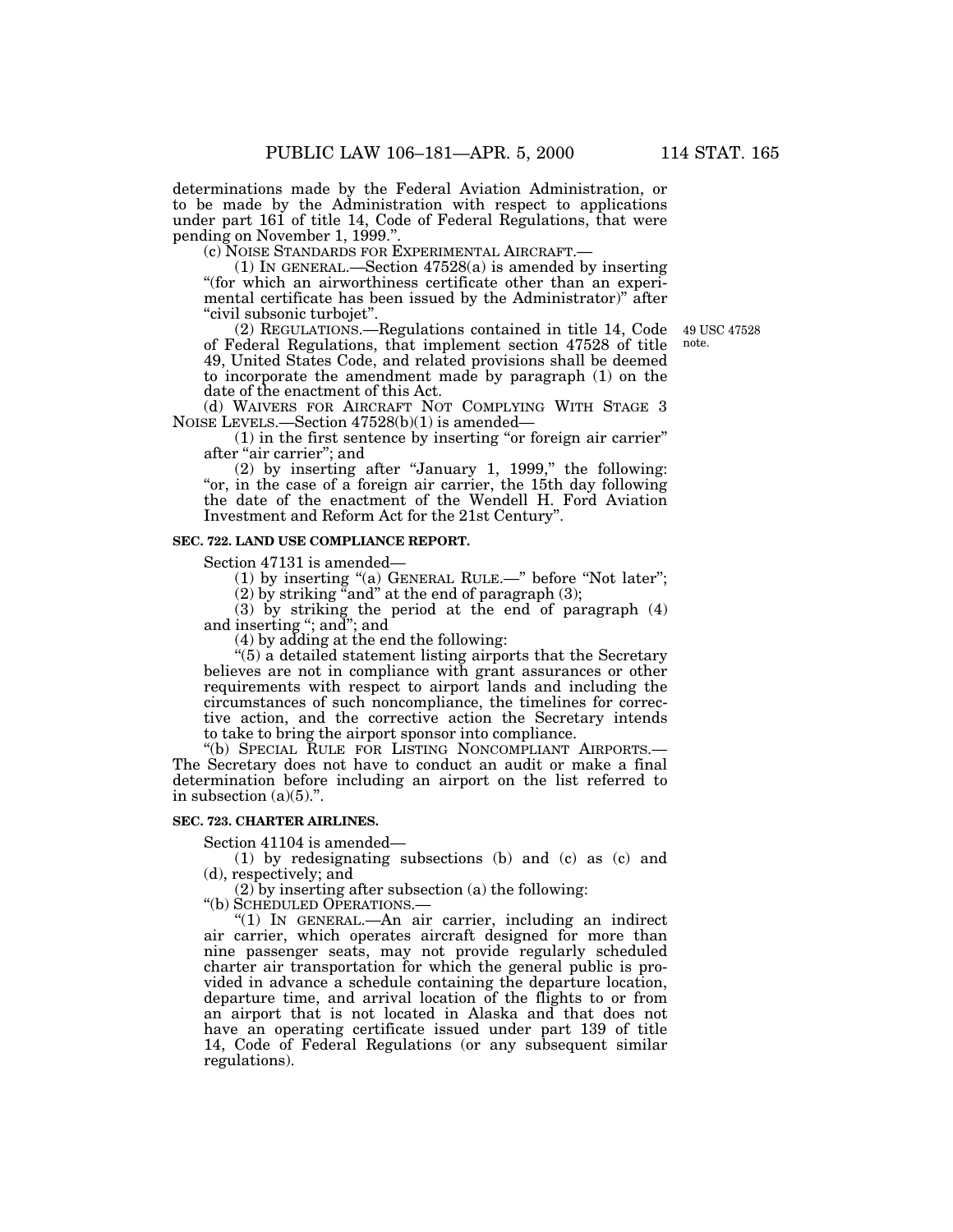"(2) DEFINITION.—In this paragraph, the term 'regularly scheduled charter air transportation' does not include operations for which the departure time, departure location, and arrival location are specifically negotiated with the customer or the customer's representative.''.

## **SEC. 724. CREDIT FOR EMERGENCY SERVICES PROVIDED.**

(a) STUDY.—The Administrator shall conduct a study of the appropriateness of allowing an airport that agrees to provide services to the Federal Emergency Management Agency or to a State or local agency in the event of an emergency a credit of the value of such services against the airport's local share under the airport improvement program.

(b) NOTIFICATION.—The Administrator shall notify nonhub and general aviation airports that the Administrator is conducting the study under subsection (a) and give them an opportunity to explain how the credit described in subsection (a) would benefit such airports.

(c) REPORT.—Not later than 180 days after the date of the enactment of this Act, the Administrator shall transmit to Congress a report on the results of the study conducted under subsection (a). The report shall identify, at a minimum, the airports that would be affected by providing the credit described in subsection (a), explain what sort of emergencies could qualify for such credit, and explain how the costs would be quantified to determine the credit against the local share.

#### **SEC. 725. PASSENGER CABIN AIR QUALITY.**

(a) STUDY OF AIR QUALITY IN PASSENGER CABINS IN COMMER- CIAL AIRCRAFT.— (1) IN GENERAL.—Not later than 60 days after the date

of the enactment of this Act, the Administrator shall arrange for and provide necessary data to the National Academy of Sciences to conduct a 12-month, independent study of air quality in passenger cabins of aircraft used in air transportation and foreign air transportation, including the collection of new data, in coordination with the Federal Aviation Administration, to identify contaminants in the aircraft air and develop recommendations for means of reducing such contaminants.

(2) ALTERNATIVE AIR SUPPLY.—The study should examine whether contaminants would be reduced by the replacement of engine and auxiliary power unit bleed air with an alternative supply of air for the aircraft passengers and crew.

 $(3)$  SCOPE.—The study shall include an assessment and quantitative analysis of each of the following:

(A) Contaminants of concern, as determined by the National Academy of Sciences.

(B) The systems of air supply on aircraft, including the identification of means by which contaminants may enter such systems.

(C) The toxicological and health effects of the contaminants of concern, their byproducts, and the products of their degradation.

(D) Any contaminant used in the maintenance, operation, or treatment of aircraft, if a passenger or a member of the air crew may be directly exposed to the contaminant.

(E) Actual measurements of the contaminants of concern in the air of passenger cabins during actual flights

Deadline.

49 USC 40101 note.

Deadline.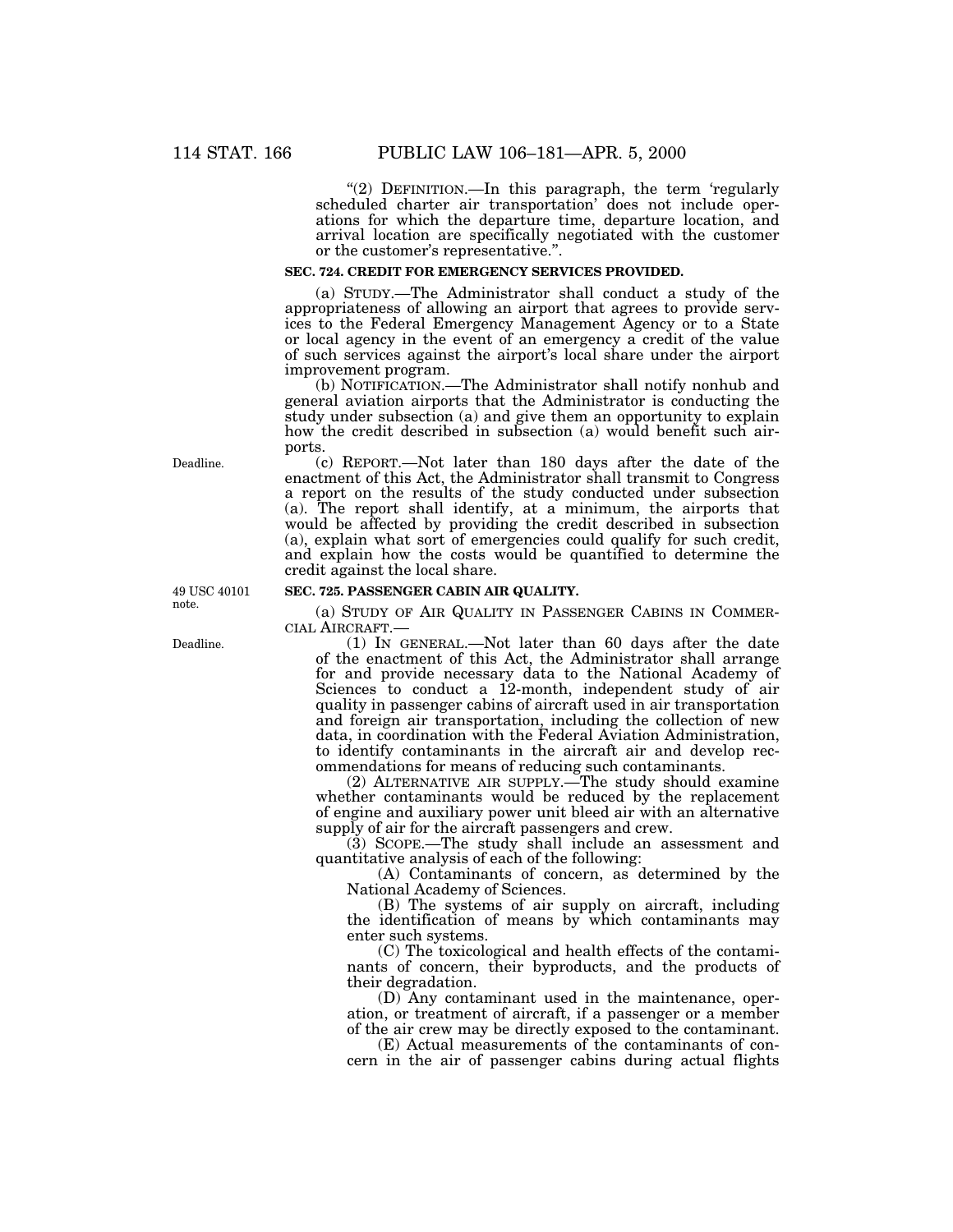in air transportation or foreign air transportation, along with comparisons of such measurements to actual measurements taken in public buildings.

(4) PROVISION OF CURRENT DATA.—The Administrator shall collect all data of the Federal Aviation Administration that is relevant to the study and make the data available to the National Academy of Sciences in order to complete the study.<br>(b) COLLECTION OF AIRCRAFT AIR QUALITY DATA.—

(1) IN GENERAL.—The Administrator may consider the feasibility of using the flight data recording system on aircraft to monitor and record appropriate data related to air inflow quality, including measurements of the exposure of persons aboard the aircraft to contaminants during normal aircraft operation and during incidents involving air quality problems.

(2) PASSENGER CABINS.—The Administrator may also consider the feasibility of using the flight data recording system to monitor and record data related to the air quality in passengers cabins of aircraft.

#### **SEC. 726. STANDARDS FOR AIRCRAFT AND AIRCRAFT ENGINES TO REDUCE NOISE LEVELS.**

49 USC 47508 note.

(a) DEVELOPMENT OF NEW STANDARDS.—The Secretary shall continue to work to develop through the International Civil Aviation Organization new performance standards for aircraft and aircraft engines that will lead to a further reduction in aircraft noise levels.

(b) GOALS TO BE CONSIDERED IN DEVELOPING NEW STAND- ARDS.—In negotiating standards under subsection (a), the Secretary shall give high priority to developing standards that-

(1) are performance based and can be achieved by use of a full range of certifiable noise reduction technologies;

(2) protect the useful economic value of existing Stage 3 aircraft in the United States fleet;

(3) ensure that United States air carriers and aircraft engine and hushkit manufacturers are not competitively disadvantaged;

(4) use dynamic economic modeling capable of determining impacts on all aircraft in service in the United States fleet; and

(5) continue the use of a balanced approach to address aircraft environmental issues, taking into account aircraft technology, land use planning, economic feasibility, and airspace operational improvements.

(c) ANNUAL REPORT.—Not later than July 1, 2000, and annually thereafter, the Secretary shall transmit to Congress a report regarding the application of new standards or technologies to reduce aircraft noise levels. Deadline.

#### **SEC. 727. TAOS PUEBLO AND BLUE LAKES WILDERNESS AREA DEM-ONSTRATION PROJECT.**

Not later than 18 months after the date of the enactment of this Act, the Administrator shall work with the Taos Pueblo to study the feasibility of conducting a demonstration project to require all aircraft that fly over Taos Pueblo and the Blue Lake Wilderness Area of Taos Pueblo, New Mexico, to maintain a mandatory minimum altitude of at least 5,000 feet above ground level. In conducting the study, the Administrator shall determine whether itinerant general aviation aircraft should be exempt from any such requirement.

Deadline. New Mexico.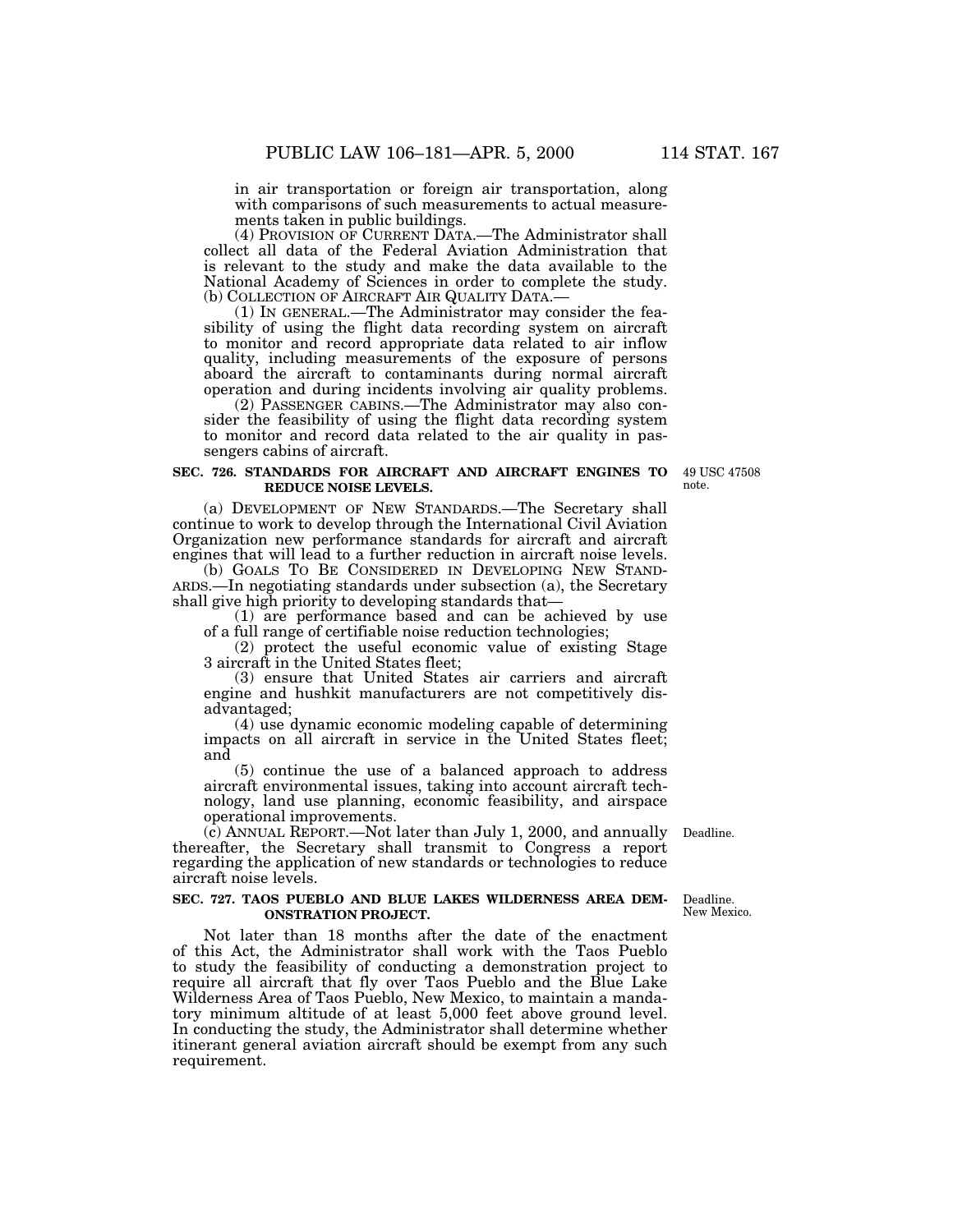49 USC 44720 note.

## **SEC. 728. AUTOMATED SURFACE OBSERVATION SYSTEM STATIONS.**

The Administrator shall not terminate human weather observers for Automated Surface Observation System stations until—

(1) the Administrator determines that the system provides consistent reporting of changing meteorological conditions and notifies Congress in writing of that determination; and

(2) 60 days have passed since the report was transmitted to Congress.

(a) IN GENERAL.—A memorandum of agreement between the Administrator and any person that directly obtains aircraft situational display data from the Federal Aviation Administration shall

49 USC 44103 note.

#### require that— (1) the person demonstrate to the satisfaction of the Administrator that the person is capable of selectively blocking the display of any aircraft-situation-display-to-industry derived

**SEC. 729. AIRCRAFT SITUATIONAL DISPLAY DATA.**

data related to any identified aircraft registration number; and (2) the person agree to block selectively the aircraft reg-

istration numbers of any aircraft owner or operator upon the Administration's request.

(b) EXISTING MEMORANDA TO BE CONFORMED.—Not later than 30 days after the date of the enactment of this Act, the Administrator shall conform any memoranda of agreement, in effect on such date of enactment, between the Federal Aviation Administration and a person under which that person obtains aircraft situational display data to incorporate the requirements of subsection (a).

### **SEC. 730. ELIMINATION OF BACKLOG OF EQUAL EMPLOYMENT OPPOR-TUNITY COMPLAINTS.**

(a) HIRING OF ADDITIONAL PERSONNEL.—For fiscal year 2001, the Secretary may hire or contract for such additional personnel as may be necessary to eliminate the backlog of pending equal employment opportunity complaints to the Department of Transportation and to ensure that investigations of complaints are completed not later than 180 days after the date of initiation of the investigation.

(b) AUTHORIZATION OF APPROPRIATIONS.—There is authorized to be appropriated to carry out this section \$2,000,000 for fiscal year  $200\overline{1}$ .

#### **SEC. 731. GRANT OF EASEMENT, LOS ANGELES, CALIFORNIA.**

The Department of Airports of the City of Los Angeles may grant an easement to the California Department of Transportation to lands required to provide sufficient right-of-way to facilitate the construction of the California State Route 138 bypass, as proposed by the California Department of Transportation, if the Department of Airports can document or provide analysis that granting the easement will benefit the Department of Airports or local airport development to an extent equal to the value of the easement being granted.

#### **SEC. 732. REGULATION OF ALASKA GUIDE PILOTS.**

(a) IN GENERAL.—Beginning on the date of the enactment of this Act, flight operations conducted by Alaska guide pilots shall

Deadline.

Deadline.

Effective date. 49 USC 44701 note.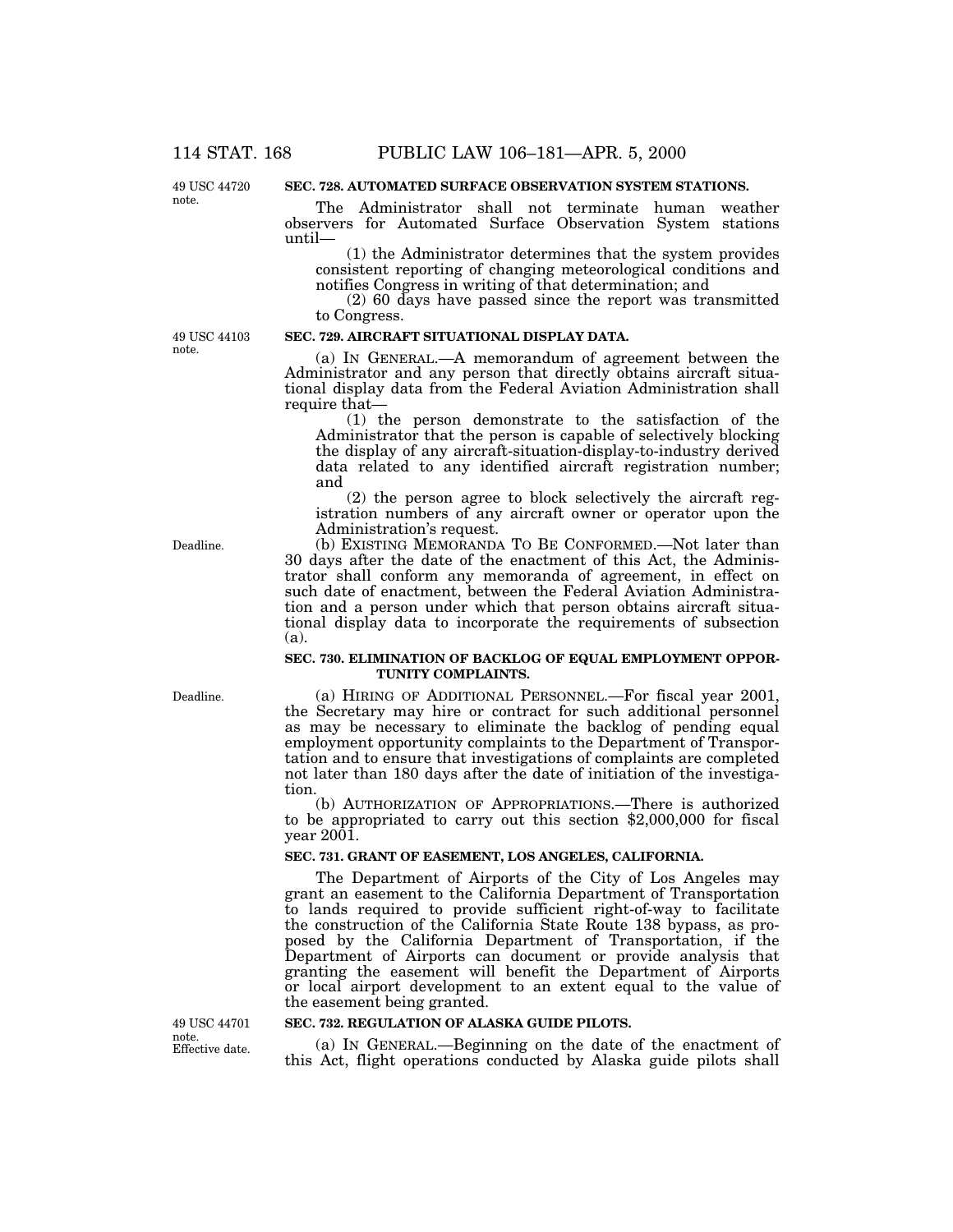be regulated under the general operating and flight rules contained in part 91 of title 14, Code of Federal Regulations.

(1) IN GENERAL.—The Administrator shall conduct a rulemaking proceeding and issue a final rule to modify the general operating and flight rules referred to in subsection (a) by establishing special rules applicable to the flight operations conducted by Alaska guide pilots.

(2) CONTENTS OF RULES.—A final rule issued by the Administrator under paragraph (1) shall require Alaska guide pilots—

(A) to operate aircraft inspected no less often than after 125 hours of flight time;

(B) to participate in an annual flight review, as described in section 61.56 of title 14, Code of Federal Regulations;

(C) to have at least 500 hours of flight time as a pilot;

(D) to have a commercial rating, as described in subpart F of part 61 of such title;

(E) to hold at least a second-class medical certificate, as described in subpart C of part 67 of such title;

(F) to hold a current letter of authorization issued by the Administrator; and

(G) to take such other actions as the Administrator determines necessary for safety.

(3) CONSIDERATION.—In making a determination to impose a requirement under paragraph  $(2)$  $(G)$ , the Administrator shall take into account the unique conditions associated with air travel in the State of Alaska to ensure that such requirements are not unduly burdensome.

(c) DEFINITIONS.—In this section, the following definitions apply:

(1) LETTER OF AUTHORIZATION.—The term ''letter of authorization'' means a letter issued by the Administrator once every 5 years to an Alaska guide pilot certifying that the pilot is in compliance with general operating and flight rules applicable to the pilot. In the case of a multi-pilot operation, at the election of the operating entity, a letter of authorization may be issued by the Administrator to the entity or to each Alaska guide pilot employed by the entity.

(2) ALASKA GUIDE PILOT.—The term ''Alaska guide pilot'' means a pilot who—

(A) conducts aircraft operations over or within the State of Alaska;

(B) operates single engine, fixed-wing aircraft on floats, wheels, or skis, providing commercial hunting, fishing, or other guide services and related accommodations in the form of camps or lodges; and

(C) transports clients by such aircraft incidental to hunting, fishing, or other guide services.

#### **SEC. 733. NATIONAL TRANSPORTATION DATA CENTER OF EXCEL-LENCE.**

Of the amounts made available pursuant to section 5117(b)(6)(B) of the Transportation Equity Act for the 21st Century (23 U.S.C. 502 note; 112 Stat. 450), not to exceed \$1,000,000 for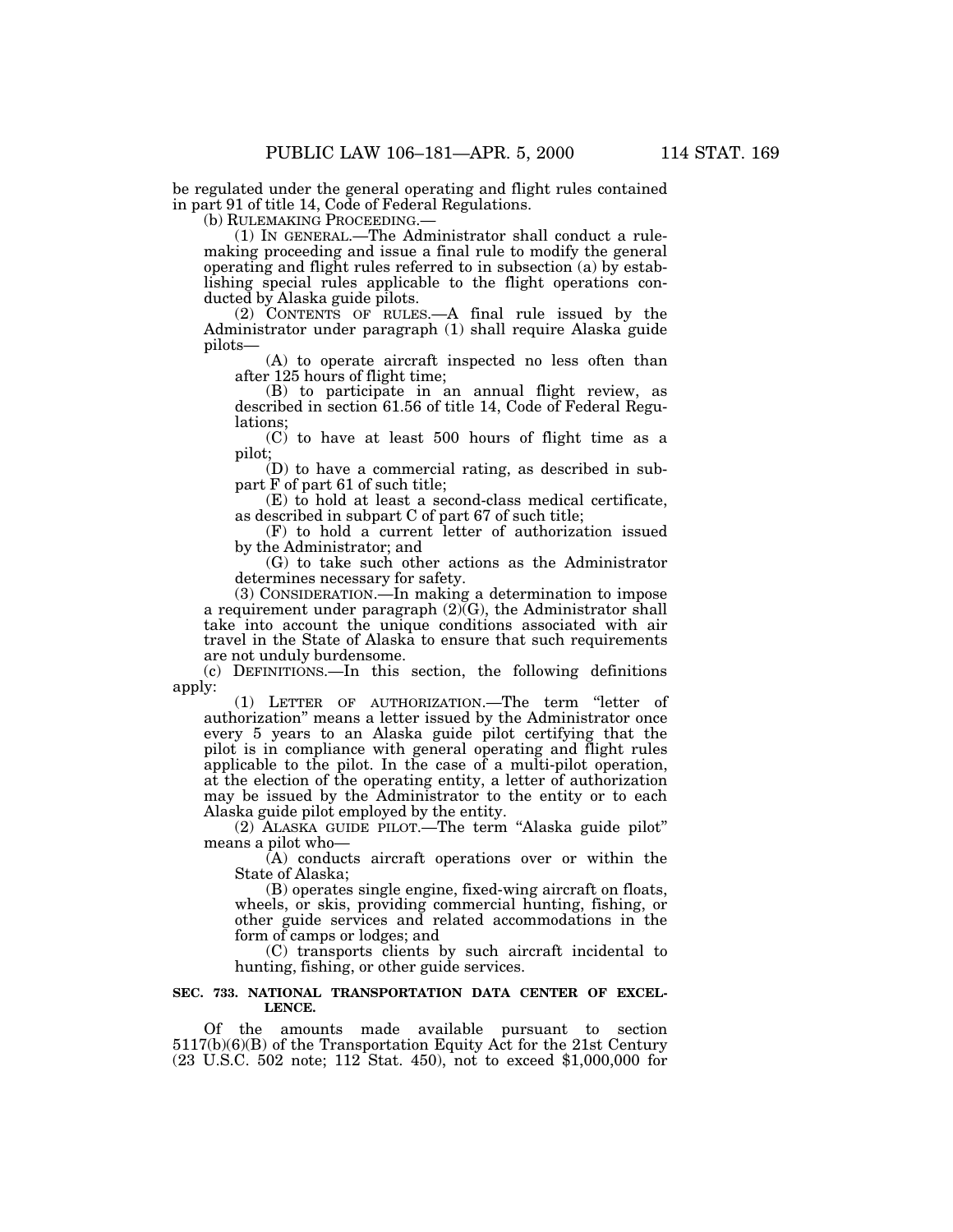each of fiscal years 2000 and 2001 may be made available by the Secretary to establish, at an Army depot that has been closed or realigned, a national transportation data center of excellence that will—

(1) serve as a satellite facility for the central data repository that is hosted by the computer center of the Transportation Administrative Service; and

(2) analyze transportation data collected by the Federal Government, States, cities, and the transportation industry.

49 USC 44707 note.

# **SEC. 734. AIRCRAFT REPAIR AND MAINTENANCE ADVISORY PANEL.**

(a) ESTABLISHMENT OF PANEL.—The Administrator—

(1) shall establish an aircraft repair and maintenance advisory panel to review issues related to the use and oversight of aircraft and aviation component repair and maintenance facilities (in this section referred to as "aircraft repair facilities") located within, or outside of, the United States; and

(2) may seek the advice of the panel on any issue related to methods to increase safety by improving the oversight of aircraft repair facilities.

(b) MEMBERSHIP.—The panel shall consist of—

(1) nine members appointed by the Administrator as follows:

(A) three representatives of labor organizations representing aviation mechanics;

(B) one representative of cargo air carriers;

(C) one representative of passenger air carriers;

(D) one representative of aircraft repair facilities;

(E) one representative of aircraft manufacturers;

(F) one representative of on-demand passenger air carriers and corporate aircraft operations; and

(G) one representative of regional passenger air carriers;

(2) one representative from the Department of Commerce, designated by the Secretary of Commerce;

(3) one representative from the Department of State, designated by the Secretary of State; and

(4) one representative from the Federal Aviation Administration, designated by the Administrator.

(c) RESPONSIBILITIES.—The panel shall—

(1) determine the amount and type of work that is being performed by aircraft repair facilities located within, and outside of, the United States; and

(2) provide advice and counsel to the Secretary with respect to the aircraft and aviation component repair work performed by aircraft repair facilities and air carriers, staffing needs, and any balance of trade or safety issues associated with that work.

(d) DOT TO REQUEST INFORMATION FROM AIR CARRIERS AND REPAIR FACILITIES.—

(1) COLLECTION OF INFORMATION.—The Secretary, by regulation, shall require air carriers, foreign air carriers, domestic repair facilities, and foreign repair facilities to submit such information as the Secretary may require in order to assess balance of trade and safety issues with respect to work performed on aircraft used by air carriers, foreign air carriers,

Regulations.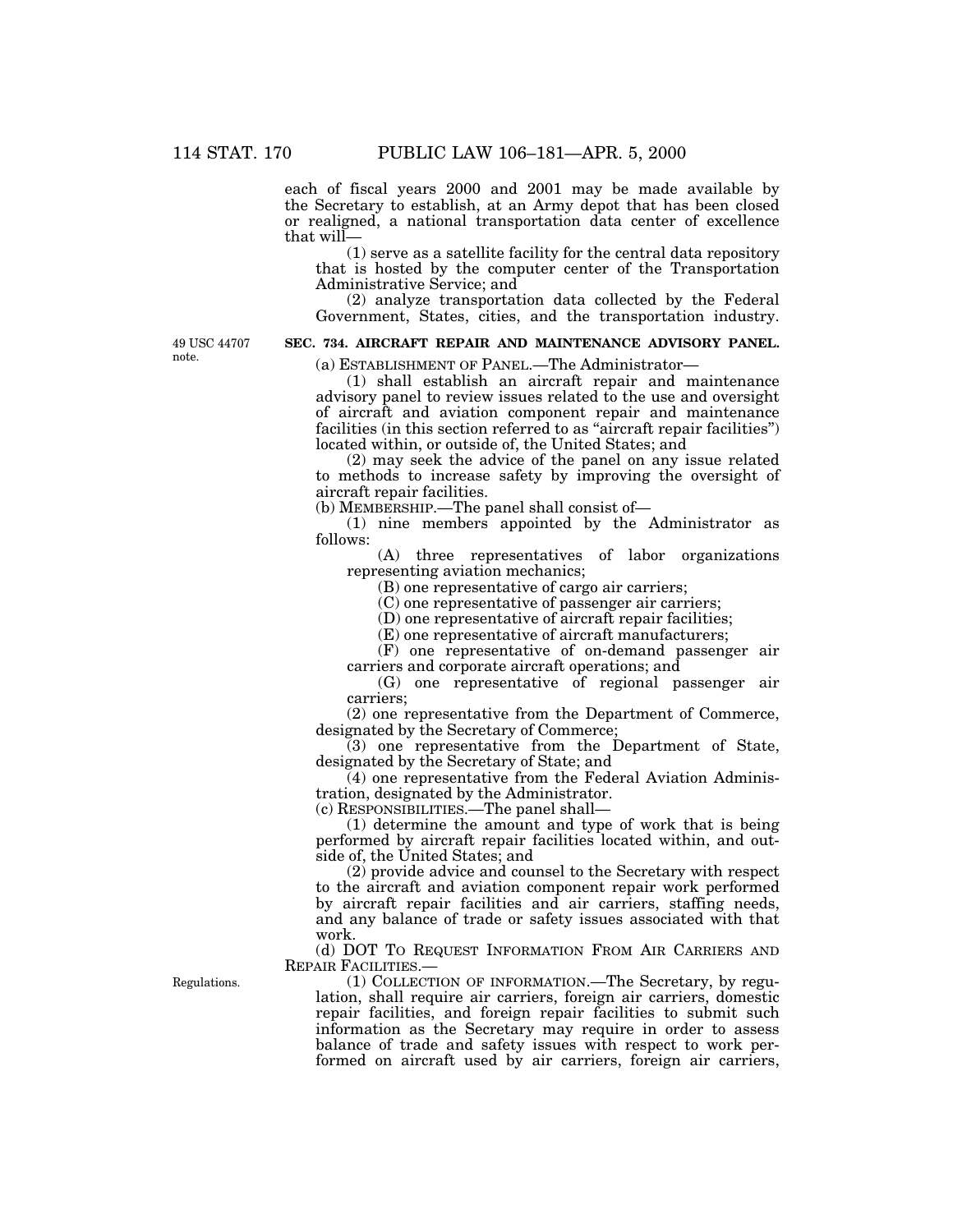United States corporate operators, and foreign corporate operators.

(2) DRUG AND ALCOHOL TESTING INFORMATION.—Included in the information the Secretary requires under paragraph (1) shall be information on the existence and administration of employee drug and alcohol testing programs in place at the foreign repair facilities, if applicable. The Secretary, if necessary, shall work with the International Civil Aviation Organization to increase the number and improve the administration of employee drug and alcohol testing programs at the foreign repair facilities.

(3) DESCRIPTION OF WORK DONE.—Included in the information the Secretary requires under paragraph (1) shall be information on the amount and type of work performed on aircraft registered in and outside of the United States.

(e) DOT TO FACILITATE COLLECTION OF INFORMATION ABOUT AIRCRAFT MAINTENANCE.—The Secretary shall facilitate the collection of information from the National Transportation Safety Board, the Federal Aviation Administration, and other appropriate agencies regarding maintenance performed by aircraft repair facilities.

(f ) DOT TO MAKE INFORMATION AVAILABLE TO PUBLIC.—The Secretary shall make any relevant information received under subsection (d) available to the public, consistent with the authority to withhold trade secrets or commercial, financial, and other proprietary information under section 552 of title 5, United States Code.

 $(g)$  TERMINATION.—The panel established under subsection (a) shall terminate on the earlier of—

(1) the date that is 2 years after the date of the enactment of this Act; or

(2) December 31, 2001.

(h) DEFINITIONS.—The definitions contained in section 40102 Applicability. of title 49, United States Code, shall apply to this section.

# **SEC. 735. OPERATIONS OF AIR TAXI INDUSTRY.**

(a) STUDY.—The Administrator, in consultation with the National Transportation Safety Board and other interested persons, shall conduct a study of air taxi operators regulated under part 135 of title 14, Code of Federal Regulations.

(b) CONTENTS.—The study shall include an analysis of the size and type of the aircraft fleet, relevant aircraft equipment, hours flown, utilization rates, safety record by various categories of use and aircraft type, sales revenues, and airports served by the air taxi fleet.

(c) REPORT.—Not later than 1 year after the date of the enactment of this Act, the Administrator shall transmit to Congress a report on the results of the study.

#### **SEC. 736. NATIONAL AIRSPACE REDESIGN.**

(a) FINDINGS.—Congress makes the following findings:

(1) The national airspace, comprising more than 29 million square miles, handles more than 55,000 flights per day.

(2) Almost 2,000,000 passengers per day traverse the United States through 20 major en route centers, including more than 700 different sectors.

(3) Redesign and review of the national airspace may produce benefits for the travelling public by increasing the efficiency and capacity of the air traffic control system and reducing delays.

49 USC 40101

note.

Deadline.

note.

49 USC 40103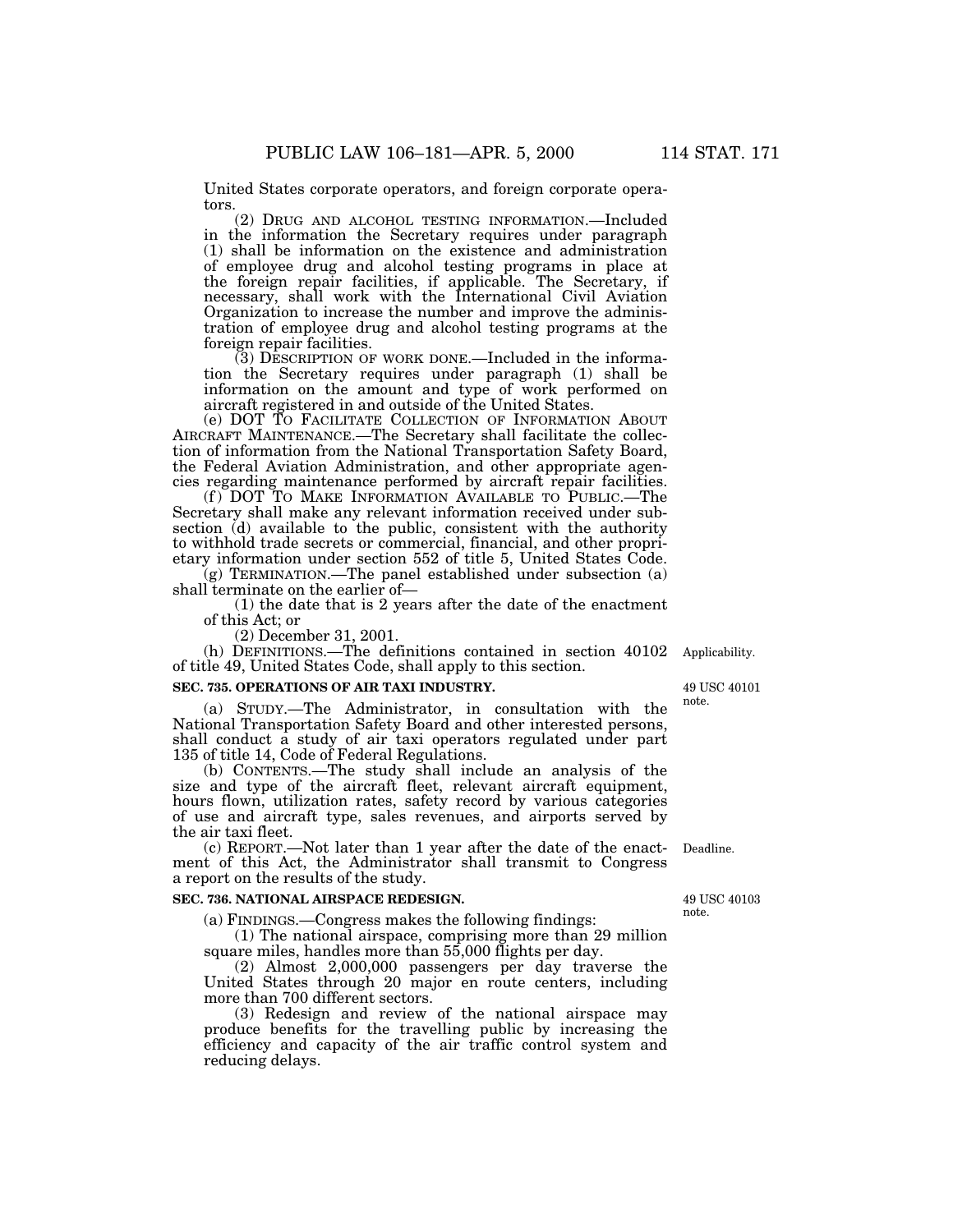(4) Redesign of the national airspace should be a high priority for the Federal Aviation Administration and the air transportation industry.

(b) REDESIGN.—The Administrator, with advice from the aviation industry and other interested parties, shall conduct a comprehensive redesign of the national airspace system.

(c) REPORT.—Not later than December 31, 2000, the Administrator shall transmit to the Committee on Commerce, Science, and Transportation of the Senate and the Committee on Transportation and Infrastructure of the House of Representatives a report on the Administrator's comprehensive national airspace redesign. The report shall include projected milestones for completion of the redesign and shall also include a date for completion.

(d) AUTHORIZATION.—There is authorized to be appropriated to the Administrator to carry out this section \$12,000,000 for each of fiscal years 2000, 2001, and 2002.

# **SEC. 737. COMPLIANCE WITH REQUIREMENTS.**

Notwithstanding any other provision of law, in order to avoid unnecessary duplication of expense and effort, the Secretary may authorize the use, in whole or in part, of a completed environmental assessment or environmental impact study for new construction projects on the air operations area of an airport, if the completed assessment or study was for a project at the airport that is substantially similar in nature to the new project. Any such authorized use shall meet all requirements of Federal law for the completion of such an assessment or study.

# **SEC. 738. FAA CONSIDERATION OF CERTAIN STATE PROPOSALS.**

The Administrator is encouraged to consider any proposal with a regional consensus submitted by a State aviation authority regarding the expansion of existing airport facilities or the introduction of new airport facilities.

#### **SEC. 739. CINCINNATI-MUNICIPAL BLUE ASH AIRPORT.**

(a) APPROVAL OF SALE.—To maintain the efficient utilization of airports in the high-growth Cincinnati local airport system, and to ensure that the Cincinnati-Municipal Blue Ash Airport continues to operate to relieve congestion at Cincinnati-Northern Kentucky International Airport and to provide greater access to the general aviation community beyond the expiration of the City of Cincinnati's grant obligations, the Secretary may approve the sale of Cincinnati-Municipal Blue Ash Airport from the City of Cincinnati to the City of Blue Ash upon a finding that the City of Blue Ash meets all applicable requirements for sponsorship and if the City of Blue Ash agrees to continue to maintain and operate Blue Ash Airport, as generally contemplated and described within the Blue Ash Master Plan Update dated November 30, 1998, for a period of 20 years from the date existing grant assurance obligations of the City of Cincinnati expire.

(b) TREATMENT OF PROCEEDS FROM SALE.—The Secretary and the Administrator are authorized to grant the City of Cincinnati an exemption from the provisions of sections 47107 and 47133 of title 49, United States Code, grant obligations of the City of Cincinnati, and regulations and policies of the Federal Aviation Administration, to the extent necessary to allow the City of Cincinnati to use the proceeds from the sale approved under subsection (a) for any purpose authorized by the City of Cincinnati.

49 USC 47106

Deadline.

note.

Ohio.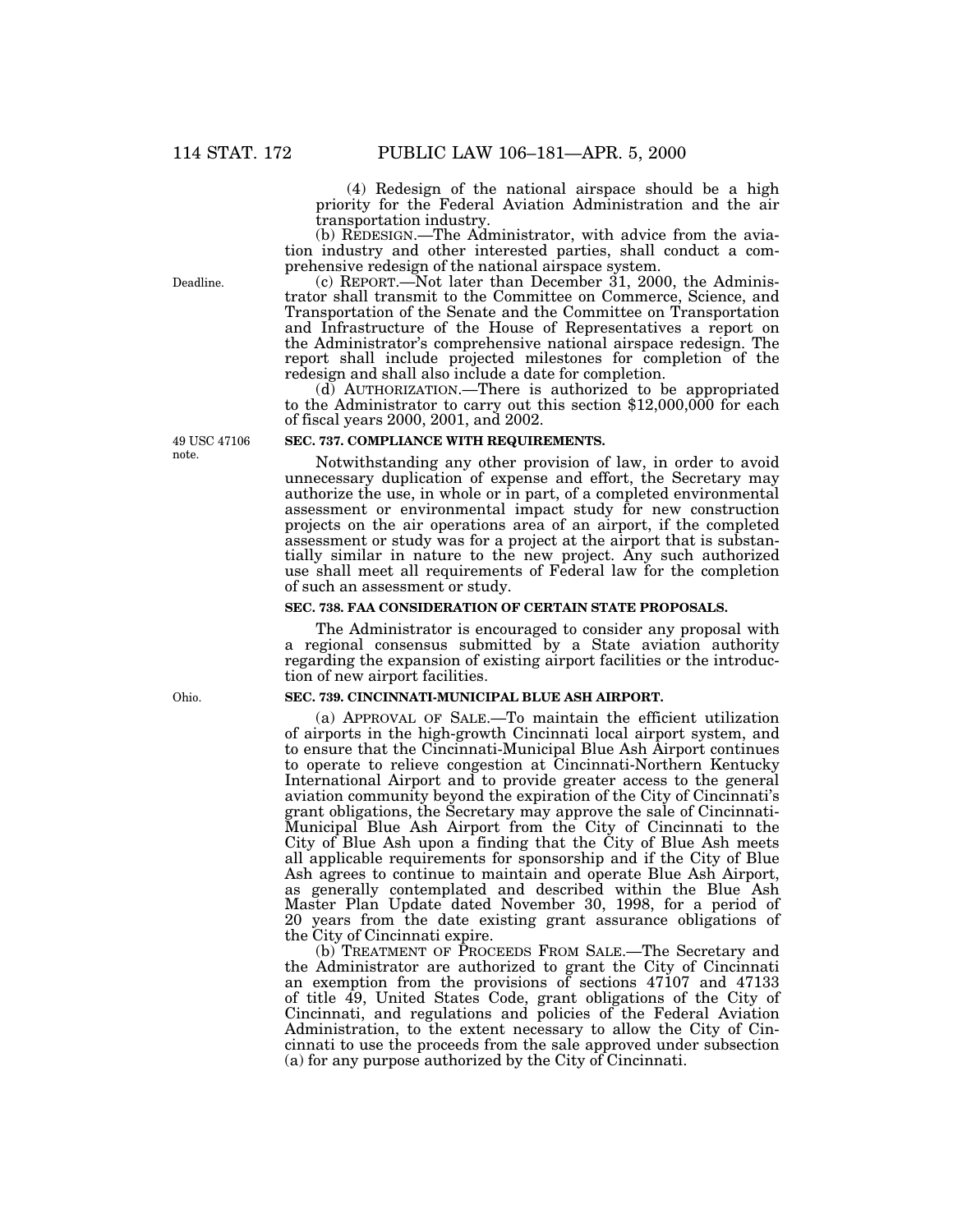#### **SEC. 740. AUTHORITY TO SELL AIRCRAFT AND AIRCRAFT PARTS FOR** 10 USC 2576 **USE IN RESPONDING TO OIL SPILLS.**

note.

(a) AUTHORITY.— (1) SALE OF AIRCRAFT AND AIRCRAFT PARTS.—Notwithstanding section 202 of the Federal Property and Administrative Services Act of 1949 (40 U.S.C. 483) and subject to subsections (b) and (c), the Secretary of Defense may sell, during the period beginning on the date of the enactment of this Act and ending September 30, 2002, aircraft and aircraft parts referred to in paragraph (2) to a person or entity that provides oil spill response services (including the application of oil dispersants by air) pursuant to an oil spill response plan that has been approved by the Secretary of the Department in which the Coast Guard is operating.<br>(2) AIRCRAFT AND AIRCRAFT PARTS THAT MAY BE SOLD.—

The aircraft and aircraft parts that may be sold under paragraph (1) are aircraft and aircraft parts of the Department of Defense that are determined by the Secretary of Defense to be—

(A) excess to the needs of the Department; and

(B) acceptable for commercial sale.

(b) CONDITIONS OF SALE.—Aircraft and aircraft parts sold under subsection (a)—

(1) shall have as their primary purpose usage for oil spill spotting, observation, and dispersant delivery and may not have any secondary purpose that would interfere with oil spill response efforts under an oil spill response plan; and

(2) may not be flown outside of or removed from the United States except for the purpose of fulfilling an international agreement to assist in oil spill dispersing efforts, for immediate response efforts for an oil spill outside United States waters that has the potential to threaten United States waters, or for other purposes that are jointly approved by the Secretary of Defense and the Secretary of Transportation.

(c) CERTIFICATION OF PERSONS AND ENTITIES.—The Secretary of Defense may sell aircraft and aircraft parts to a person or entity under subsection (a) only if the Secretary of Transportation certifies to the Secretary of Defense, in writing, before the sale, that the person or entity is capable of meeting the terms and conditions of a contract to deliver oil spill dispersants by air, and that the overall system to be employed by that person or entity for the delivery and application of oil spill dispersants has been sufficiently tested to ensure that the person or entity is capable of being included in an oil spill response plan that has been approved by the Secretary of the Department in which the Coast Guard is operating.

(d) REGULATIONS.—

(1) ISSUANCE.—As soon as practicable after the date of the enactment of this Act, the Secretary of Defense, in consultation with the Secretary of Transportation and the Administrator of General Services, shall prescribe regulations relating to the sale of aircraft and aircraft parts under this section.

(2) CONTENTS.—The regulations shall—

(A) ensure that the sale of the aircraft and aircraft parts is made at a fair market value, as determined by the Secretary of Defense, and, to the extent practicable, on a competitive basis;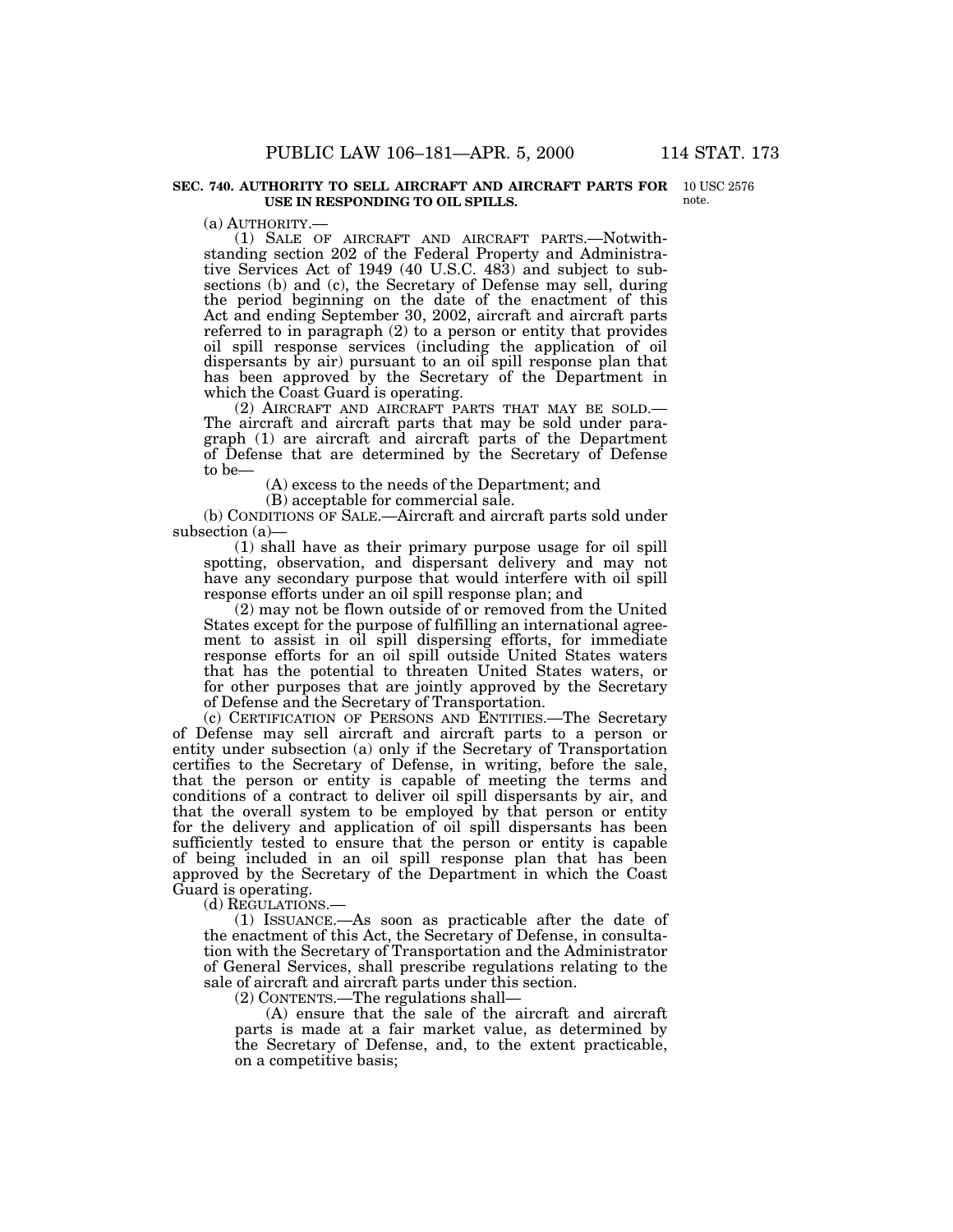(B) require a certification by the purchaser that the aircraft and aircraft parts will be used only in accordance with the conditions set forth in subsection (b);

(C) establish appropriate means of verifying and enforcing the use of the aircraft and aircraft parts by the purchaser and other operators in accordance with the conditions set forth in subsection (b) or pursuant to subsection (e); and

(D) ensure, to the maximum extent practicable, that the Secretary of Defense consults with the Administrator of General Services and with the heads of appropriate departments and agencies of the Federal Government regarding alternative requirements for such aircraft and aircraft parts before the sale of such aircraft and aircraft parts under this section.

(e) ADDITIONAL TERMS AND CONDITIONS.—The Secretary of Defense may require such other terms and conditions in connection with each sale of aircraft and aircraft parts under this section as the Secretary considers appropriate for such sale. Such terms and conditions shall meet the requirements of regulations prescribed under subsection (d).

(f) REPORT.—Not later than March 31, 2002, the Secretary of Defense shall transmit to the Committees on Armed Services and Commerce, Science, and Transportation of the Senate and the Committees on National Security and Transportation and Infrastructure of the House of Representatives a report on the Secretary's exercise of authority under this section. The report shall set forth—

(1) the number and types of aircraft sold under the authority, and the terms and conditions under which the aircraft were sold;

(2) the persons or entities to which the aircraft were sold; and

(3) an accounting of the current use of the aircraft sold. (g) STATUTORY CONSTRUCTION.—

(1) AUTHORITY OF ADMINISTRATOR.—Nothing in this section may be construed as affecting the authority of the Administrator under any other provision of law.

(2) CERTIFICATION REQUIREMENTS.—Nothing in this section may be construed to waive, with respect to an aircraft sold under the authority of this section, any requirement to obtain a certificate from the Administrator to operate the aircraft for any purpose (other than oil spill spotting, observation, and dispersant delivery) for which such a certificate is required.

(h) PROCEEDS FROM SALE.—The net proceeds of any amounts received by the Secretary of Defense from the sale of aircraft and aircraft parts under this section shall be covered into the general fund of the Treasury as miscellaneous receipts.

#### **SEC. 741. DISCRIMINATORY PRACTICES BY COMPUTER RESERVATIONS SYSTEMS OUTSIDE THE UNITED STATES.**

(a) ACTIONS AGAINST DISCRIMINATORY ACTIVITY BY FOREIGN CRS SYSTEMS.—Section 41310 is amended by adding at the end the following:

"(g) ACTIONS AGAINST DISCRIMINATORY ACTIVITY BY FOREIGN CRS SYSTEMS.—The Secretary of Transportation may take such actions as the Secretary considers are in the public interest to eliminate an activity of a foreign air carrier that owns or markets

Deadline.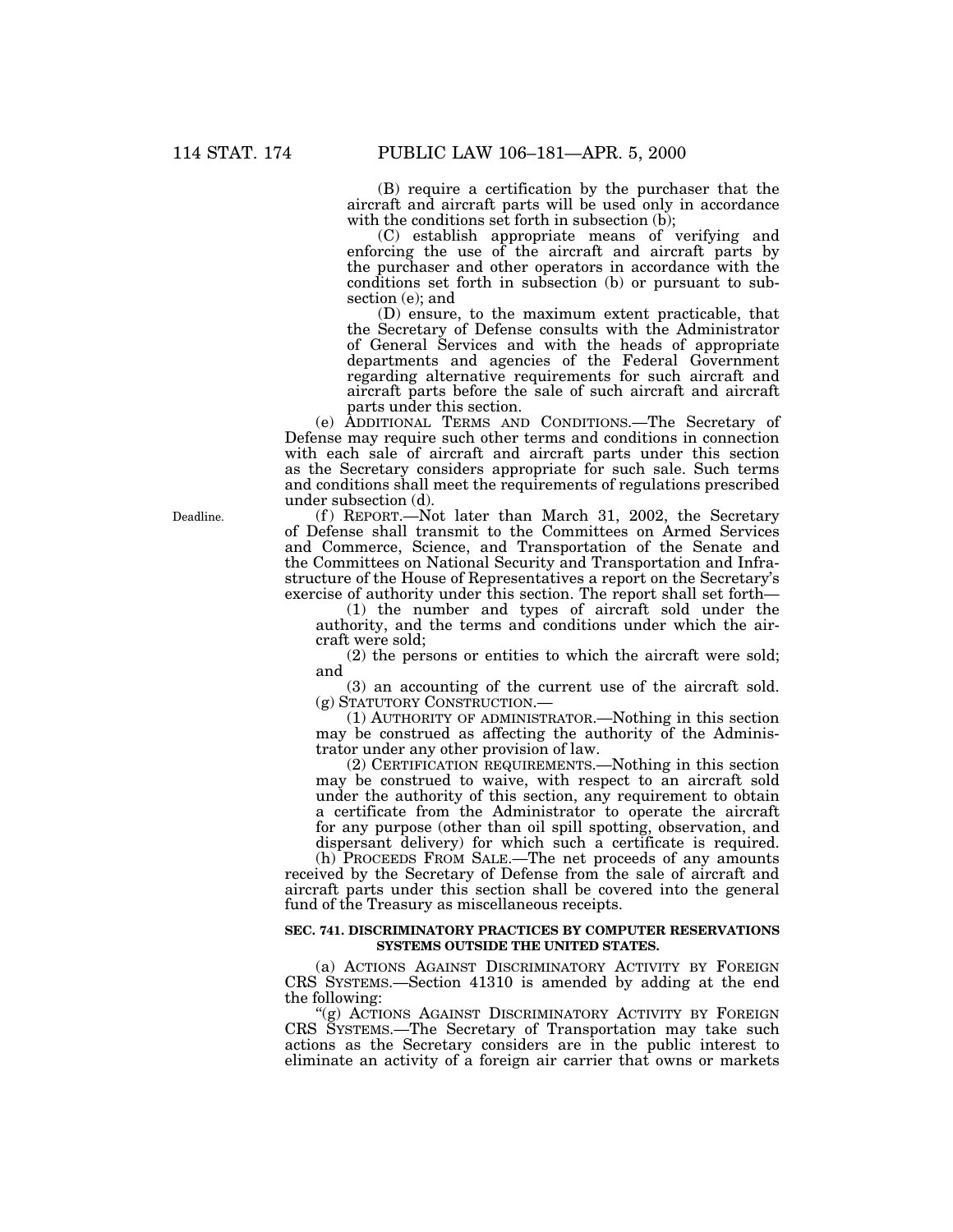a computer reservations system, or of a computer reservations system firm whose principal offices are located outside the United States, when the Secretary, on the initiative of the Secretary or on complaint, decides that the activity, with respect to airline service—

''(1) is an unjustifiable or unreasonable discriminatory, predatory, or anticompetitive practice against a computer reservations system firm whose principal offices are located inside the United States; or

''(2) imposes an unjustifiable or unreasonable restriction on access of such a computer reservations system to a foreign market.''.

(b) COMPLAINTS BY CRS FIRMS.—Section 41310 is amended—  $(1)$  in subsection  $(d)(1)$ —

(A) by striking ''air carrier'' in the first sentence and inserting "air carrier, computer reservations system firm,";

(B) by striking ''subsection (c)'' and inserting ''subsection  $(c)$  or  $(g)$ "; and

(C) by striking ''air carrier'' in subparagraph (B) and inserting ''air carrier or computer reservations system firm''; and

(2) in subsection  $(e)(1)$  by inserting "or a computer reservations system firm is subject when providing services with respect to airline service'' before the period at the end of the first sentence.

# **SEC. 742. SPECIALTY METALS CONSORTIUM.**

(a) IN GENERAL.—The Administrator may work with a consortium of domestic metal producers and aircraft engine manufacturers to improve the quality of turbine engine materials and to address melting technology enhancements.

(b) REPORT.—Not later than 6 months after entering into an Deadline. agreement with a consortium described in subsection (a), the Administrator shall transmit to Congress a report on the goals and efforts of the consortium.

#### **SEC. 743. ALKALI SILICA REACTIVITY DISTRESS.**

(a) IN GENERAL.—The Administrator may conduct a study on the impact of alkali silica reactivity distress on airport runways and taxiways and the use of lithium salts and other alternatives for mitigation and prevention of such distress. The study shall include a determination based on in-the-field inspections followed by petrographic analysis or other similar techniques.

(b) AUTHORITY TO MAKE GRANTS.—The Administrator may carry out the study by making a grant to, or entering into a cooperative agreement with, a nonprofit organization for the conduct of all or a part of the study.

(c) REPORT.—Not later than 18 months after the date of initi-Deadline. ation of the study under subsection (a), the Administrator shall transmit to Congress a report on the results of the study.

## **SEC. 744. ROLLING STOCK EQUIPMENT.**

(a) IN GENERAL.—Section 1168 of title 11, United States Code, is amended to read as follows:

# **''§ 1168. Rolling stock equipment**

" $(a)(1)$  The right of a secured party with a security interest in or of a lessor or conditional vendor of equipment described

49 USC 44505

note.

49 USC 44504 note.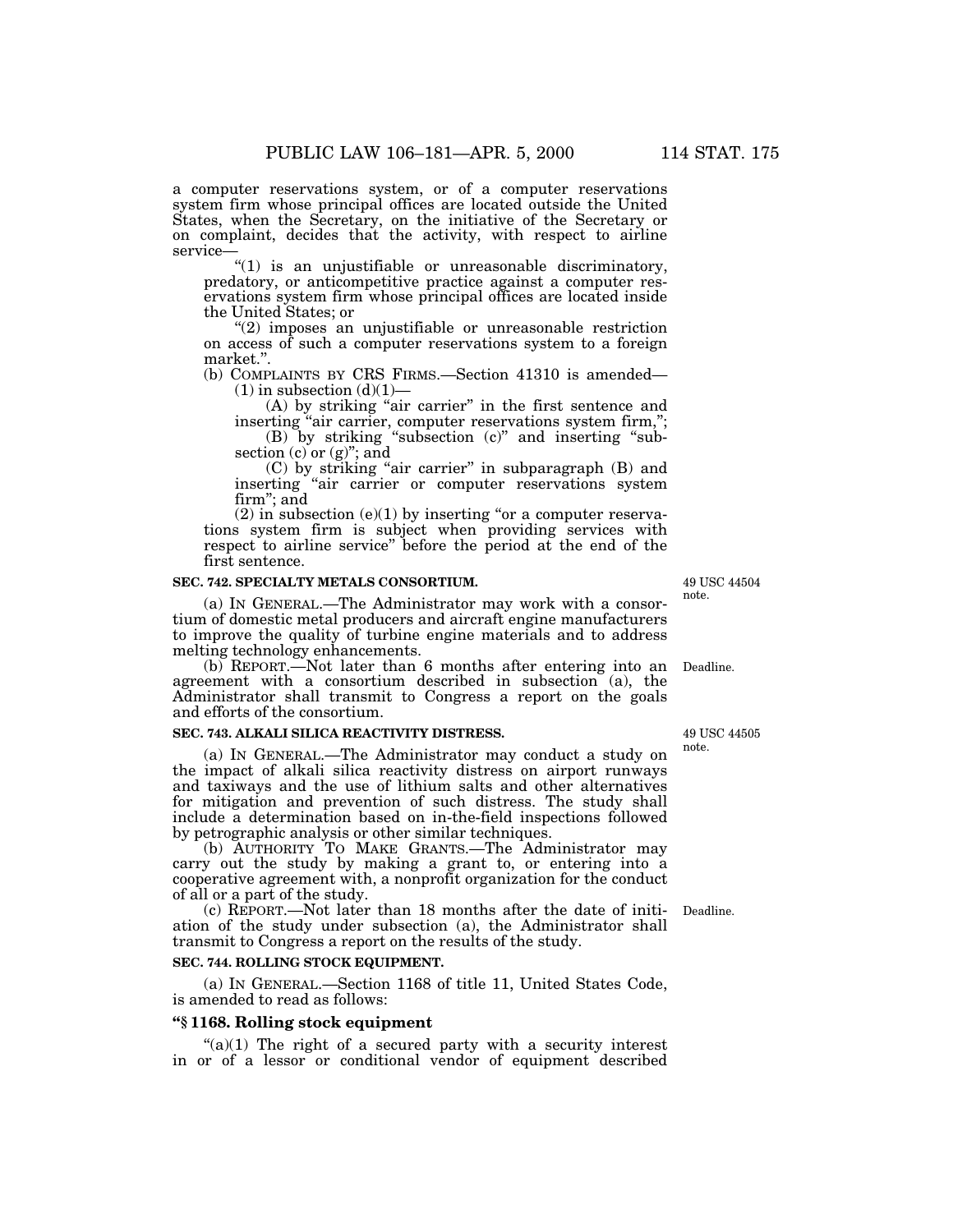in paragraph (2) to take possession of such equipment in compliance with an equipment security agreement, lease, or conditional sale contract, and to enforce any of its other rights or remedies under such security agreement, lease, or conditional sale contract, to sell, lease, or otherwise retain or dispose of such equipment, is not limited or otherwise affected by any other provision of this title or by any power of the court, except that right to take possession and enforce those other rights and remedies shall be subject to section 362, if—

"(A) before the date that is 60 days after the date of commencement of a case under this chapter, the trustee, subject to the court's approval, agrees to perform all obligations of the debtor under such security agreement, lease, or conditional sale contract; and

''(B) any default, other than a default of a kind described in section 365(b)(2), under such security agreement, lease, or conditional sale contract—

''(i) that occurs before the date of commencement of the case and is an event of default therewith is cured before the expiration of such 60-day period;

"(ii) that occurs or becomes an event of default after the date of commencement of the case and before the expiration of such 60-day period is cured before the later of—

''(I) the date that is 30 days after the date of the default or event of the default; or

''(II) the expiration of such 60-day period; and

"(iii) that occurs on or after the expiration of such 60-day period is cured in accordance with the terms of such security agreement, lease, or conditional sale contract, if cure is permitted under that agreement, lease, or conditional sale contract.

''(2) The equipment described in this paragraph—

''(A) is rolling stock equipment or accessories used on rolling stock equipment, including superstructures or racks, that is subject to a security interest granted by, leased to, or conditionally sold to a debtor; and

" $(\dot{B})$  includes all records and documents relating to such equipment that are required, under the terms of the security agreement, lease, or conditional sale contract, that is to be surrendered or returned by the debtor in connection with the surrender or return of such equipment.

" $(3)$  Paragraph  $(1)$  applies to a secured party, lessor, or conditional vendor acting in its own behalf or acting as trustee or otherwise in behalf of another party.

''(b) The trustee and the secured party, lessor, or conditional vendor whose right to take possession is protected under subsection (a) may agree, subject to the court's approval, to extend the 60 day period specified in subsection  $(a)(1)$ .

 $\mathbf{F}(\mathbf{c})(1)$  In any case under this chapter, the trustee shall immediately surrender and return to a secured party, lessor, or conditional vendor, described in subsection  $(a)(1)$ , equipment described in subsection  $(a)(2)$ , if at any time after the date of commencement of the case under this chapter such secured party, lessor, or conditional vendor is entitled pursuant to subsection  $(a)(1)$  to take possession of such equipment and makes a written demand for such possession of the trustee.

Applicability.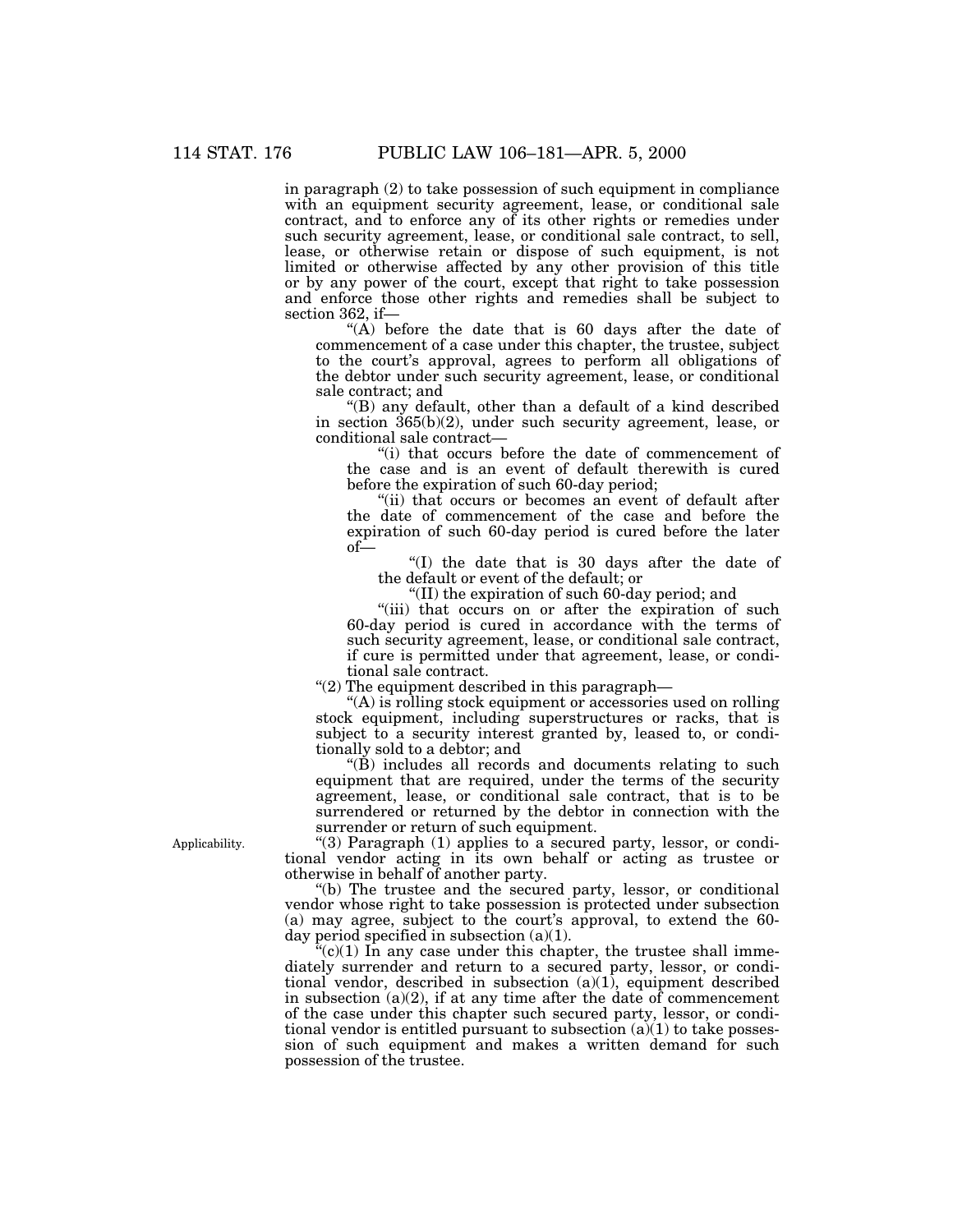" $(2)$  At such time as the trustee is required under paragraph (1) to surrender and return equipment described in subsection  $(a)(2)$ , any lease of such equipment, and any security agreement or conditional sale contract relating to such equipment, if such security agreement or conditional sale contract is an executory contract, shall be deemed rejected.

''(d) With respect to equipment first placed in service on or prior to October 22, 1994, for purposes of this section—

"(1) the term 'lease' includes any written agreement with respect to which the lessor and the debtor, as lessee, have expressed in the agreement or in a substantially contemporaneous writing that the agreement is to be treated as a lease for Federal income tax purposes; and

" $(2)$  the term 'security interest' means a purchase-money equipment security interest.

"(e) With respect to equipment first placed in service after October 22, 1994, for purposes of this section, the term 'rolling stock equipment' includes rolling stock equipment that is substantially rebuilt and accessories used on such equipment.''.

(b) AIRCRAFT EQUIPMENT AND VESSELS.—Section 1110 of title 11, United States Code, is amended to read as follows:

#### **''§ 1110. Aircraft equipment and vessels**

 $\degree$ (a)(1) Except as provided in paragraph (2) and subject to subsection (b), the right of a secured party with a security interest in equipment described in paragraph (3), or of a lessor or conditional vendor of such equipment, to take possession of such equipment in compliance with a security agreement, lease, or conditional sale contract, and to enforce any of its other rights or remedies, under such security agreement, lease, or conditional sale contract, to sell, lease, or otherwise retain or dispose of such equipment, is not limited or otherwise affected by any other provision of this title or by any power of the court.

" $(2)$  The right to take possession and to enforce the other rights and remedies described in paragraph (1) shall be subject to section 362 if—

"(A) before the date that is 60 days after the date of the order for relief under this chapter, the trustee, subject to the approval of the court, agrees to perform all obligations of the debtor under such security agreement, lease, or conditional sale contract; and

''(B) any default, other than a default of a kind specified in section 365(b)(2), under such security agreement, lease, or conditional sale contract—

"(i) that occurs before the date of the order is cured before the expiration of such 60-day period;

"(ii) that occurs after the date of the order and before the expiration of such 60-day period is cured before the later of—

''(I) the date that is 30 days after the date of the default; or

''(II) the expiration of such 60-day period; and

"(iii) that occurs on or after the expiration of such 60-day period is cured in compliance with the terms of such security agreement, lease, or conditional sale contract, if a cure is permitted under that agreement, lease, or contract.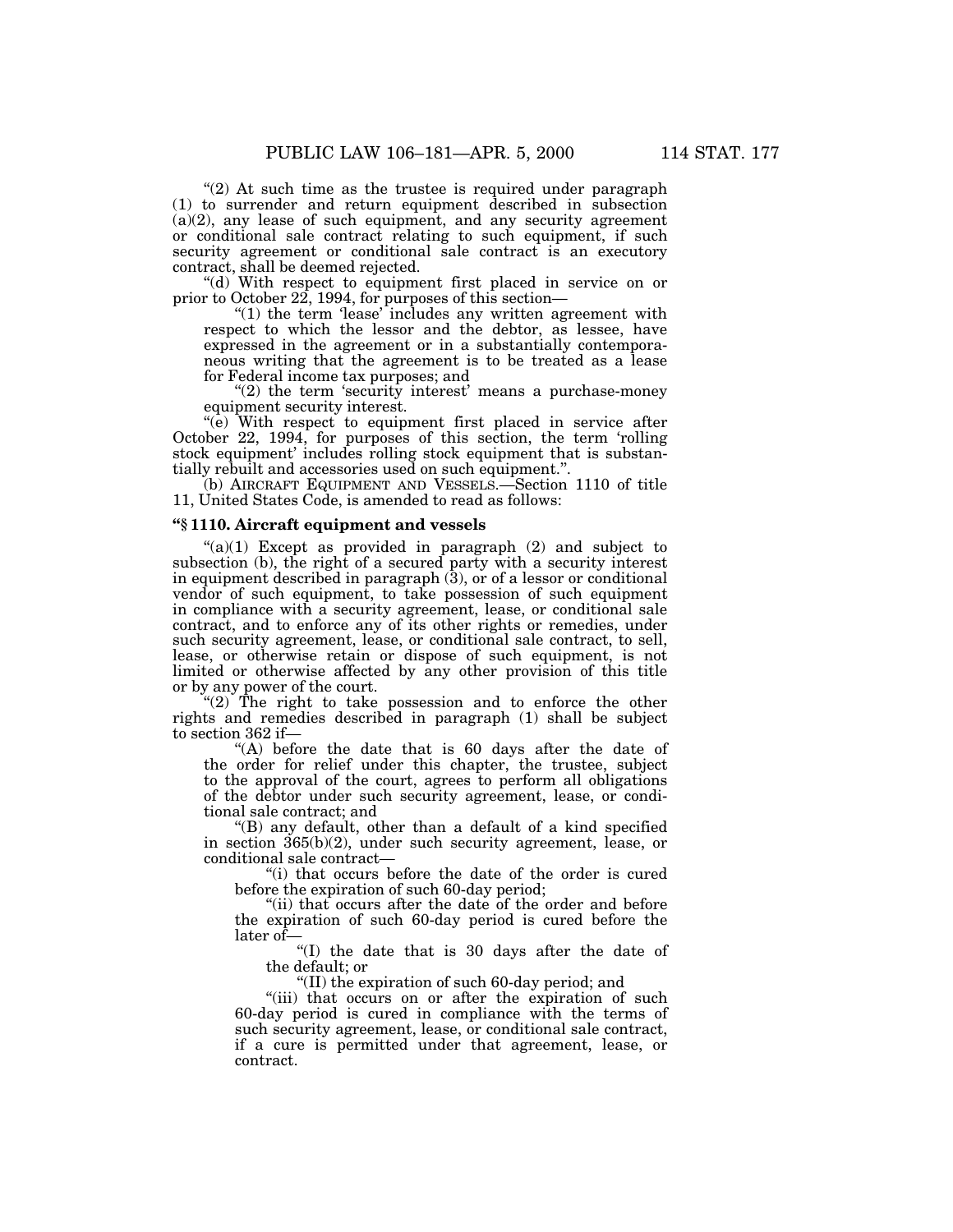''(3) The equipment described in this paragraph—

"(A) is—

''(i) an aircraft, aircraft engine, propeller, appliance, or spare part (as defined in section 40102 of title 49) that is subject to a security interest granted by, leased to, or conditionally sold to a debtor that, at the time such transaction is entered into, holds an air carrier operating certificate issued pursuant to chapter 447 of title 49 for aircraft capable of carrying 10 or more individuals or 6,000 pounds or more of cargo; or

"(ii) a documented vessel (as defined in section  $30101(1)$ of title 46) that is subject to a security interest granted by, leased to, or conditionally sold to a debtor that is a water carrier that, at the time such transaction is entered into, holds a certificate of public convenience and necessity or permit issued by the Department of Transportation; and

''(B) includes all records and documents relating to such equipment that are required, under the terms of the security agreement, lease, or conditional sale contract, to be surrendered or returned by the debtor in connection with the surrender or return of such equipment.

"(4) Paragraph  $(1)$  applies to a secured party, lessor, or conditional vendor acting in its own behalf or acting as trustee or otherwise in behalf of another party.

''(b) The trustee and the secured party, lessor, or conditional vendor whose right to take possession is protected under subsection (a) may agree, subject to the approval of the court, to extend the 60-day period specified in subsection (a)(1).

" $(c)(1)$  In any case under this chapter, the trustee shall immediately surrender and return to a secured party, lessor, or conditional vendor, described in subsection (a)(1), equipment described in subsection (a)(3), if at any time after the date of the order for relief under this chapter such secured party, lessor, or conditional vendor is entitled pursuant to subsection  $(a)(1)$  to take possession of such equipment and makes a written demand for such possession to the trustee.

" $(2)$  At such time as the trustee is required under paragraph (1) to surrender and return equipment described in subsection  $(a)(3)$ , any lease of such equipment, and any security agreement or conditional sale contract relating to such equipment, if such security agreement or conditional sale contract is an executory contract, shall be deemed rejected.

''(d) With respect to equipment first placed in service on or before October 22, 1994, for purposes of this section—

 $''(1)$  the term 'lease' includes any written agreement with respect to which the lessor and the debtor, as lessee, have expressed in the agreement or in a substantially contemporaneous writing that the agreement is to be treated as a lease for Federal income tax purposes; and

 $(2)$  the term 'security interest' means a purchase-money equipment security interest.''.

49 USC 47501 note.

# **SEC. 745. GENERAL ACCOUNTING OFFICE AIRPORT NOISE STUDY.**

(a) IN GENERAL.—The Comptroller General of the United States shall conduct a study on airport noise in the United States.

Applicability.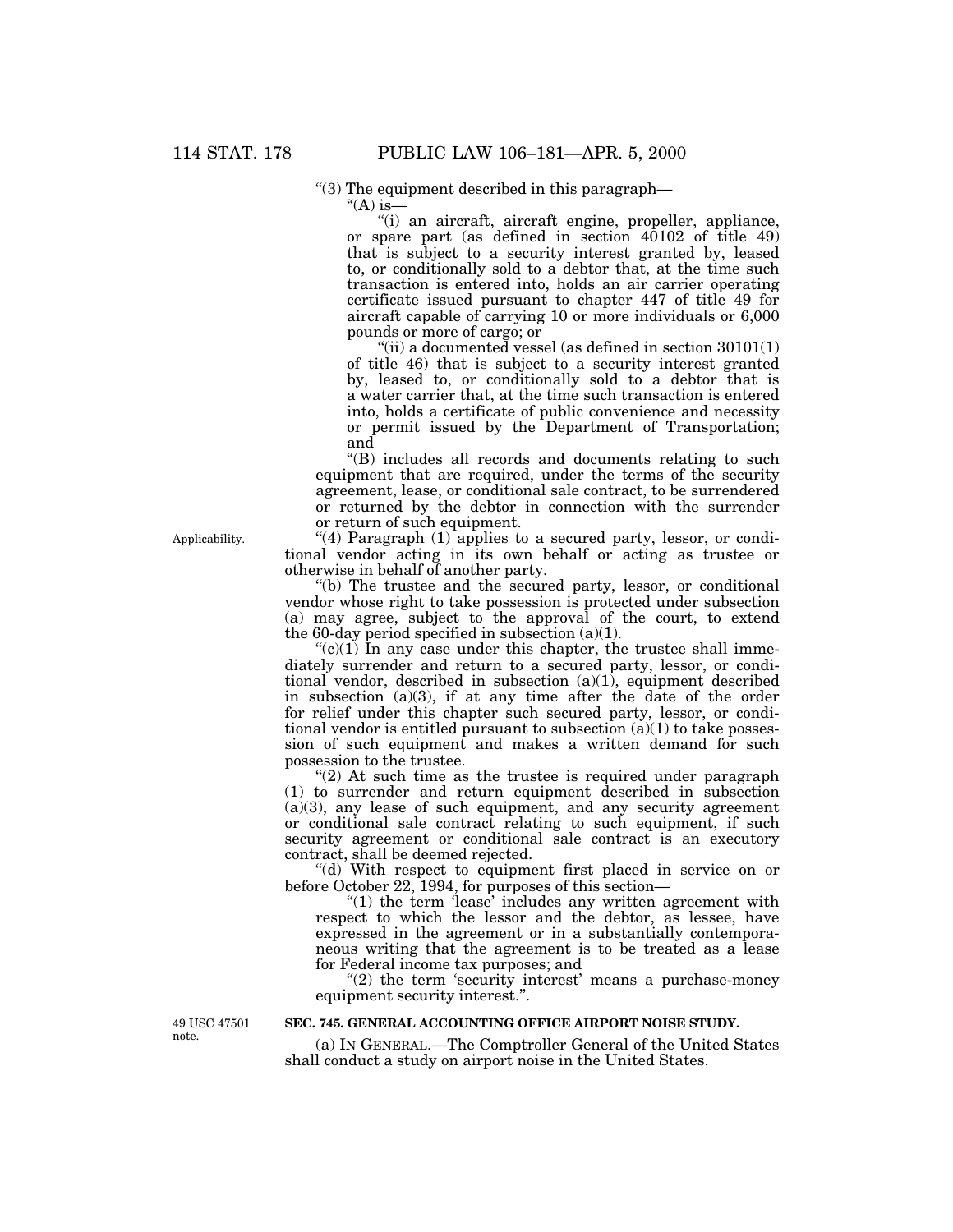(b) CONTENTS OF STUDY.—In conducting the study, the Comptroller General shall examine—

(1) the selection of noise measurement methodologies used by the Administrator;

(2) the threshold of noise at which health begins to be affected;

(3) the effectiveness of noise abatement programs at airports located in the United States;

(4) the impacts of aircraft noise on communities, including schools;

(5) the noise assessment practices of the Federal Aviation Administration and whether such practices fairly and accurately reflect the burden of noise on communities; and

(6) the items requested to be examined by certain Members of the House of Representatives in a letter relating to aircraft noise to the Comptroller General dated April 30, 1999.

(c) REPORT.—Not later than 1 year after the date of the enactment of this Act, the Comptroller General shall transmit to Congress a report on the results of the study.

# **SEC. 746. NOISE STUDY OF SKY HARBOR AIRPORT, PHOENIX, ARIZONA.**

(a) IN GENERAL.—The Administrator shall conduct a study on recent changes to the flight patterns of aircraft using Sky Harbor Airport in Phoenix, Arizona, and the effects of such changes on the noise contours in the Phoenix, Arizona, region.

(b) REPORT.—

(1) IN GENERAL.—Not later than 90 days after the date Deadline. of the enactment of this Act, the Administrator shall transmit to Congress a report containing the results of the study conducted under subsection (a) and recommendations for measures to mitigate aircraft noise over populated areas in the Phoenix, Arizona, region.

(2) AVAILABILITY TO THE PUBLIC.—The Administrator shall make the report described in paragraph (1) available to the public.

## **SEC. 747. NONMILITARY HELICOPTER NOISE.**

(a) IN GENERAL.—The Secretary shall conduct a study—

(1) on the effects of nonmilitary helicopter noise on individuals in densely populated areas in the continental United States; and

(2) to develop recommendations for the reduction of the effects of nonmilitary helicopter noise.

(b) FOCUS.—In conducting the study, the Secretary shall focus on air traffic control procedures to address helicopter noise problems and shall take into account the needs of law enforcement.

(c) CONSIDERATION OF VIEWS.—In conducting the study, the Secretary shall consider the views of representatives of the helicopter industry and organizations with an interest in reducing nonmilitary helicopter noise.

(d) REPORT.—Not later than 1 year after the date of the enact-Deadline. ment of this Act, the Secretary shall transmit to Congress a report on the results of the study conducted under this section.

# **SEC. 748. NEWPORT NEWS, VIRGINIA.**

(a) AUTHORITY TO GRANT WAIVERS.—Notwithstanding section 16 of the Federal Airport Act (as in effect on May 14, 1947) or section 47125 of title 49, United States Code, the Secretary may,

49 USC 47501 note.

Deadline.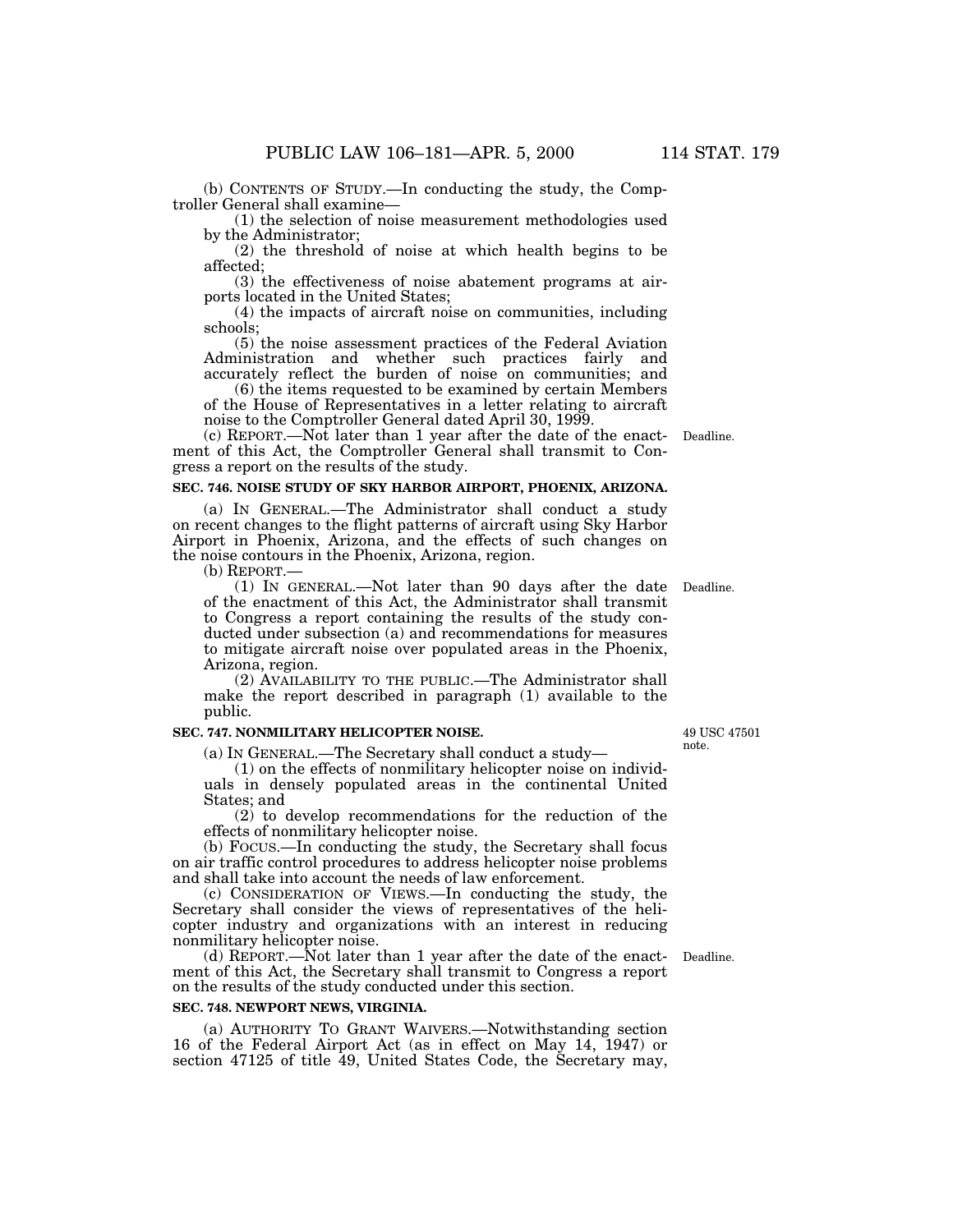subject to section 47153 of such title (as in effect on June 1, 1998), and subsection (b) of this section, waive with respect to airport property parcels that, according to the Federal Aviation Administration approved airport layout plan for Newport News/ Williamsburg International Airport, are no longer required for airport purposes from any term contained in the deed of conveyance dated May 14, 1947, under which the United States conveyed such property to the Peninsula Airport Commission for airport purposes of the Commission.

(b) CONDITIONS.—Any waiver granted by the Secretary under subsection (a) shall be subject to the following conditions:

(1) The Peninsula Airport Commission shall agree that, in leasing or conveying any interest in the property with respect to which waivers are granted under subsection (a), the Commission will receive an amount that is equal to the fair lease value or the fair market value, as the case may be, as determined pursuant to regulations issued by the Secretary.

(2) Peninsula Airport Commission shall use any amount so received only for the development, improvement, operation, or maintenance of Newport News/Williamsburg International Airport.

# **SEC. 749. AUTHORITY TO WAIVE TERMS OF DEED OF CONVEYANCE, YAVAPAI COUNTY, ARIZONA.**

(a) IN GENERAL.—Notwithstanding the Federal Airport Act (as in effect on October 31, 1956) or sections 47125 and 47153 of title 49, United States Code, and subject to this section, the Secretary of Transportation may waive any term contained in the deed of conveyance dated October 31, 1956, by which the United States conveyed lands to the County of Yavapai, Arizona, for use by the county for airport purposes.

(b) LIMITATION.—No waiver may be granted under subsection (a) if the waiver would result in the closure of an airport.

(c) CONDITION.—The County of Yavapai, Arizona, shall agree that, in leasing or conveying any interest in property to which the deed of conveyance described in subsection (a) relates, the county will receive an amount that is equal to the fair lease value or the fair market value, as the case may be, as determined pursuant to regulations issued by the Secretary.

# **SEC. 750. AUTHORITY TO WAIVE TERMS OF DEED OF CONVEYANCE, PINAL COUNTY, ARIZONA.**

(a) IN GENERAL.—Notwithstanding the Federal Airport Act (as in effect on June 3, 1952) or sections 47125 and 47153 of title 49, United States Code, and subject to this section, the Secretary of Transportation may waive any term contained in the deed of conveyance dated June 3, 1952, by which the United States conveyed lands to the County of Pinal, Arizona, for use by the county for airport purposes.

(b) LIMITATION.—No waiver may be granted under subsection (a) if the waiver would result in the closure of an airport.

(c) CONDITION.—The County of Pinal, Arizona, shall agree that, in leasing or conveying any interest in property to which the deed of conveyance described in subsection (a) relates, the county will receive an amount that is equal to the fair lease value or the fair market value, as the case may be, as determined pursuant to regulations issued by the Secretary.

Regulations.

Regulations.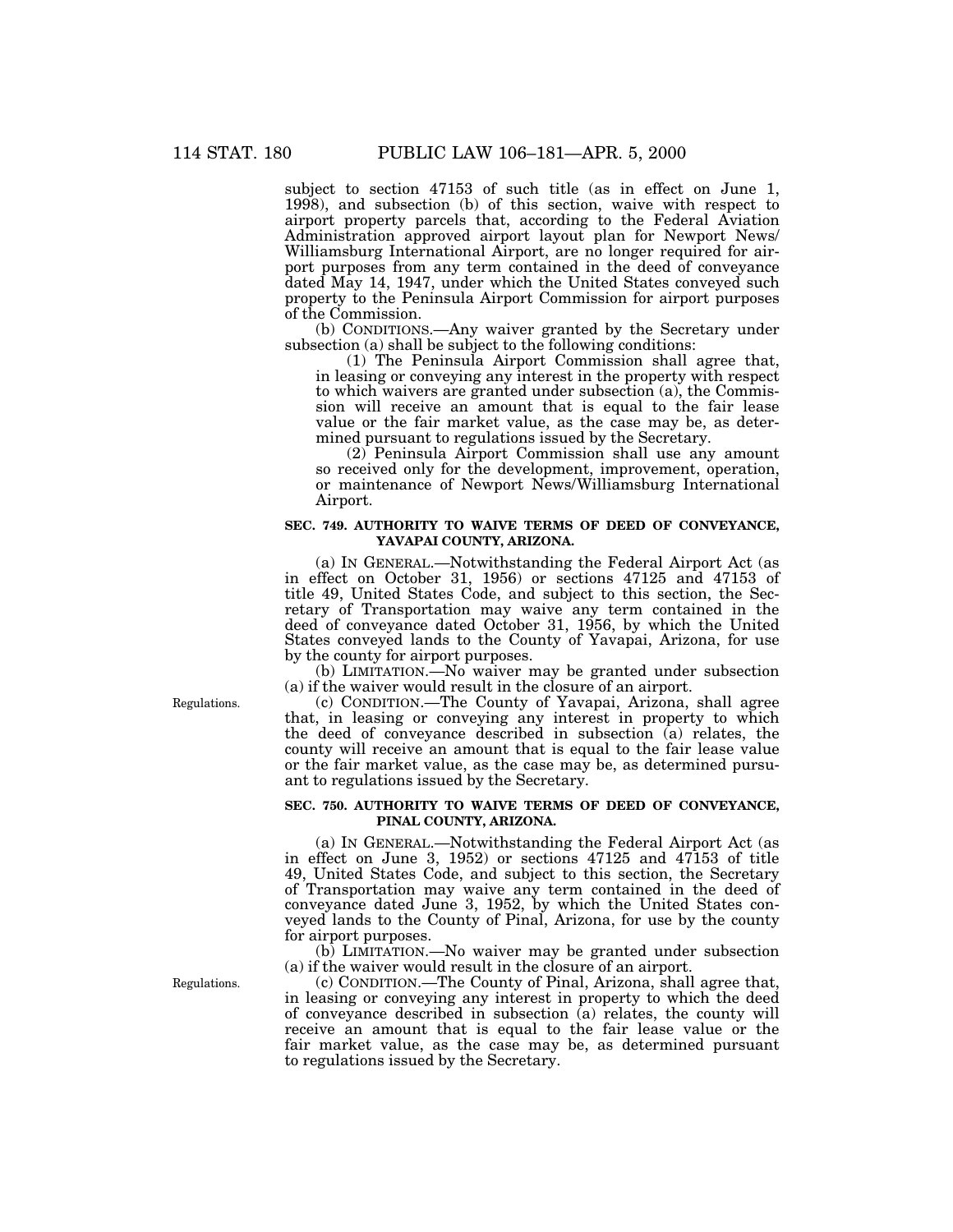# **SEC. 751. CONVEYANCE OF AIRPORT PROPERTY TO AN INSTITUTION OF HIGHER EDUCATION IN OKLAHOMA.**

(a) IN GENERAL.—Notwithstanding any other provision of law, including the Surplus Property Act of 1944 (58 Stat. 765, chapter 479; 50 U.S.C. App. 1622 et seq.), and subject to the requirements of this section, the Secretary (or the appropriate Federal officer) may waive, without charge, any of the terms contained in any deed of conveyance described in subsection (b) that restrict the use of any land described in such a deed that, as of the date of the enactment of this Act, is not being used for the operation of an airport or for air traffic. A waiver made under the preceding sentence shall be deemed to be consistent with the requirements of section 47153 of title 49, United States Code.

(b) DEED OF CONVEYANCE.—A deed of conveyance referred to in subsection (a) is a deed of conveyance issued by the United States before the date of the enactment of this Act for the conveyance of lands to a public institution of higher education in Oklahoma.

(c) USE OF LANDS SUBJECT TO WAIVER.—

(1) IN GENERAL.—Notwithstanding any other provision of law, the lands subject to a waiver under subsection (a) shall not be subject to any term, condition, reservation, or restriction that would otherwise apply to that land as a result of the conveyance of that land by the United States to the institution of higher education.

(2) USE OF REVENUES.—An institution of higher education that is issued a waiver under subsection (a) shall use revenues derived from the use, operation, or disposal of that land—

(A) for the airport; and

(B) to the extent that funds remain available, for weather-related and educational purposes that primarily benefit aviation.

Regulations.

(d) CONDITION.—An institution of higher education that is issued a waiver under subsection (a), shall agree that, in leasing or conveying any interest in land to which the deed of conveyance described in subsection (b) relates, the institution will receive an amount that is equal to the fair lease value or the fair market value, as the case may be, as determined pursuant to regulations issued by the Secretary.

(e) GRANTS.—

(1) IN GENERAL.—Notwithstanding any other provision of law, if an institution of higher education that is subject to a waiver under subsection (a) received financial assistance in the form of a grant from the Federal Aviation Administration or a predecessor agency before the date of the enactment of this Act, then the Secretary may waive the repayment of the outstanding amount of any grant that the institution of higher education would otherwise be required to pay.

(2) ELIGIBILITY TO RECEIVE SUBSEQUENT GRANTS.—Nothing in paragraph (1) shall affect the eligibility of an institution of higher education that is subject to that paragraph from receiving grants from the Secretary under chapter 471 of title 49, United States Code, or under any other provision of law relating to financial assistance provided through the Federal Aviation Administration.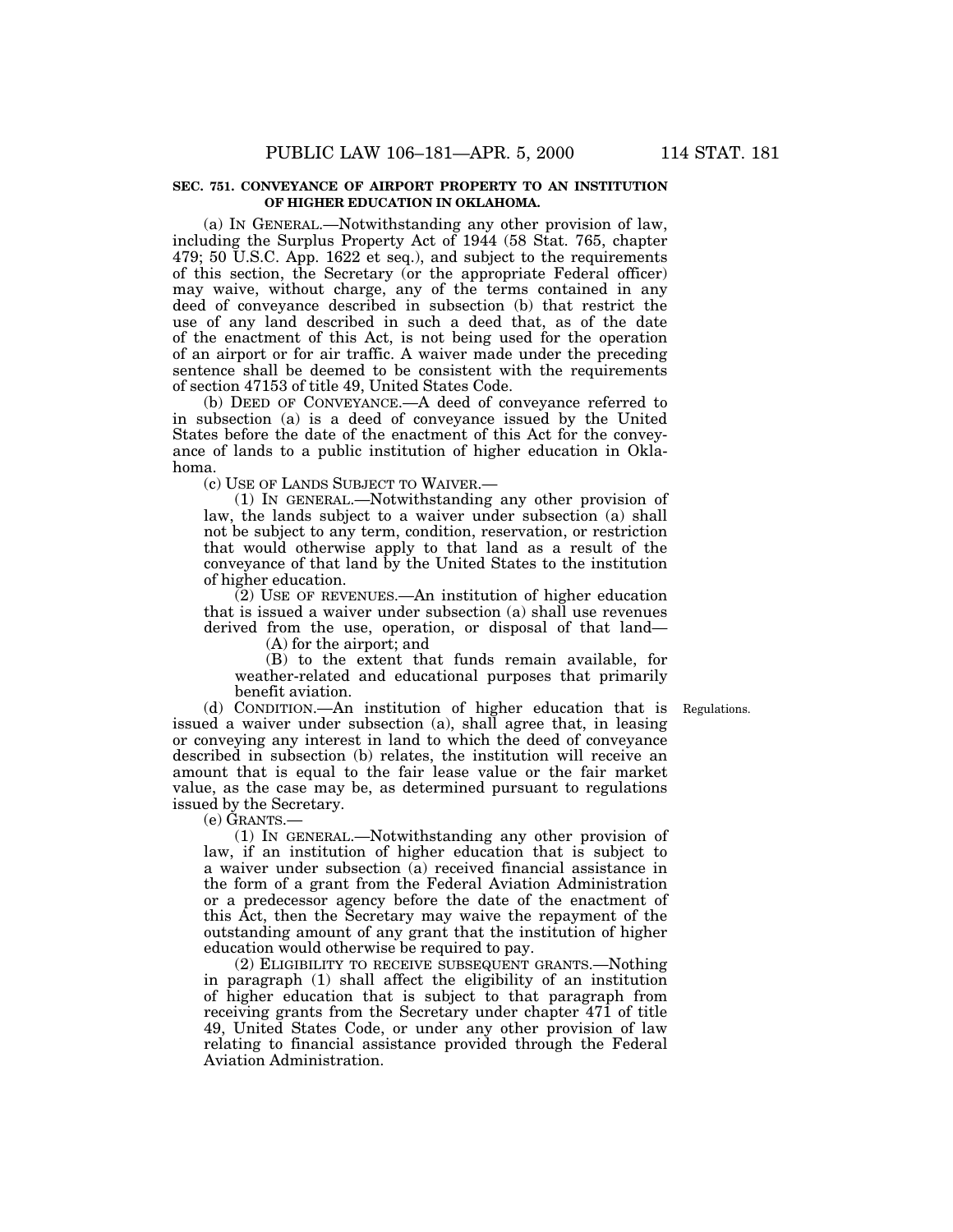# **SEC. 752. FORMER AIRFIELD LANDS, GRANT PARISH, LOUISIANA.**

(a) IN GENERAL.—Subject to the requirements of this section, the United States may release, without monetary consideration, all restrictions, conditions, and limitations on the use, encumbrance, or conveyance of certain land located in Grant Parish, Louisiana, identified as Tracts B, C, and D on the map entitled "Plat of Restricted Properties/Former Pollock Army Airfield, Pollock, Louisiana'', dated August 1, 1996, to the extent such restrictions, conditions, and limitations are enforceable by the United States, but the United States shall retain the right of access to, and use of, that land for national defense purposes in time of war or national emergency.

(b) CONDITIONS.—Any release under subsection (a) shall be subject to the following conditions:

(1) In leasing or conveying any interest in the land with respect to which releases are granted under subsection (a), the party owning the property after the releases shall receive an amount that is equal to the fair lease value or the fair market value, as the case may be, as determined pursuant to regulations issued by the Secretary.

(2) Any amount so received may be used only for the development, improvement, operation, or maintenance of the airport.

# **SEC. 753. RALEIGH COUNTY, WEST VIRGINIA, MEMORIAL AIRPORT.**

(a) IN GENERAL.—Subject to subsection (b), the Secretary may grant a release from any term or condition in a grant agreement for the development or improvement of the Raleigh County Memorial Airport, West Virginia, if the Secretary determines that the property to which the release applies—

(1) does not exceed 400 acres; and

(2) is not needed for airport purposes.

(b) CONDITION.—The proceeds of the sale of any property to which a release under subsection (a) applies shall be used for airport purposes.

## **SEC. 754. IDITAROD AREA SCHOOL DISTRICT.**

Notwithstanding any other provision of law (including section 47125 of title 49, United States Code), the Administrator of the Federal Aviation Administration, or the Administrator of General Services, may convey to the Iditarod Area School District without reimbursement all right, title, and interest in 12 acres of property at Lake Minchumina, Alaska, identified by the Administrator of the Federal Aviation Administration, including the structures known as housing units 100 through 105 and as utility building 301.

## **SEC. 755. ALTERNATIVE POWER SOURCES FOR FLIGHT DATA RECORDERS AND COCKPIT VOICE RECORDERS.**

(a) STUDY.—The Administrator shall conduct a study on the need for an alternative power source for on-board flight data recorders and cockpit voice recorders.

(b) REPORT.—Not later than 120 days after the date of the enactment of this Act, the Administrator shall transmit to Congress a report on the results of the study.

(c) COORDINATION WITH NTSB.—If, before submitting the report, the Administrator determines, after consultation with the National Transportation Safety Board, that the Board is preparing

Alaska.

Deadline.

Regulations.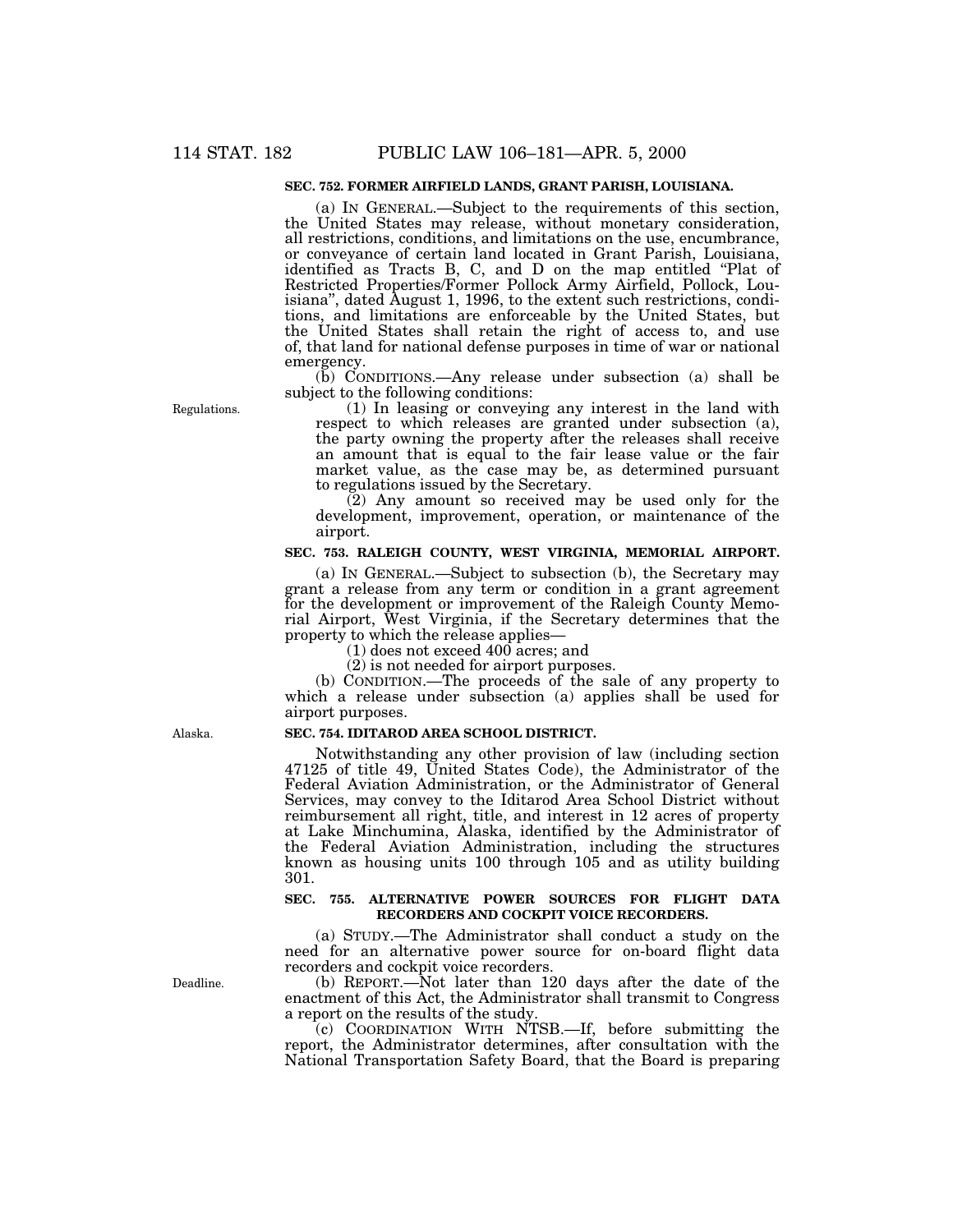recommendations with respect to the matter to be studied under this section and will issue the recommendations within a reasonable period of time, the Administrator shall transmit to Congress a report containing the Administrator's comments on the Board's recommendations rather than conducting a separate study under this section.

#### **SEC. 756. TERMINAL AUTOMATED RADAR DISPLAY AND INFORMATION** Procedures. **SYSTEM.**

The Administrator shall develop a national policy and related procedures concerning the Terminal Automated Radar Display and Information System and sequencing for visual flight rule air traffic control towers.

#### **SEC. 757. STREAMLINING SEAT AND RESTRAINT SYSTEM CERTIFI-CATION PROCESS AND DYNAMIC TESTING REQUIRE-MENTS.** Deadlines.

(a) WORKING GROUPS.—Not later than 3 months after the date of the enactment of this Act, the Administrator shall form a working group comprised of both government and industry representatives to make recommendations for streamlining the seat and restraint system certification process and the 16g dynamic testing requirements under part 25 of title 14, Code of Federal Regulations, to focus on reducing both the cost and the length of time associated with certification of aircraft seats and restraints.

(b) REPORT.—Not later than 1 year after the date of the enactment of this Act, the Administrator shall transmit to Congress a report on the findings of the working group.

# **SEC. 758. EXPRESSING THE SENSE OF THE SENATE CONCERNING AIR TRAFFIC OVER NORTHERN DELAWARE.**

(a) DEFINITION.—The term ''Brandywine Intercept'' means the point over Brandywine Hundred in northern Delaware that pilots use for guidance and maintenance of safe operation from other aircraft and over which most aircraft pass on their East Operations approach to Philadelphia International Airport.

(b) FINDINGS.—Congress makes the following findings:

(1) The Brandywine Hundred area of New Castle County, Delaware, serves as a major approach causeway to Philadelphia International Airport's East Operations runways.

(2) The standard of altitude over the Brandywine Intercept is 3,000 feet, with airport scatter charts indicating that within a given hour of consistent weather and visibility aircraft fly over the Brandywine Hundred at anywhere from 2,500 to 4,000 feet.

(3) Lower airplane altitudes result in increased ground noise.

(c) SENSE OF THE SENATE.—It is the sense of the Senate that the Secretary should—

(1) include northern Delaware in any study of aircraft noise conducted under part 150 of title 14, Code of Federal Regulations, required under the National Environmental Policy Act of 1969 for the redesign of the airspace surrounding Philadelphia International Airport;

(2) study the feasibility, consistent with safety, of placing the approach causeway for Philadelphia International Airport's East Operations over the Delaware River (instead of Brandywine Hundred); and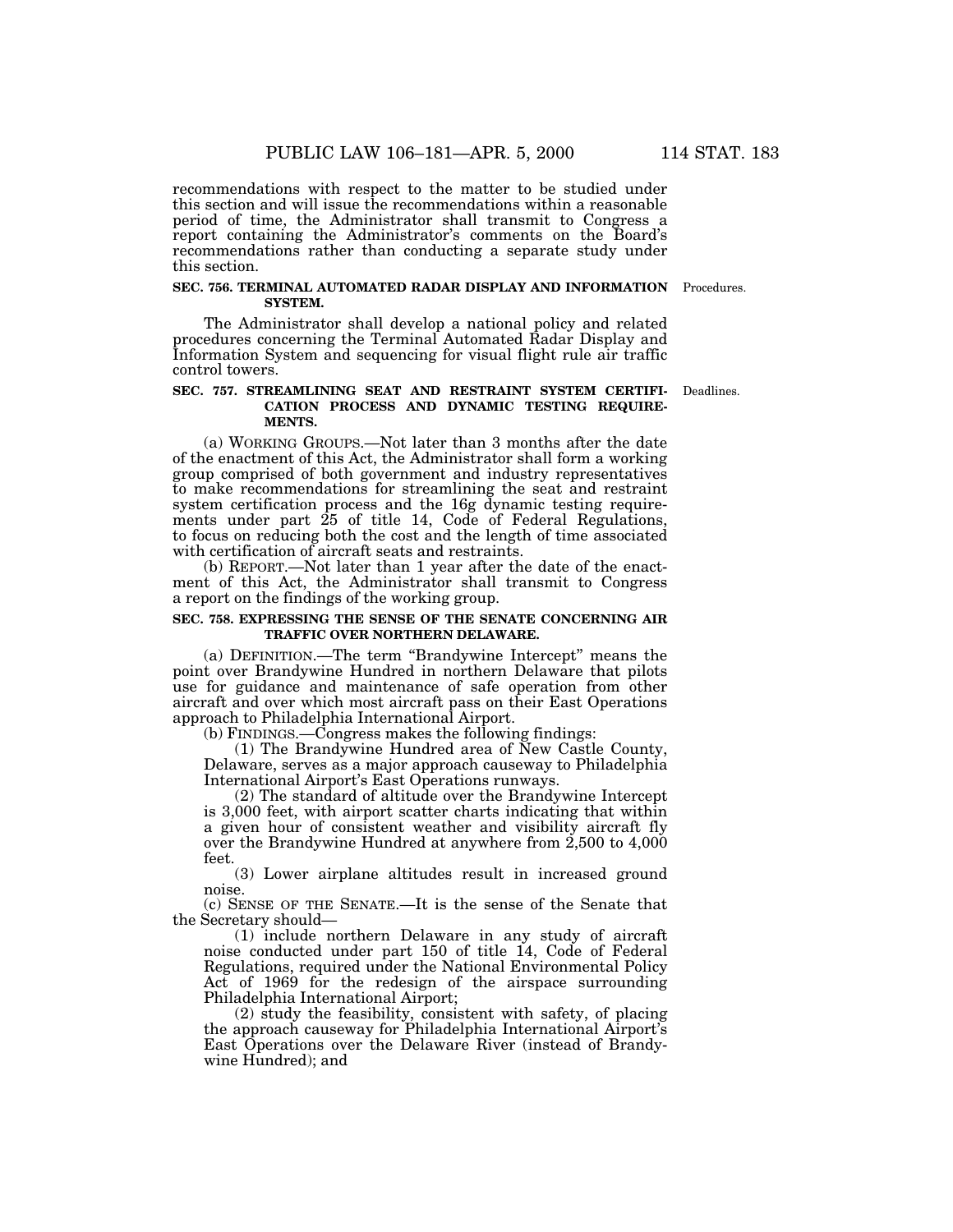Deadline.

(3) study the feasibility of increasing the standard altitude over the Brandywine Intercept from 3,000 feet to 4,000 feet.

# **SEC. 759. POST FREE FLIGHT PHASE I ACTIVITIES.**

Not later than August 1, 2000, the Administrator shall transmit to Congress a definitive plan for the continued implementation of Free Flight Phase I operational capabilities for fiscal years 2003 through 2005. The plan shall include and address the recommendations concerning operational capabilities for fiscal years 2003 through 2005 due to be made by the RTCA Free Flight Steering Committee in December 1999 that was established at the direction of the Federal Aviation Administration. The plan shall also include budget estimates for the implementation of these operational capabilities.

## **SEC. 760. SENSE OF THE CONGRESS REGARDING PROTECTING THE FREQUENCY SPECTRUM USED FOR AVIATION COMMU-NICATION.**

It is the sense of the Congress that with the World Radio Communication Conference scheduled to begin in May 2000 and the need to ensure that the frequency spectrum available for aviation communication and navigation is adequate, the Federal Aviation Administration, working with appropriate Federal agencies and departments, should—

(1) give high priority to developing a national policy to protect the frequency spectrum used for the Global Positioning System that is critical to aviation communications and the safe operation of aircraft; and

 $(2)$  expedite the appointment of the United States Ambassador to the World Radio Communication Conference.

# **SEC. 761. LAND EXCHANGES, FORT RICHARDSON AND ELMENDORF AIR FORCE BASE, ALASKA.**

(a) CONVEYANCE AUTHORIZED.—The Secretary of the Interior and the Secrtaries of the Army, Air Force, or such other military departments as may be necessary and appropriate may convey to the Alaska Railroad Corporation for purposes of track realignment all right, title, and interest of the United States in and to approximately 227 acres of land located on Fort Richardson and on Elmendorf Air Force Base, Alaska, in the vicinity of, and in exchange for all right, title, and interest of the Alaska Railroad Corporation in, approximately 229 acres of railroad right-of-way located between railroad mileposts 117 and 129.

(b) DESCRIPTION OF PROPERTY.—The exact acreage and legal description of the real property to be conveyed under subsection (a) shall be determined by surveys satisfactory to each Secretary. The cost of the surveys shall be borne by the Alaska Railroad Corporation.

(c) ADDITIONAL TERMS AND CONDITIONS.—Each Secretary may require as to the real property under his jurisdiction such additional terms and conditions in connection with the conveyances under subsection (a) as the Secretary considers appropriate to protect the interests of the United States. The interest conveyed by the Alaska Railroad Corporation to the United States under subsection (a) shall be the full title and interest received by the Corporation under the Alaska Railroad Transfer Act of 1982 (45 U.S.C. 1201 et seq.). The individual parcels of real property conveyed to the United States under this section shall be incorporated into the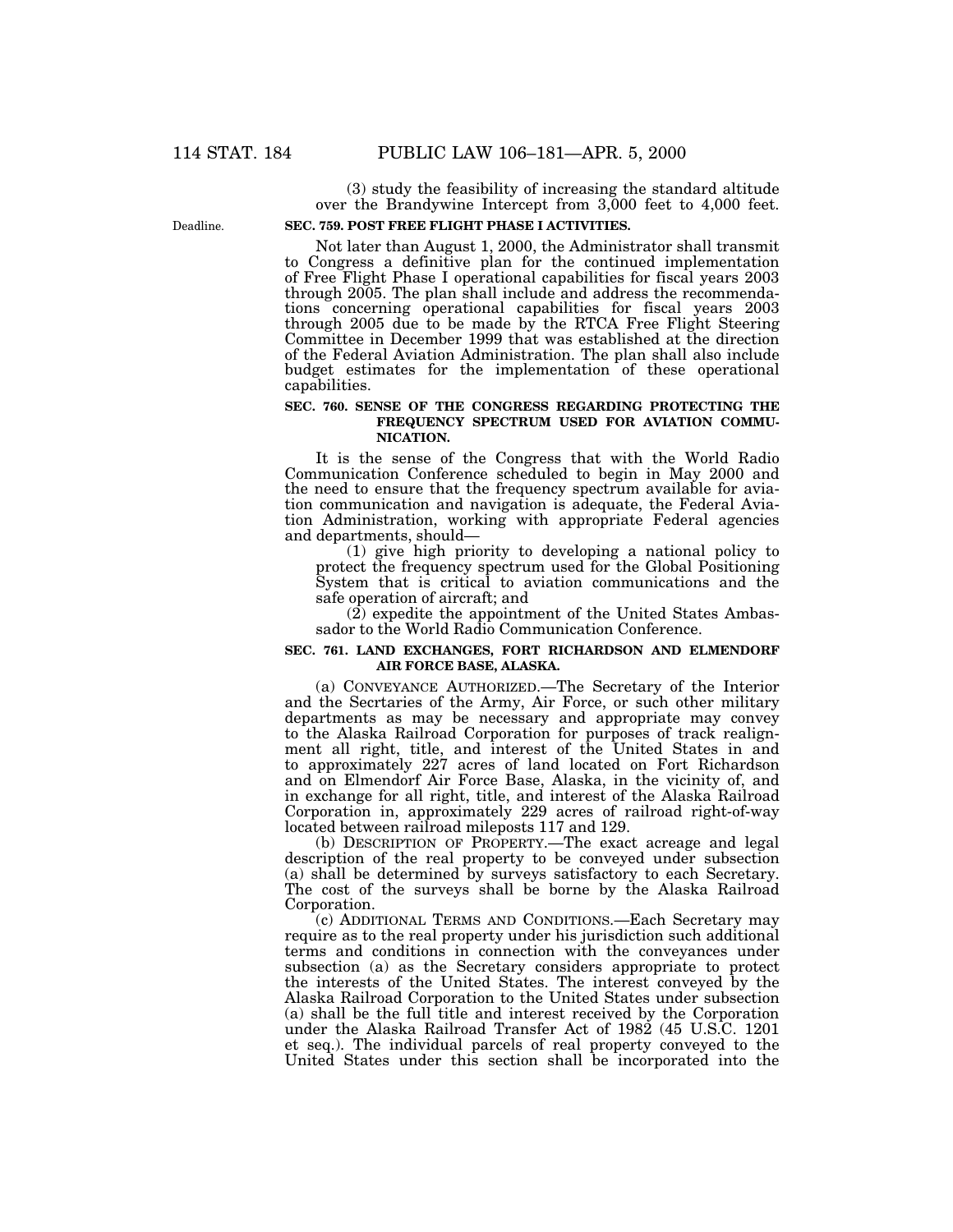appropriate land withdrawals for the military installation in which they are situated or which surround them. The interest conveyed to the Corporation by each Secretary under subsection (a) shall be subject to the same reservations and limitations under the Alaska Railroad Transfer Act of 1982 as are currently applicable to the right-of-way for which the land is being exchanged.

(d) SAVINGS CLAUSE.—Nothing in this section affects the duties, responsibilities, and liability of the Federal Government under the Comprehensive Environmental Response, Compensation, and Liability Act of 1980 (42 U.S.C. 9601 et seq.) concerning any lands exchanged under this section.

## **SEC. 762. BILATERAL RELATIONSHIP.**

(a) FINDINGS.—Congress makes the following findings:

(1) The current agreement between the United States and the United Kingdom for operating rights between the two countries, known as Bermuda II, is one of the most restrictive bilateral agreements the United States has with a developed aviation power that provides substantially greater opportunities and has resulted in a disproportionate market share in favor of United Kingdom carriers over United States carriers.

(2) The United States has attempted in good faith to negotiate a new bilateral agreement, but the United Kingdom has been unwilling to accept or introduce reasonable proposals for a new agreement.

(3) Because of the United Kingdom's unwillingness to accept reasonable proposals advanced by the United States, the latest rounds of negotiations between the United States and the United Kingdom for new operating rights have failed to produce an agreement between the two countries.

(4) The Secretary has the discretionary authority to revoke the exemption held by British carriers to operate the Concorde aircraft into the United States.

(b) CONSIDERATION OF EXERCISING AUTHORITY.—The Secretary should immediately consider whether exercise of his authority to revoke the Concorde exemption would be an appropriate and effective response to the present unsatisfactory situation.

(c) CONSIDERATION OF OTHER REMEDIES.—The Secretary should immediately consider whether it would be effective and appropriate to execute other remedies available to the United States Government, including—

(1) revoking all slots and slot exemptions held by British air carriers at all United States slot-restricted airports;

(2) rescinding current exemptions or permits under the Bermuda II bilateral to prohibit flights by British carriers to the United States; or

(3) renunciation of the current Bermuda II bilateral.

# **TITLE VIII—NATIONAL PARKS AIR TOUR MANAGEMENT**

#### **SEC. 801. SHORT TITLE.**

This title may be cited as the ''National Parks Air Tour Management Act of 2000<sup>"</sup>.

National Parks Air Tour Management Act of 2000.

49 USC 40128 note.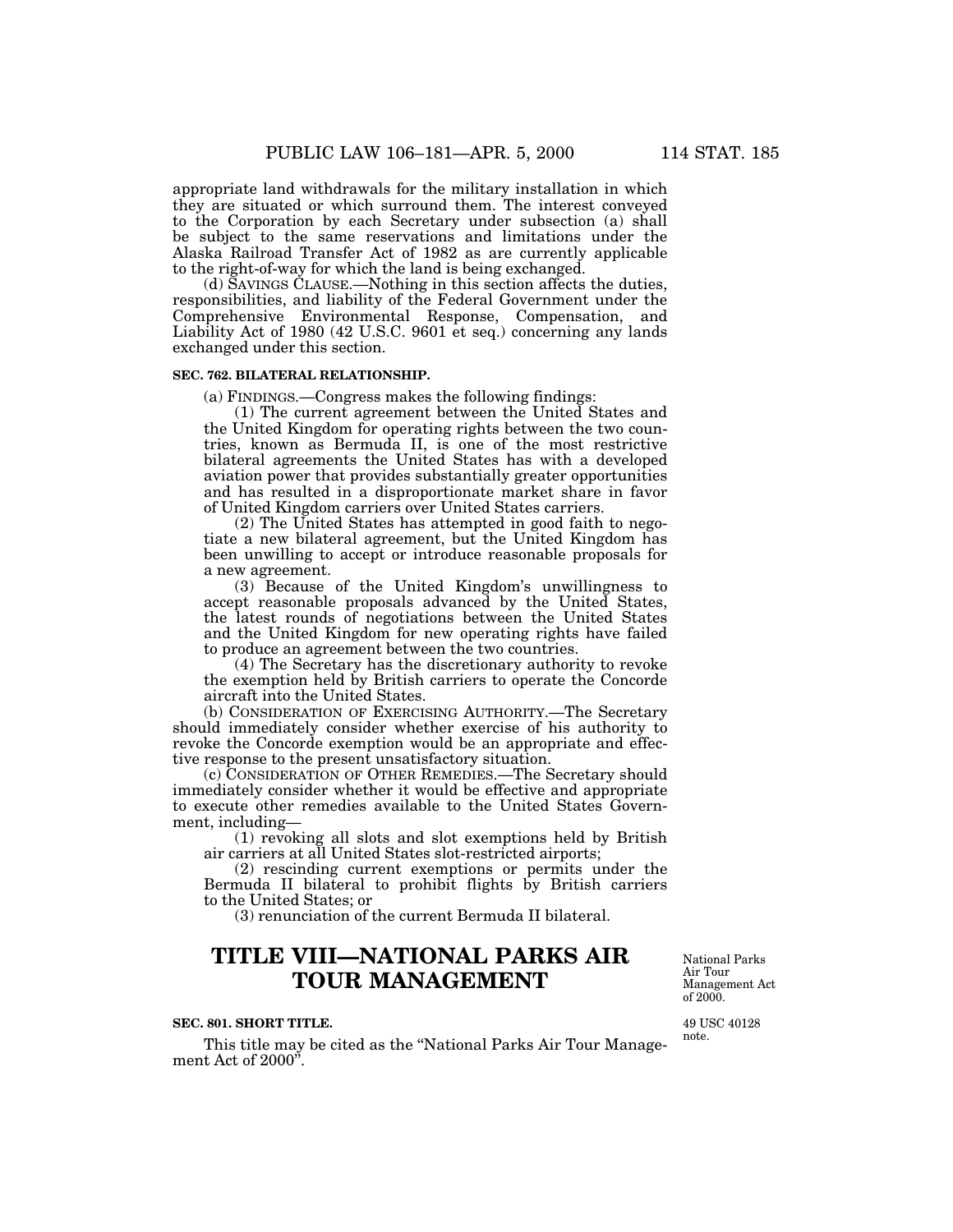49 USC 40128 note.

# **SEC. 802. FINDINGS.**

Congress finds that—

 $(1)$  the Federal Aviation Administration has sole authority to control airspace over the United States;

(2) the Federal Aviation Administration has the authority to preserve, protect, and enhance the environment by minimizing, mitigating, or preventing the adverse effects of aircraft overflights on public and tribal lands;

(3) the National Park Service has the responsibility of conserving the scenery and natural and historic objects and wildlife in national parks and of providing for the enjoyment of the national parks in ways that leave the national parks unimpaired for future generations;

(4) the protection of tribal lands from aircraft overflights is consistent with protecting the public health and welfare and is essential to the maintenance of the natural and cultural resources of Indian tribes;

(5) the National Parks Overflights Working Group, composed of general aviation, commercial air tour, environmental, and Native American representatives, recommended that the Congress enact legislation based on the Group's consensus work product; and

(6) this title reflects the recommendations made by that Group.

49 USC 40128 note.

# **SEC. 803. AIR TOUR MANAGEMENT PLANS FOR NATIONAL PARKS.**

(a) IN GENERAL.—Chapter 401 (as amended by section 706(a) of this Act) is further amended by adding at the end the following:

# **''§ 40128. Overflights of national parks**

''(a) IN GENERAL.—

"(1) GENERAL REQUIREMENTS.—A commercial air tour operator may not conduct commercial air tour operations over a national park or tribal lands except—

 $\hat{f}(A)$  in accordance with this section;

''(B) in accordance with conditions and limitations prescribed for that operator by the Administrator; and

''(C) in accordance with any applicable air tour management plan for the park or tribal lands.

"(2) APPLICATION FOR OPERATING AUTHORITY.—

''(A) APPLICATION REQUIRED.—Before commencing commercial air tour operations over a national park or tribal lands, a commercial air tour operator shall apply to the Administrator for authority to conduct the operations over the park or tribal lands.

''(B) COMPETITIVE BIDDING FOR LIMITED CAPACITY PARKS.—Whenever an air tour management plan limits the number of commercial air tour operations over a national park during a specified time frame, the Administrator, in cooperation with the Director, shall issue operation specifications to commercial air tour operators that conduct such operations. The operation specifications shall include such terms and conditions as the Administrator and the Director find necessary for management of commercial air tour operations over the park. The Administrator, in cooperation with the Director, shall develop an open competitive process for evaluating proposals from persons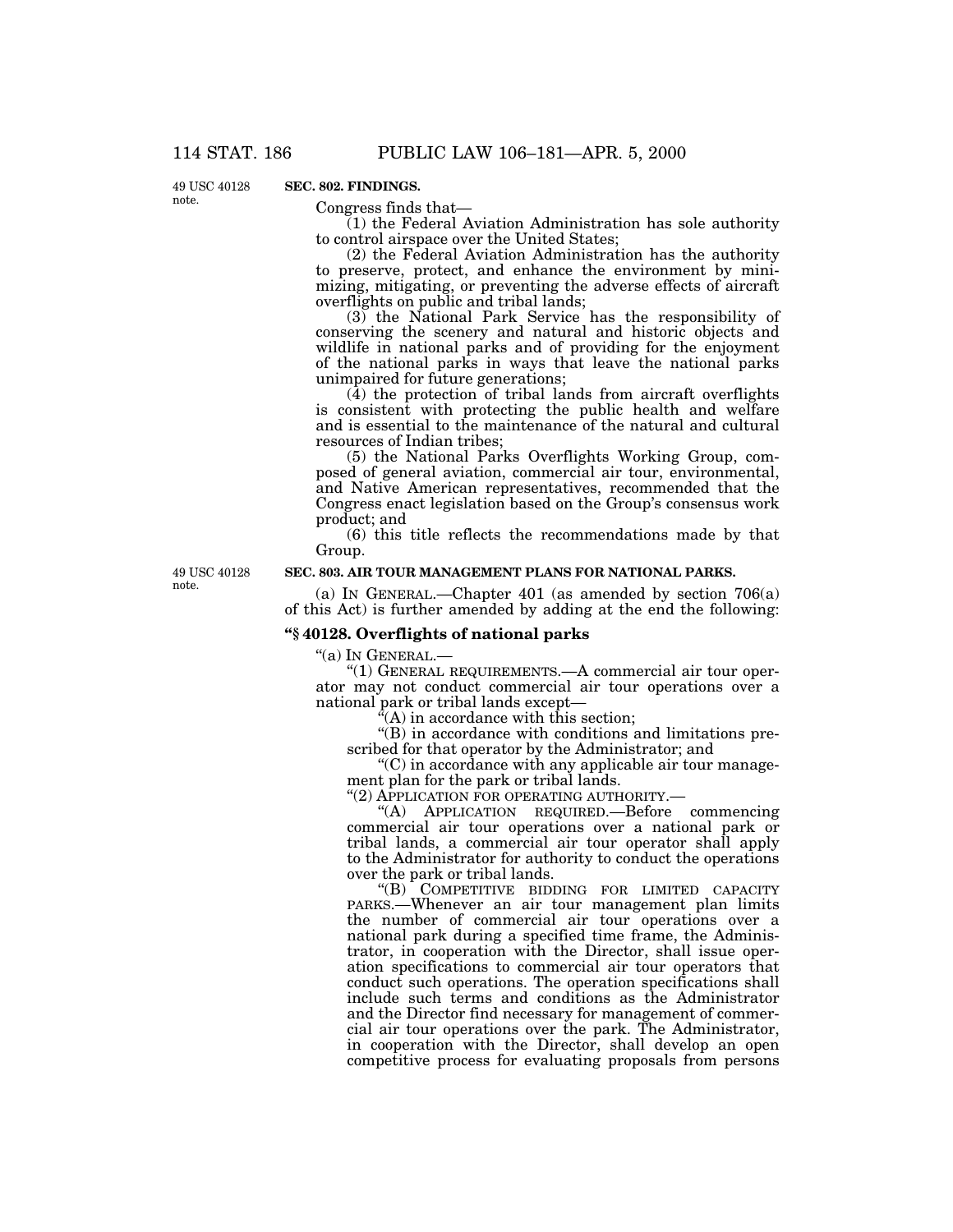interested in providing commercial air tour operations over the park. In making a selection from among various proposals submitted, the Administrator, in cooperation with the Director, shall consider relevant factors, including—

"(i) the safety record of the person submitting the proposal or pilots employed by the person;

''(ii) any quiet aircraft technology proposed to be used by the person submitting the proposal;

''(iii) the experience of the person submitting the proposal with commercial air tour operations over other national parks or scenic areas;

" $(iv)$  the financial capability of the person submitting the proposal;

"(v) any training programs for pilots provided by the person submitting the proposal; and

 $(vi)$  responsiveness of the person submitting the proposal to any relevant criteria developed by the National Park Service for the affected park.

''(C) NUMBER OF OPERATIONS AUTHORIZED.—In determining the number of authorizations to issue to provide commercial air tour operations over a national park, the Administrator, in cooperation with the Director, shall take into consideration the provisions of the air tour management plan, the number of existing commercial air tour operators and current level of service and equipment provided by any such operators, and the financial viability of each commercial air tour operation.

''(D) COOPERATION WITH NPS.—Before granting an application under this paragraph, the Administrator, in cooperation with the Director, shall develop an air tour management plan in accordance with subsection (b) and implement such plan.

"(E) TIME LIMIT ON RESPONSE TO ATMP APPLICATIONS.— Deadline. The Administrator shall make every effort to act on any application under this paragraph and issue a decision on the application not later than 24 months after it is received or amended.

" $(F)$  PRIORITY.—In acting on applications under this paragraph to provide commercial air tour operations over a national park, the Administrator shall give priority to an application under this paragraph in any case in which a new entrant commercial air tour operator is seeking operating authority with respect to that national park.

"(3) EXCEPTION.—Notwithstanding paragraph (1), commercial air tour operators may conduct commercial air tour operations over a national park under part 91 of the title 14, Code of Federal Regulations if—

"(A) such activity is permitted under part 119 of such title;

''(B) the operator secures a letter of agreement from the Administrator and the national park superintendent for that national park describing the conditions under which the operations will be conducted; and

 $C$ ) the total number of operations under this exception is limited to not more than five flights in any 30 day period over a particular park.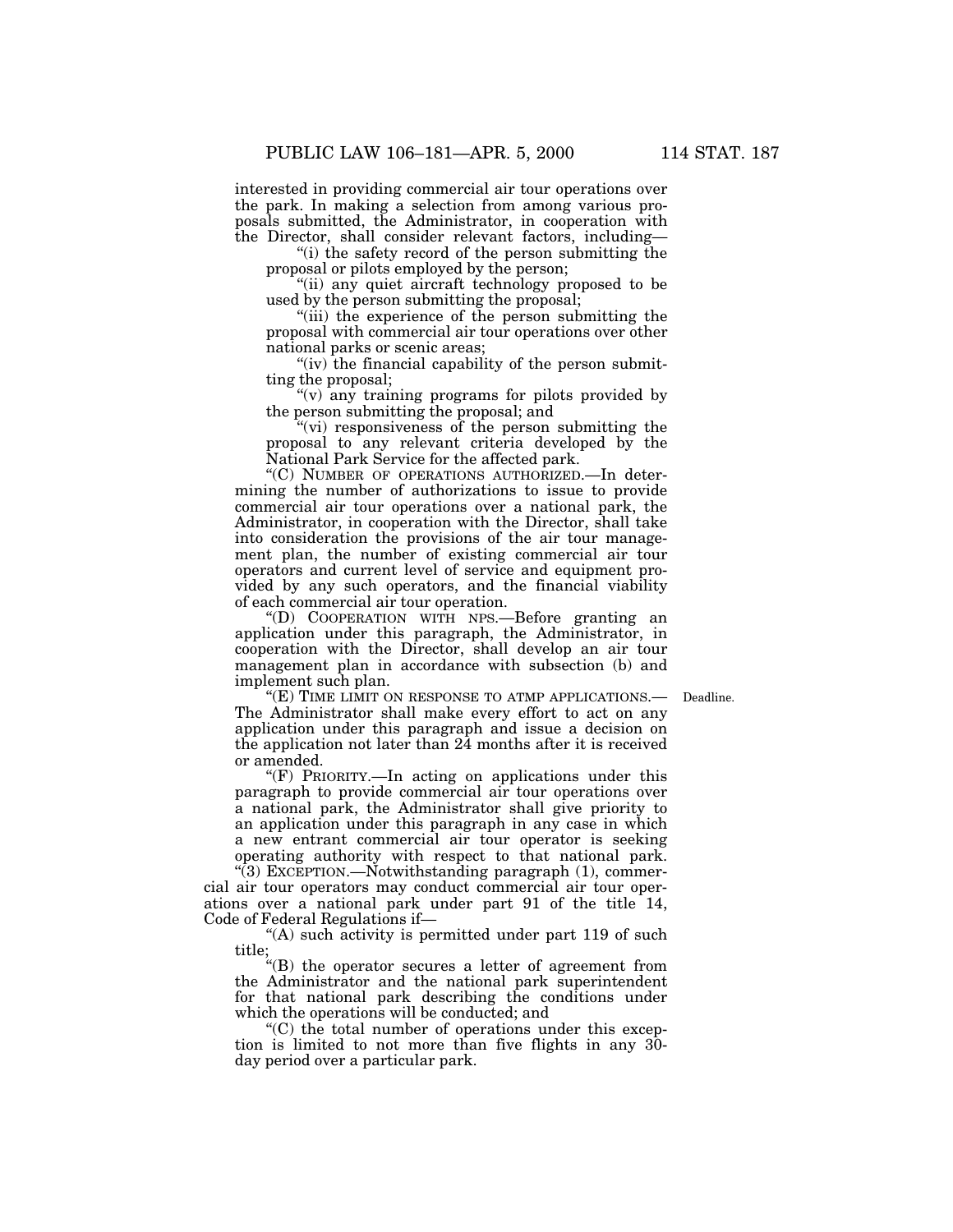Deadlines.

"(4) SPECIAL RULE FOR SAFETY REQUIREMENTS.—Notwithstanding subsection (c), an existing commercial air tour operator shall apply, not later than 90 days after the date of the enactment of this section, for operating authority under part 119, 121, or 135 of title 14, Code of Federal Regulations. A new entrant commercial air tour operator shall apply for such authority before conducting commercial air tour operations over a national park or tribal lands. The Administrator shall make every effort to act on any such application for a new entrant and issue a decision on the application not later than 24 months after it is received or amended.

''(b) AIR TOUR MANAGEMENT PLANS.—

''(1) ESTABLISHMENT.—

''(A) IN GENERAL.—The Administrator, in cooperation with the Director, shall establish an air tour management plan for any national park or tribal land for which such a plan is not in effect whenever a person applies for authority to conduct a commercial air tour operation over the park. The air tour management plan shall be developed by means of a public process in accordance with paragraph (4).

''(B) OBJECTIVE.—The objective of any air tour management plan shall be to develop acceptable and effective measures to mitigate or prevent the significant adverse impacts, if any, of commercial air tour operations upon the natural and cultural resources, visitor experiences, and tribal lands.

''(2) ENVIRONMENTAL DETERMINATION.—In establishing an air tour management plan under this subsection, the Administrator and the Director shall each sign the environmental decision document required by section 102 of the National Environmental Policy Act of 1969 (42 U.S.C. 4332) which may include a finding of no significant impact, an environmental assessment, or an environmental impact statement and the record of decision for the air tour management plan.

''(3) CONTENTS.—An air tour management plan for a national park—

 $\tilde{f}(A)$  may prohibit commercial air tour operations in whole or in part;

''(B) may establish conditions for the conduct of commercial air tour operations, including commercial air tour routes, maximum or minimum altitudes, time-of-day restrictions, restrictions for particular events, maximum number of flights per unit of time, intrusions on privacy on tribal lands, and mitigation of noise, visual, or other impacts;

''(C) shall apply to all commercial air tour operations within  $\frac{1}{2}$  mile outside the boundary of a national park;

''(D) shall include incentives (such as preferred commercial air tour routes and altitudes, relief from caps and curfews) for the adoption of quiet aircraft technology by commercial air tour operators conducting commercial air tour operations at the park;

 $f(E)$  shall provide for the initial allocation of opportunities to conduct commercial air tour operations if the plan includes a limitation on the number of commercial air tour operations for any time period; and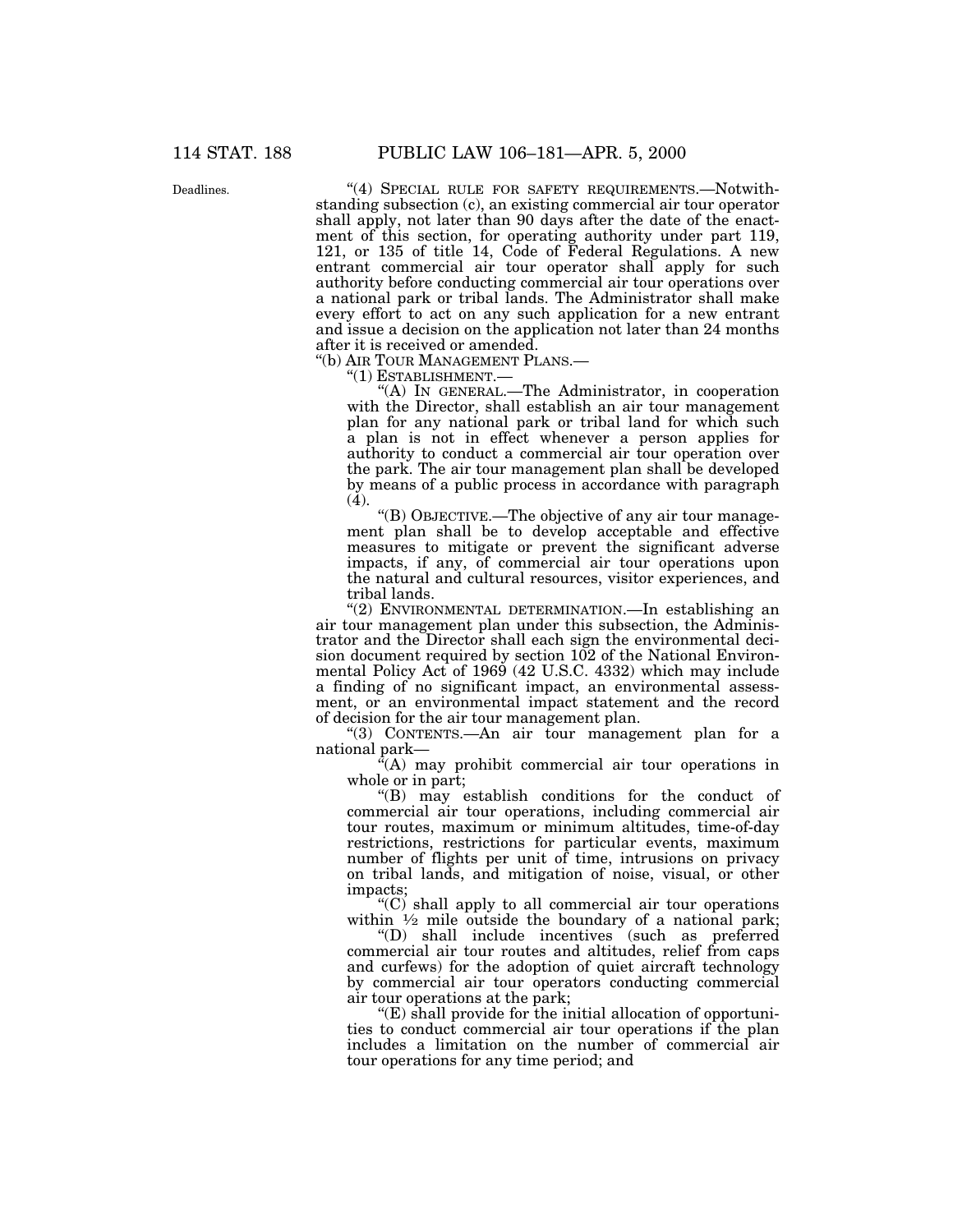$f(F)$  shall justify and document the need for measures taken pursuant to subparagraphs (A) through (E) and include such justifications in the record of decision.

"(4) PROCEDURE.—In establishing an air tour management plan for a national park or tribal lands, the Administrator and the Director shall—

''(A) hold at least one public meeting with interested parties to develop the air tour management plan;

 $'(B)$  publish the proposed plan in the Federal Register for notice and comment and make copies of the proposed plan available to the public;

''(C) comply with the regulations set forth in sections 1501.3 and 1501.5 through 1501.8 of title 40, Code of Federal Regulations (for purposes of complying with the regulations, the Federal Aviation Administration shall be the lead agency and the National Park Service is a cooperating agency); and

 $\mathcal{F}(D)$  solicit the participation of any Indian tribe whose tribal lands are, or may be, overflown by aircraft involved in a commercial air tour operation over the park or tribal lands to which the plan applies, as a cooperating agency under the regulations referred to in subparagraph (C).

"(5) JUDICIAL REVIEW.—An air tour management plan developed under this subsection shall be subject to judicial review.

''(6) AMENDMENTS.—The Administrator, in cooperation with the Director, may make amendments to an air tour management plan. Any such amendments shall be published in the Federal Register for notice and comment. A request for amendment of an air tour management plan shall be made in such form and manner as the Administrator may prescribe.

''(c) INTERIM OPERATING AUTHORITY.—

''(1) IN GENERAL.—Upon application for operating authority, the Administrator shall grant interim operating authority under this subsection to a commercial air tour operator for commercial air tour operations over a national park or tribal lands for which the operator is an existing commercial air tour operator.

''(2) REQUIREMENTS AND LIMITATIONS.—Interim operating authority granted under this subsection—

''(A) shall provide annual authorization only for the greater of—

''(i) the number of flights used by the operator to provide the commercial air tour operations within the 12-month period prior to the date of the enactment of this section; or

''(ii) the average number of flights per 12-month period used by the operator to provide such operations within the 36-month period prior to such date of enactment, and, for seasonal operations, the number of flights so used during the season or seasons covered by that 12-month period;

''(B) may not provide for an increase in the number of commercial air tour operations conducted during any time period by the commercial air tour operator above the number that the air tour operator was originally

Federal Register, publication.

Federal Register, publication. information.

Native Americans.

Public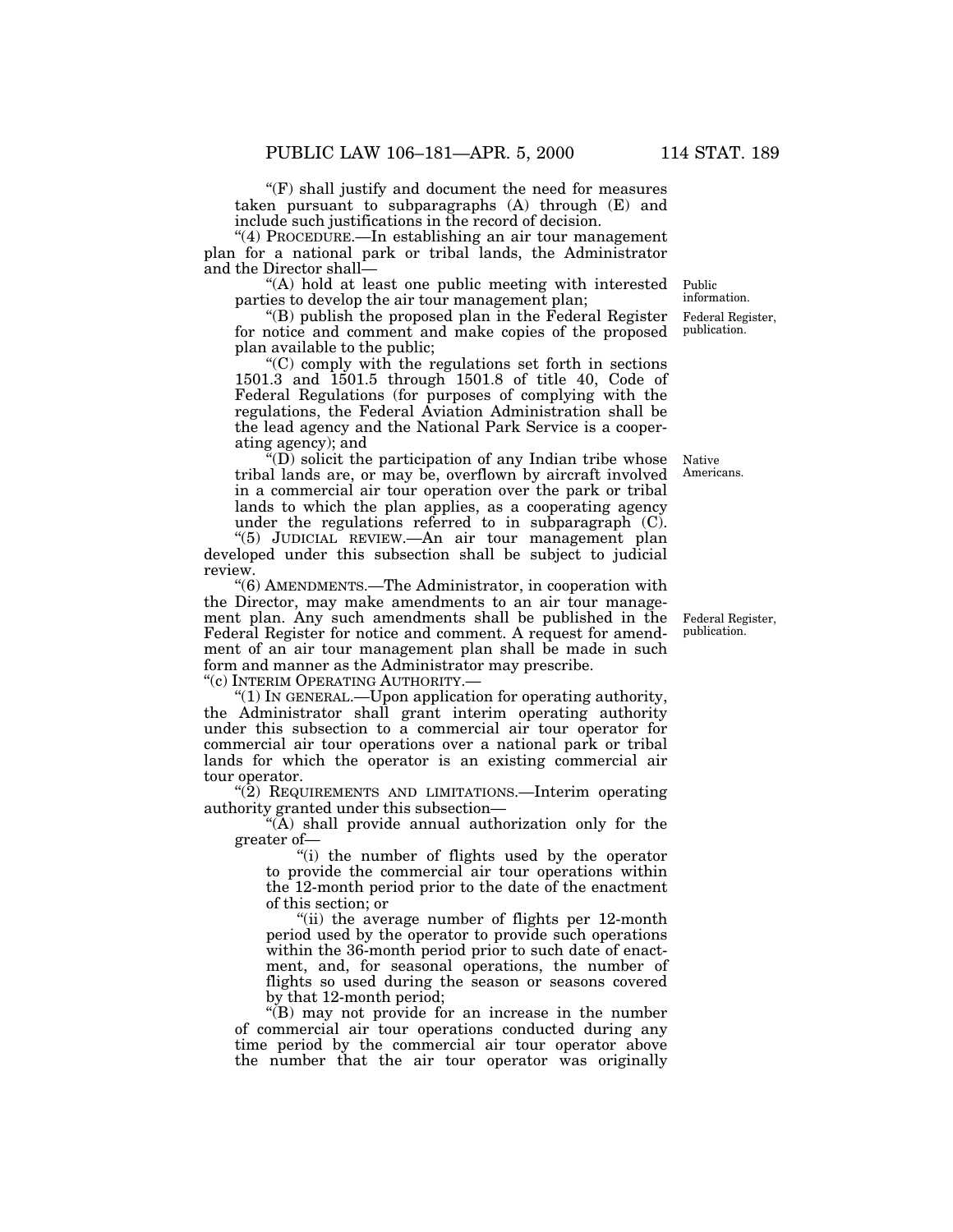Federal Register, publication.

Termination date.

granted unless such an increase is agreed to by the Administrator and the Director;

 $(C)$  shall be published in the Federal Register to provide notice and opportunity for comment;

''(D) may be revoked by the Administrator for cause;

 $\mathcal{L}(E)$  shall terminate 180 days after the date on which an air tour management plan is established for the park or tribal lands;

''(F) shall promote protection of national park resources, visitor experiences, and tribal lands;

''(G) shall promote safe commercial air tour operations; "(H) shall promote the adoption of quiet technology, as appropriate; and

 $\mathcal{F}(I)$  shall allow for modifications of the interim operating authority based on experience if the modification improves protection of national park resources and values and of tribal lands.

''(3) NEW ENTRANT AIR TOUR OPERATORS.—

''(A) IN GENERAL.—The Administrator, in cooperation with the Director, may grant interim operating authority under this paragraph to an air tour operator for a national park or tribal lands for which that operator is a new entrant air tour operator if the Administrator determines the authority is necessary to ensure competition in the provision of commercial air tour operations over the park or tribal lands.

''(B) SAFETY LIMITATION.—The Administrator may not grant interim operating authority under subparagraph (A) if the Administrator determines that it would create a safety problem at the park or on the tribal lands, or the Director determines that it would create a noise problem at the park or on the tribal lands.

''(C) ATMP LIMITATION.—The Administrator may grant interim operating authority under subparagraph (A) of this paragraph only if the air tour management plan for the park or tribal lands to which the application relates has not been developed within 24 months after the date of the enactment of this section.

''(d) EXEMPTIONS.—This section shall not apply to—

''(1) the Grand Canyon National Park; or

"(2) tribal lands within or abutting the Grand Canyon National Park.

''(e) LAKE MEAD.—This section shall not apply to any air tour operator while flying over or near the Lake Mead National Recreation Area, solely as a transportation route, to conduct an air tour over the Grand Canyon National Park.

" $(f)$  DEFINITIONS.—In this section, the following definitions apply:

''(1) COMMERCIAL AIR TOUR OPERATOR.—The term 'commercial air tour operator' means any person who conducts a commercial air tour operation.

''(2) EXISTING COMMERCIAL AIR TOUR OPERATOR.—The term 'existing commercial air tour operator' means a commercial air tour operator that was actively engaged in the business of providing commercial air tour operations over a national park at any time during the 12-month period ending on the date of the enactment of this section.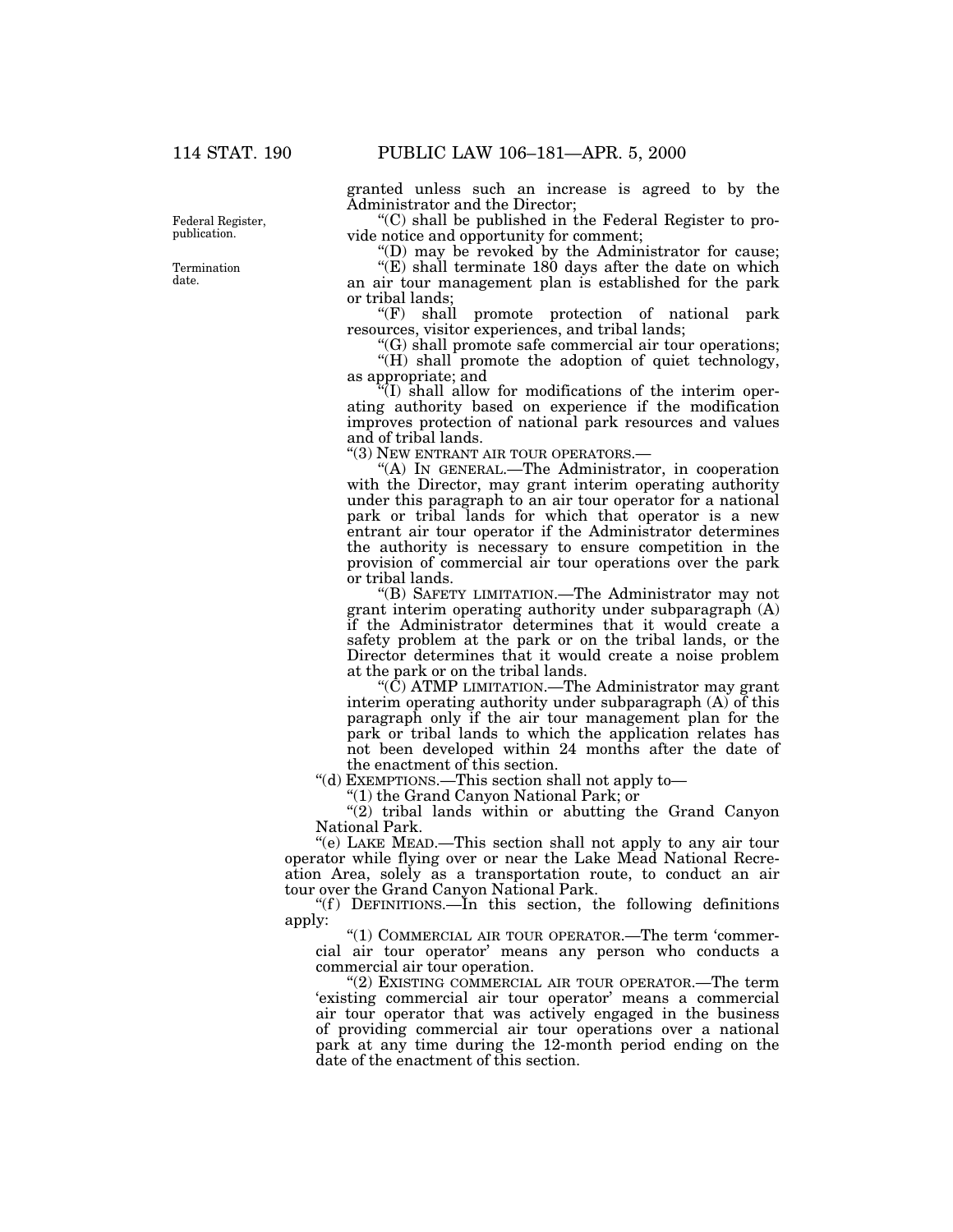"(3) NEW ENTRANT COMMERCIAL AIR TOUR OPERATOR.—The term 'new entrant commercial air tour operator' means a commercial air tour operator that—

''(A) applies for operating authority as a commercial air tour operator for a national park or tribal lands; and

''(B) has not engaged in the business of providing commercial air tour operations over the national park or tribal lands in the 12-month period preceding the application.

"(4) COMMERCIAL AIR TOUR OPERATION.—

''(A) IN GENERAL.—The term 'commercial air tour operation' means any flight, conducted for compensation or hire in a powered aircraft where a purpose of the flight is sightseeing over a national park, within  $\frac{1}{2}$  mile outside the boundary of any national park, or over tribal lands, during which the aircraft flies-

''(i) below a minimum altitude, determined by the Administrator in cooperation with the Director, above ground level (except solely for purposes of takeoff or landing, or necessary for safe operation of an aircraft as determined under the rules and regulations of the Federal Aviation Administration requiring the pilotin-command to take action to ensure the safe operation of the aircraft); or

"(ii) less than 1 mile laterally from any geographic feature within the park (unless more than  $\frac{1}{2}$  mile outside the boundary).

''(B) FACTORS TO CONSIDER.—In making a determination of whether a flight is a commercial air tour operation for purposes of this section, the Administrator may consider—

''(i) whether there was a holding out to the public of willingness to conduct a sightseeing flight for compensation or hire;

"(ii) whether a narrative that referred to areas or points of interest on the surface below the route of the flight was provided by the person offering the flight;

''(iii) the area of operation;

"(iv) the frequency of flights conducted by the person offering the flight;

''(v) the route of flight;

"(vi) the inclusion of sightseeing flights as part of any travel arrangement package offered by the person offering the flight;

"(vii) whether the flight would have been canceled based on poor visibility of the surface below the route of the flight; and

''(viii) any other factors that the Administrator and the Director consider appropriate.

"(5) NATIONAL PARK.—The term 'national park' means any unit of the National Park System.

''(6) TRIBAL LANDS.—The term 'tribal lands' means Indian country (as that term is defined in section 1151 of title 18) that is within or abutting a national park.

"(7) ADMINISTRATOR.—The term 'Administrator' means the Administrator of the Federal Aviation Administration.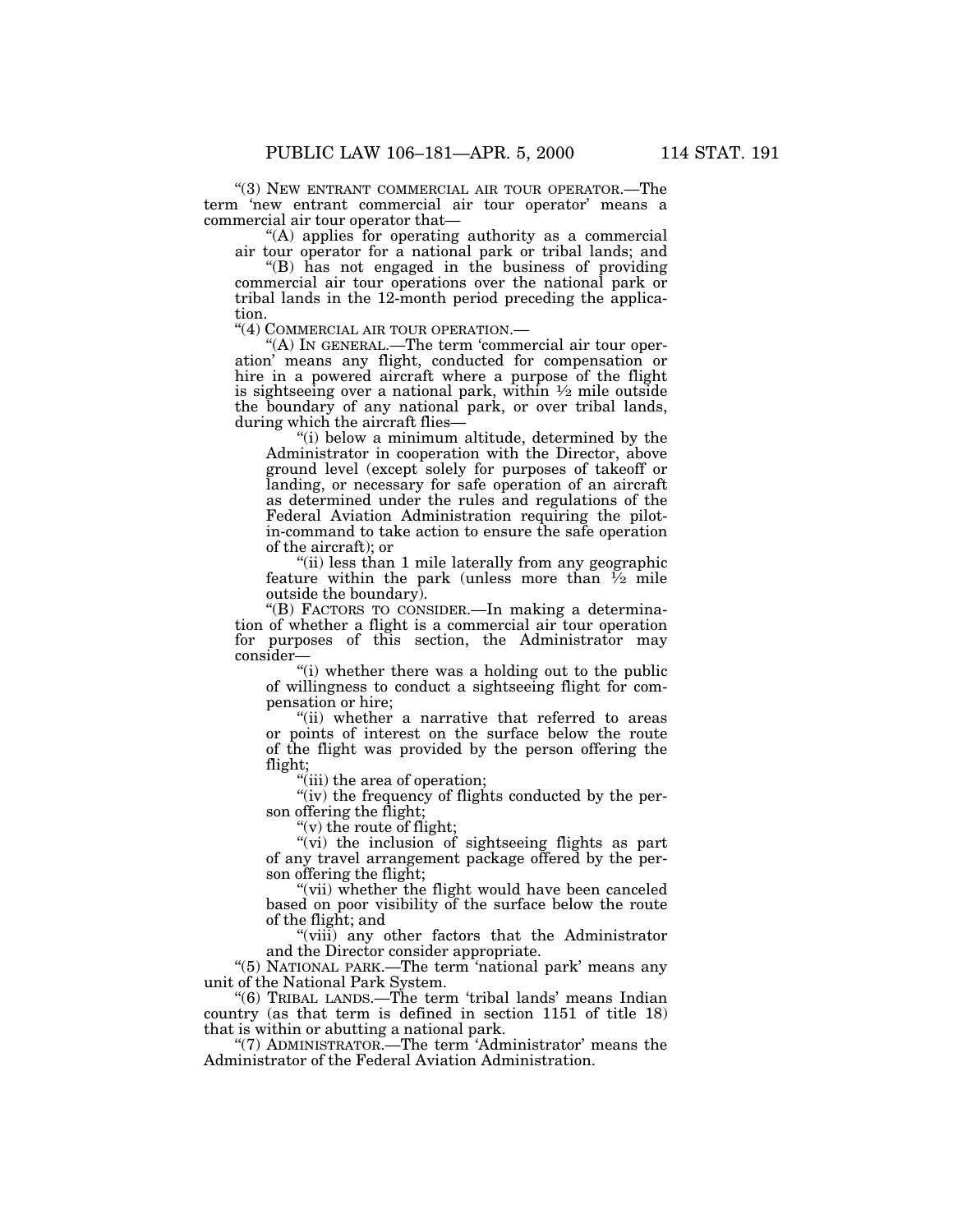''(8) DIRECTOR.—The term 'Director' means the Director of the National Park Service.''.

(b) CONFORMING AMENDMENT.—The analysis for chapter 401 (as amended by section 706(b) of this Act) is further amended by adding at the end the following:

''40128. Overflights of national parks.''.

(c) COMPLIANCE WITH OTHER REGULATIONS.—For purposes of section 40126 of title 49, United States Code—

(1) regulations issued by the Secretary of Transportation and the Administrator under section 3 of Public Law 100– 91 (16 U.S.C. 1a–1 note); and

(2) commercial air tour operations carried out in compliance with the requirements of those regulations,

shall be deemed to meet the requirements of such section 40126. **SEC. 804. QUIET AIRCRAFT TECHNOLOGY FOR GRAND CANYON.**

(a) QUIET TECHNOLOGY REQUIREMENTS.—Within 12 months after the date of the enactment of this Act, the Administrator shall designate reasonably achievable requirements for fixed-wing and helicopter aircraft necessary for such aircraft to be considered as employing quiet aircraft technology for purposes of this section. If the Administrator determines that the Administrator will not be able to make such designation before the last day of such 12-month period, the Administrator shall transmit to Congress a report on the reasons for not meeting such time period and the expected date of such designation.

(b) ROUTES OR CORRIDORS.—In consultation with the Director and the advisory group established under section 805, the Administrator shall establish, by rule, routes or corridors for commercial air tour operations (as defined in section 40126(e)(4) of title 49, United States Code) by fixed-wing and helicopter aircraft that employ quiet aircraft technology for—

(1) tours of the Grand Canyon originating in Clark County, Nevada; and

(2) ''local loop'' tours originating at the Grand Canyon National Park Airport, in Tusayan, Arizona,

provided that such routes or corridors can be located in areas that will not negatively impact the substantial restoration of natural quiet, tribal lands, or safety.

(c) OPERATIONAL CAPS.—Commercial air tour operations by any fixed-wing or helicopter aircraft that employs quiet aircraft technology and that replaces an existing aircraft shall not be subject to the operational flight allocations that apply to other commercial air tour operations of the Grand Canyon, provided that the cumulative impact of such operations does not increase noise at the Grand Canyon.

(d) MODIFICATION OF EXISTING AIRCRAFT TO MEET STAND-ARDS.—A commercial air tour operation by a fixed-wing or helicopter aircraft in a commercial air tour operator's fleet on the date of the enactment of this Act that meets the requirements designated under subsection (a), or is subsequently modified to meet the requirements designated under subsection (a), may be used for commercial air tour operations under the same terms and conditions as a replacement aircraft under subsection (c) without regard to whether it replaces an existing aircraft.

(e) MANDATE TO RESTORE NATURAL QUIET.—Nothing in this Act shall be construed to relieve or diminish—

Deadline. Arizona. Nevada.

Reports.

Regulations.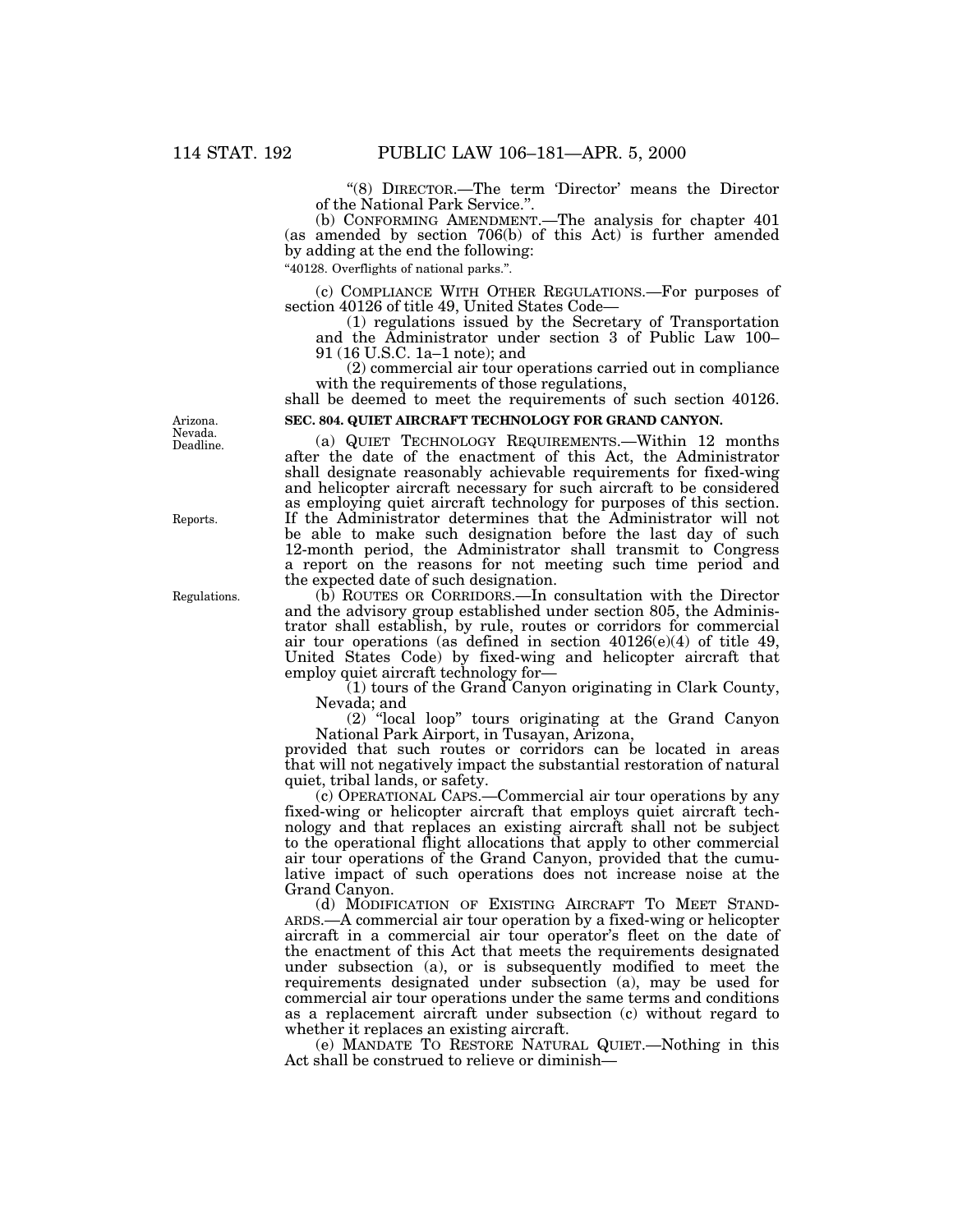(1) the statutory mandate imposed upon the Secretary of the Interior and the Administrator of the Federal Aviation Administration under Public Law 100–91 (16 U.S.C. 1a–1 note) to achieve the substantial restoration of the natural quiet and experience at the Grand Canyon National Park; and

(2) the obligations of the Secretary and the Administrator to promulgate forthwith regulations to achieve the substantial restoration of the natural quiet and experience at the Grand Canyon National Park.

#### **SEC. 805. ADVISORY GROUP.**

(a) ESTABLISHMENT.—Not later than 1 year after the date of the enactment of this Act, the Administrator and the Director of the National Park Service shall jointly establish an advisory group to provide continuing advice and counsel with respect to commercial air tour operations over and near national parks.

(b) MEMBERSHIP.—

(1) IN GENERAL.—The advisory group shall be composed of—

(A) a balanced group of—

(i) representatives of general aviation;

(ii) representatives of commercial air tour operators;

(iii) representatives of environmental concerns; and

(iv) representatives of Indian tribes;

(B) a representative of the Federal Aviation Administration; and

(C) a representative of the National Park Service.

(2) EX OFFICIO MEMBERS.—The Administrator (or the designee of the Administrator) and the Director (or the designee of the Director) shall serve as ex officio members.

(3) CHAIRPERSON.—The representative of the Federal Aviation Administration and the representative of the National Park Service shall serve alternating 1-year terms as chairman of the advisory group, with the representative of the Federal Aviation Administration serving initially until the end of the calendar year following the year in which the advisory group is first appointed.

(c) DUTIES.—The advisory group shall provide advice, information, and recommendations to the Administrator and the Director—

(1) on the implementation of this title and the amendments made by this title;

(2) on commonly accepted quiet aircraft technology for use in commercial air tour operations over a national park or tribal lands, which will receive preferential treatment in a given air tour management plan;

(3) on other measures that might be taken to accommodate the interests of visitors to national parks; and

(4) at the request of the Administrator and the Director, safety, environmental, and other issues related to commercial air tour operations over a national park or tribal lands.

(d) COMPENSATION; SUPPORT; FACA.—

(1) COMPENSATION AND TRAVEL.—Members of the advisory group who are not officers or employees of the United States, while attending conferences or meetings of the group or otherwise engaged in its business, or while serving away from their

Deadline. 49 USC 40128 note.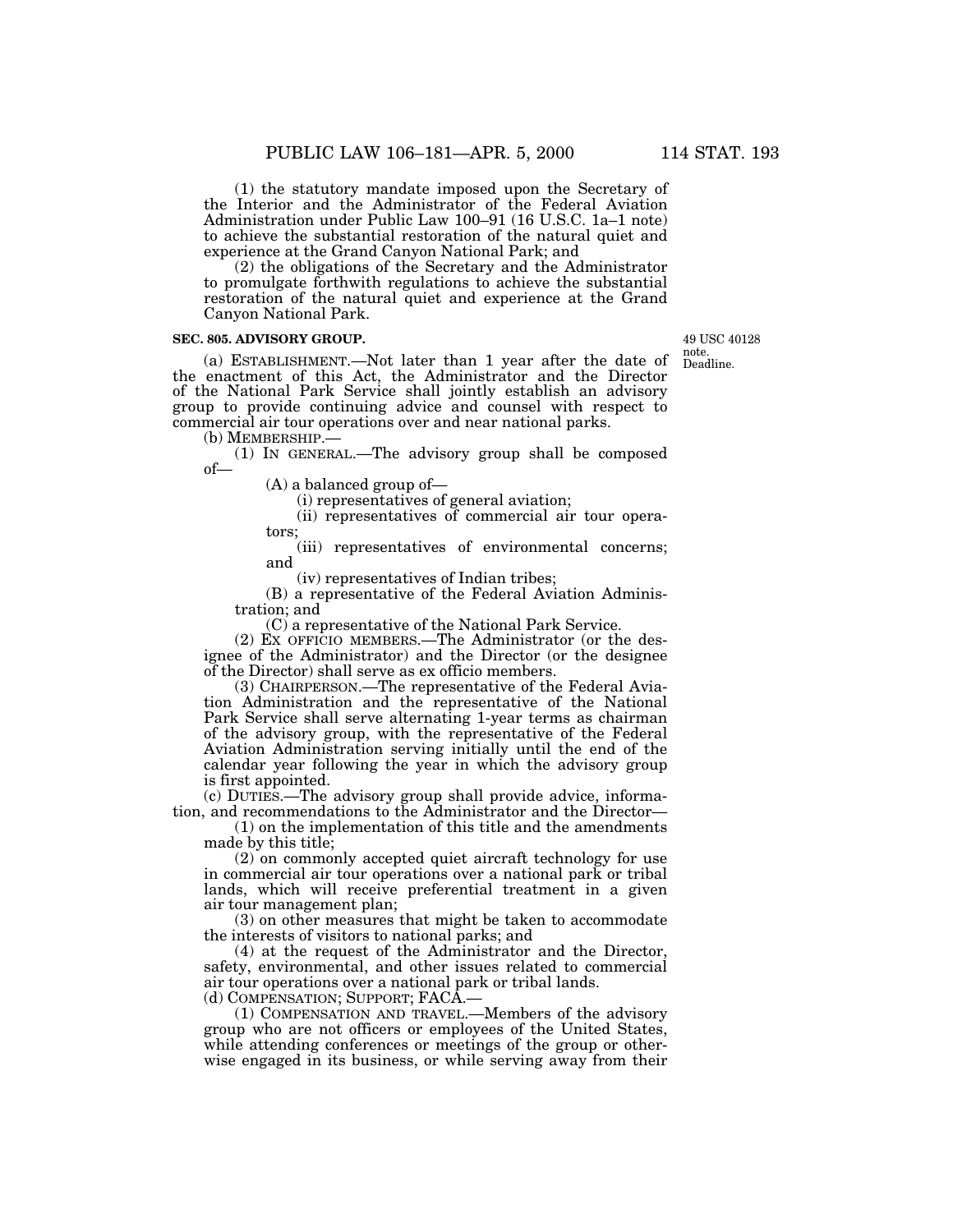homes or regular places of business, may be allowed travel expenses, including per diem in lieu of subsistence, as authorized by section 5703 of title 5, United States Code, for persons in the Government service employed intermittently.

(2) ADMINISTRATIVE SUPPORT.—The Federal Aviation Administration and the National Park Service shall jointly furnish to the advisory group clerical and other assistance.

(3) NONAPPLICATION OF FACA.—Section 14 of the Federal Advisory Committee Act (5 U.S.C. App.) does not apply to the advisory group.

## **SEC. 806. PROHIBITION OF COMMERCIAL AIR TOUR OPERATIONS OVER THE ROCKY MOUNTAIN NATIONAL PARK.**

Effective beginning on the date of the enactment of this Act, no commercial air tour operation may be conducted in the airspace over the Rocky Mountain National Park notwithstanding any other provision of this Act or section 40126 of title 49, United States Code.

# **SEC. 807. REPORTS.**

(a) OVERFLIGHT FEE REPORT.—Not later than 180 days after the date of the enactment of this Act, the Administrator shall transmit to Congress a report on the effects overflight fees are likely to have on the commercial air tour operation industry. The report shall include, but shall not be limited to—

(1) the viability of a tax credit for the commercial air tour operators equal to the amount of any overflight fees charged by the National Park Service; and

 $(2)$  the financial effects proposed offsets are likely to have on Federal Aviation Administration budgets and appropriations.

(b) QUIET AIRCRAFT TECHNOLOGY REPORT.—Not later than 2 years after the date of the enactment of this Act, the Administrator and the Director of the National Park Service shall jointly transmit a report to Congress on the effectiveness of this title in providing incentives for the development and use of quiet aircraft technology.

# **SEC. 808. METHODOLOGIES USED TO ASSESS AIR TOUR NOISE.**

Any methodology adopted by a Federal agency to assess air tour noise in any unit of the national park system (including the Grand Canyon and Alaska) shall be based on reasonable scientific methods.

# **SEC. 809. ALASKA EXEMPTION.**

The provisions of this title and section 40128 of title 49, United States Code, as added by section 803(a), do not apply to any land or waters located in Alaska.

# **TITLE IX—FEDERAL AVIATION RE-SEARCH, ENGINEERING, AND DEVEL-OPMENT**

# **SEC. 901. AUTHORIZATION OF APPROPRIATIONS.**

Section 48102(a) of title 49, United States Code, is amended— (1) by striking "and" at the end of paragraph  $(4)(J)$ ;

49 USC 40128 note.

49 USC 40128 note.

Deadlines. 49 USC 40128 note.

Effective date.

49 USC 40128 note.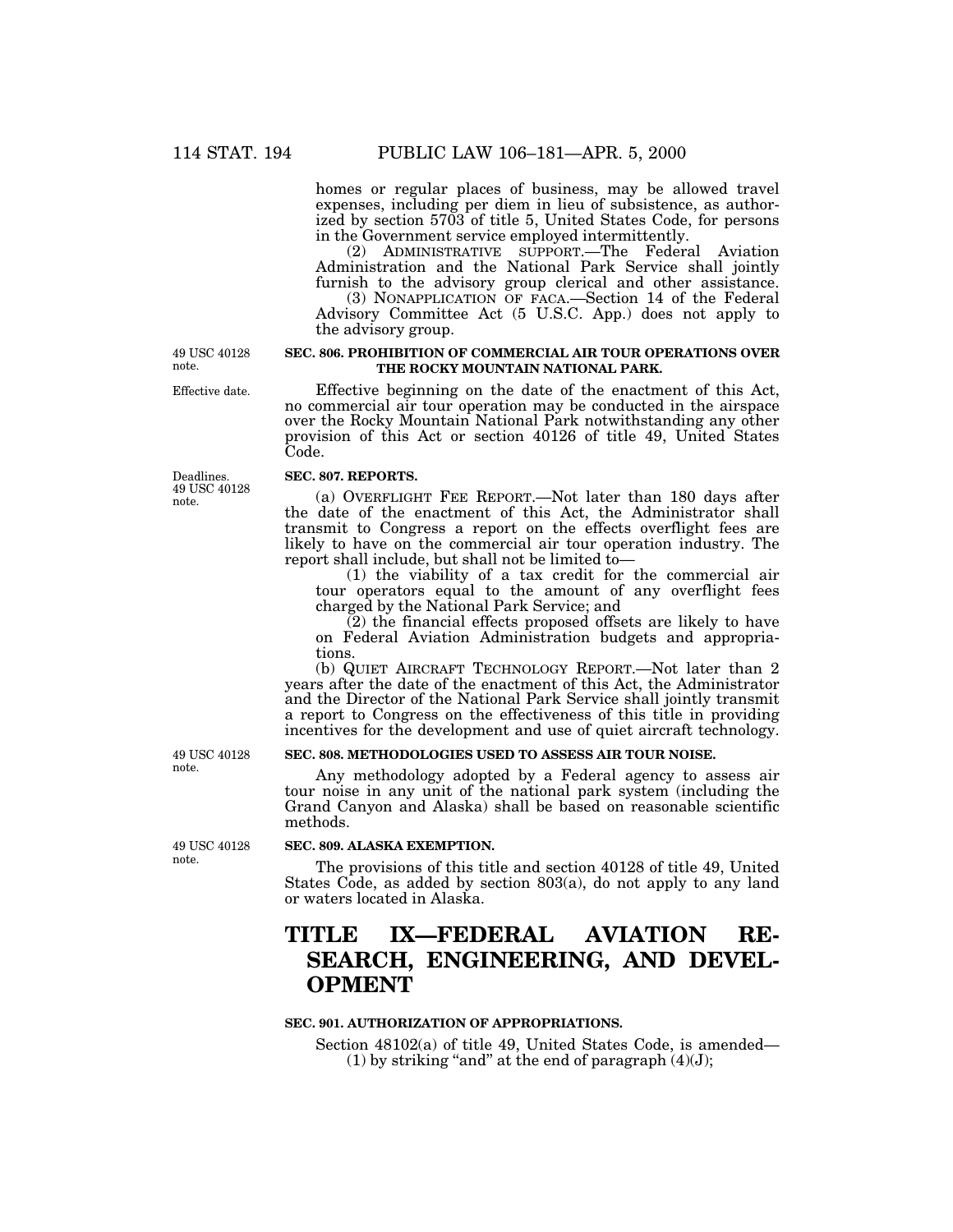(2) by striking the period at the end of paragraph (5) and inserting a semicolon; and

(3) by adding at the end the following:

 $(6)$  for fiscal year 2000, \$224,000,000, including-

"(A)  $$17,269,000$  for system development and infrastructure projects and activities;

"(B)  $$33,042,500$  for capacity and air traffic management technology projects and activities;

 $(C)$  \$11,265,400 for communications, navigation, and surveillance projects and activities;

 $\text{``(D)}$  \$19,300,000 for weather projects and activities; ''(E) \$6,358,200 for airport technology projects and

activities; " $(F)$  \$44,457,000 for aircraft safety technology projects and activities;

''(G) \$53,218,000 for system security technology projects and activities;

''(H) \$26,207,000 for human factors and aviation medicine projects and activities;

 $^{4}(I)$  \$3,481,000 for environment and energy projects and activities; and

 $'(J)$  \$2,171,000 for innovative/cooperative research projects and activities, of which \$750,000 shall be for carrying out subsection (h);

 $(7)$  for fiscal year 2001, \$237,000,000; and

''(8) for fiscal year 2002, \$249,000,000.''.

# **SEC. 902. INTEGRATED NATIONAL AVIATION RESEARCH PLAN.**

(a) IN GENERAL.—Section 44501(c) of title 49, United States Code, is amended—

 $(1)$  in paragraph  $(2)(B)$ —

 $(\overline{A})$  by striking "and" at the end of clause (iii);

(B) by redesignating clause (iv) as clause (v) and inserting after clause (iii) the following:

"(iv) identify the individual research and development projects in each funding category that are described in the annual budget request;''

(C) by striking the period at the end of clause (v)  $(as so redesired)$  and inserting "; and"; and

(D) by adding at the end the following:

"(vi) highlight the research and development technology transfer activities that promote technology sharing among government, industry, and academia through the Stevenson-Wydler Technology Innovation Act of 1980.''; and

Reports.

(2) in paragraph (3) by inserting ''The report shall be prepared in accordance with requirements of section 1116 of title 31.'' after ''effect for the prior fiscal year.''.

Deadline.

(b) REQUIREMENT.—Not later than October 1, 2000, the Administrator of the National Aeronautics and Space Administration and the Administrator of the Federal Aviation Administration shall jointly prepare and transmit to the Congress an integrated civil aviation research and development plan.

(c) CONTENTS.—The plan required by subsection (b) shall include—

(1) an identification of the respective research and development requirements, roles, and responsibilities of the National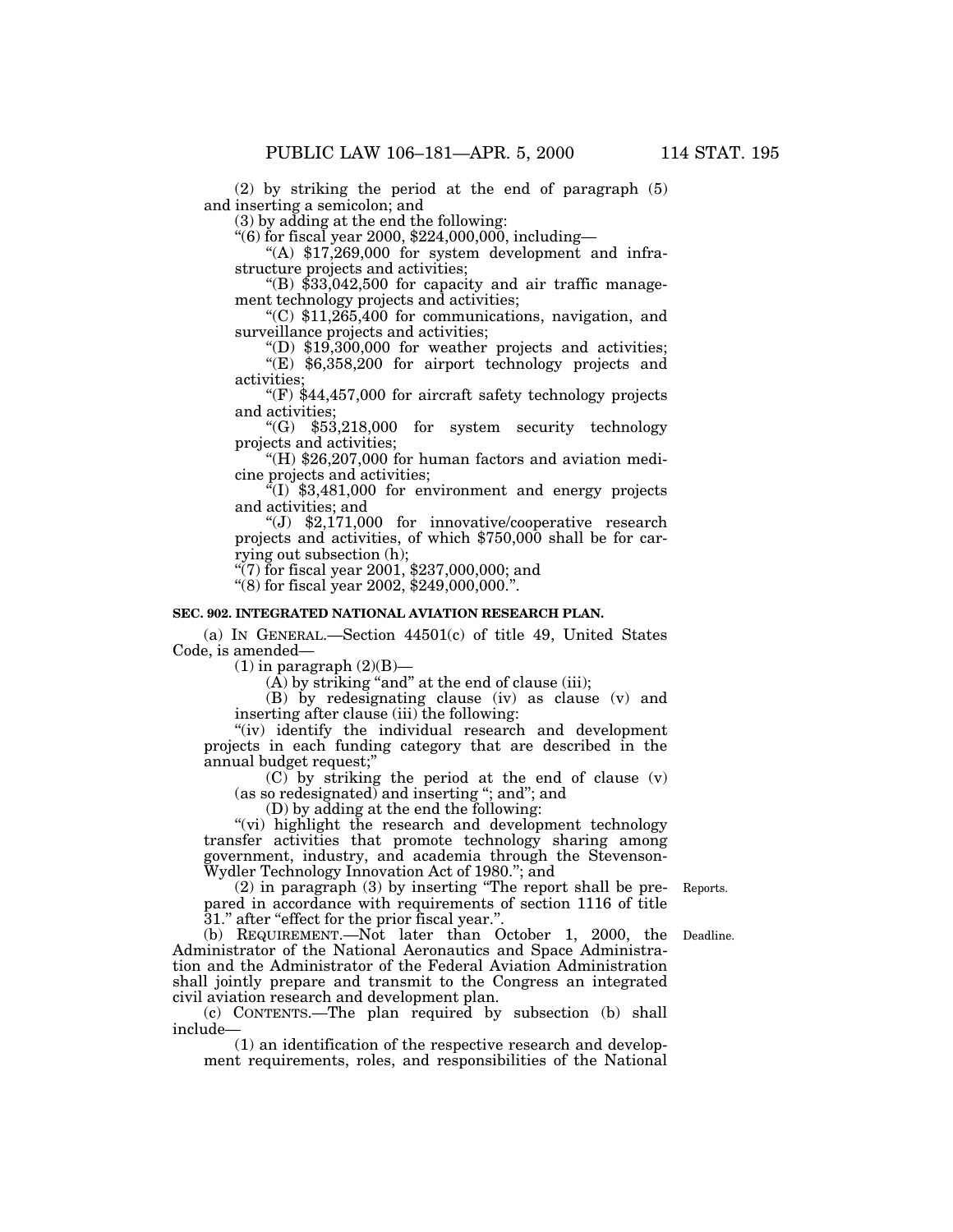Aeronautics and Space Administration and the Federal Aviation Administration;

(2) formal mechanisms for the timely sharing of information between the National Aeronautics and Space Administration and the Federal Aviation Administration; and

(3) procedures for increased communication and coordination between the Federal Aviation Administration research advisory committee established under section 44508 of title 49, United States Code, and the NASA Aeronautics and Space Transportation Technology Advisory Committee.

Records. 49 USC 106 note.

# **SEC. 903. INTERNET AVAILABILITY OF INFORMATION.**

The Administrator shall make available through the Internet home page of the Federal Aviation Administration the abstracts relating to all research grants and awards made with funds authorized by the amendments made by this Act. Nothing in this section shall be construed to require or permit the release of any information prohibited by law or regulation from being released to the public.

# **SEC. 904. RESEARCH ON NONSTRUCTURAL AIRCRAFT SYSTEMS.**

Section 44504(b)(1) of title 49, United States Code, is amended by inserting '', including nonstructural aircraft systems,'' after ''life of aircraft''.

**SEC. 905. RESEARCH PROGRAM TO IMPROVE AIRFIELD PAVEMENTS.**

The Administrator shall consider awards to nonprofit concrete pavement research foundations to improve the design, construction, rehabilitation, and repair of rigid concrete airfield pavements to aid in the development of safer, more cost-effective, and durable airfield pavements. The Administrator may use a grant or cooperative agreement for this purpose. Nothing in this section shall require the Administrator to prioritize an airfield pavement research program above safety, security, Flight 21, environment, or energy research programs.

# **SEC. 906. EVALUATION OF RESEARCH FUNDING TECHNIQUES.**

(a) IN GENERAL.—The Secretary, in consultation with the National Academy of Sciences and representatives of airports, shall evaluate the applicability of the techniques used to fund and administer research under the National Highway Cooperative Research Program and the National Transit Research Program to the research needs of airports.

(b) REPORT.—The Secretary shall transmit to Congress a report on the results of the evaluation conducted under this section.

# **TITLE X—EXTENSION OF AIRPORT AND AIRWAY TRUST FUND EXPENDITURE AUTHORITY**

#### **SEC. 1001. EXTENSION OF EXPENDITURE AUTHORITY.**

26 USC 9502.

(a) IN GENERAL.—Paragraph  $(1)$  of section  $9502(d)$  of the Internal Revenue Code of 1986 (relating to expenditures from Airport and Airway Trust Fund) is amended—

(1) by striking ''October 1, 1998'' and inserting ''October 1, 2003''; and

49 USC 44505 note.